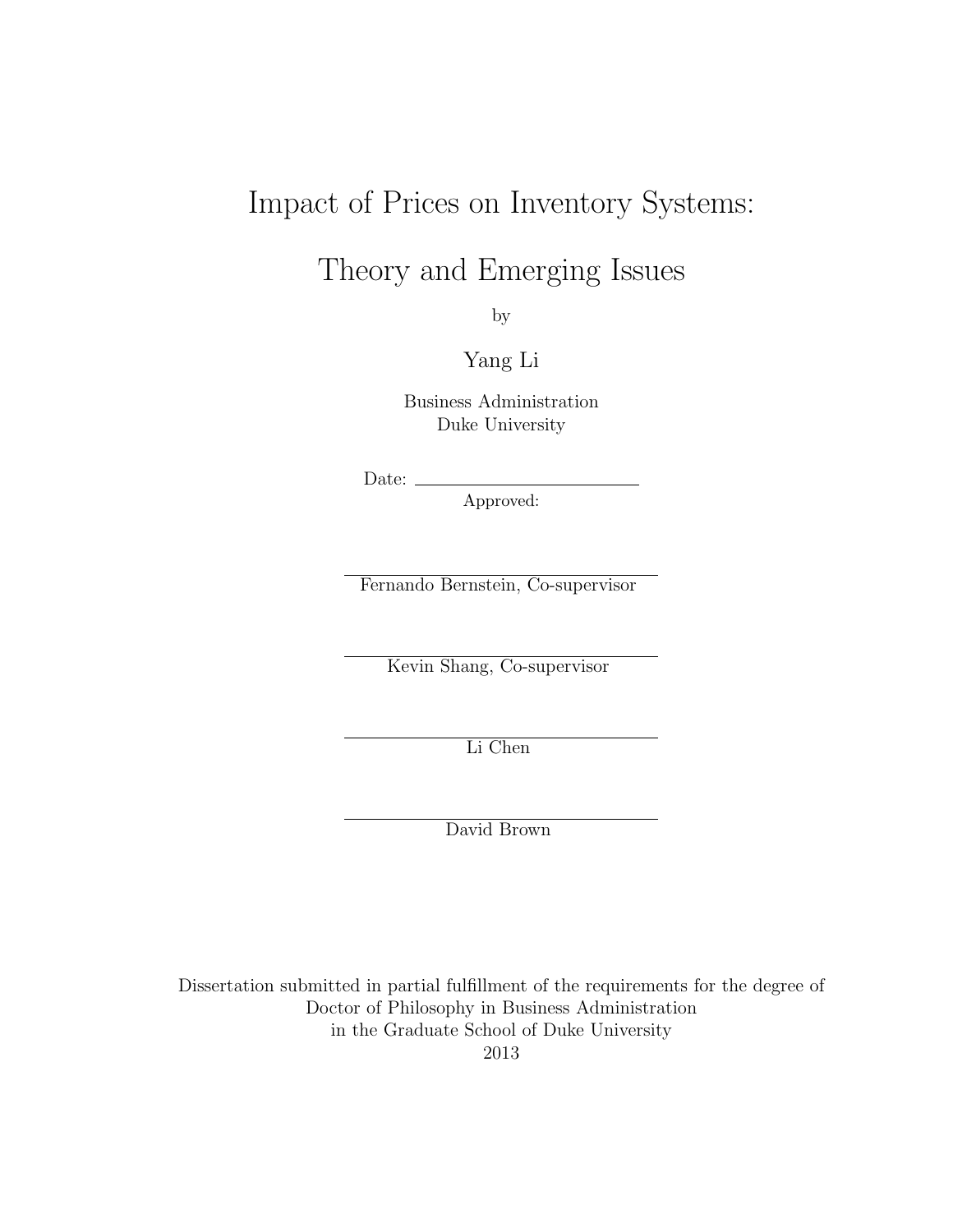### **ABSTRACT**

### Impact of Prices on Inventory Systems: Theory and Emerging Issues

by

Yang Li

Business Administration Duke University

Date:

Approved:

Fernando Bernstein, Co-supervisor

Kevin Shang, Co-supervisor

Li Chen

David Brown

An abstract of a dissertation submitted in partial fulfillment of the requirements for the degree of Doctor of Philosophy in Business Administration in the Graduate School of Duke University

2013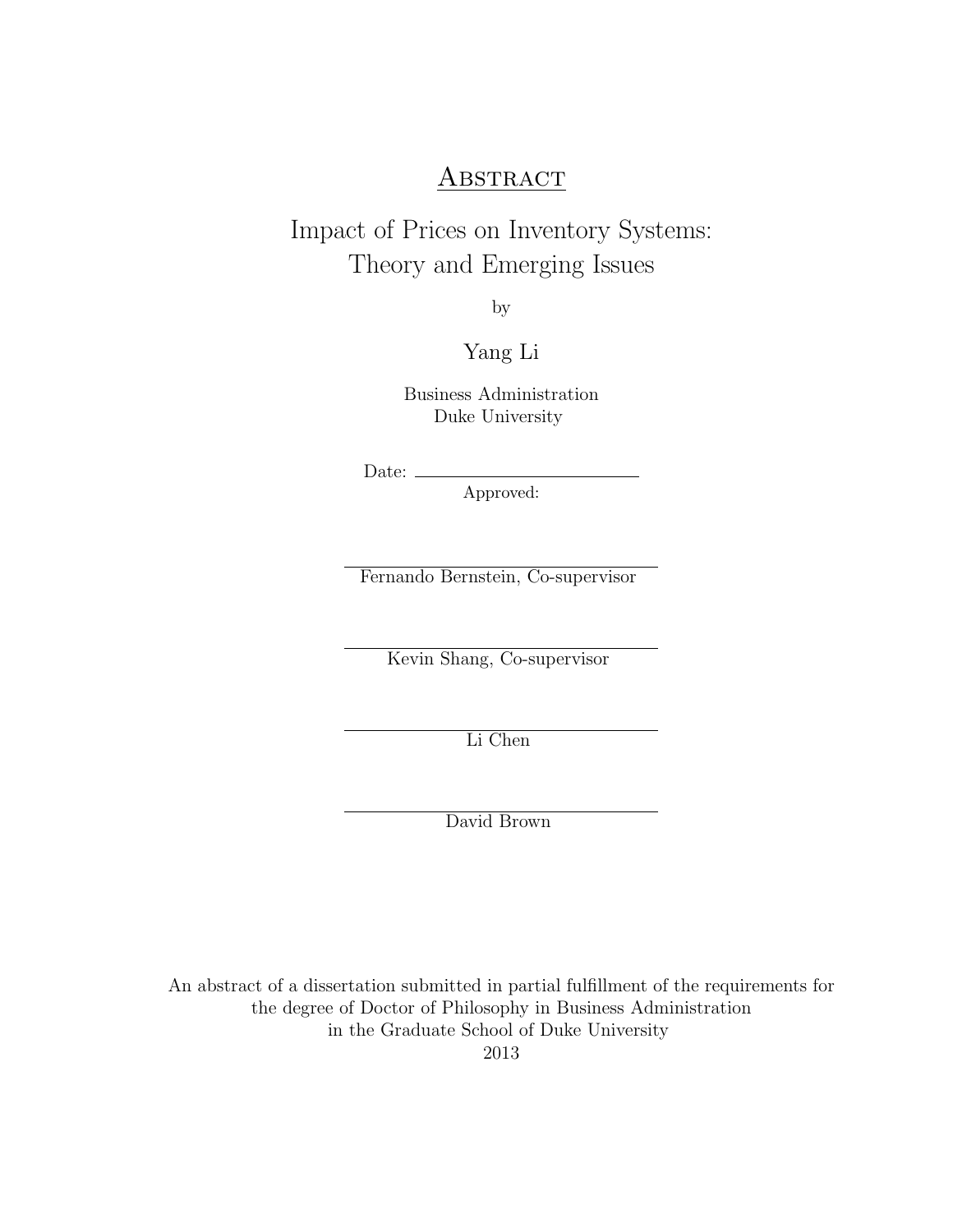Copyright  $\copyright$  2013 by Yang Li All rights reserved except the rights granted by the [Creative Commons Attribution-Noncommercial Licence](http://creativecommons.org/licenses/by-nc/3.0/us/)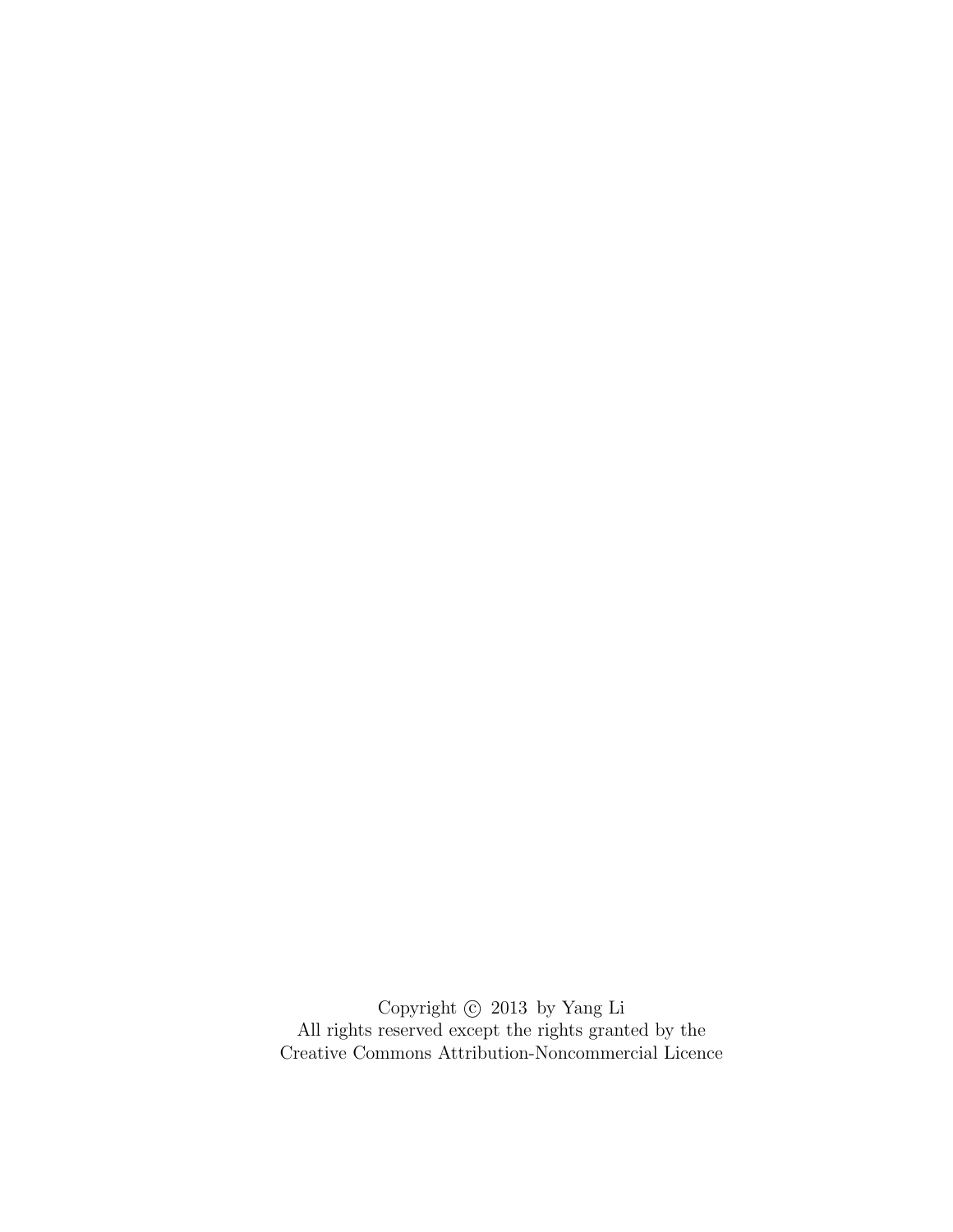## <span id="page-3-0"></span>Abstract

Firms' inventory or production decisions are influenced by a variety of factors, including both the selling price of the end products and the purchasing cost of raw materials. In most cases, there is a strong connection between purchasing costs and selling prices. In my dissertation, I study the impact of prices on a firm's inventory decisions, particularly in systems with delivery lead time and environmental concerns. The findings are reported in three studies. The first study analyzes the joint inventory and pricing problem with lead time, which is known to be difficult to solve due to its computational complexity. We develop a simple heuristic to resolve the computational issue and reveal the impact of lead time on the joint decisions. In the second study, we extend the heuristic approach in the previous study to systems with both positive lead time and fixed ordering costs. The effectiveness of the heuristic in both studies are verified through both theoretical bounds and numerical experiments. In the third study, we examine the effect of the procurement cost and its volatility on a firm's profit. This allows us to study under what conditions a firm can profitably operate an eco-friendly supply chain. Our study also helps the firms to understand what type of products would better absorb the higher costs associated with an eco-friendly production system.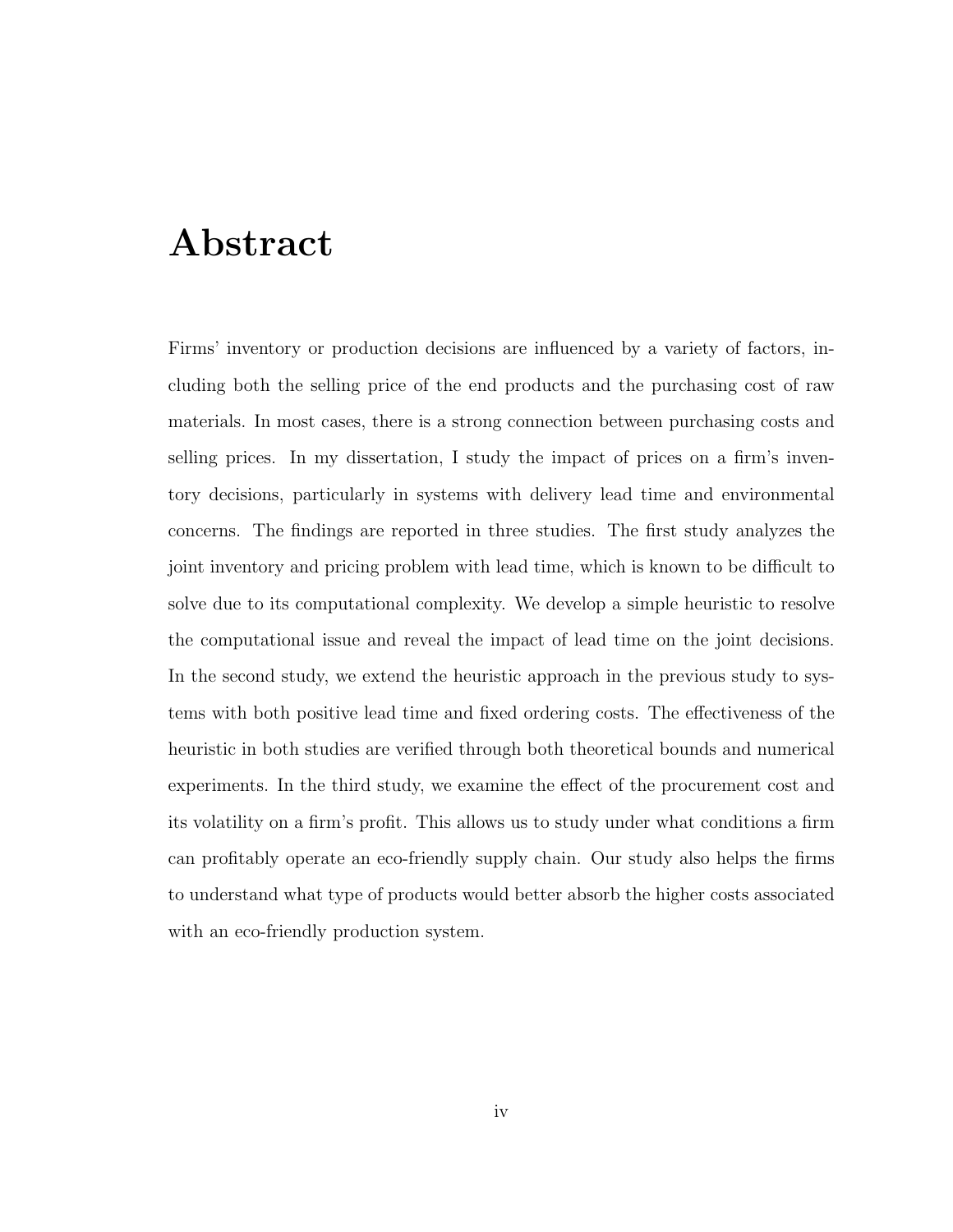# Contents

|                | Abstract              |                 |                                                     | iv   |  |
|----------------|-----------------------|-----------------|-----------------------------------------------------|------|--|
|                | List of Tables<br>vii |                 |                                                     |      |  |
|                |                       | List of Figures |                                                     | viii |  |
|                |                       |                 | List of Abbreviations and Symbols                   | x    |  |
|                |                       |                 | Acknowledgements                                    | xiv  |  |
| 1              |                       | Introduction    |                                                     | 1    |  |
| $\overline{2}$ |                       |                 | Joint Inventory and Pricing Problems with Lead Time | 6    |  |
|                | 2.1                   |                 |                                                     | 6    |  |
|                | 2.2                   |                 |                                                     | 10   |  |
|                | 2.3                   |                 |                                                     | 12   |  |
|                | 2.4                   |                 |                                                     | 16   |  |
|                |                       | 2.4.1           |                                                     | 17   |  |
|                |                       | 2.4.2           |                                                     | 21   |  |
|                |                       | 2.4.3           | State Space Reduction and Heuristic Policy          | 24   |  |
|                | 2.5                   |                 |                                                     | 28   |  |
|                | 2.6                   |                 | 33                                                  |      |  |
|                |                       | 2.6.1           | Performance of the Heuristic                        | 34   |  |
|                |                       | 2.6.2           |                                                     | 38   |  |
|                | 2.7                   |                 |                                                     | 40   |  |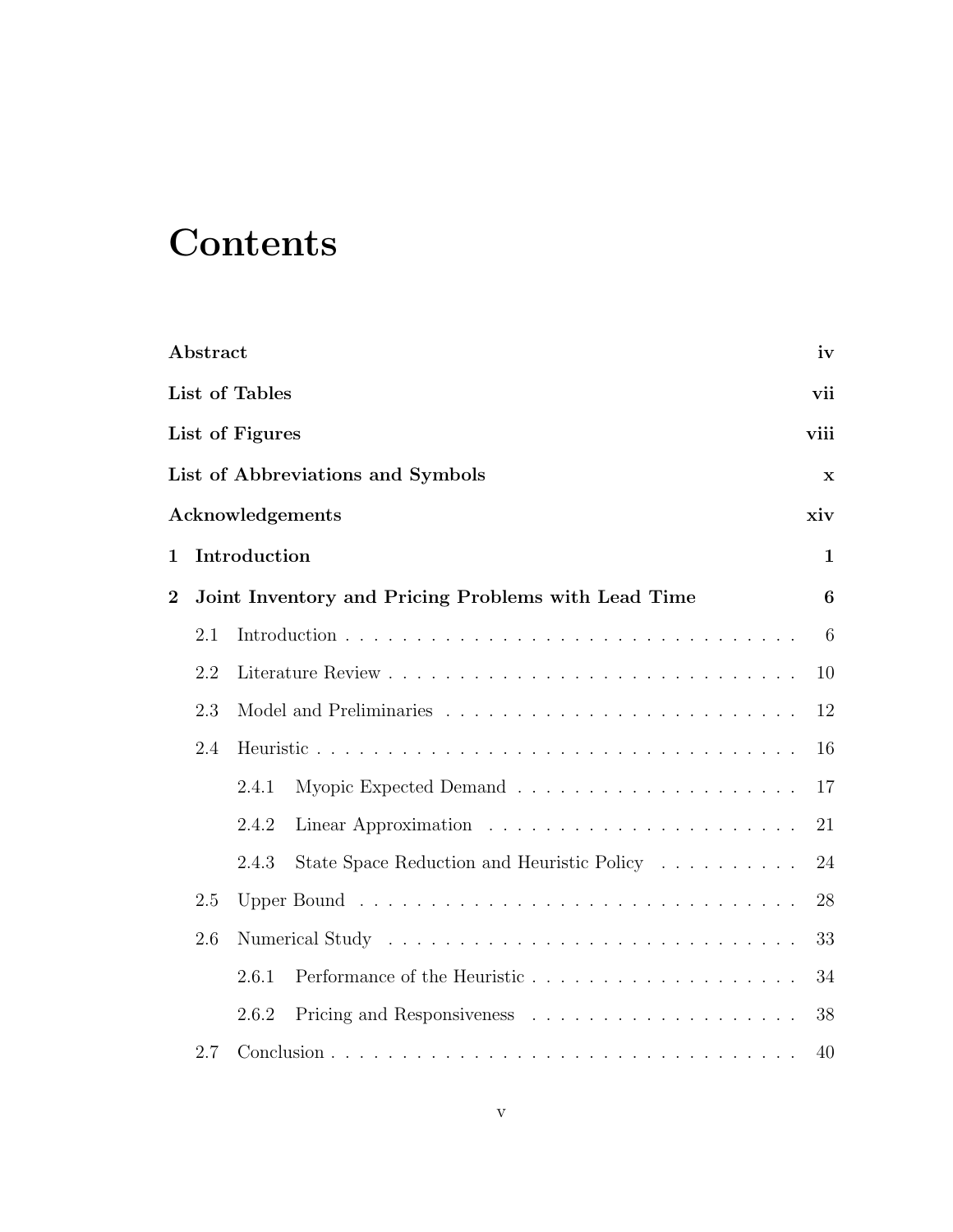| 3              |                        | Joint Inventory and Pricing Problems with Lead Time and Fixed<br><b>Ordering Costs</b> | 42 |  |
|----------------|------------------------|----------------------------------------------------------------------------------------|----|--|
|                | 3.1                    |                                                                                        | 42 |  |
|                | 3.2                    |                                                                                        | 43 |  |
|                | 3.3                    |                                                                                        | 44 |  |
|                | 3.4                    |                                                                                        | 44 |  |
|                | 3.5                    |                                                                                        | 46 |  |
| $\overline{4}$ |                        | On the Profitability of an Eco-Friendly Production System                              | 48 |  |
|                | 4.1                    |                                                                                        | 49 |  |
|                | 4.2                    |                                                                                        | 51 |  |
|                | 4.3                    |                                                                                        | 53 |  |
|                | 4.4                    |                                                                                        | 55 |  |
|                |                        | Optimality<br>4.4.1                                                                    | 55 |  |
|                |                        | 4.4.2                                                                                  | 56 |  |
|                |                        | 4.4.3                                                                                  | 61 |  |
|                |                        | 4.4.4                                                                                  | 62 |  |
|                |                        | A Appendix                                                                             | 64 |  |
|                | <b>Biography</b><br>91 |                                                                                        |    |  |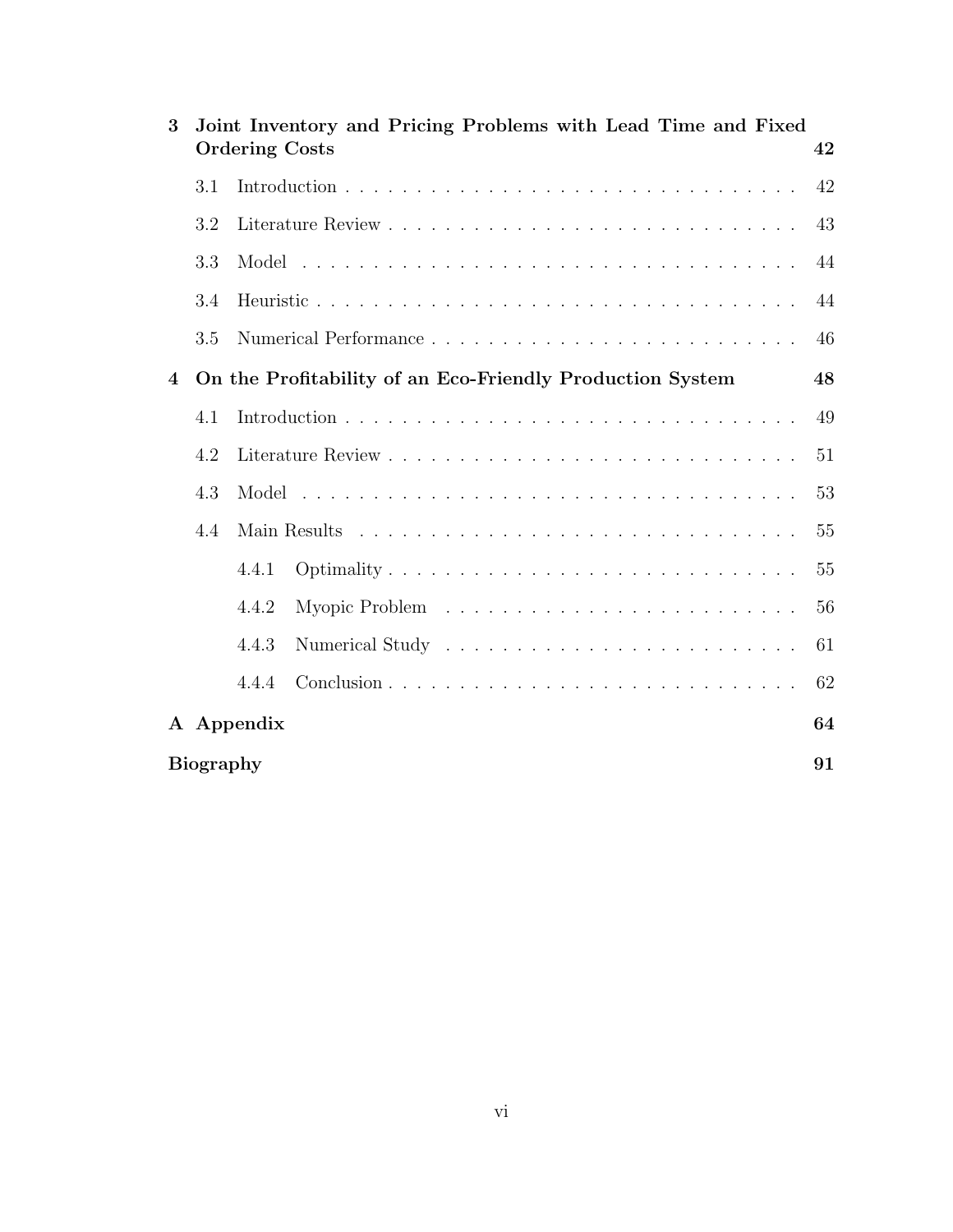# <span id="page-6-0"></span>List of Tables

| 2.2 Average percentage error - non-stationary cases 38 |  |
|--------------------------------------------------------|--|
| 3.1 Average percentage error – Fixed ordering cost 46  |  |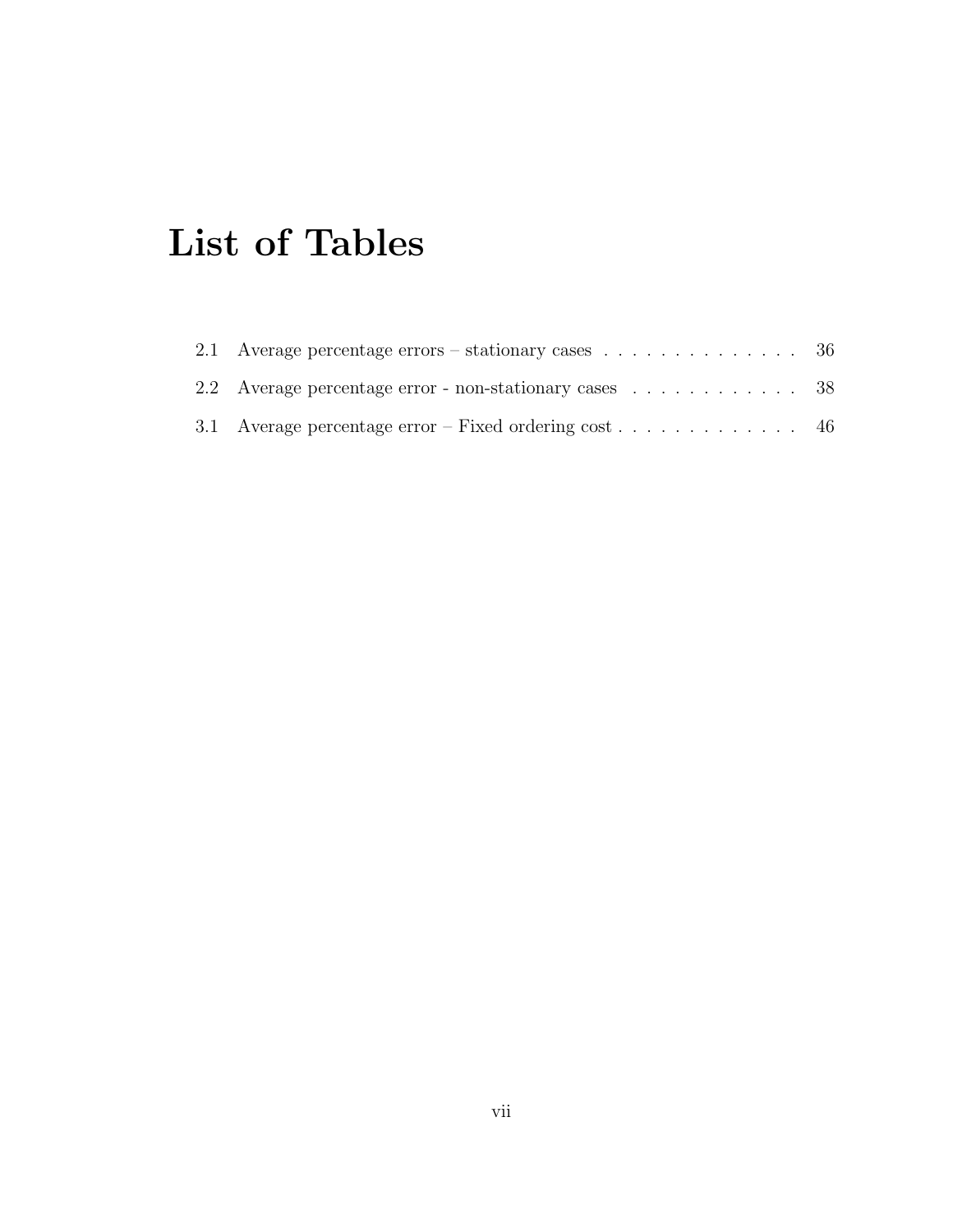# <span id="page-7-0"></span>List of Figures

| 2.1 | Tracking inventory and prices $-$ from mid-November 2012 to mid-<br>March 2013<br>and a series of the contract of the contract of                                                                                 | 7         |
|-----|-------------------------------------------------------------------------------------------------------------------------------------------------------------------------------------------------------------------|-----------|
| 2.2 | Myopic expected demand – additive demand, $h = 1$ , $b = 20$ , $\lambda = 60$ ,<br>$\mu = 1.5, \theta = 1.1$ and $\epsilon \sim \text{Normal}(0, 1)$ .<br>.                                                       | 18        |
| 2.3 | Myopic expected demand – multiplicative demand, $h = 1$ , $b = 20$ ,<br>$\lambda = 500, \mu = 1.5, \theta = 500 \text{ and } \epsilon \sim \text{Gamma}(2, 0.5). \dots \dots \dots \dots$                         | <b>20</b> |
| 2.4 | Linear approximation – additive demand case, $h = 1$ , $b = 20$ , $\lambda = 60$ ,<br>$\mu = 2.$                                                                                                                  | 22        |
| 2.5 | Linear approximation – multiplicative demand case, $h = 1$ , $b = 20$ ,                                                                                                                                           | 23        |
| 2.6 | Heuristic replenishment decision.<br>$\mathbf{r}$<br>$\ddots$                                                                                                                                                     | 28        |
| 2.7 | Policy comparison – additive demand, $L = 2$ , $w_{1,0} = 10$ , $T = 20$ ,<br>$c = 2, h = 1, b = 20, \lambda = 60, \mu = 1.5. \ldots \ldots \ldots \ldots \ldots \ldots$                                          | 37        |
| 2.8 | Policy comparison – multiplicative demand, $L = 2$ , $w_{1,0} = 10$ , $T = 20$ ,<br>$c = 2, h = 1, b = 20, \lambda = 500, \mu = 1.5. \ldots \ldots \ldots \ldots \ldots \ldots$                                   | 37        |
| 2.9 | Heuristic price                                                                                                                                                                                                   | 39        |
| 4.1 | Price correlation between PET plastic and crude oil                                                                                                                                                               | 51        |
| 4.2 | Cost realization                                                                                                                                                                                                  | 59        |
| 4.3 | Policy and profit comparisons, $L = 2, T = 10, \rho = 0.6, a = 0.8,$<br>$\sigma^O = 10, \sigma^E = 3, \theta^O = 1, \theta^E = 4, \delta^O = 0.1, \delta^E = 0.15, h = 1, b = 20,$                                | 59        |
| 4.4 | Impact of $\rho$ on profit, $L = 2, T = 10, a = 0.8, \sigma^O = 10, \sigma^E = 3,$<br>$\theta^O = 1, \, \theta^E = 4, \, \delta^O = 0.1, \, \delta^E = 0.15, \, h = 1, \, b = 20, \, \lambda = 60, \, \mu = 1.5.$ | 62        |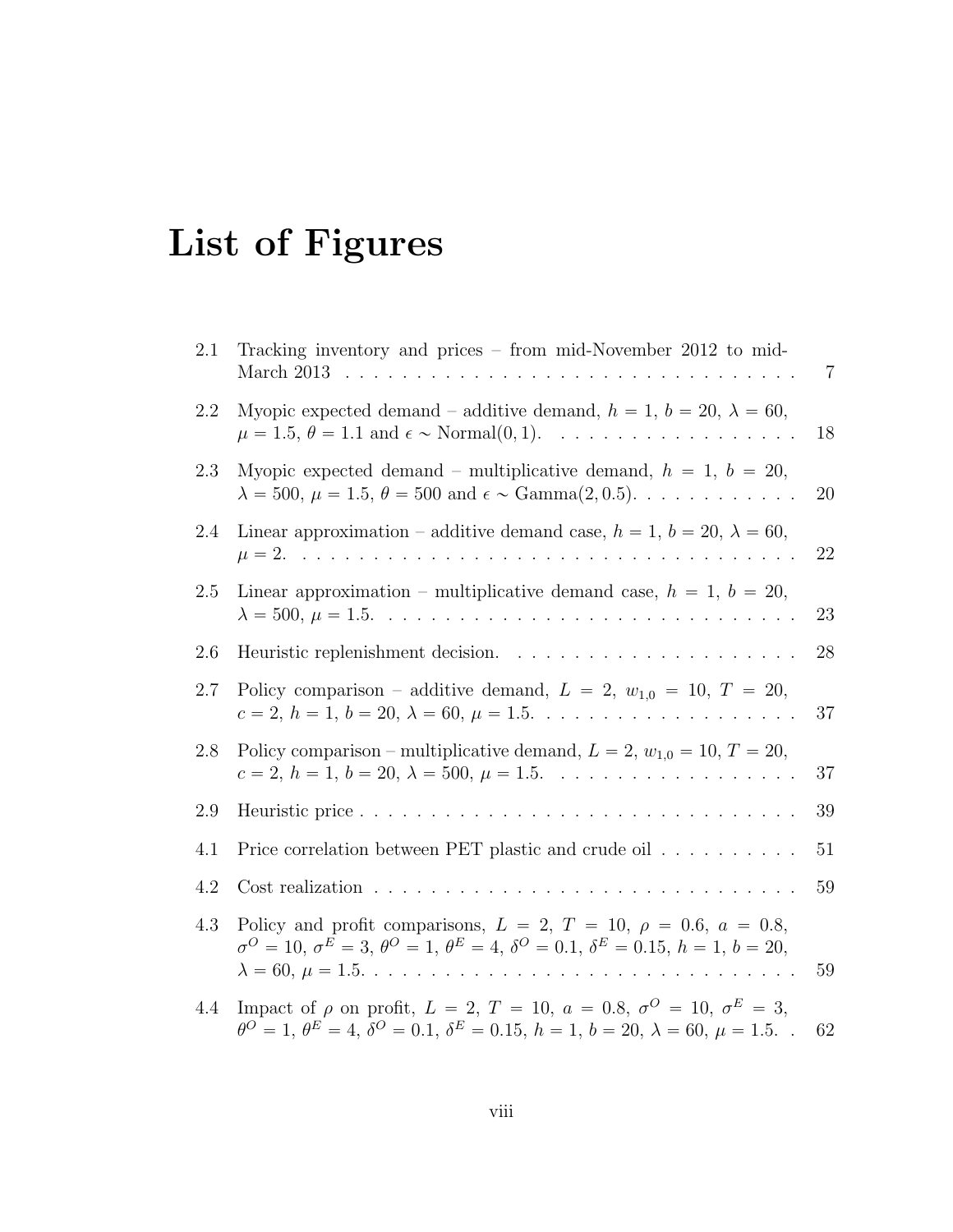[4.5 Impact of](#page-75-2)  $\rho$  on  $\mu$ ,  $L = 2$ ,  $T = 10$ ,  $a = 0.8$ ,  $\sigma^O = 10$ ,  $\sigma^E = 3$ ,  $\theta^O = 1$ ,  $\theta^E = 4, \delta^O = 0.1, \delta^E = 0.15, h = 1, b = 20, \lambda = 60, \mu = 1.5. \dots$  $\theta^E = 4, \delta^O = 0.1, \delta^E = 0.15, h = 1, b = 20, \lambda = 60, \mu = 1.5. \dots$  $\theta^E = 4, \delta^O = 0.1, \delta^E = 0.15, h = 1, b = 20, \lambda = 60, \mu = 1.5. \dots$  . . . . . 62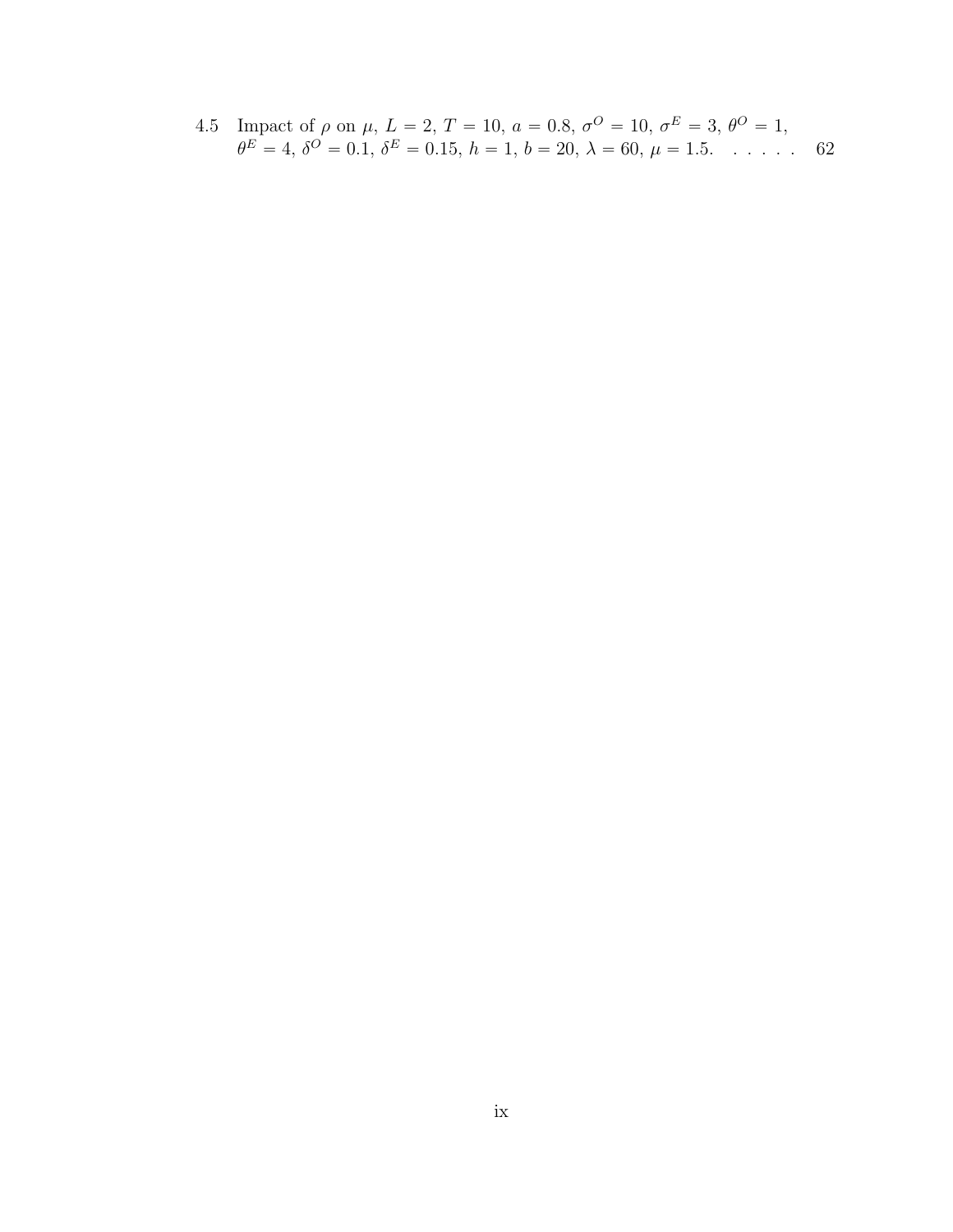# <span id="page-9-0"></span>List of Abbreviations and Symbols

### Symbols

Notations for Chapter 2:

| T                  | Planning horizon.                                                 |
|--------------------|-------------------------------------------------------------------|
| $\alpha$           | Discount factor.                                                  |
| L                  | Lead time.                                                        |
| $x_t$              | Net inventory level in period $t$ .                               |
| $\mathbf{w_{t}}$   | $(w_{1,t},\cdots,w_{L-1,t}).$                                     |
| $w_{l,t}$          | Pipeline inventory to be delivered in $l$ periods in period $t$ . |
| $p_t$              | Selling price in period $t$ .                                     |
| $\lambda_t, \mu_t$ | Demand parameters in period $t$ .                                 |
| $d_t$              | Expected demand in period $t$ .                                   |
| $\epsilon_t$       | Demand perturbation in period $t$ .                               |
| $F_t(\cdot)$       | Distribution function of $\epsilon_t$ .                           |
| $f_t(\cdot)$       | Density function of $\epsilon_t$ .                                |
| $\Omega_t$         | The action space of $d_t$ .                                       |
| $c_t$              | Unit purchasing cost in period $t$ .                              |
| $h_t$              | Unit holding cost in period $t$ .                                 |
| $b_t$              | Unit backorder cost in period $t$ .                               |
| $R_t(d_t)$         | Revenue function in period $t$ .                                  |
|                    |                                                                   |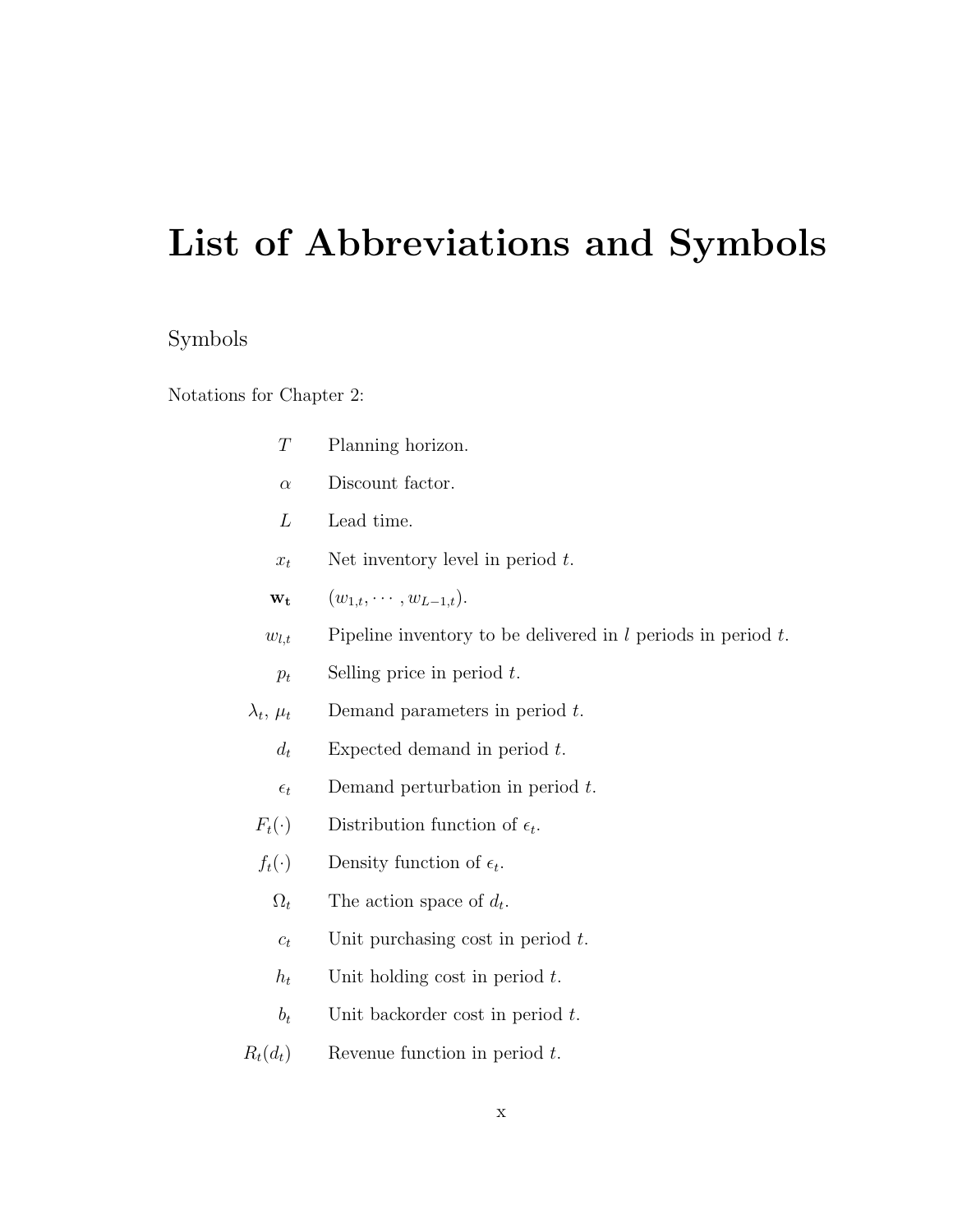- $G(x_t, d_t)$ Inventory cost function in period  $t$ .
- $V_t(x_t, \mathbf{w_t})$ Maximum expected discounted profit from period  $t$  to the end of the planning horizon with initial state vector  $(x_t, \mathbf{w_t})$ .
- $J_t(x_t, \mathbf{w_t}, q_t)$ Total expected discounted profit from period  $t$  to the end of the planning horizon given state vector  $(x_t, \mathbf{w_t})$  and decisions  $(q_t, d_t)$ .
	- $q_t^*$ Optimal replenishment decision in period  $t$ .
	- $d_t^*$ Optimal expected demand decision in period  $t$ .
	- $d_t^M$  $(x_t)$  Myopic expected demand in period t given  $x_t$ .
	- $p_t^M$  $(x_t)$  Myopic price in period t given  $x_t$ .
		- $C_t^*$ \* Asymptotic slope of  $d_t^M(x_t)$  under multiplication demand.
		- $\widetilde{d}_t(x_t)$  Linear approximation of  $d_t^M(x_t)$ .
			- $\delta_t$  Slope of  $\tilde{d}_t(x_t)$ .
			- $\kappa_t$  Intercept of  $\tilde{d}_t(x_t)$ .
	- $\widetilde{V}_t(x_t, \mathbf{w_t})$ Maximum expected discounted profit from period  $t$  to the end of the planning horizon with initial state vector  $(x_t, \mathbf{w_t})$  and demand decisions taken as  $\tilde{d}_i(x_i)$  for all  $i = t, \cdots, T$ .
	- $\widetilde{J}_t(x_t, \mathbf{w_t}, q_t)$ Total expected discounted profit from period  $t$  to the end of the planning horizon given initial state vector  $(x_t, \mathbf{w_t})$ , replenishment decision  $q_t$  and demand decisions taken as  $\tilde{d}_i(x_i)$  for all  $i = t, \cdots, T$ .
		- $\overline{x}_t$  Price-deflated inventory position.
		- $\epsilon[t, t + L]$  Total weighted errors in periods  $t, \dots, t + L 1$ .
			- $\overline{s}_t$  Base-stock level associated with  $\overline{x}_t$ .
- $W_t(x_t, \mathbf{w_t}, q_t, d_t \mid \{\epsilon\}_t^T) W_t(x_t, \mathbf{w_t}, q_t)$ Penalty function at period  $t$  with sample path  $\{\epsilon\}_t^T$ .
	- $V_t^D(x_t, \mathbf{w_t} \mid \{\epsilon\}_t^T)$ Maximum expected discounted profit from  $t$  to the end of the planning horizon for the upper bound system with sample path  $\{\epsilon\}_t^T$ .
		- $d_t^D$ Optimal demand decision for the upper bound system in period t.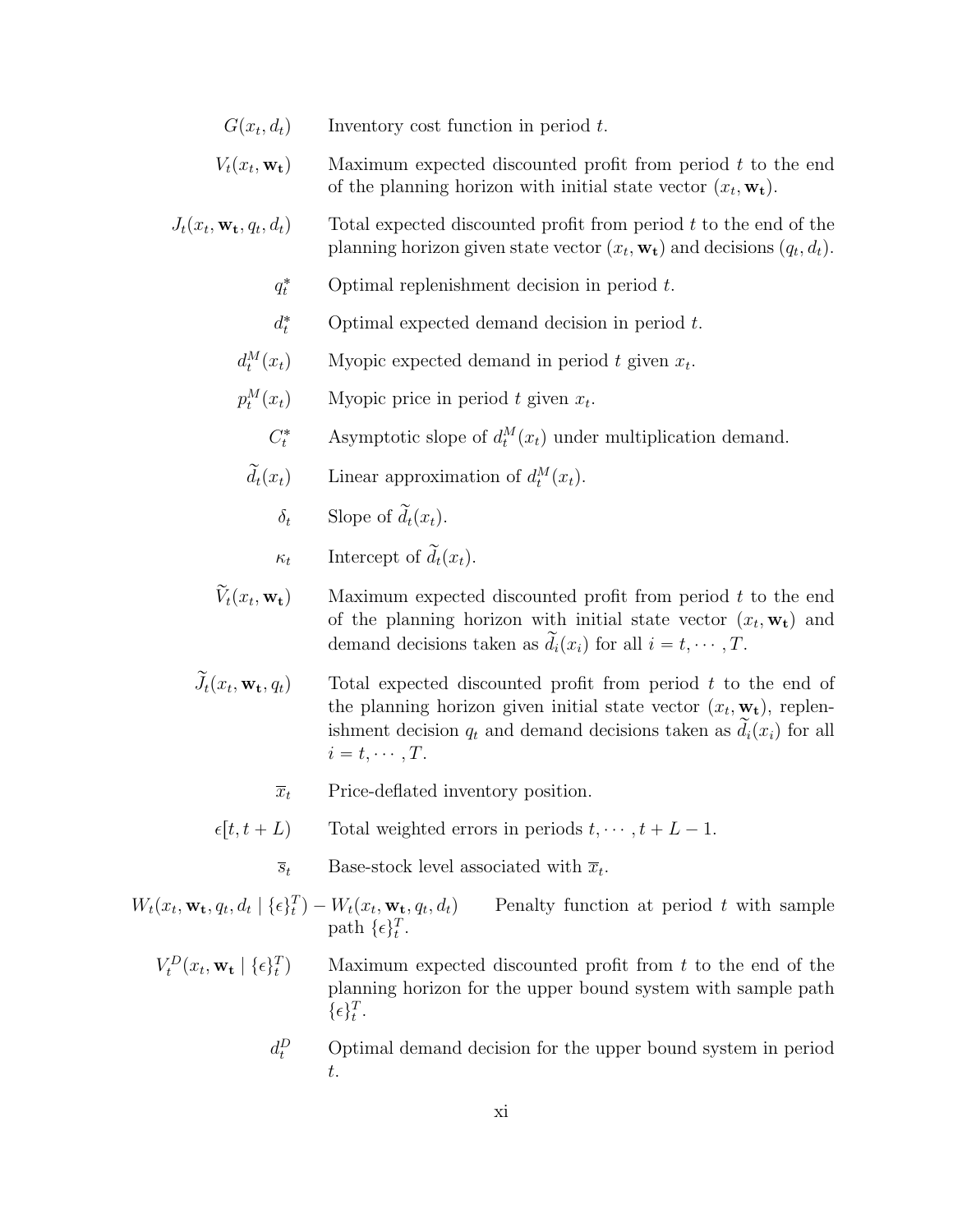$q_t^D$ <sup>t</sup> Optimal replenishment decision for the upper bound system in period t.

Notations for Chapter 3:

- $I(u)$  Indicator function of  $u > 0$ .
	- K Fixed ordering cost.
- $V_t^K(x_t$ Maximum expected discounted profit from period  $t$  to the end of the planning horizon with initial state vector  $(x_t, \mathbf{w_t})$  and fixed ordering cost K.
- $\widetilde{V}^K_t(x_t)$ Maximum expected discounted profit from period  $t$  to the end of the planning horizon with initial state vector  $(x_t, \mathbf{w_t})$ , fixed ordering cost K and demand decisions taken as  $\tilde{d}_i(x_i)$  for all  $i = t, \cdots, T$ .
- $\widetilde{J}_{t}^{K}(x_{t}% ,\theta)$ Total expected discounted profit from period  $t$  to the end of the planning horizon given initial state vector  $(x_t, \mathbf{w_t})$ , fixed ordering cost K replenishment decision  $q_t$  and demand decisions taken as  $d_i(x_i)$  for all  $i = t, \cdots, T$ .
	- $\overline{s}_t$  Reorder point associated with  $\overline{x}_t$ .
	- $\overline{S}_t$  Order-up-to level associated with  $\overline{x}_t$ .

Notations for Chapter 4:

 $i = O, E$ 

- T Planning horizon.
- $\alpha$  Discount factor.
- L Lead time.
- $C_t^i$ Unit procurement cost of input  $i$  in period  $t$ .
- $\delta^i$ Cost trend of input  $i$ .
- $e_t^i$ Cost uncertainty of input  $i$  in period  $t$ .
- $\sigma^i_t$  $t_t^i$  Standard deviation of  $e_t^i$ .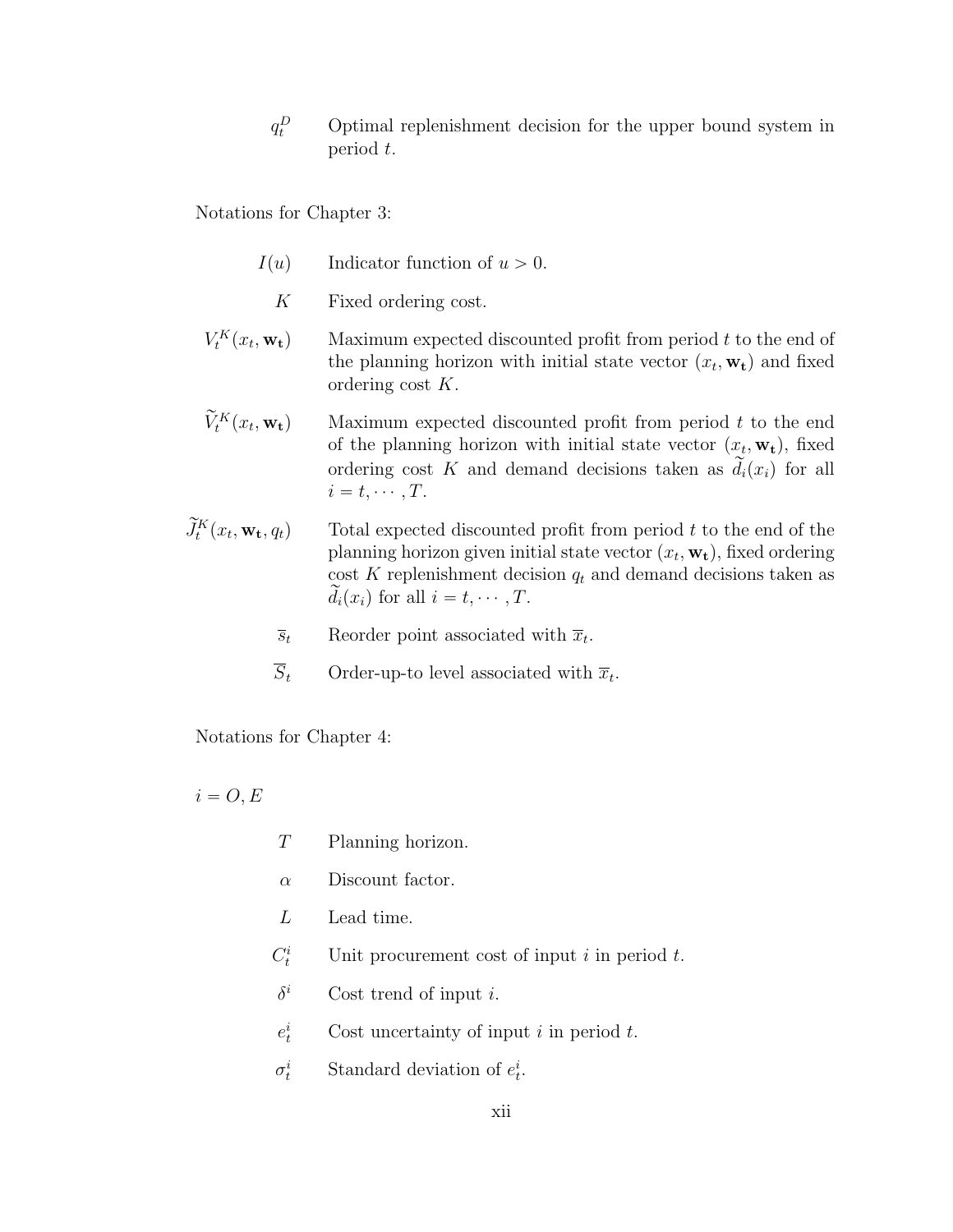- $\rho_t$  Proportion of eco-friendly input E in the final product in period t.
- $P(t)$  Price in period t.
	- $\beta$  Mark-up level in the mark-up pricing policy.
- $\lambda$ ,  $\mu$  Demand parameters.
	- $\epsilon_t$  Demand perturbation in period t.
	- $x_t$  Inventory position in period  $t$ .
- $V_t(x_t, c_t)$ Maximum expected discounted profit from period  $t$  to the end of the planning horizon with initial inventory position  $x_t$  and unit purchasing cost realized at  $c_t$ .

### Abbreviations

Abbreviations for Chapter 2:

| <b>BLS</b> | Bernstein, Li and Shang. |
|------------|--------------------------|
| FH.        | Federgruen and Heching.  |
| W&W        | Wagner and Whitin.       |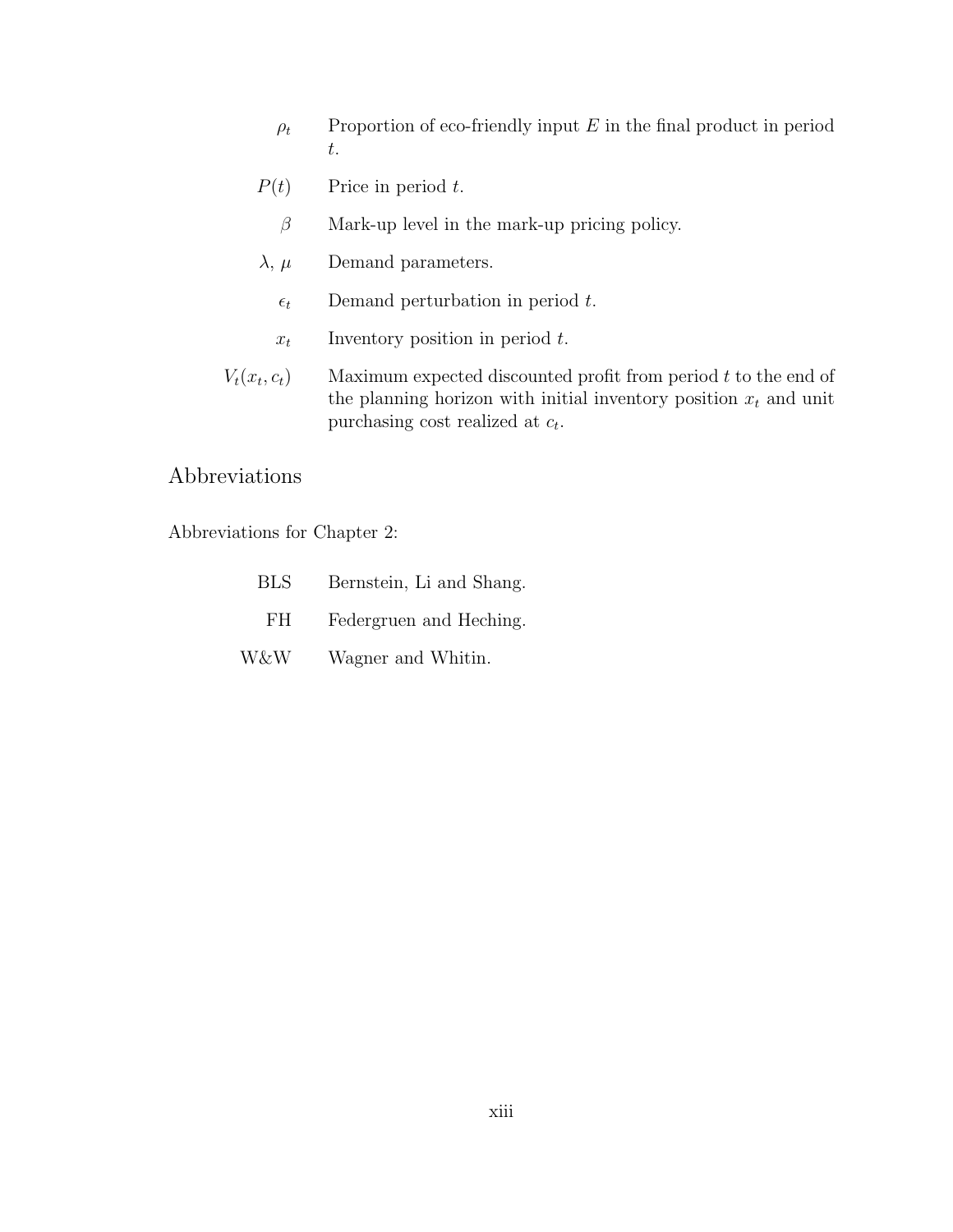## <span id="page-13-0"></span>Acknowledgements

I would like to express the deepest appreciation to my advisors Professor Fernando Bernstein and Professor Kevin Shang, for their continuous support of my Ph.D study and research, as well as their patience, motivation, enthusiasm, and immense knowledge. Without their guidance and persistent help this dissertation would not have been possible.

I would also like to thank the rest of my thesis committee: Professor David Brown and Professor Li Chen, whose work enlightened me on my study of the impact of prices on inventory systems.

Last but not the least, I would like to thank my family for all the love and support they provide me throughout my life.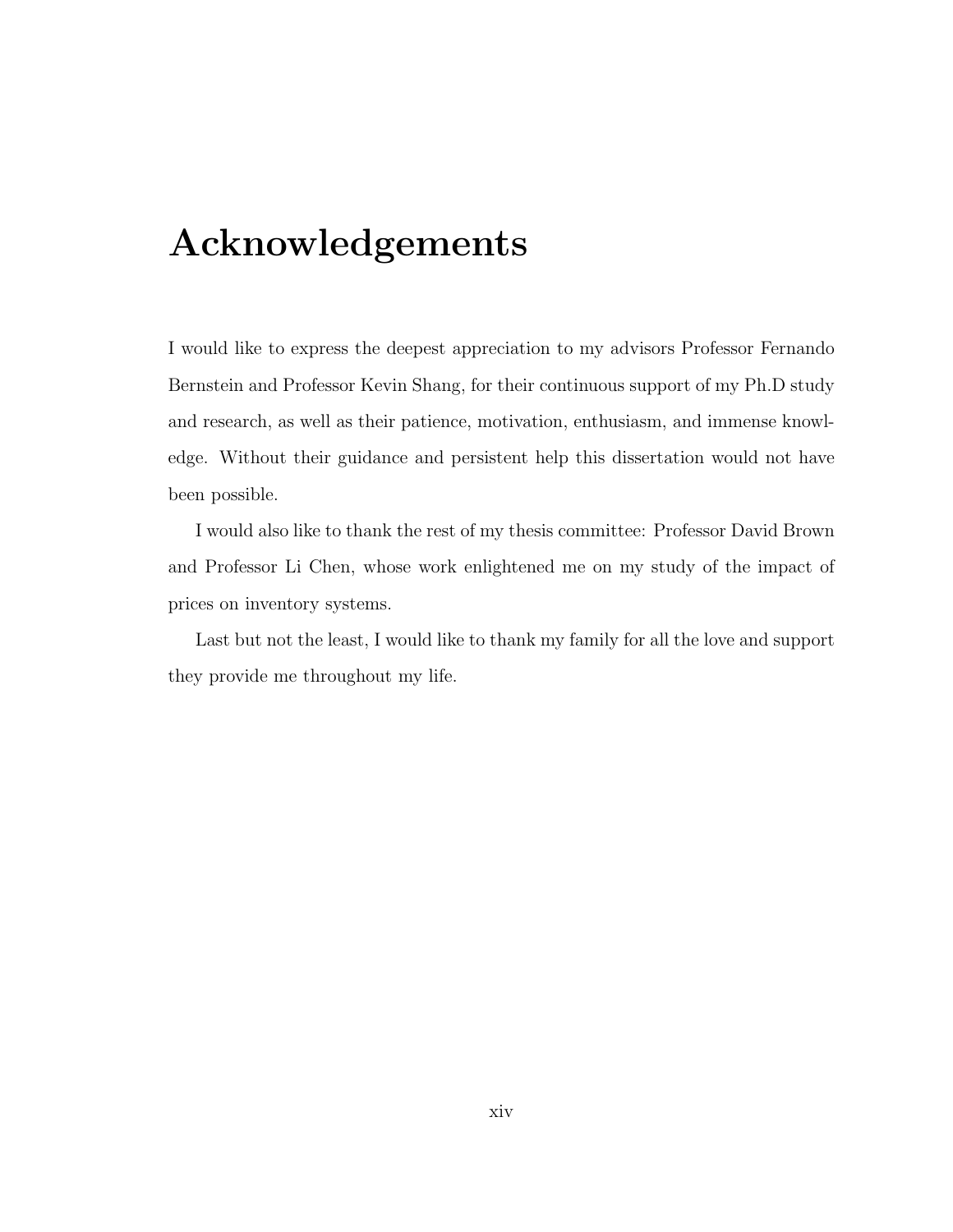# 1

### Introduction

<span id="page-14-0"></span>Firms' inventory or production decisions are always determined to minimize the mismatch between demand and supply. In practice, there are a variety of factors that influence these decisions and their outcomes. Among these factors, the selling price of the final products and the purchasing cost of raw materials are two non-neglect ones, as the selling price has a strong impact on the demand and the purchasing cost affects the supply quantity. In many cases, these two factors are also strongly connected and influenced by each other. In my dissertation, I study the impact of the selling price and the purchasing cost on a firm's inventory decisions, particularly in systems with delivery lead time and environmental concerns. The findings are reported in three studies.

We first look into the joint inventory and pricing problem for systems with positive lead time. Specifically, we consider a single stage, periodic-review model. At the beginning of each period, the price and the replenishment quantity are simultaneously determined, where demand in each period is stochastic and depends on the price. There is a positive lead time between an order is placed until when it is received. The objective is to maximize the total expected discounted profit over a finite horizon. In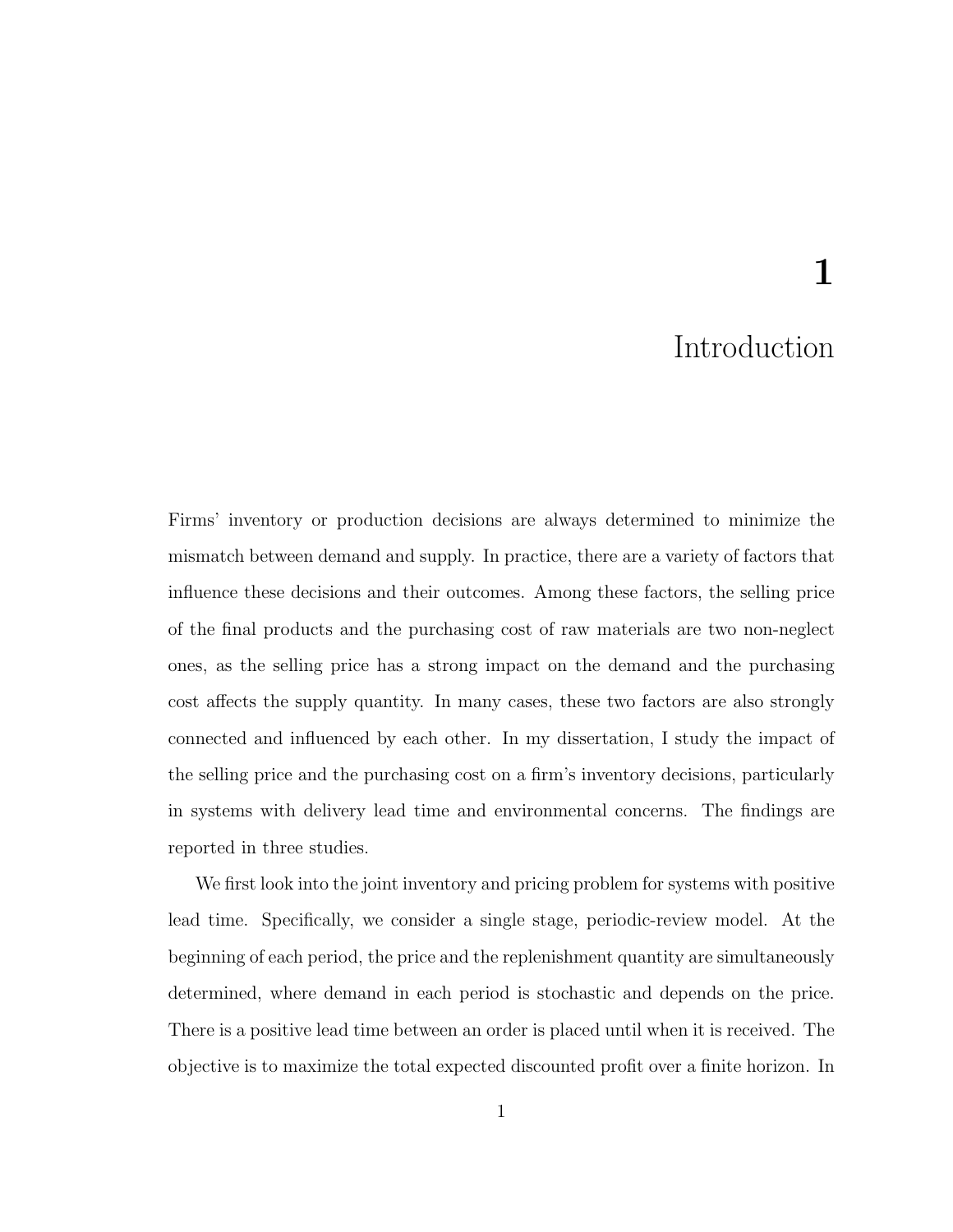practice, companies often integrate inventory and pricing decisions to match demand with supply more efficiently. A company would typically offer a discounted price when there is excess inventory or raise its price when the inventory level is low. The problem of joint control of price and inventory has attracted significant attention in academia. However, almost all papers assume a zero delivery lead time, because the problem becomes intractable when lead time is positive. Given the growing number of companies that source from low-cost countries, which comes at the expense of longer lead times, it is crucial to understand how to coordinate inventory and pricing decisions when lead times are present. Characterizing the optimal joint inventory and pricing policy in systems with positive lead time is extremely difficult as one has to keep track of the price decisions in each of the lead time periods, giving rise to the curse of dimensionality.

Given the difficulty of the exact problem, we develop a simple heuristic that resolves the dimensionality issue. The heuristic provides a practical solution of coordinating inventory and pricing decisions, and reveals insights that can help understand the impact of lead time on managing such a system. In the heuristic, we use a myopic pricing policy as the heuristic pricing policy that generates each period's price as a function of the initial inventory level. The heuristic replenishment policy is a basestock policy. In each period, the firm monitors its so-called *price-deflated* inventory position and places an order to reach a target base-stock level. The price-deflated inventory position is a weighted sum of the on-hand inventory and all pipeline inventories, which is different from the inventory position in a standard inventory system in that it depreciates the amount of on-hand inventory and pipeline inventories according to a factor that measures the sensitivity of price to the inventory quantity. In summary, the heuristic we propose involves a base-stock policy for inventory replenishment and a myopic pricing policy that determines each period's price according to the initial inventory level.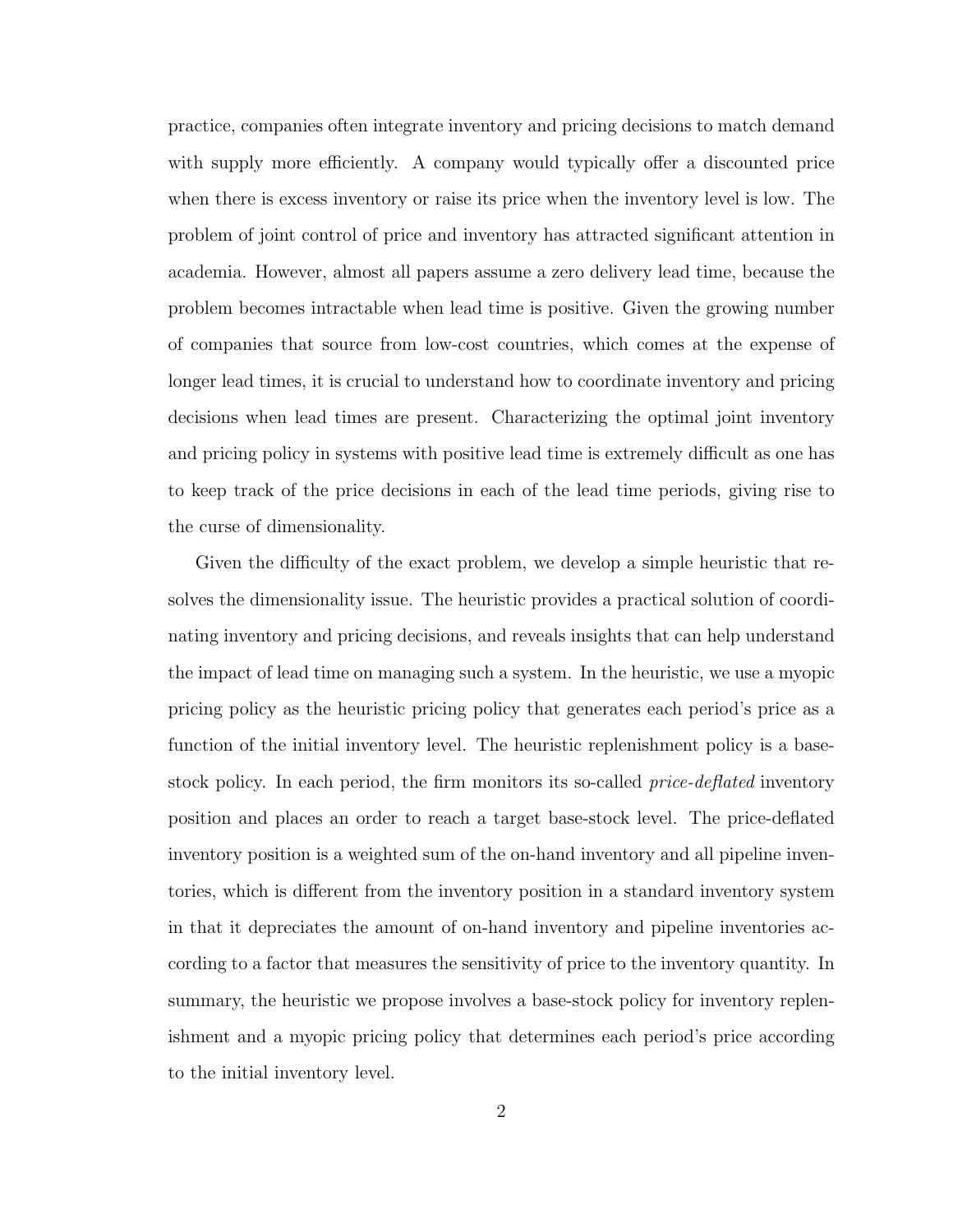To verify the effectiveness of our heuristic, we develop a theoretical upper bound to the optimal profit based on the idea of information relaxation, a general framework proposed by Brown et al. (2012). A key feature of the framework is the development of a penalty function for the information relaxation. The upper bound is tight provided that the penalty function is chosen appropriately – and this choice is problem-specific. In our study, we craftily utilizes the proposed heuristic to construct the penalty function, and derive an efficient algorithm to solve the upper bound system. By comparing the heuristic cost to the upper bound profit, our heuristic is proved to be near-optimal. To our knowledge, this is the first theoretical bound developed for the dynamic pricing problem with positive lead time.

We use our heuristic policy to obtain insights regarding the impact of lead time on the pricing policy. We find that, under both demand types, a shorter lead time leads to a more stable pricing policy. Intuitively, when the lead time is shorter, it is easier to predict future demand and therefore control the inventory available at the beginning of each period. This translates into a more stable pricing policy. In particular, our findings suggest that increased responsiveness (e.g., through a reduction in the procurement/production lead time) reduces the need to adjust demand through prices in order to balance supply and demand.

In our second study, we extend the heuristic approach described above to systems with fixed ordering costs. Chen and Simchi-Levi (2004 a,b) study this joint inventory and pricing problem with fixed ordering costs in the context of zero lead time. They show the  $(s, S, p)$  policy and the  $(s, S, A, p)$  policy are optimal under additive demand and multiplicative demand, respectively, by proving the objective functions follow the structures of  $K$ -concavity and  $K$ -symmetric concavity. However, as a positive lead time presents in the system, it not only rises the computational complexity, but also makes the objective function lose the  $K$ -concavity structures. To the best of our knowledge, this is the first study that addresses the joint inventory and pricing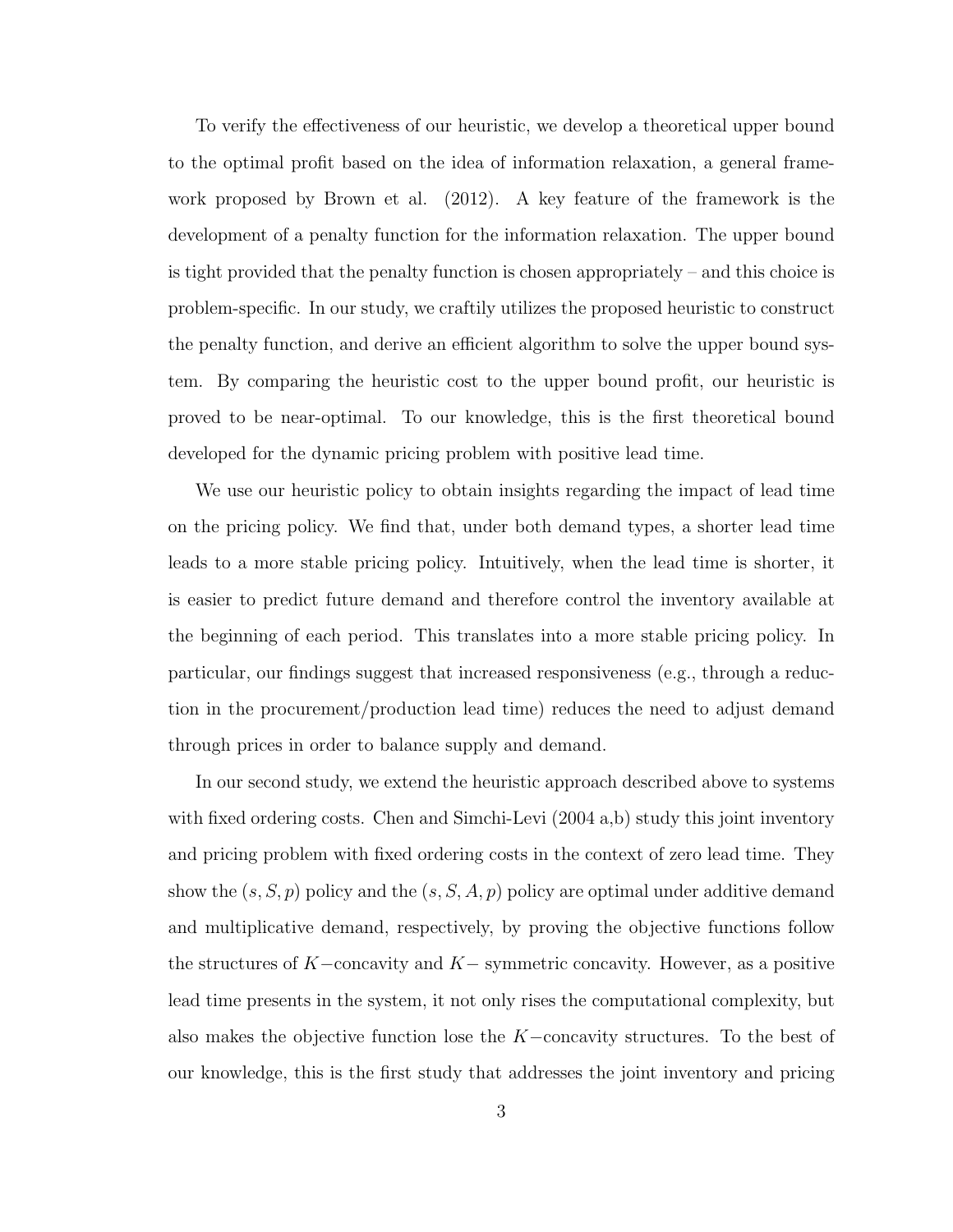problem in a setting with both positive lead time and fixed ordering costs. In the heuristic for such model, we use the myopic pricing policy as the heuristic pricing policy, which only depends on the on-hand inventory level. Then, based on the linear approximation of the myopic demand function, we show that the remaining inventory problem is  $K$ -concave in the *price-deflated* inventory position defined in our first study under both additive and multiplicative demand functions. This implies that the heuristic replenishment policy follows the form of a  $(s, S)$  policy. The effectiveness of the heuristic is confirmed by a numerical study with different values of the fixed ordering costs.

In the last study, we examine the profitability of an eco-friendly supply chain. To that end, we consider a manufacturer that decides on the extent of dependence on petroleum-based components used for production. The procurement cost depends on the price of oil, which is itself volatile. This volatility can be alleviated by using ecofriendly components (whose price tend to be more stable) or production/distribution techniques that rely less on oil. However, any of these alternatives may lead to higher procurement costs. We model the price of oil as a time-correlated process, consistent with observed data. The manufacturer uses a mark-up pricing policy to determine the product's selling price, and demand is a function of price. The first goal is to determine the optimal production policy (i.e., mix of standard and eco-friendly components, and their quantities) that maximizes profit in a finite horizon setting. We characterize conditions under which a state-dependent myopic policy is optimal. This allows us to shed light on the effect of procurement cost volatility on the firm's profit. Our results suggest that operating an eco-friendly production system may not undermine the firm's profitability because the benefits of a less volatile procurement cost may outweigh the increased procurement cost. The magnitude of this benefit is determined by the firm's mark-up and the product's price elasticity. In particular, our results provide guidelines to understand what type of products would better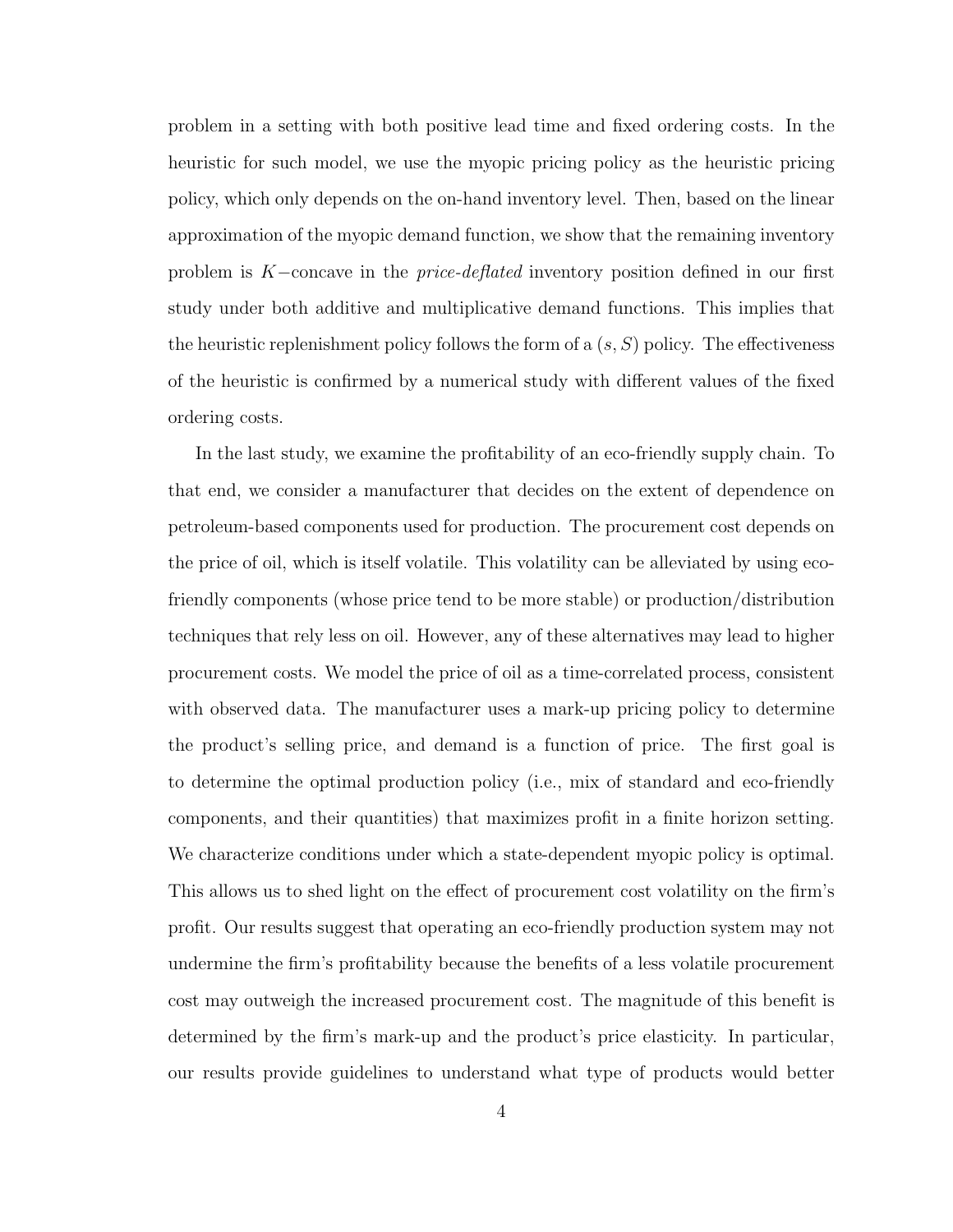absorb the higher costs associated with an eco-friendly production system.

The remainder of this thesis is organized as follows. In Chapter [2,](#page-19-0) we study the joint inventory and pricing problems for systems with a positive lead time and introduce a heuristic for such problem. The heuristic idea is extended to a system with a fixed ordering cost in Chapter [3.](#page-55-0) In Chapter [4,](#page-61-0) we study the profitability issue for an eco-friendly production system by accessing the effects of the procurement cost and its volatility. All the proofs are contained in the Appendix.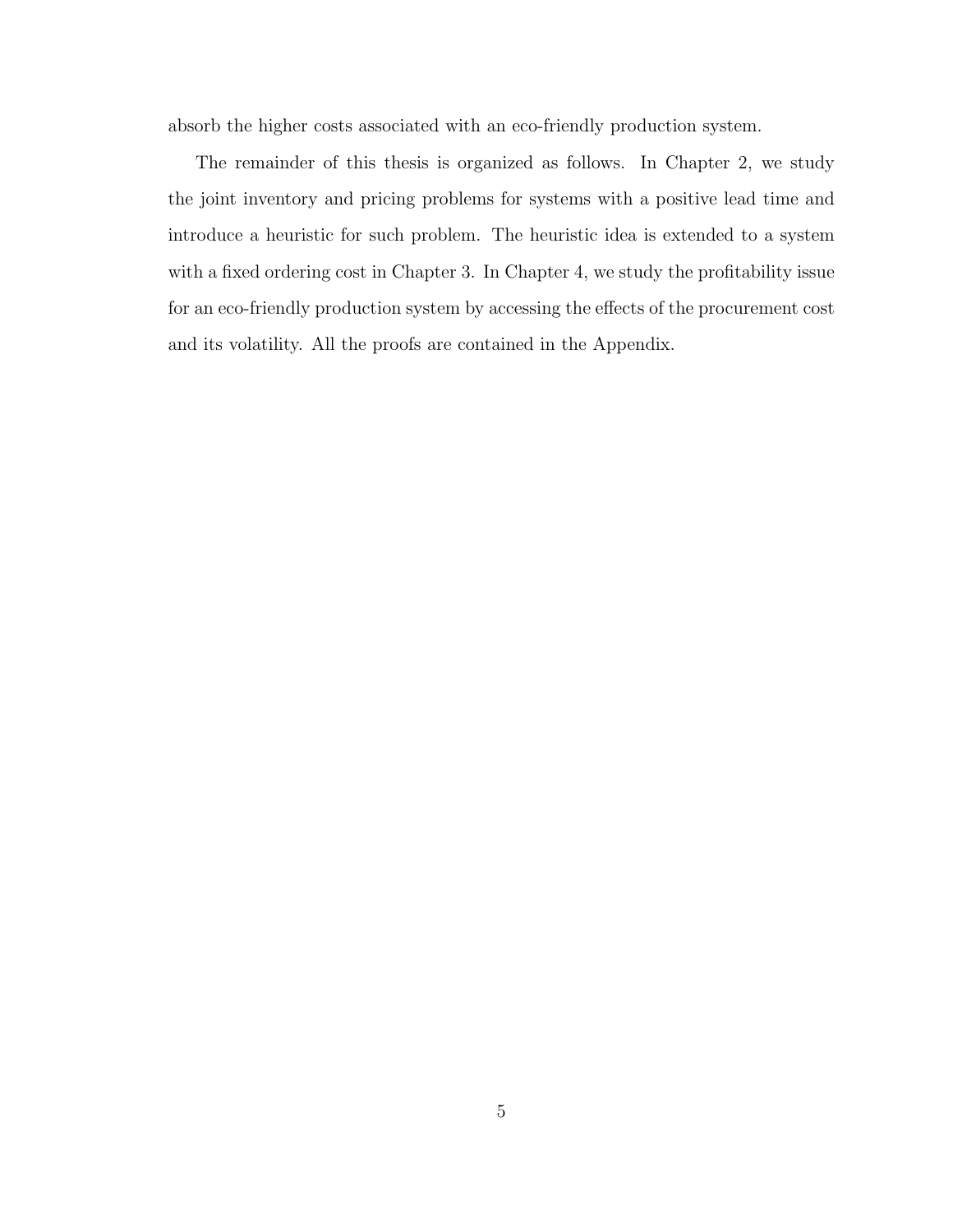## <span id="page-19-0"></span>Joint Inventory and Pricing Problems with Lead Time

### <span id="page-19-1"></span>2.1 Introduction

This chapter studies a joint inventory and pricing problem for systems with a positive lead time. Specifically, we consider a periodic-review system in which demand in each period is stochastic and depends on the pricing decision. Two price-dependent demand forms are considered: additive and multiplicative. Unfulfilled demand at the end of each period is fully backlogged, and linear holding and backorder costs are charged. The price and the replenishment quantity are simultaneously determined at the beginning of each period. There is a positive delivery lead time. The objective is to maximize the total expected discounted profit over a finite horizon.

In practice, companies often integrate inventory and pricing decisions to match demand with supply more efficiently. For instance, a company may offer a discounted price when there is excess inventory or raise the price when the inventory level is low. Pricing serves as a lever to reduce the incidence of supply and demand mismatches. The problem of joint control of price and inventory has attracted significant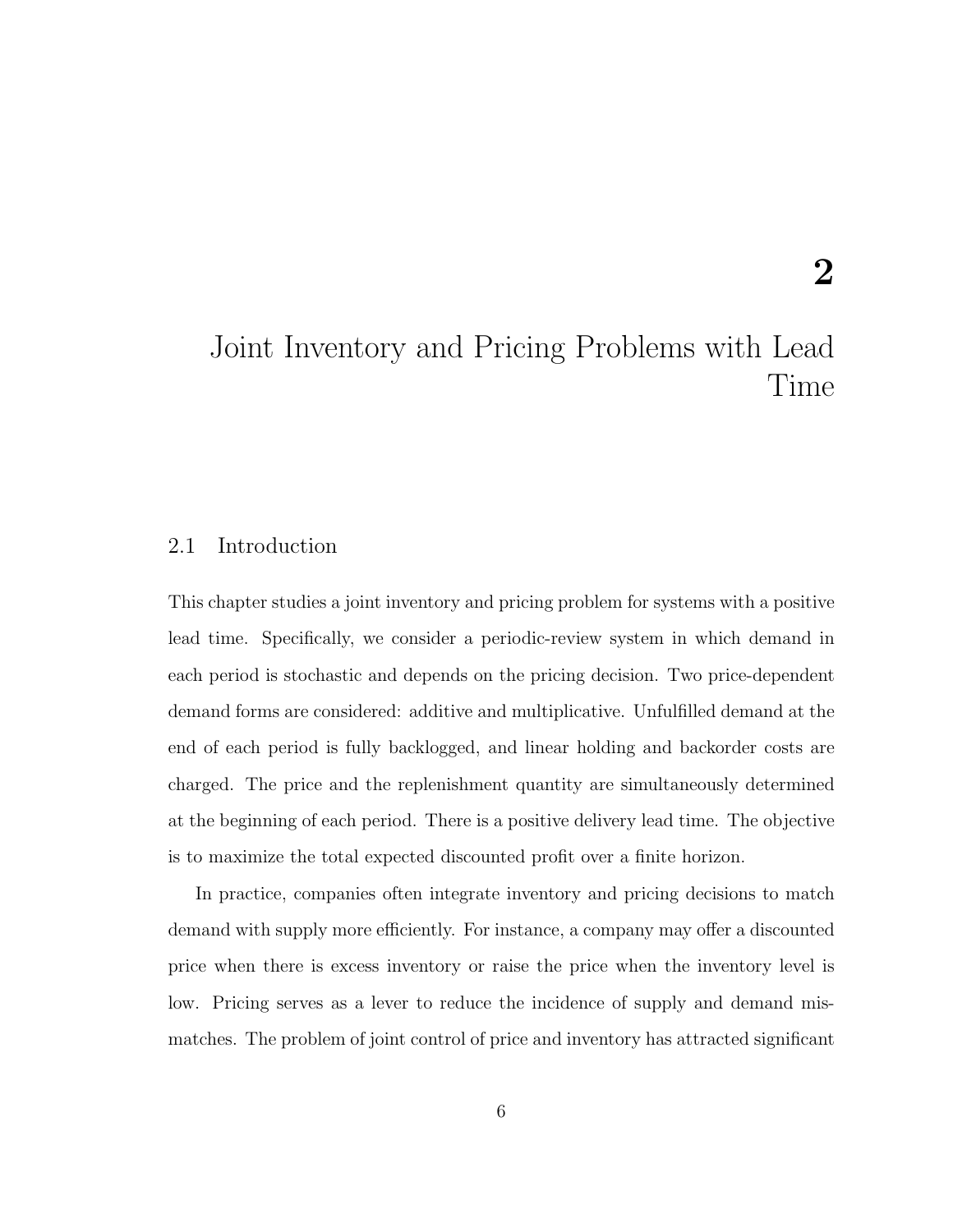

<span id="page-20-0"></span>Figure 2.1: Tracking inventory and prices – from mid-November 2012 to mid-March 2013

attention in the field – many papers have characterized the optimal joint pricing and replenishment policy in various settings involving both the additive and multiplicative demand forms. However, almost all of those papers assume a zero delivery lead time. While these structural results are of practical use for companies with a negligible lead time (e.g., that source locally), the determination of an efficient policy for firms that experience a longer procurement lead time is of interest. This is particularly the case given the growing number of companies that source from low-cost countries, at the expense of a longer lead time. For example, Murphy (2012) reports on Abercrombie & Fitch's shift from air to ocean delivery to save in shipping costs. The teen-apparel retailer sources products from China and this shift has resulted in a significant increase in the delivery lead time – from days to weeks. As described in the article, the longer lead time increases the chances of supply and demand mismatches, requiring frequent price discounts to liquidate inventory. Figure 1 exhibits prices and inventory levels for two products sold through amazon.com.<sup>[1](#page-20-1)</sup> The activity book<sup>[2](#page-20-2)</sup> is made in China, while the red wine<sup>[3](#page-20-3)</sup> is elaborated in California. The graphs show how prices fluctuate over time and how these price adjustments correlate with the prevailing inventory levels. It is therefore crucial to understand how to coordi-

<span id="page-20-1"></span> $<sup>1</sup>$  The authors thank Seyed Emadi for suggestions on how to track inventory levels at amazon.com.</sup>

<span id="page-20-2"></span><sup>2</sup> http://www.amazon.com/gp/product/B0001NEAD4

<span id="page-20-3"></span><sup>3</sup> http://www.amazon.com/Red-Verjus-Fusion-750-ml/dp/B0029AFEHI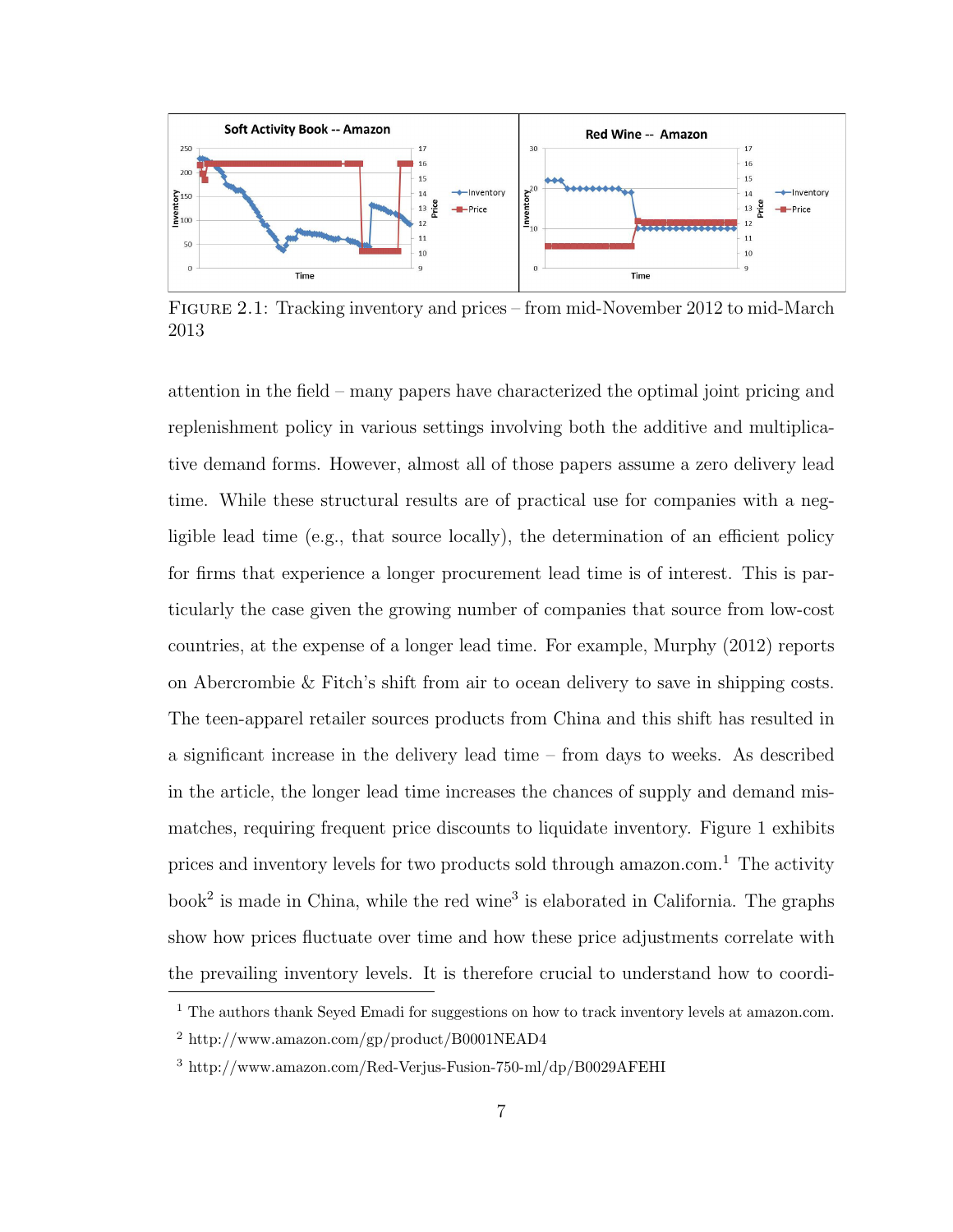nate inventory and pricing decisions when a lead time is present. Unfortunately, it is difficult to characterize the optimal joint pricing and replenishment policy in settings with a positive lead time. It is well known that the problem is intractable due to its computational complexity. Indeed, to characterize the optimal policy in systems with a positive lead time, one has to keep track of the pricing decisions in each of the lead time periods, giving rise to the curse of dimensionality.

In this chapter, we propose a heuristic to determine a close-to-optimal joint pricing and inventory replenishment policy for systems with a positive lead time. The idea of the heuristic begins with the observation that the shape of the myopic price (as a function of the initial inventory level) is close to that of the optimal pricing policy. (The myopic price is the price that maximizes the single-period profit based on the initial inventory level in that period, without consideration of future outcomes.) Therefore, as a first step, we propose the myopic price as the heuristic pricing policy. Although the myopic price simplifies the pricing policy, it does not reduce the computational complexity for the inventory policy. To resolves this, we further propose a linear approximation of the myopic expected demand (the expected demand evaluated at the myopic price) as a function of the initial inventory level. This approximation is supported by the observation that the myopic expected demand tends to be linear over a wide range of initial inventory levels. Substituting this linear approximation into the profit function allows us to aggregate all inventory states (i.e., net inventory and pipeline inventory) into a single state variable, which we refer to as price-deflated inventory position. The price-deflated inventory position plays the same role as the inventory position ( $=$  net inventory  $+$  pipeline inventory) in the traditional inventory problem with exogenous prices. However, unlike the inventory position, the price-deflated inventory position is defined as a weighted sum of the net inventory and pipeline inventory, where the weights are related to the sensitivity of the myopic optimal price to the initial inventory level. This new state variable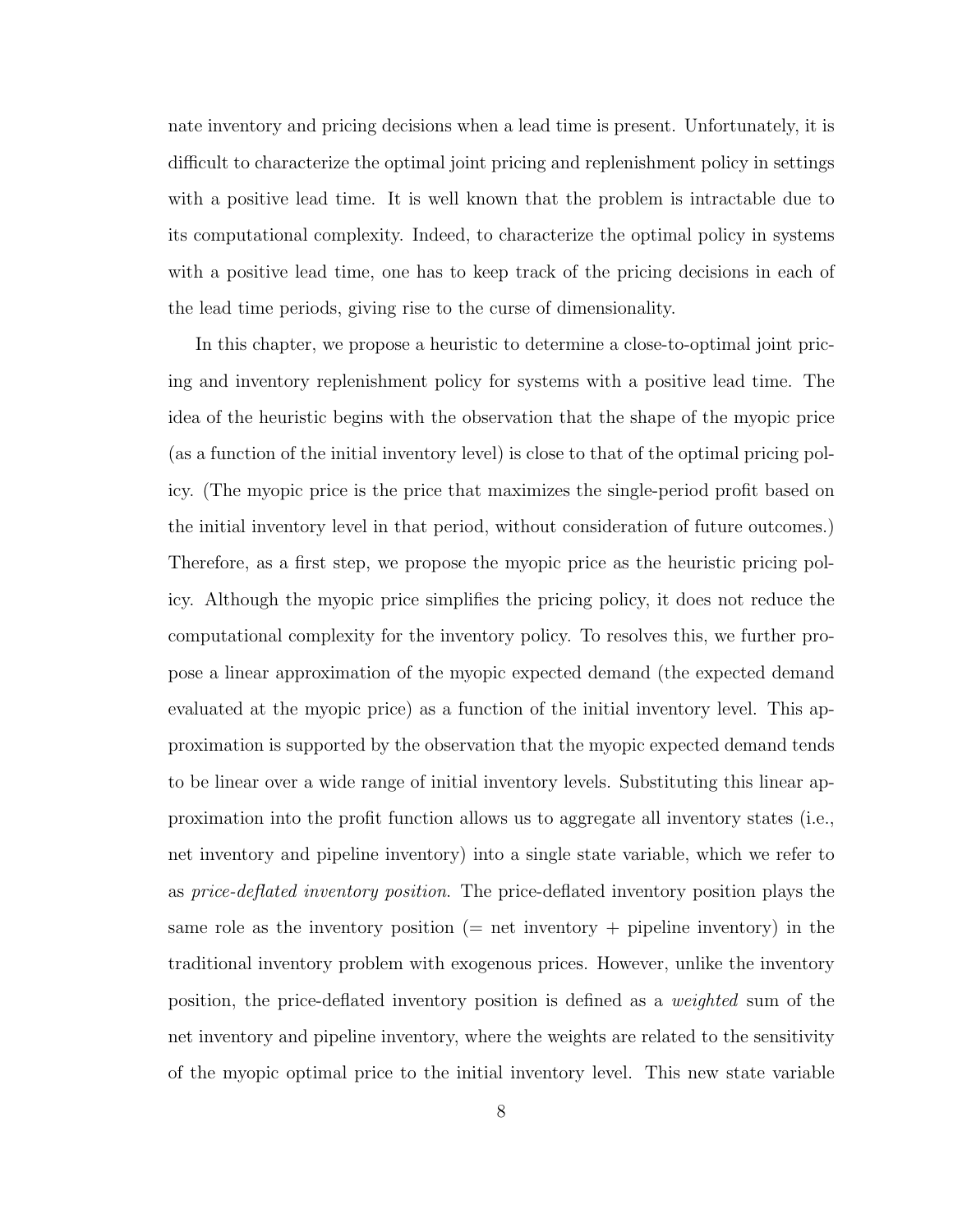assigns more weight to the inventory that is farther away from the system. We then prove that a base-stock policy is optimal in this approximated system.

Based on these results, we propose a heuristic policy that decouples the pricing and inventory decisions. For the pricing policy, we use the myopic price that depends on the initial inventory level. For the inventory policy, a base-stock policy is implemented. That is, at the beginning of each period, the system places an order if the price-deflated inventory position is lower than the target base-stock level (and the order is equal to the difference between the base-stock level and the price-deflated inventory position), and it does not order, otherwise. To test the effectiveness of our heuristic, we develop a theoretical upper bound to the optimal profit in the exact system. The upper bound is based on the information-relaxation approach proposed in Brown et al. (2012). The authors use a duality argument to show that a general class of penalty functions can compensate for the relaxed state space. One key enabler of Brown et al. (2012)'s method is the design of a problem-specific penalty function that effectively compensates for the relaxed state space and that allows for a tractable computation of the upper bound. We construct the penalty function based on our proposed heuristic and show how to efficiently solve the resulting upper bound problem. In addition, this penalty function yields a tight upper bound.

We find that our heuristic policy is near-optimal. We compare the performance of the heuristic to that of the upper bound in an extensive numerical study including settings with lead times ranging from 1 to 5 periods. The average percentage error between the heuristic and the upper bound is 3.5% for the case of additive demand and 3.7% for the case of multiplicative demand. For systems with relatively shorter lead times, i.e., no longer than 2 periods, we find that the performance of our heuristic is very close to that of the optimal solution – an average of  $0.55\%$  for additive demand and 0.73% for multiplicative demand – and that the gap between the exact solution and the upper bound contributes to a large portion of the average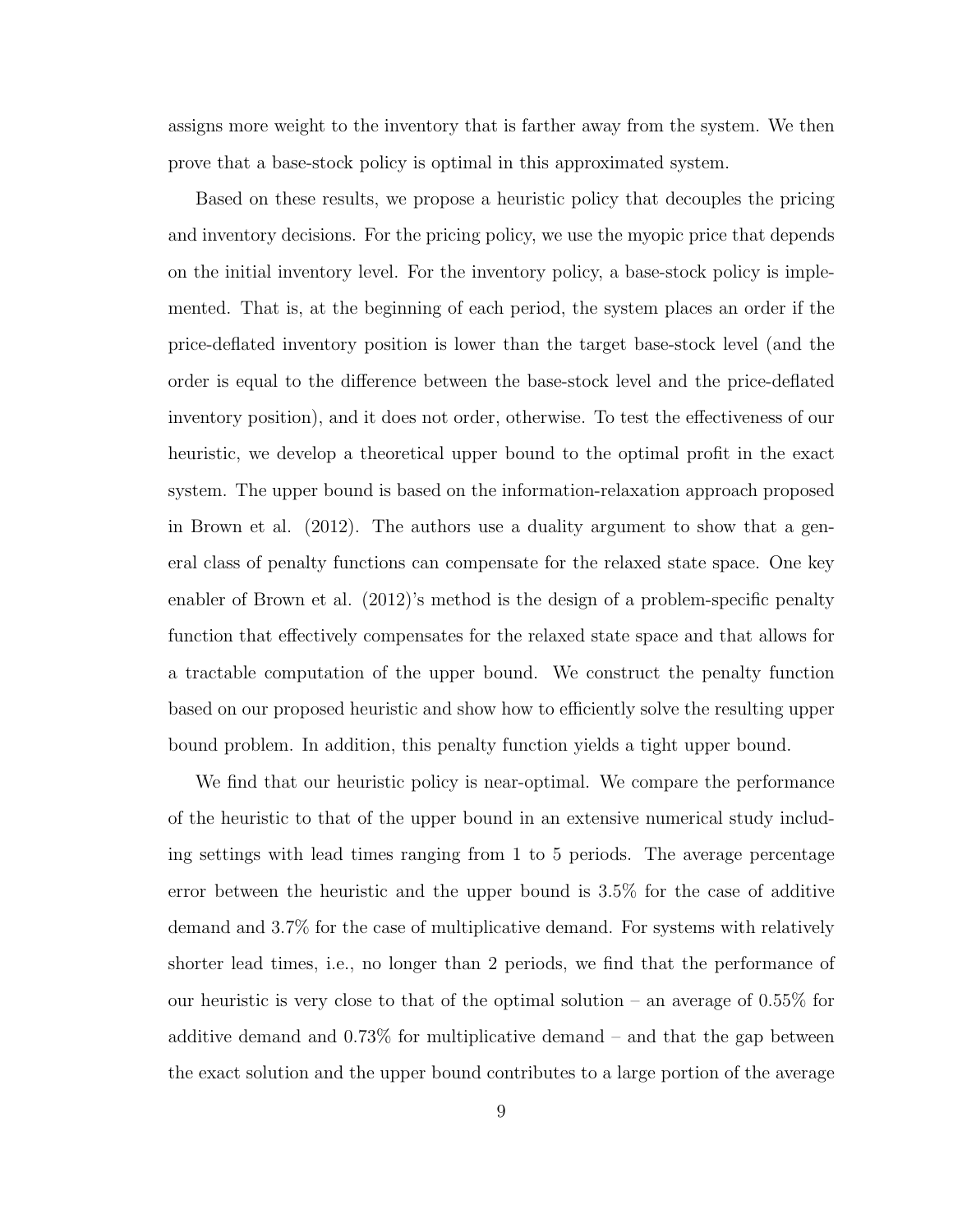percentage errors between the heuristic and the upper bound. Moreover, our heuristic consistently outperforms the one proposed in Federgruen and Heching (1999). In settings with zero lead time, Federgruen and Heching (1999) characterize the optimal policy when there are no fixed ordering costs and Chen and Simchi-Levi (2004) characterize the optimal policy for systems with fixed order costs (see Section 2 for further details on these policies). Our heuristic delivers close-to-optimal decisions in systems with zero lead time as well. From a computational perspective, obtaining the exact optimal policy in settings with zero lead time requires solving a dynamic program with two decision variables whereas our heuristic involves the solution to a single-period problem for the price and a single-variable dynamic program for the inventory policy.

We use our heuristic policy to obtain insights regarding the impact of lead time on pricing decisions. We find that, under both demand types, a shorter lead time leads to a more stable pricing policy. Intuitively, when the lead time is shorter, it is easier to predict future demand and therefore control the inventory available at the beginning of each period. This translates into a more stable pricing policy. In particular, our findings suggest that increased responsiveness (e.g., through a reduction in the procurement/production lead time) reduces the need to adjust demand through prices in order to balance supply and demand. We also find that price discounts may be offered in anticipation of the arriving inventory in-transit, even if the net inventory level is relatively low.

### <span id="page-23-0"></span>2.2 Literature Review

The study of joint inventory and pricing problems can be traced back to Whitin (1955) and Mills (1959), who studied this problem in a single-period model. Pertruzzi and Dada (1999) provide a comprehensive review on this stream of literature. The authors show that the cases of additive and multiplicative demand lead to distinc-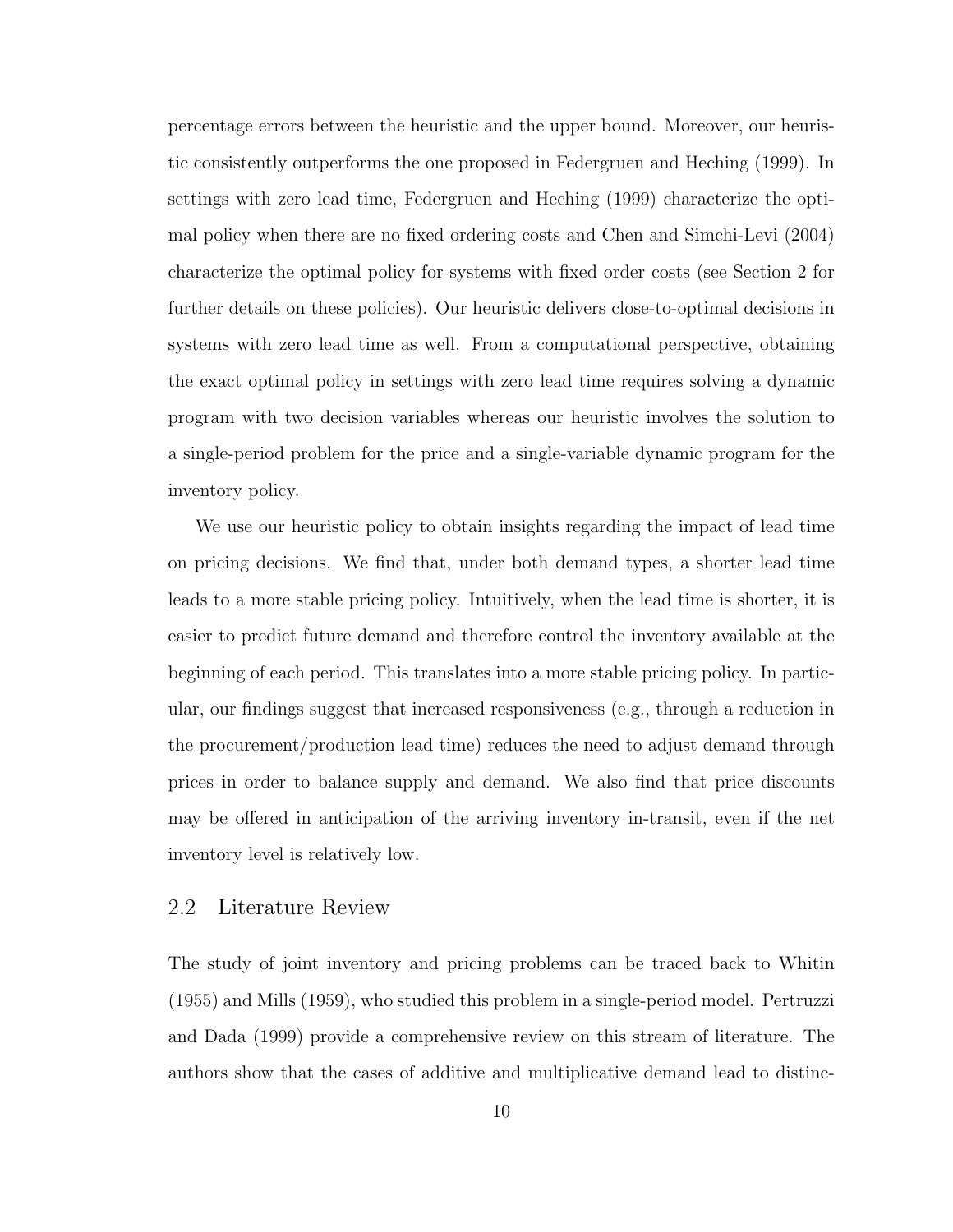tively different results regarding the optimal solution. In a multi-period setting, Federgruen and Heching (1999) study a single-stage system with zero lead time. The authors prove that a so-called list-price-base-stock policy is optimal for both the nonstationary finite-horizon and stationary infinite-horizon problems. This policy involves two parameters – a list price and a base-stock level. When the inventory level at the beginning of a period is below the base-stock level, an order is placed to reach the target level and the price is set equal to the list-price. Otherwise, no order is placed and price is discounted so that a higher initial inventory level leads to a deeper discount. The authors also suggest a heuristic for systems with positive lead time and additive demand. In their heuristic, the price is fixed within the lead time, which allows them to reduce the state space of the problem. Chen and Iyengar (2012) propose an approach to generate policies for the joint inventory and pricing problem, which involves solving a collection of linear programs. Numerically, the performance of their approach is efficient. However, it only applies to systems with zero lead time.

The literature studying joint dynamic pricing and replenishment decisions with positive lead time is scarce. Pang et al. (2012) study this problem under additive demand. The authors show that the problem is  $L^{\natural}$ -concave, which guarantees the existence of a state-dependent optimal policy. However, they do not characterize the structure of the optimal policy. From a computational perspective, it remains difficult to obtain the global optimal solution due to the high dimensionality of the state space. Nevertheless, they show that the initial inventory level has a larger impact on the optimal pricing decision than the inventory in the pipeline. This finding supports the use of a myopic pricing policy in our heuristic. Yu (2012) discusses another approach to solve this problem for the case of additive demand, with additional conditions on the ordering behavior.

Another related stream of research considers joint inventory and pricing decisions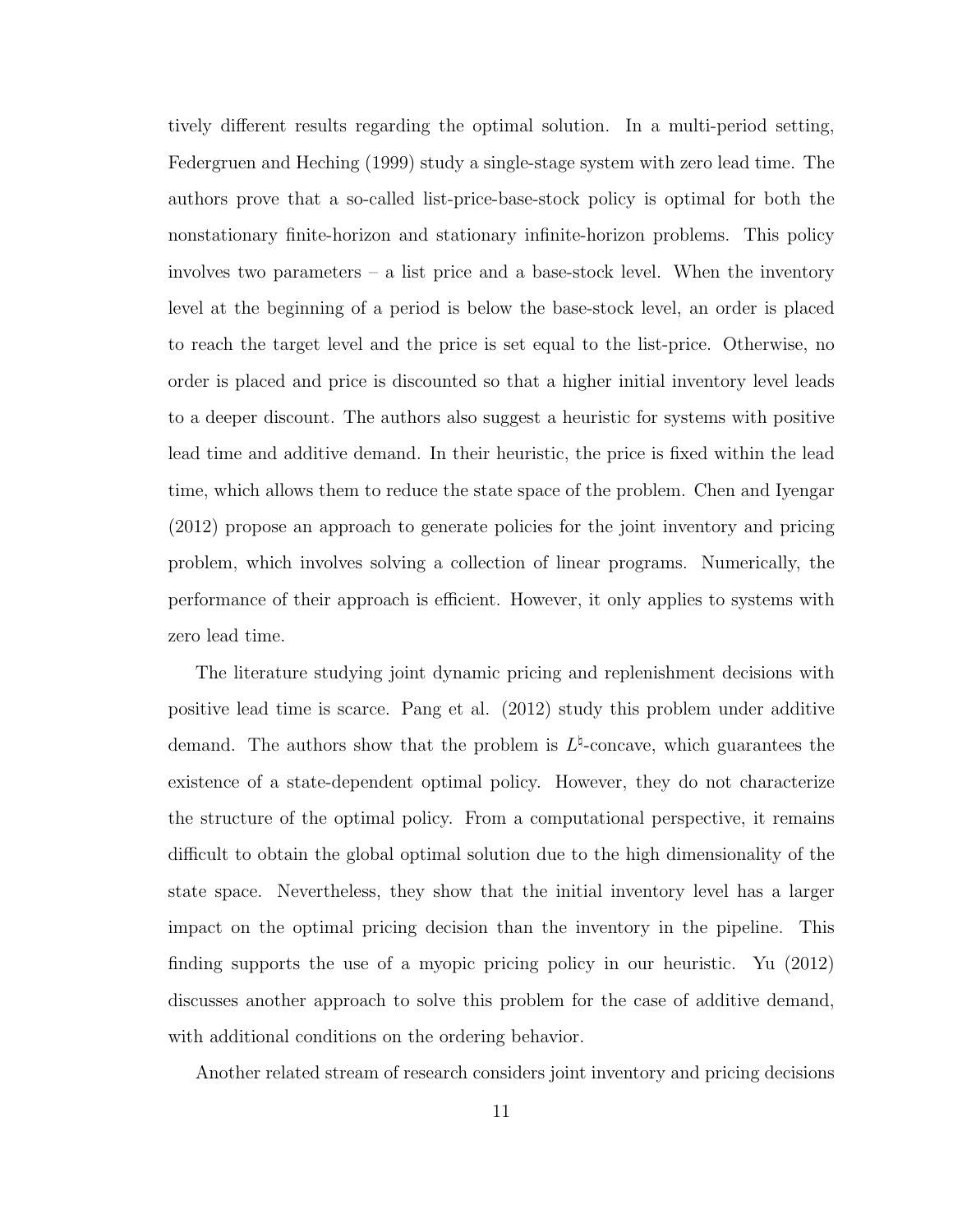with uncertain supply. Li and Zheng (2006) study joint inventory and pricing control in a setting with stochastic production yield and demand. Feng (2010) considers a pricing and inventory problem in a model with uncertain capacity supply. In both papers, the demand function is additive and the optimal replenishment policy is of a threshold type, i.e., a positive amount is ordered only when the inventory level is below a critical point. Readers are referred to Yano and Gilbert (2002), Elmaghraby and Keskinocak (2003) and Chan et al. (2004) for comprehensive reviews of the literature on dynamic joint pricing and inventory control.

In the inventory management literature, there is a number of papers developing theoretical bounds to examine the effectiveness of heuristics. Zheng (1992) considers a continuous-review, single-stage system with fixed order costs. The author shows that the economic order quantity obtained from the deterministic counterpart is 72.5% effective. Janakiraman et al. (2008) consider a periodic-review, lost-sales model with positive lead time. The authors show that a dual-balancing policy guarantees a 200% effectiveness. For multi-echelon inventory models, it is fairly common to examine the effectiveness of a heuristic by comparing the heuristic cost with a theoretical bound. For example, Chen and Zheng (1998) compare a heuristic  $(r, nQ)$ policy with a lower bound to the optimal cost for serial systems with fixed order costs. Shang and Zhou (2010) employ the same approach to verify the effectiveness of the heuristic  $(s, T)$  policy for a serial system. In this chapter, we assess the effectiveness of our proposed heuristic by comparing its performance to that of an upper bound. To our knowledge, this is the first theoretical bound developed for the dynamic joint pricing and inventory problem.

### <span id="page-25-0"></span>2.3 Model and Preliminaries

We consider a single-stage system with a positive delivery lead time of L periods. The net inventory level at the beginning of period  $t$  before replenishment is  $x_t$  and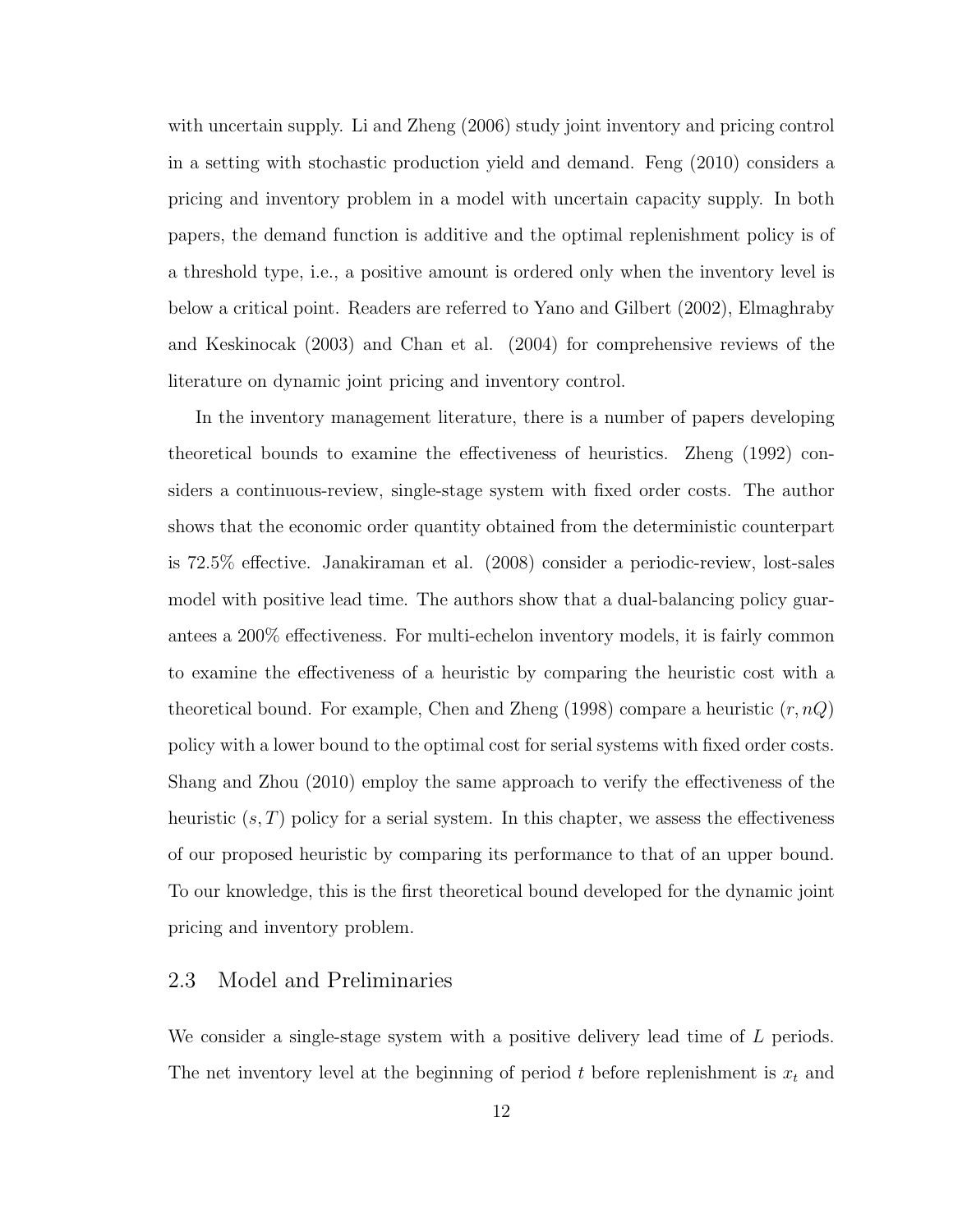the pipeline inventory is represented by a vector  $\mathbf{w}_{\mathbf{t}} = (w_{1,t}, \dots, w_{L-1,t})$ , where  $w_{l,t}$ denotes the replenishment quantity to be delivered in l periods,  $l = 1, \dots, L - 1$ . At the beginning of each period t, the replenishment quantity  $q_t$  and the selling price  $p_t$ are determined simultaneously in order to maximize the total expected discounted profit through the end of a finite horizon with T periods. Let  $\alpha$  denote the discount factor. The demand in each period is stochastic and depends on the current period's price  $p_t$ . Unfulfilled demand at the end of each period is fully backlogged. The backlogging assumption is consistent with the models in other papers studying joint pricing and inventory decisions, e.g., Federgruen and Heching (1999), Chen and Simchi Levi (2004a,b), etc. While a lost sales assumption may be more appropriate in retail settings, the backorder model can efficiently approximate the corresponding lost-sales system when the service level is high. In fact, Huh et al. (2009) show that the base-stock policy is asymptotically close to the lost sales model when the backorder cost increases to infinity. As reported in Nagarajan and Rajagopalan (2009), there are numerous studies (e.g., Anderson Consulting 1996, Gruen et al. 2002, Smith and Agrawal 2000) that suggest that service levels are typically high in retailing – around  $95\%$  according to some estimates.<sup>[4](#page-26-0)</sup>

We consider the cases of additive and multiplicative demand functions.

Additive demand:  $D_t(p_t, \epsilon_t) = \mathcal{D}_t(p_t) + \epsilon_t = \lambda_t - \mu_t p_t + \epsilon_t, \ \lambda_t > 0, \ \mu_t > 0,$ where  $\epsilon_t$  is a random variable with  $\mathsf{E}[\epsilon_t] = 0$ , support on  $[-A_t, B_t]$ , and  $\mathcal{D}_t(p_t) = \lambda_t - \mu_t p_t.$ 

**Multiplicative demand:**  $D_t(p_t, \epsilon_t) = \mathcal{D}_t(p_t) \epsilon_t = \lambda_t p_t^{-\mu_t} \epsilon_t$ ,  $\lambda_t > 0$ ,  $\mu_t > 1$ , where  $\epsilon_t$  is a random variable with  $\mathsf{E}[\epsilon_t] = 1$  and  $\mathcal{D}_t(p_t) = \lambda_t p_t^{-\mu_t}$ .

Different forms of the demand function  $D_t(p_t, \epsilon_t)$  are usually associated with different shapes of the mean demand  $\mathcal{D}_t(p_t)$ . In this study, we assume a linear mean

<span id="page-26-0"></span><sup>4</sup> During the tracking period, no stockouts were observed for the products displayed in [2.1.](#page-20-0)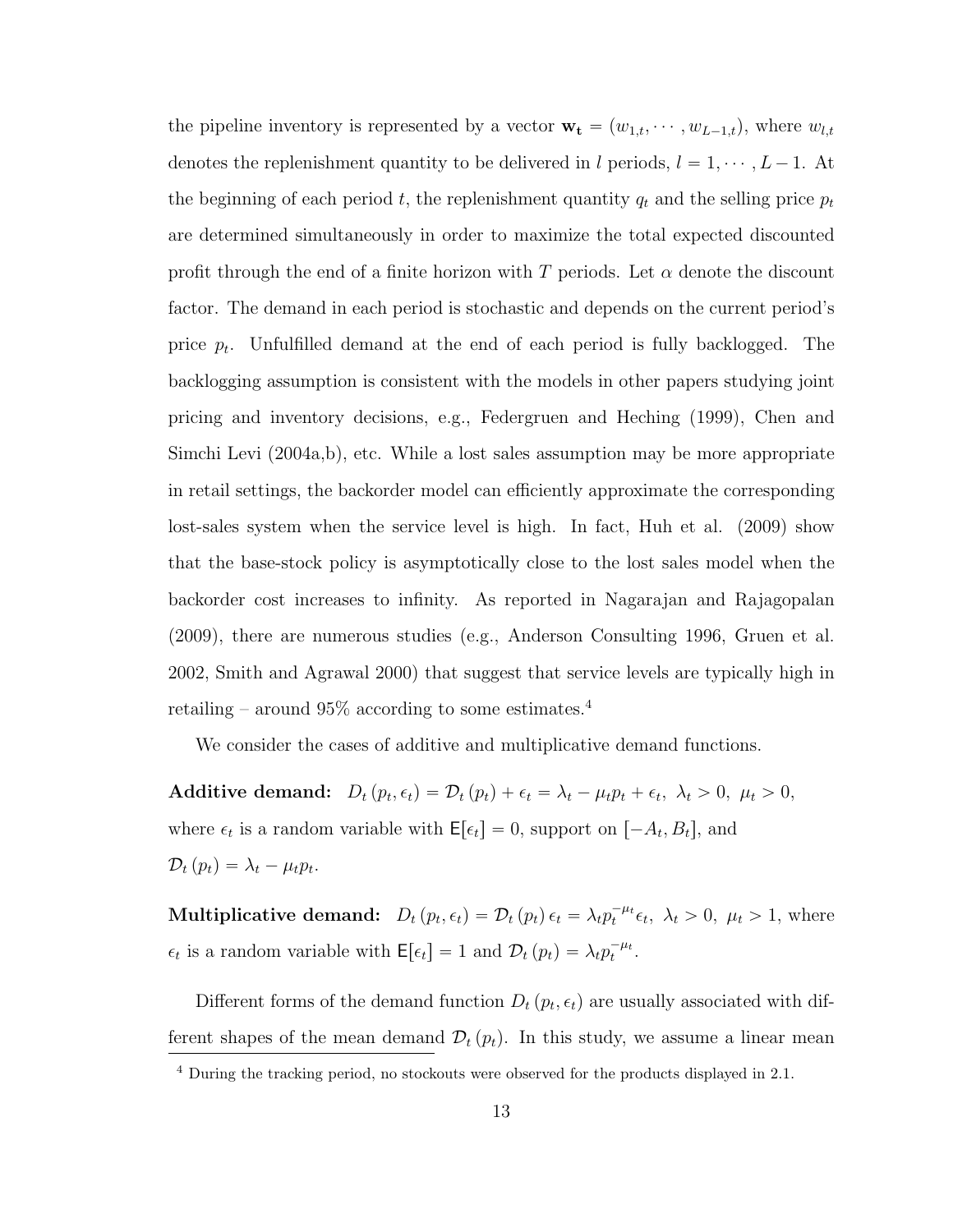demand under additive demand and an iso-elastic mean demand curve under multiplicative demand. Both of these curves are commonly used in the literature. (Nevertheless, as discussed later in the chapter, our results continue to hold under other shapes of the mean demand functions.) Price is allowed to change bi-directionally (decrease or increase) from period to period. We impose constraints on the pricing decisions to avoid negative expected demand:

$$
p_t \in \left\{ \begin{bmatrix} 0, \frac{\lambda_t}{\mu_t} \end{bmatrix}, \quad \text{additive demand,} \begin{bmatrix} 0, +\infty \end{bmatrix}, \quad \text{multiplicative demand.} \end{bmatrix} \right.
$$

To ensure positive demand for some range of prices under additive demand, we further assume  $-A_t > -\lambda_t$ . For both types of demand functions, the perturbations  $\epsilon_t$  are assumed to be independent from period to period. Each random variable  $\epsilon_t$ has a continuous cdf  $F_t(\cdot)$  and pdf  $f_t(\cdot)$ , which are smooth enough to guarantee the continuity and differentiability of all functions.

For both types of demands, the inverse demand function  $\mathcal{D}_t^{-1}(d_t) \triangleq p_t(d_t)$  exists, where  $d_t$  represents the expected demand volume:

$$
p_t(d_t) = \begin{cases} \frac{\lambda_t - d_t}{\mu_t}, & \text{additive demand,} \\ \left(\frac{\lambda_t}{d_t}\right)^{1/\mu_t}, & \text{multiplicative demand.} \end{cases}
$$

The problem can be equivalently formulated as selecting the optimal replenishment quantity  $q_t$  and the expected demand  $d_t$  in each period t (as opposed to the order quantity and the price  $p_t$ ).

We define the demand function in terms of the expected demand  $d_t$  and the random variable  $\epsilon_t$ :

$$
D_t (d_t, \epsilon_t) = \begin{cases} d_t + \epsilon_t, & \text{additive demand,} \\ d_t \epsilon_t, & \text{multiplicative demand.} \end{cases}
$$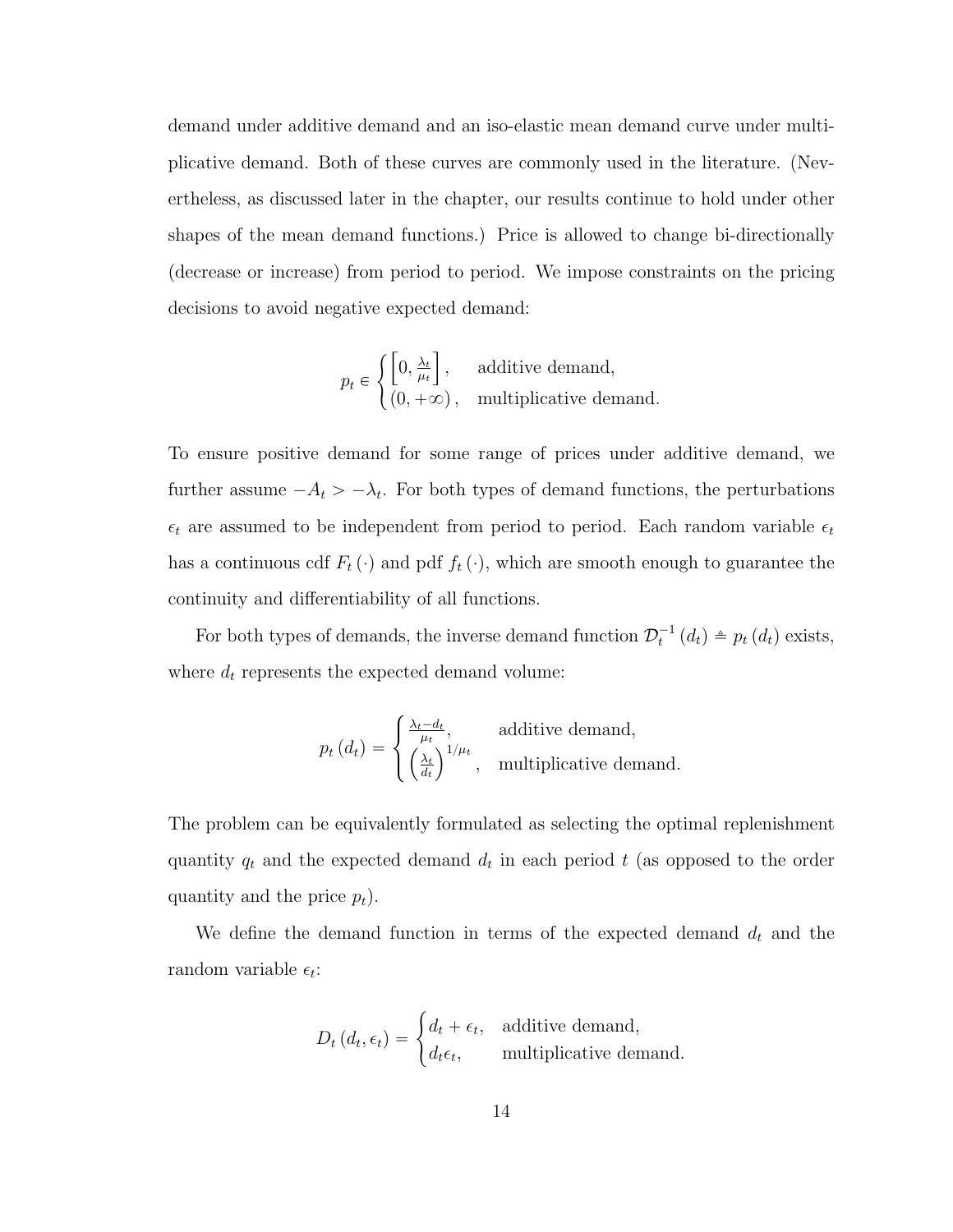The action space is denoted by  $\Omega_t$ , and from the constraints on the prices, we have that #

$$
\Omega_t = \begin{cases} [0, \lambda_t], & \text{additive demand,} \\ (0, +\infty), & \text{multiplicative demand.} \end{cases}
$$

Let  $c_t$  denote the unit purchasing cost,  $h_t$  the unit holding cost and  $b_t$  the unit backorder cost in period t. The retailer pays a total purchasing cost  $c_t q_t$  and incurs inventory-related costs given by

$$
G_t(x_t, d_t) \triangleq \mathsf{E}\left[h_t(x_t - D_t(d_t, \epsilon_t))^+ + b_t(D_t(d_t, \epsilon_t) - x_t)^+\right]
$$

in each period  $t$ . We assume that the revenue collected in each period depends on the demand volume instead of the sales amount, i.e., consumers pay upon arrival when backorders happen. This is a standard assumption in the related literature. Based on this assumption, the expected revenue in period  $t$  only depends on the expected demand volume  $d_t$ , i.e.,

$$
R_t(d_t) \triangleq \mathsf{E}[p_t D_t(p_t, \epsilon_t)] = \mathsf{E}[\mathcal{D}_t^{-1}(d_t) D_t(d_t, \epsilon_t)] = p_t(d_t) \mathsf{E}[D_t(p_t, \epsilon_t)] = p_t(d_t) d_t.
$$

 $R_t(d_t)$  is concave in  $d_t$  for both types of demand functions.

We index time counting forward, i.e.,  $t = 1$  represents the beginning of the planning horizon and  $t = T$  represents the last period;  $t = T + 1$  represents the end of the planning horizon. The sequence of events in each period  $t$  is as follows: (1) If  $t \ge L + 1$ , then the replenishment order placed L periods ago, namely  $q_{t-L}$ , is delivered; (2) The expected demand volume  $d_t$  (or the selling price  $p_t$ ) and the replenishment quantity  $q_t$  are determined simultaneously; (3) Demand occurs; (4) Costs and revenue are calculated at the end of the period.

Let  $V_t(x_t, \mathbf{w_t})$  denote the maximum expected discounted profit from period t until the end of the planning horizon with initial state vector  $(x_t, \mathbf{w_t})$ . Then,  $V_t (x_t, \mathbf{w_t})$ ,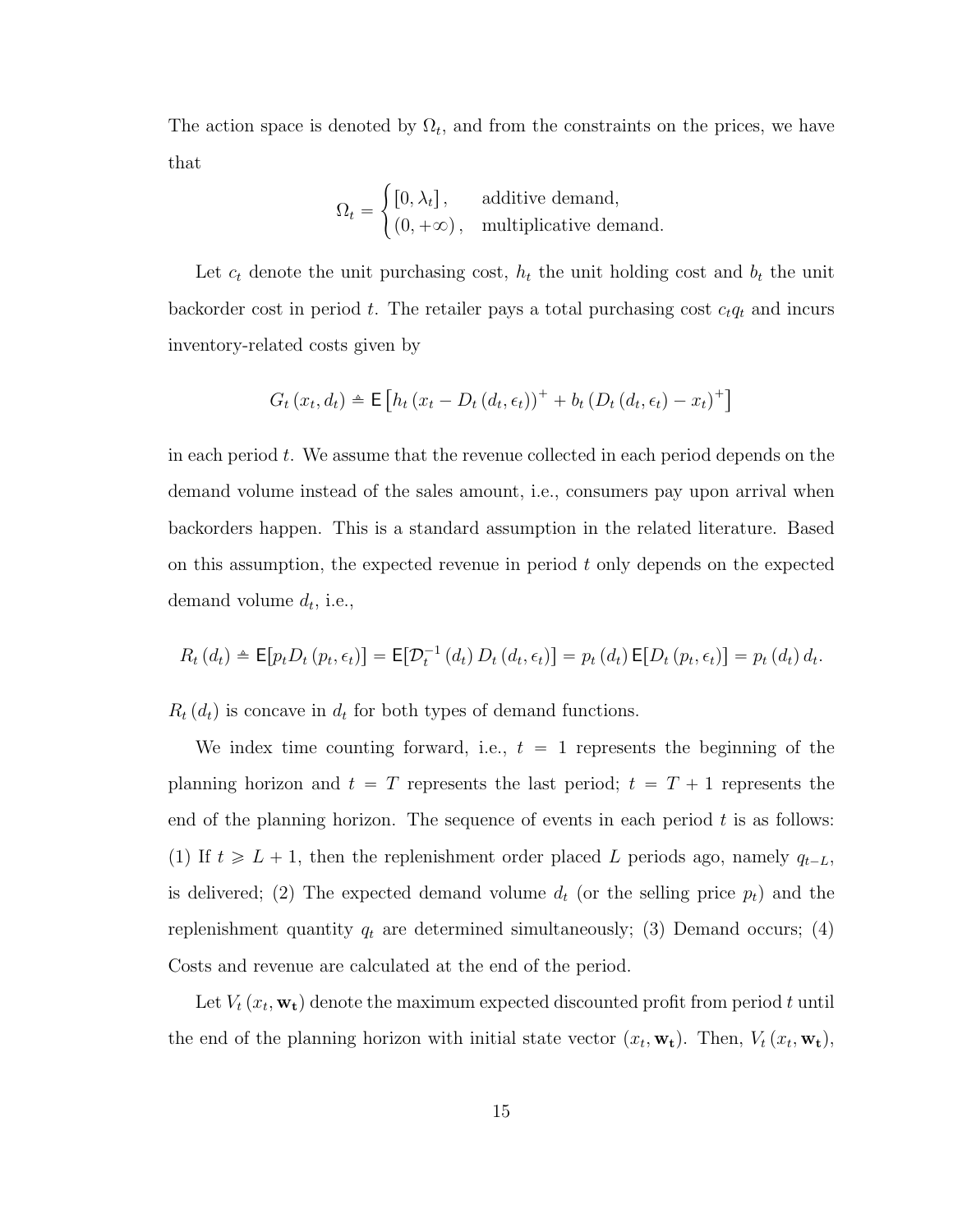$t = 1, \dots, T + 1$ , satisfy the following recursive equations: Let  $V_{T+1}(x_{T+1}, \mathbf{w_{T+1}}) = 0$ ;

$$
V_t(x_t, \mathbf{w_t}) = \max_{q_t \geq 0, d_t \in \Omega_t} \left\{ R_t(d_t) - c_t q_t - G_t(x_t, d_t) + \alpha E V_{t+1}(x_{t+1}, \mathbf{w_{t+1}}) \right\} (2.1)
$$
  
= 
$$
\max_{q_t \geq 0, d_t \in \Omega_t} \left\{ J_t(x_t, \mathbf{w_t}, d_t, q_t) \right\}.
$$

where the state dynamics are  $(x_{t+1}, \mathbf{w_{t+1}}) = (x_t + w_{1,t} - D_t (d_t, \epsilon_t), w_{2,t}, \cdots, w_{L-1,t}, q_t).$ 

<span id="page-29-2"></span>**Proposition 1.** Under both the additive and multiplicative demand forms,  $V_t(x_t, \mathbf{w_t})$ is jointly concave in  $(x_t, \mathbf{w_t})$  and  $J_t(x_t, \mathbf{w_t}, d_t, q_t)$  is jointly concave in  $(x_t, \mathbf{w_t}, d_t, q_t)$ for all  $t^5$  $t^5$ .

From Proposition [1,](#page-29-2) the optimal joint decisions, denoted by  $(q_t^*, d_t^*)$ , can be obtained from the first order conditions of  $J_t(x_t, \mathbf{w_t}, d_t, q_t)$ . The optimal decisions in each period depend on the L-dimensional state vector  $(x_t, \mathbf{w}_t)$ , i.e.,  $(q_t^*, d_t^*)$  $(q_t^*(x_t, \mathbf{w_t}), d_t^*(x_t, \mathbf{w_t}))$ . Computing this state-dependent optimal policy is computationally infeasible due to the curse of dimensionality. This is in contrast to the traditional inventory problem with exogenous demand, in which the inventory states (pipeline inventory and on-hand inventory) can be aggregated into a single inventory variable – the inventory position. Thus, the objective of this chapter is to provide a simple heuristic for the joint pricing and replenishment problem with a positive lead time.

#### <span id="page-29-0"></span>2.4 Heuristic

In this section, we introduce and discuss the heuristic. The development of the heuristic consists of three steps. In Section [2.4.1,](#page-30-0) we introduce the myopic expected demand policy and characterize its properties. Based on the myopic demand's structural findings, in Section [2.4.2](#page-34-0) we construct a linear function to further approximate

<span id="page-29-1"></span><sup>&</sup>lt;sup>5</sup> Pang et al. (2010) show the concavity of the exact problem for the additive demand case. Here, we show the result for both cases.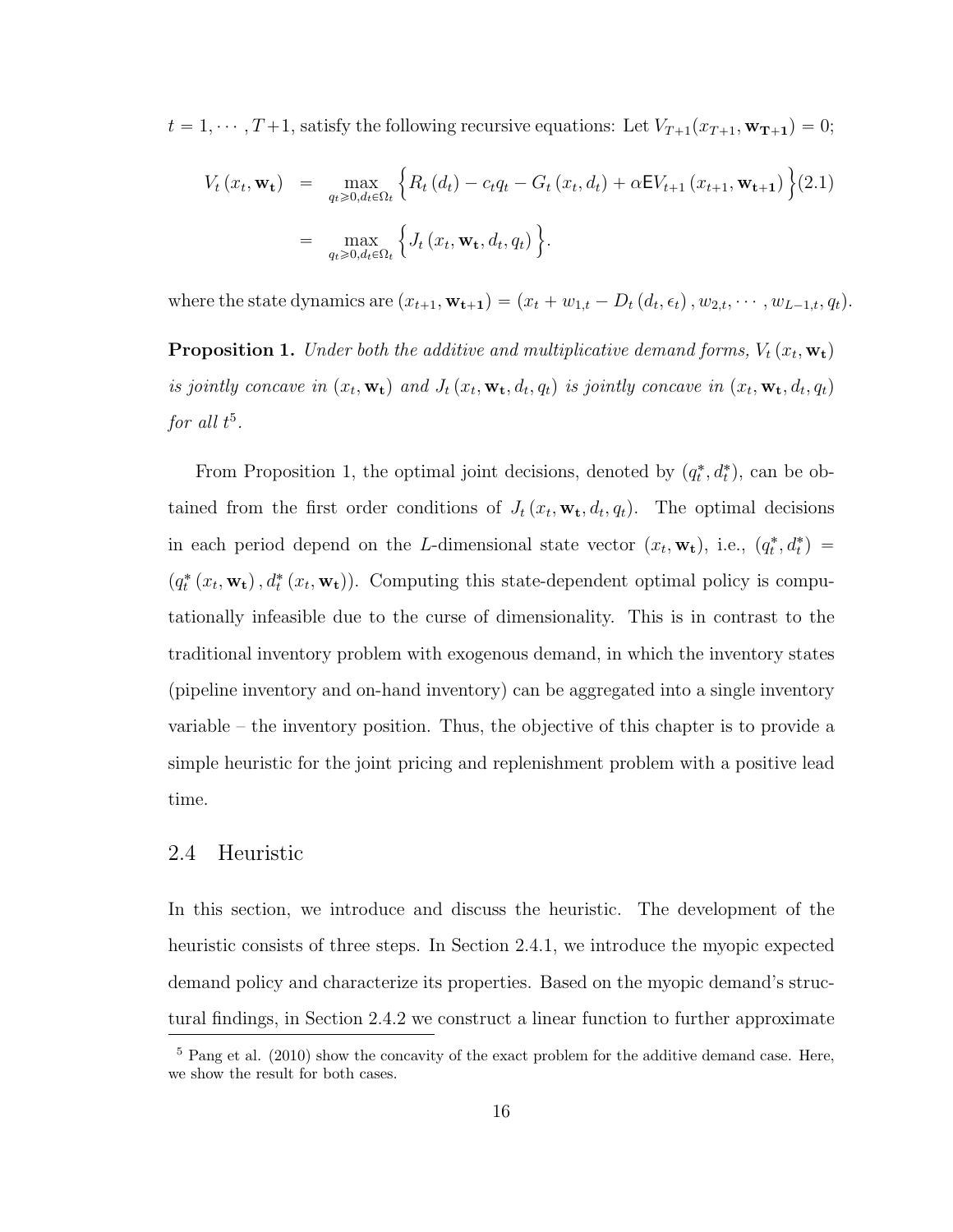the myopic expected demand as a function of the initial inventory level. In Section [2.4.3,](#page-37-0) we study the remaining inventory problem and show that a base-stock policy is optimal.

### <span id="page-30-0"></span>2.4.1 Myopic Expected Demand

We introduce the myopic expected demand function. Denote  $d_t^M(x_t)$  as the myopic expected demand that solves the following maximization problem:

$$
\max_{d_t \in \Omega_t} \left\{ R_t \left( d_t \right) - G_t \left( x_t, d_t \right) \right\}.
$$

The myopic expected demand policy is a function of the net inventory level  $x_t$  only, i.e., it ignores the effect of pipeline inventory. Pang et al. (2010) show that the initial inventory level has the largest impact on the optimal price for the additive demand case. In addition, Propositions [3](#page-31-1) and [5](#page-34-1) below show properties of the myopic demand policy that suggest that the myopic and exact optimal policies share a similar structure. These results provide support for the use of the myopic policy to approximate the optimal pricing policy.

<span id="page-30-2"></span>Additive Demand Case

Proposition 2. Under an additive demand function,

(i) The myopic expected demand  $d_t^M(x_t)$  is non-decreasing with slope between 0 and 1;

$$
(ii) \ \lim_{x_t \to +\infty} d_t^M(x_t) = (\lambda_t + \mu_t h_t)/2; \ \lim_{x_t \to -\infty} d_t^M(x_t) = (\lambda_t - \mu_t h_t)/2.
$$

Figure [2.2](#page-31-0) presents an example of the shape of the myopic expected demand function in the case of additive demand<sup>[6](#page-30-1)</sup>. The corresponding myopic price function

<span id="page-30-1"></span><sup>6</sup> Although we work with the linear and exponential demand functions introduced in Section 3 (for the cases of additive and multiplicative demand, respectively), our results – and therefore the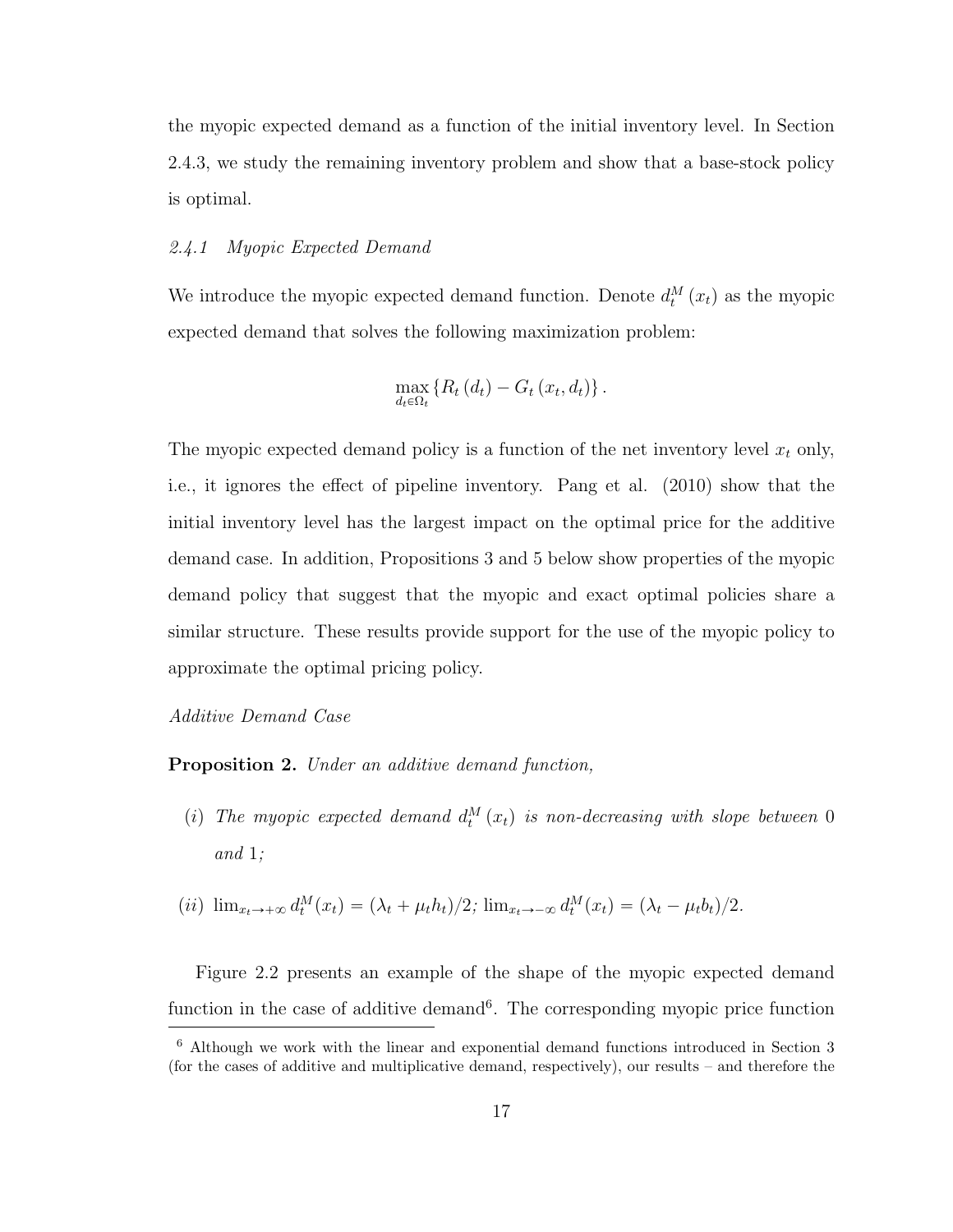

<span id="page-31-0"></span>FIGURE 2.2: Myopic expected demand – additive demand,  $h = 1$ ,  $b = 20$ ,  $\lambda = 60$ ,  $\mu = 1.5, \theta = 1.1$  and  $\epsilon \sim \text{Normal}(0, 1)$ .

is given by  $p_t^M(x) = (\lambda_t - d_t^M(x))/\mu_t$ . As shown in the graph,  $d^M(x)$  increases in x. More specifically, the myopic demand function is relatively flat when  $x$  is either small or large (and asymptotically approaches the bounds) and increases when  $x$ is in an intermediate range of initial inventory levels. To explain the flat shape of the expected demand curve when  $x$  is large, note that the increase in expected demand to offset an increase in inventory when  $x$  is large hurts the profit because the revenue decreases at an increasing marginal rate (due to the concavity of the revenue function) while the marginal inventory cost remains nearly constant at  $h$ . A similar logic applies when x takes small values. The structure of  $d^M(x)$  also indicates that the myopic demand (pricing) policy is a less effective lever to control demand for large or small inventory states, where the system becomes less profitable from the relatively higher increases in inventory/backorder costs.

<span id="page-31-1"></span>**Proposition 3.** Consider a setting with additive demand and  $L = 1$ . Then,

(i)  $d_t^*(x_t) \leq d_t^M(x_t)$  and equality holds if  $c_t = 0$ ;

applicability of our heuristic – are valid under different shapes of the mean demand functions  $\mathcal{D}(p)$ , even when their curvature is more pronounced. Figure [2.2\(](#page-31-0)b) illustrates the shape of the myopic expected demand for another family of mean demand functions in the case of additive demand. Figure 3 below similarly illustrates the shape of the myopic expected demand for the exponential demand function introduced in Section 3 as well as for another functional form.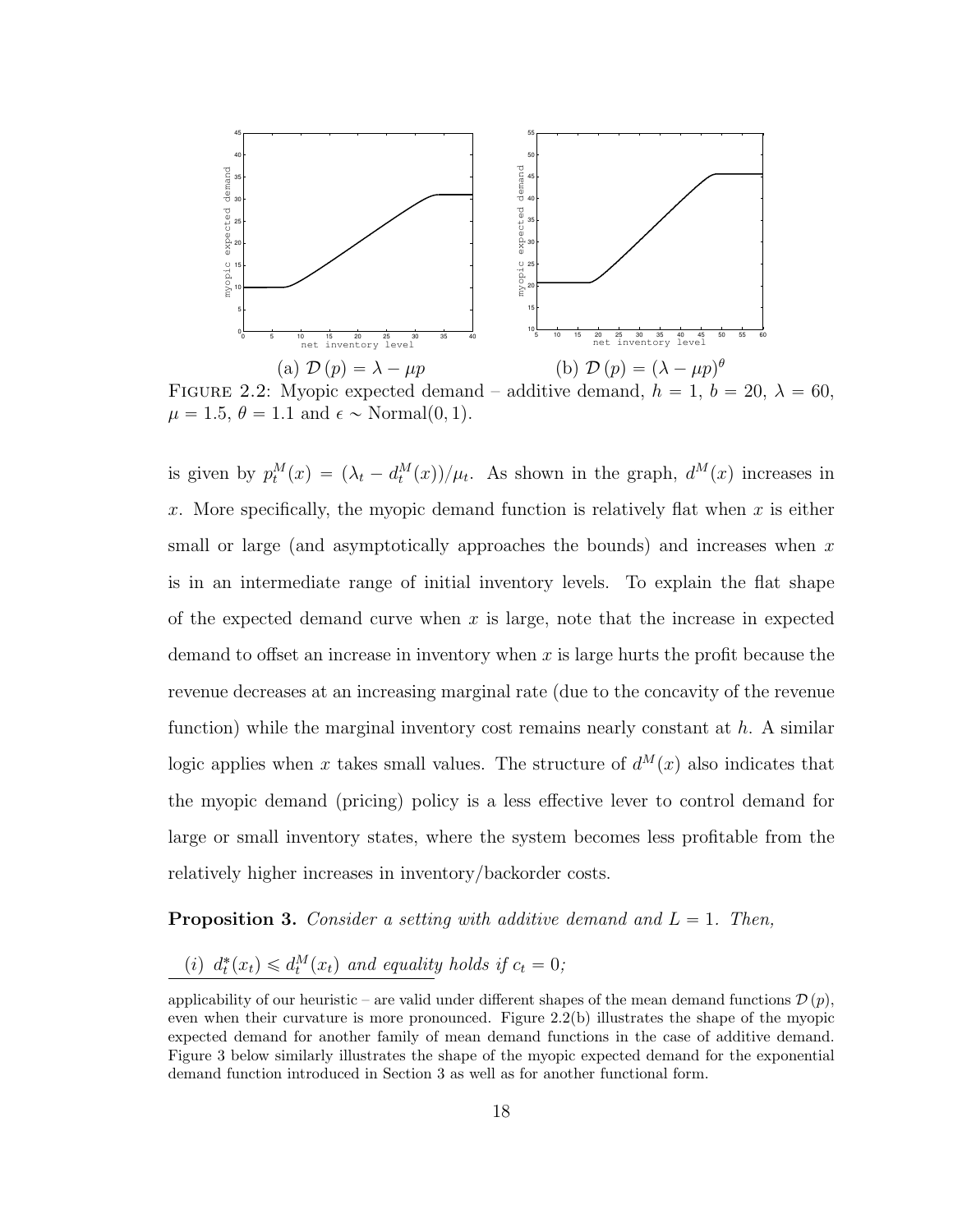- (*ii*)  $d_t^{\prime*}(x_t) = d_t^{\prime M}(x_t);$
- (*iii*)  $\lim_{x_t \to +\infty} d_t^*(x_t) = (\lambda_t + \mu_t h_t \mu_t c_t)/2$ ;  $\lim_{x_t \to -\infty} d_t^*(x_t) = (\lambda_t \mu_t b_t \mu_t c_t)/2$ .

Consider now a setting with additive demand,  $L > 1$ , and  $h_t = 0$  for all t. Then,

- $(iv) d_t^*(x_t, \mathbf{w_t}) \leq d_t^M(x_t);$
- (v)  $\lim_{w_{1,t\to+\infty}} d_t^* (x_t, \mathbf{w_t}) = d_t^M (x_t)$  for all t.

Proposition [3](#page-31-1) states that the myopic expected demand is an upper bound to the exact expected demand for any  $x_t$  and that both functions increase at the same rate when  $L = 1$ . The difference between these two policies increases in the unit purchasing cost  $c_t$ . When  $c_t$  increases, the optimal policy involves a lower expected demand and a higher price. The order  $d_t^*(x_t, \mathbf{w}_t) \le d_t^M(x_t)$  is not preserved in general for systems with  $L > 1$ . Nevertheless, when  $h_t = 0$ , we prove that this relationship holds. Moreover, as shown in part  $(v)$ , the myopic demand is optimal if there is ample pipeline inventory. Numerically, we observe that the myopic expected demand function  $d_t^M(x_t)$  has a similar structure as the exact optimal expected demand function for any level of pipeline inventory and any value of  $h_t$ .

#### Multiplicative Demand

<span id="page-32-1"></span>Proposition 4. Under a multiplicative demand function,

- (i) The myopic expected demand  $d_t^M(x)$  is non-decreasing in x;
- (ii) When  $h_t \neq 0$ ,  $b_t \neq 0$ ,  $d_t^M(x)$  has an asymptotic slope  $C_t^*$  that solves

$$
\int_{1/C}^{+\infty} \epsilon dF\left(\epsilon\right) = \frac{h_t}{h_t + b_t}.
$$

Moreover,  $C_t^* \leq 1$  when  $\epsilon_t$  follows a gamma distribution with mean 1.<sup>[7](#page-32-0)</sup>

<span id="page-32-0"></span> $^7$  This also holds with other distributions, e.g., all normal distributions with mean  $1.$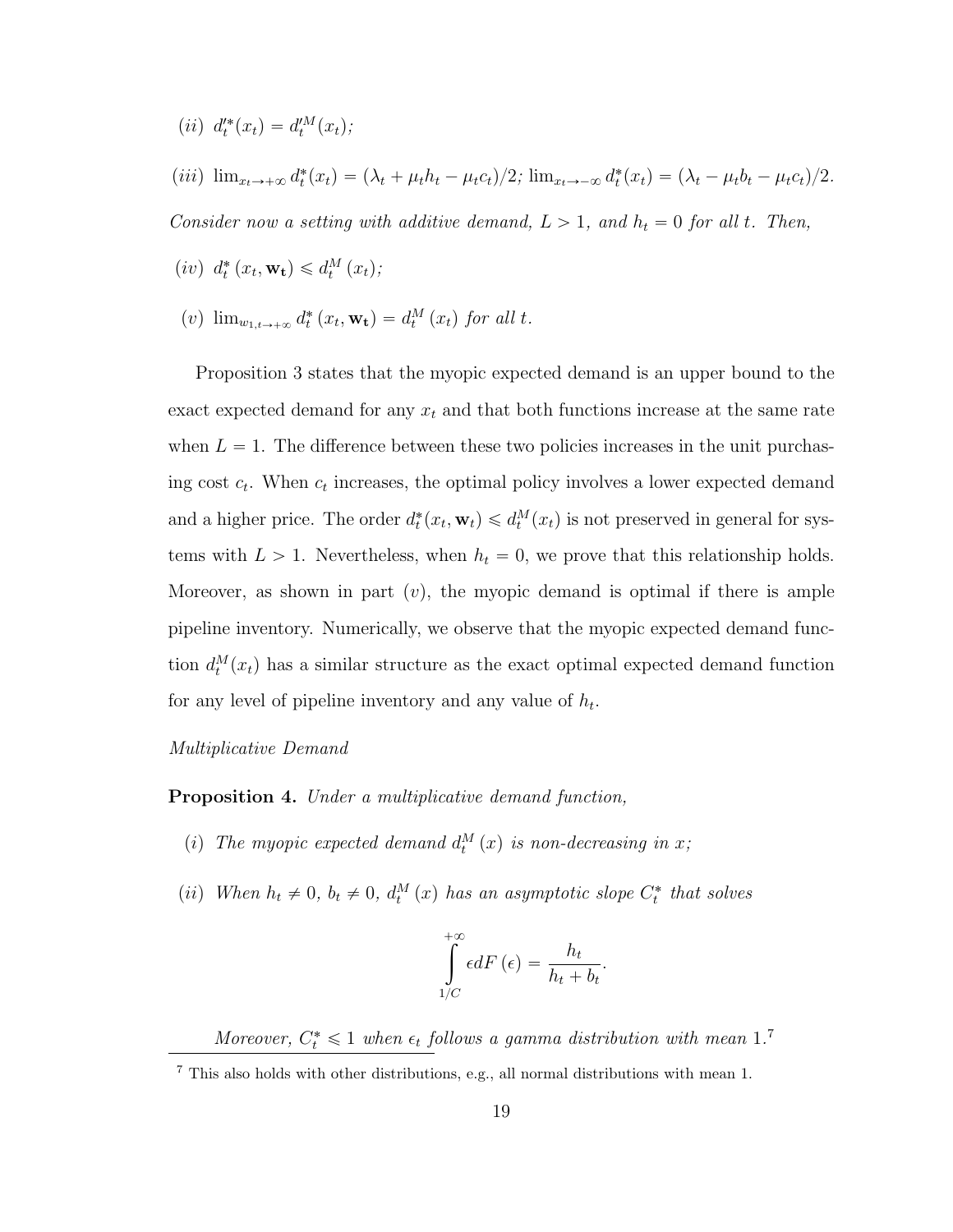

<span id="page-33-0"></span>FIGURE 2.3: Myopic expected demand – multiplicative demand,  $h = 1, b = 20$ ,  $\lambda = 500, \mu = 1.5, \theta = 500 \text{ and } \epsilon \sim \text{Gamma}(2, 0.5).$ 

(*iii*) When  $x \leq 0$ ,  $d_t^M(x)$  is equal to a constant positive value

$$
C_{0t} = \lambda_t \left[ \frac{(1 - 1/\mu_t)}{b_t} \right]^{\mu_t}
$$

.

Figure [2.3](#page-33-0) provides an example of the shape of the myopic demand function under multiplicative demand. The structure of the myopic demand function follows from the fact that the revenue function is concave increasing in demand. This implies that the myopic expected demand function increases to infinity as the inventory level goes to infinity. As demand gets progressively larger, the rate of increase of the revenue approaches zero. Thus, the asymptotic slope  $C_t^*$  is independent of the demand parameters and is only determined by the critical fractile  $b_t/(h_t + b_t)$ . As shown in Proposition [4](#page-32-1)(*iii*), the myopic expected demand equals a positive value  $C_{0t}$ when backorders occur. This value  $C_{0t}$  balances the revenue and the backorder cost. Moreover, the value of  $C_{0t}$  decreases in the backorder cost rate and increases in the demand parameters.

Proposition [5](#page-34-1) shows that the myopic expected demand is an upper bound for the exact optimal expected demand under a multiplicative demand form, consistent with the case of additive demand.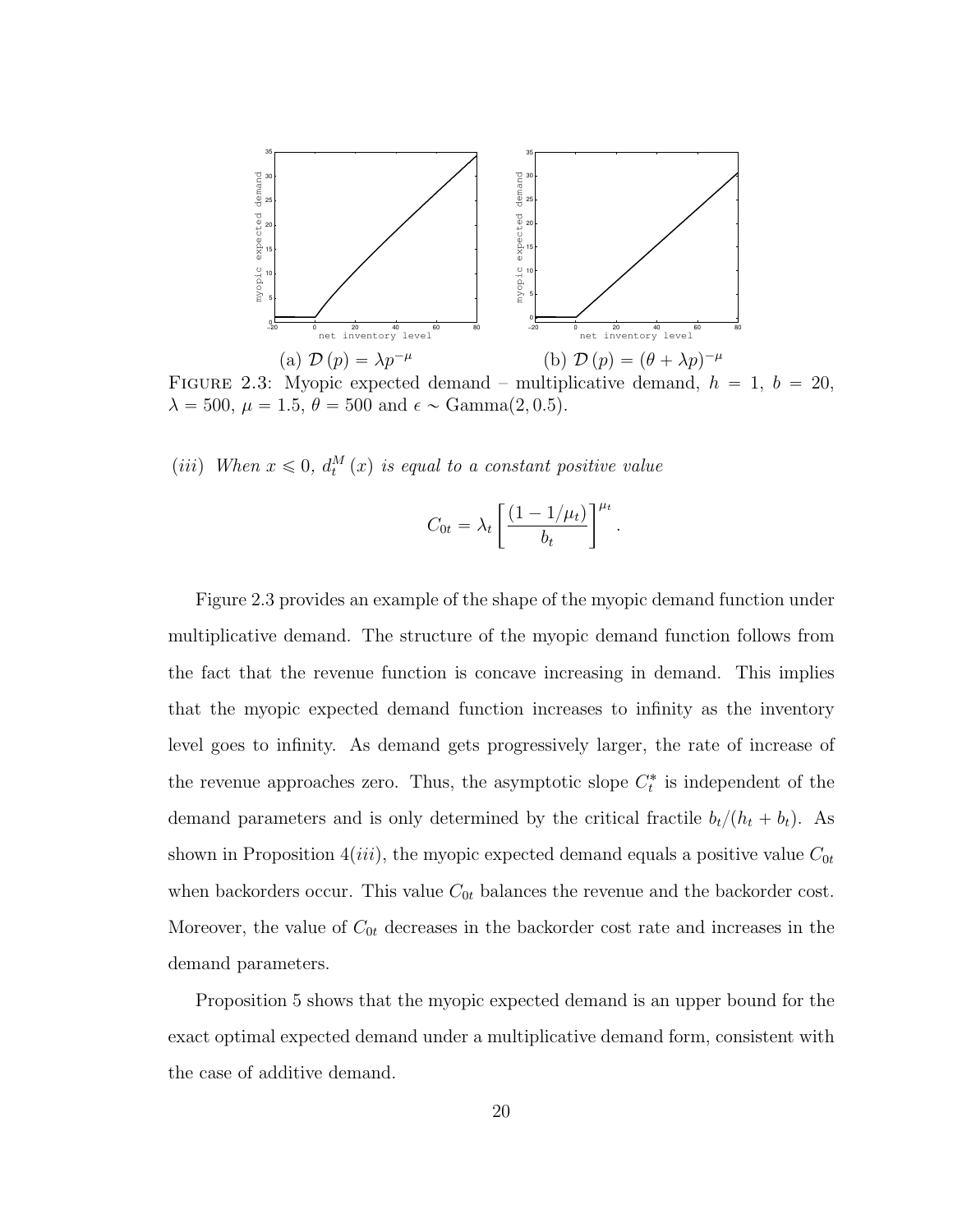<span id="page-34-1"></span>**Proposition 5.** Consider a setting with multiplicative demand and  $L = 1$ . Then

(i)  $d_t^*(x_t) \leq d_t^M(x_t)$ .

Suppose now that  $L > 1$ , and  $h_t = 0$  for all t. Then,

- (*ii*)  $d_t^* (x_t, \mathbf{w_t}) \leq d_t^M (x_t);$
- (iii)  $\lim_{w_{1,t\to+\infty}} d_t^* (x_t, \mathbf{w_t}) = d_t^M (x_t)$  for all t.

#### <span id="page-34-0"></span>2.4.2 Linear Approximation

Under the myopic pricing policy, we can transform the original problem into an inventory problem where the future expected demand depends on the beginning inventory level through the myopic price. Despite this simplification, the resulting inventory problem continues to be L-dimensional. To resolve this issue, we propose a linear approximation  $\tilde{d}_t(x_t)$  for the myopic demand  $d_t^M(x_t)$ , where

$$
\tilde{d}_t(x_t) = \delta_t x_t + \kappa_t.
$$

We omit the time index  $t$  in the remainder of this section. We next discuss the derivation of the parameters  $\delta$  and  $\kappa$  for the additive and multiplicative demand cases, respectively.

#### Additive Demand

Our goal is to find two points,  $(x^+, d^M(x^+))$  and  $(x^-, d^M(x^-))$ , to construct the linear function that approximates the myopic expected demand for the intermediate range of inventory levels. A natural choice for  $x^+$  is the point beyond which the myopic demand curve starts turning flat. This turning point  $x^+$  is determined by one of two values,  $x^u$  or  $x^{ub}$ . The point  $x^u$  is such that  $d^M(x^u)$  is sufficiently close to the upper bound, that is,  $x^u$  is the solution to  $d^M(x) = (\lambda + \mu h)/2 - \zeta$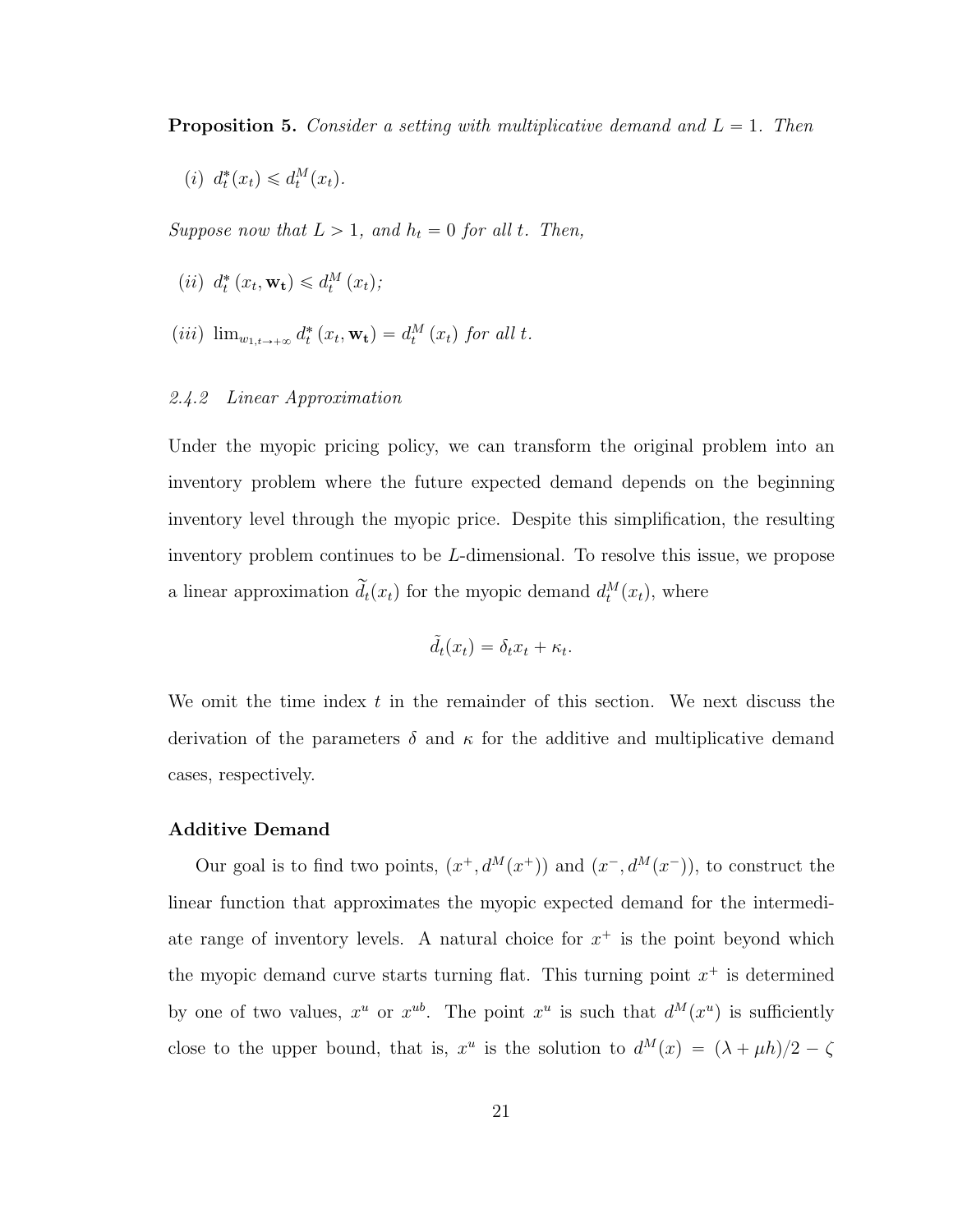

<span id="page-35-0"></span>(a)  $\epsilon \sim \text{Normal}(0, 1)$  (b)  $\epsilon \sim \text{Uniform}(-1, 1)$ FIGURE 2.4: Linear approximation – additive demand case,  $h = 1$ ,  $b = 20$ ,  $\lambda = 60$ ,  $\mu = 2.$ 

for small  $\zeta$ . (In the numerical study, we set  $\zeta = 0.05$ .) Because under additive demand, the expected demand in each period is constrained to the interval [0,  $\lambda$ ], we define  $x^{ub} = \min \{x : d^M(x) = \lambda\}$ **(a)** and let  $x^+ = \min\{x^u, x^{ub}\}.$  We similarly define  $x^- = \max\{x^l, x^{lb}\},\$  with  $x^l$  the solution to  $d^M(x) = (\lambda - \mu b)/2 + \zeta$  and  $x^{lb} = \max \{x : d^M(x) = 0\}$ .<sup>[8](#page-35-1)</sup> **(a)** 

Define  $\hat{x} = (x^+ + x^-)/2$  and the parameters of the linear approximation as  $\delta = d^M(\hat{x})$  and  $\kappa = -\delta(\hat{x}) + d^M(\hat{x})$ . Figure [2.4](#page-35-0) shows an example of the linear approximation under additive demand. It follows from Proposition  $2(i)$  $2(i)$  that  $0<\delta<1.$ 

<span id="page-35-2"></span>**Proposition 6.** In the case of additive demand,  $d^M(x)$  is increasing in  $\mu$ . Furthermore, if  $h \leq b$  and  $\epsilon$  has a symmetric and unimodal density function, then  $\delta$  is increasing in µ.

Proposition [6](#page-35-2) implies that, as  $\mu$  increases, the corresponding myopic price becomes more sensitive to an increase in the initial inventory level. That is, for a larger

<span id="page-35-1"></span><sup>&</sup>lt;sup>8</sup> From the discussion before Proposition [3,](#page-31-1) note that  $\frac{\partial R_t}{\partial d}\big|_{d=d_t^M(x^u)} \approx -h_tP(x^u > d_t^M(x^u) + \epsilon_t)$ and  $\frac{\partial R_t}{\partial d}\big|_{d=d_t^M(x^l)} \approx b_t P(x^l < d_t^M(x^l) + \epsilon_t).$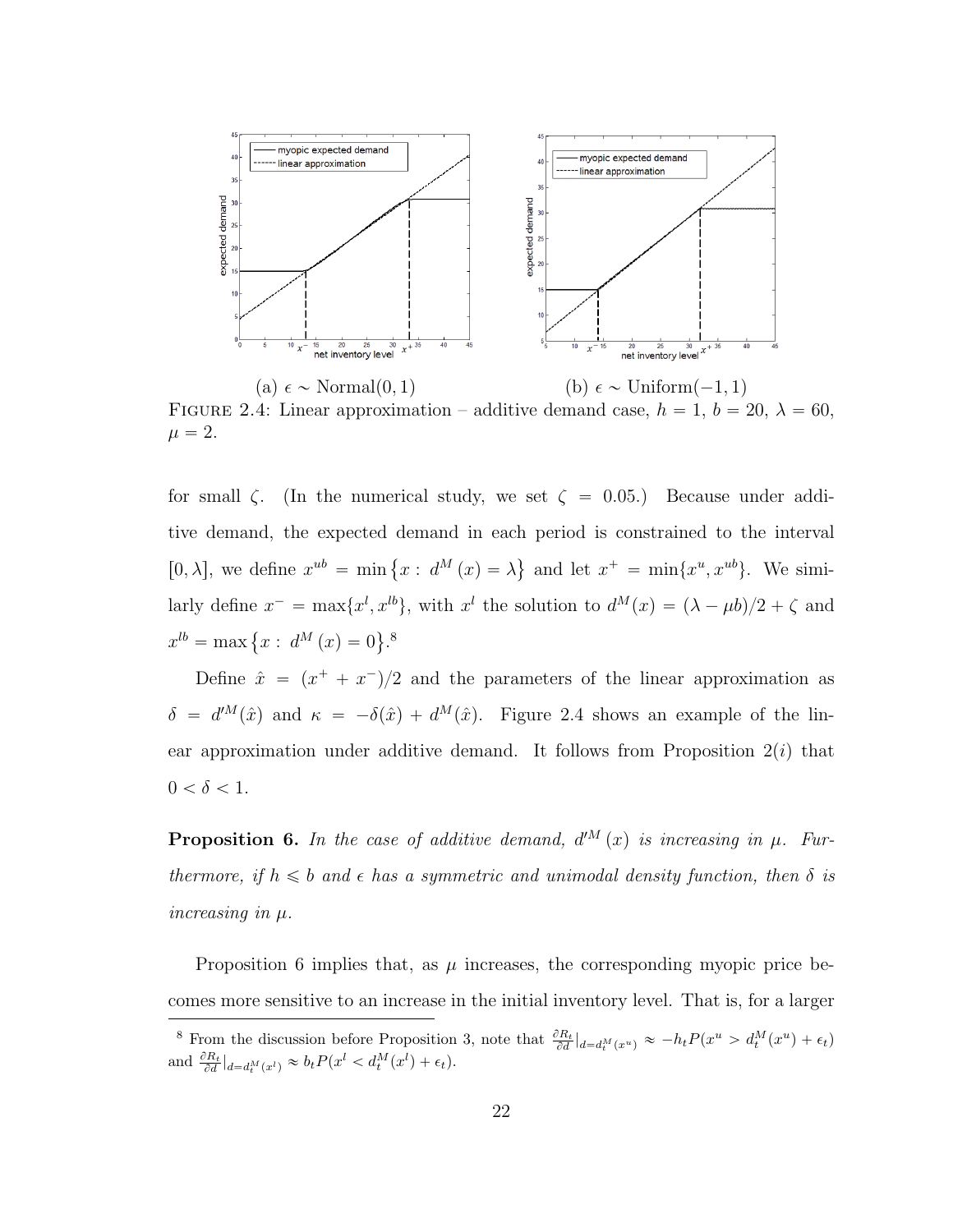

<span id="page-36-0"></span>FIGURE 2.5: Linear approximation – multiplicative demand case,  $h = 1, b = 20$ ,  $\lambda = 500, \mu = 1.5.$ 

 $\mu$ , an increase in x will result in a steeper reduction of the retail price under the linear approximation to the myopic policy.

#### Multiplicative Demand

For the case of multiplicative demand, we use the results obtained in Proposition [4](#page-32-0) to derive the linear approximation. Specifically, we set the intercept to be  $\kappa = C_0$ . Let  $x^M = \min\{x \geq 0 : d^M(x) = x\}$  be the smallest point at which the myopic expected demand crosses the 45-degree line. This point is guaranteed to exist because  $d^M(0) = C_0 > 0$  and  $\lim_{x\to\infty} d^M(x) = C^* < 1$ . On one hand, the inventory-related cost is small when the net inventory level is in the vicinity of  $x^M$ . On the other hand, as x increases, the myopic expected demand increases as well to maximize revenue (recall that the revenue function is concave increasing). We therefore define the slope of the linear approximation as an average of the asymptotic slope  $C^*$  and  $d^M(x^M)$ . That is,  $\delta = (C^* + d^M)$  $x^M$  $)/2$ . Figure [2.5](#page-36-0) illustrates the linear approximation under a multiplicative demand function.

The linear approximation has some important properties. First, one can verify that  $d^{M}(x^{M}) < 1$ , which guarantees that  $0 < \delta < 1$  in the case of multiplicative demand. Moreover, we show that  $\delta$  increases with  $\mu$ . Again, note that  $\mu$  is the price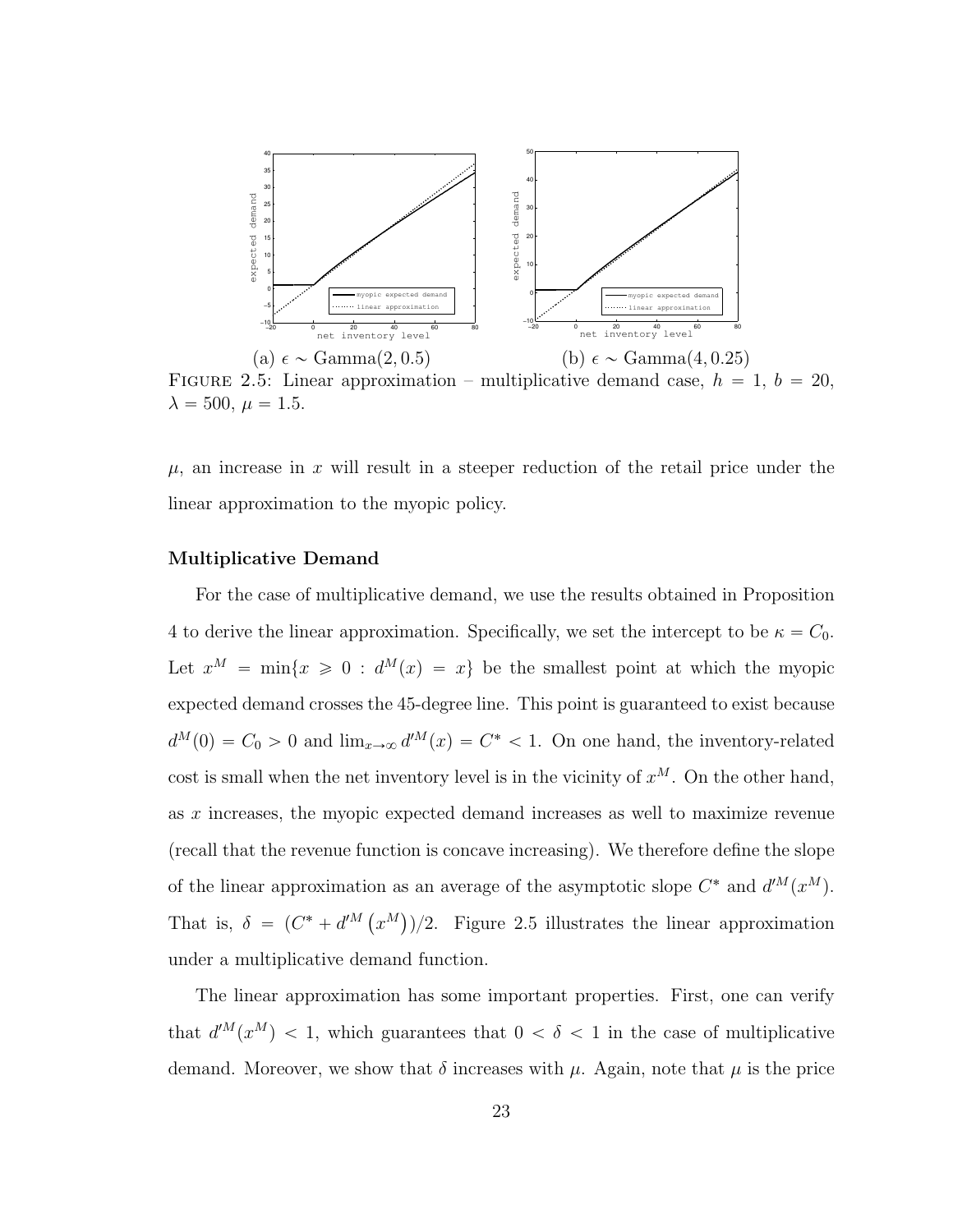sensitivity of the mean demand function and  $\delta$  measures the price sensitivity to the inventory level.

**Proposition 7.** Under multiplicative demand,  $d^{M}$  (  $x^M$ is increasing in  $\mu$ . In turn, this implies that the slope  $\delta = (C^* + d^M)$  $x^M$  $)/2$  is increasing in  $\mu$ .

### <span id="page-37-2"></span>2.4.3 State Space Reduction and Heuristic Policy

In this section, we describe how to determine the heuristic replenishment and pricing policy. We first substitute each period's expected demand by the linear approximation  $\tilde{d}_t(x_t) = \delta_t x_t + \kappa_t$  and change the accounting scheme in the remaining inventory problem by calculating the profit L periods forward. Since  $\tilde{d}$  can take negative values, we extend the definition of the revenue function to ensure that the problem is concave. Under additive demand, we let  $\widetilde{R}_t(d_t) = d_t p_t(d_t)$ ,  $d_t \in (-\infty, +\infty)$ . In the case of multiplicative demand, we let

$$
\widetilde{R}_t\left(d_t\right) = \begin{cases} d_t p_t\left(d_t\right), & \text{if } d_t \geq \xi, \\ d_t R'_t\left(\xi\right), & \text{if } d_t < \xi, \end{cases}
$$

where  $\xi$  is a small positive value.<sup>[9](#page-37-0)</sup> For both types of demand, we have that  $\widetilde{R}_t(d_t)$ is concave in  $d_t$ . The optimal inventory policy can now be determined from the following recursion: Let  $\widetilde{V}_{T+1} \equiv 0$ , and

<span id="page-37-1"></span>
$$
\widetilde{V}_t(x_t, \mathbf{w}_t) = \max_{q_t \geq 0} \mathsf{E} \left\{ \alpha^L \widetilde{R}_{t+L}(\widetilde{d}_{t+L}(x_{t+L})) - c_t q_t - \alpha^L G_{t+L}(x_{t+L}, \widetilde{d}_{t+L}(x_{t+L})) + \alpha \widetilde{V}_{t+1}(x_{t+1}, \mathbf{w}_{t+1}) \right\} \right\},\tag{2.2}
$$

$$
\triangleq \max_{q_t \geq 0} \widetilde{J}_t(x_t, \mathbf{w}_t, q_t), \qquad (2.3)
$$

where  $(x_{t+1}, \mathbf{w}_{t+1}) = (x_t + w_{1,t} - D_t(\tilde{d}_t(x_t), \epsilon_t), w_{2,t}, \cdots, q_t),$  and  $x_{t+L} = x_t +$  $\nabla^{L-1}$  $\frac{L-1}{l=1} w_{l,t} + q_t$  –  $\sum_{l=0}^{L-1} D_{t+l}(\tilde{d}_{t+l}(x_{t+l}), \epsilon_{t+l}).$ 

<span id="page-37-0"></span><sup>9</sup> Note that  $R'_t(0) = +\infty$ , so  $\xi$  cannot take value at 0.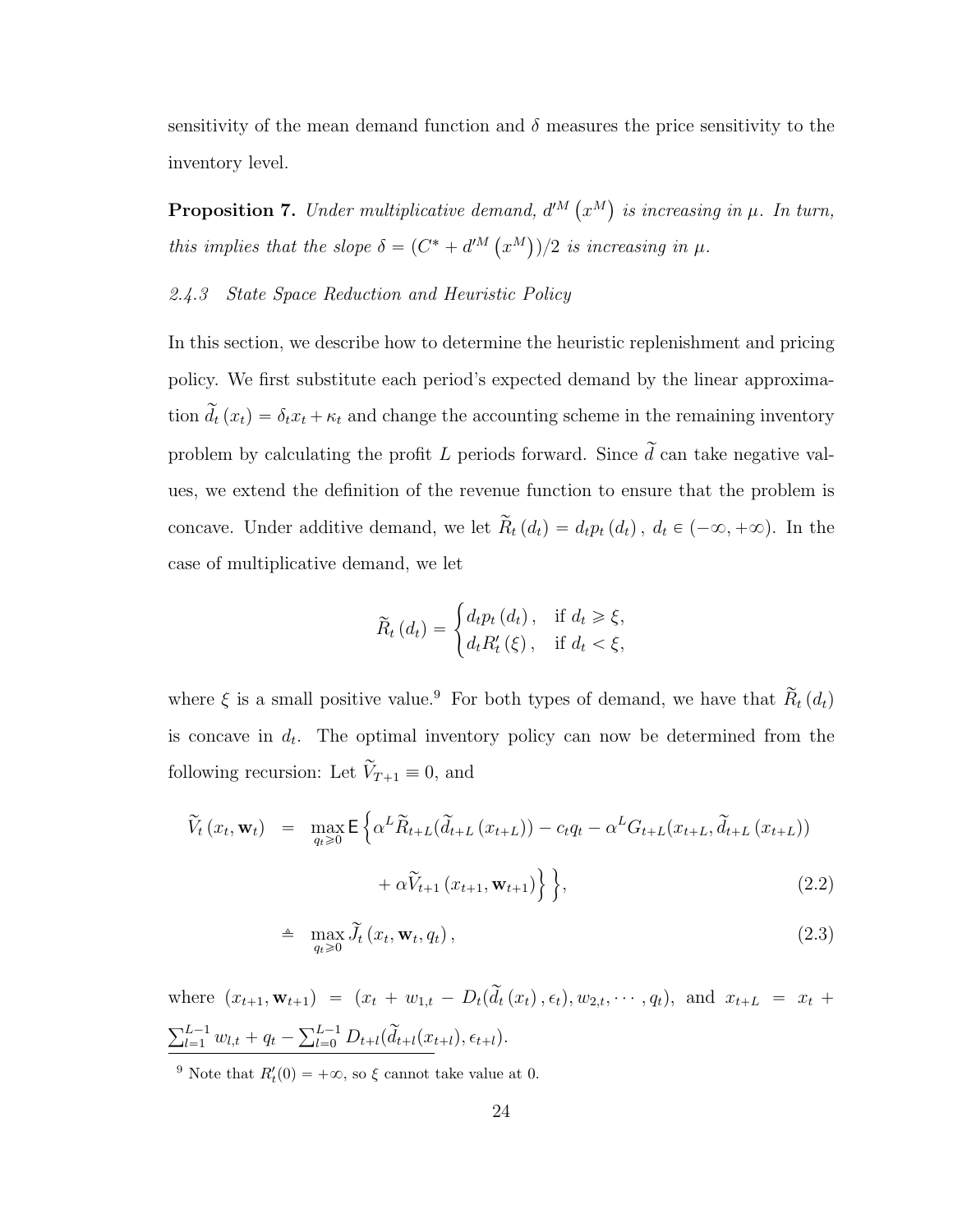The functions  $\widetilde{V}_t(x_t, \mathbf{w}_t)$  and  $\widetilde{J}_t(x_t, \mathbf{w}_t, q_t)$  are concave because of the linearity of  $\tilde{d}_t(x_t)$ . Because the single-period's profit function depends only on  $x_{t+L}$ , the dimension of the state variable  $x_{t+L}$  determines the dimension of the approximate problem. Below we show that  $x_{t+L}$  can be expressed as a weighted sum of the variables  $x_t$  and  $\mathbf{w}_t$ . To facilitate our discussion, we define

<span id="page-38-0"></span> $\overline{x}_t$  = price-deflated inventory position at the beginning of period t,

$$
= \nu_{0,t} x_t + \sum_{l=1}^{L-1} \nu_{l,t} \left( w_{l,t} - \kappa_{t+l-1} \right) - \kappa_{t+L-1}, \tag{2.4}
$$

where  $\nu_{l,t} = \prod_{k=l}^{L-1}$  $_{k=l}^{L-1}(1-\delta_{t+k}), l = 0, 1, ..., L-1,$  and

 $\epsilon[t, t + L] = \text{total weighted errors in periods } t, t + 1, \ldots, t + L - 1,$  $\int \nabla^{L-1}$ 

$$
= \begin{cases} \sum_{l=0}^{L-1} \nu_{l+1,t} \epsilon_{t+l}, \text{ additive demand,} \\ \sum_{l=0}^{L-1} \nu_{l+1,t} \kappa_{t+l} \left( \epsilon_{t+l} - 1 \right), \text{ multiplicative demand.} \end{cases}
$$

(Note that  $E \epsilon[t, t + L] = 0$  for both additive and multiplicative demands.)

We now derive the state variable  $x_{t+L}$ . For the case of **additive demand**, we have

$$
x_{t+L} = x_t + \sum_{l=1}^{L-1} w_{l,t} + q_t - \sum_{l=0}^{L-1} (\delta_{t+l} x_{t+l} + \kappa_{t+l} + \epsilon_{t+l})
$$
  
= 
$$
\prod_{k=0}^{L-1} (1 - \delta_t) x_t + \sum_{l=1}^{L-1} \prod_{k=l}^{L-1} (1 - \delta_{t+k}) (w_{l,t} - \kappa_{t+l-1} - \epsilon_{t+l-1}) + q_t - \kappa_{t+L-1} - \epsilon_{t+L-1}
$$
  
= 
$$
\overline{x}_t + q_t - \epsilon[t, t+L).
$$

For the case of multiplicative demand,

$$
x_{t+L} = x_t + \sum_{l=1}^{L-1} w_{l,t} + q_t - \sum_{l=0}^{L-1} (\delta_{t+l} x_{t+l} + \kappa_{t+l}) \epsilon_{t+l}
$$
  
= 
$$
\prod_{k=0}^{L-1} (1 - \delta_t \epsilon_t) x_t + \sum_{l=1}^{L-1} \prod_{k=l}^{L-1} (1 - \delta_{t+k} \epsilon_{t+k}) (w_{l,t} - \kappa_{t+l-1} \epsilon_{t+l-1}) + q_t - \kappa_{t+L-1} \epsilon_{t+L-1}
$$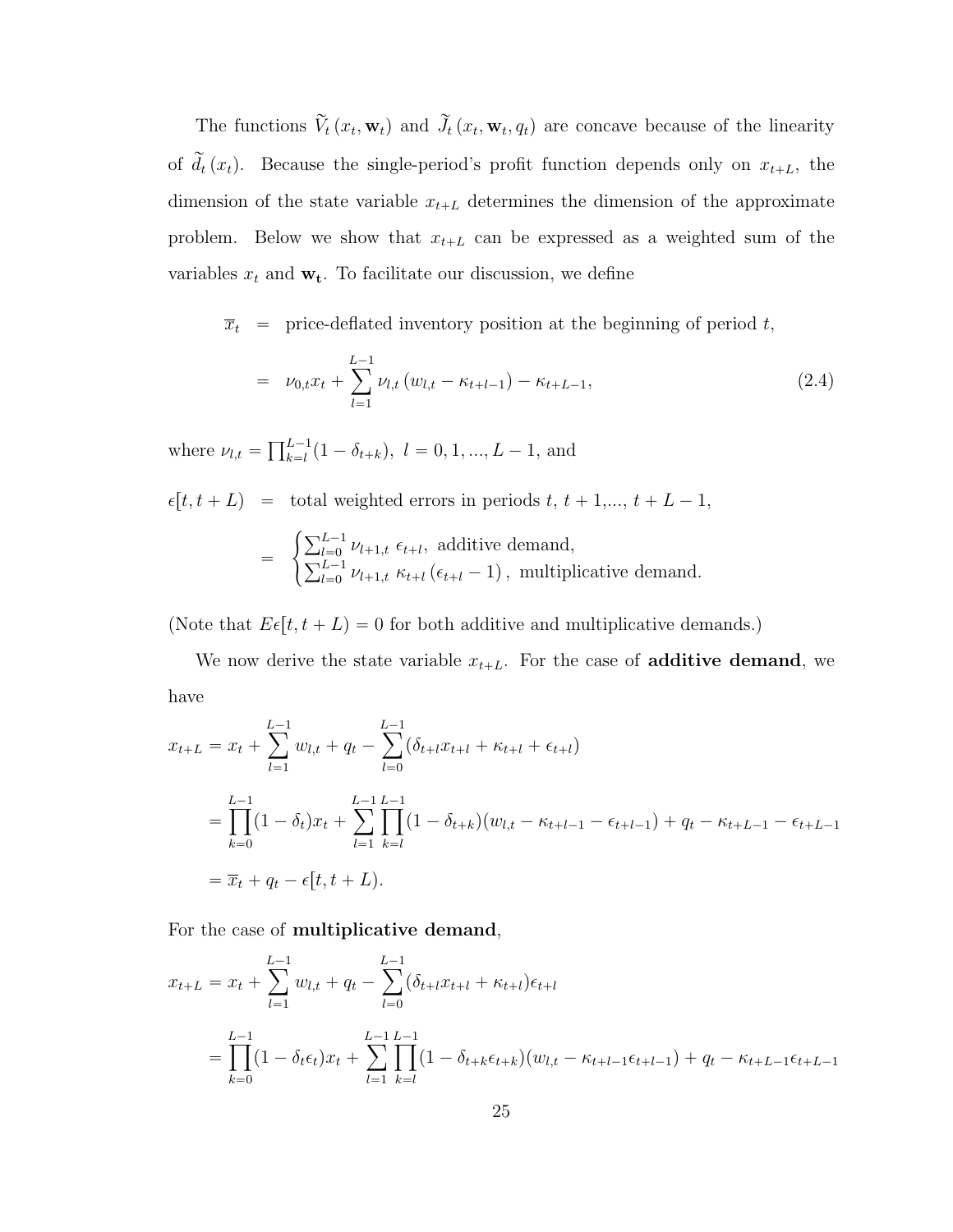Under the multiplicative demand form, the coefficients of  $x_t$  and  $\mathbf{w}_t$  depend on the random variables  $\{\epsilon_{t+l}\}_{l=1}^{L-1}$  $\frac{L-1}{L-1}$ . In order to aggregate the terms corresponding to  $x_t$ and  $\mathbf{w}_t$ , we further approximate  $x_{t+L}$  by using the mean values of those random coefficients  $(= 1)$ , obtaining

$$
x_{t+L} = \prod_{k=0}^{L-1} (1 - \delta_t) x_t + \sum_{l=1}^{L-1} \prod_{k=l}^{L-1} (1 - \delta_{t+k}) (w_{l,t} - \kappa_{t+l-1} \epsilon_{t+l-1}) + q_t - \kappa_{t+L-1} \epsilon_{t+L-1}
$$
  
=  $\overline{x}_t + q_t - \epsilon[t, t+L).$ 

We can now express the optimality equations in  $(2.3)$  using the new state variable  $\overline{x}_t$  and the decision variable  $\overline{y}_t = \overline{x}_t + q_t$ . That is, let  $\widetilde{V}_{T+1} \equiv 0$ , and

<span id="page-39-0"></span>
$$
\widetilde{V}_{t}(\overline{x}_{t}) = c_{t}\overline{x}_{t} + \max_{\overline{y}_{t}\geqslant\overline{x}_{t}} \mathsf{E}\Big\{\alpha^{L}\widetilde{R}_{t+L}\left(\widetilde{d}_{t+L}(x_{t+L})\right) - c_{t}\overline{y}_{t} - \alpha^{L}G_{t+L}\left(x_{t+L},\widetilde{d}_{t+L}(x_{t+L})\right) + \alpha\widetilde{V}_{t+1}\left(\overline{x}_{t+1}\right)\Big\},\tag{2.5}
$$

where  $x_{t+L} = \overline{y}_t - \epsilon[t, t + L]$  and  $\overline{x}_{t+1} = (1 - \delta_{t+L})[\overline{y}_t - \epsilon[t, t + 1)] - \kappa_{t+L}$ . Define

$$
\widetilde{J}_{t}(\overline{y}_{t}) = \mathsf{E}\{\alpha^{L}\widetilde{R}_{t+L}\left(\widetilde{d}_{t+L}\left(x_{t+L}\right)\right) - c_{t}\overline{y}_{t} - \alpha^{L}G_{t+L}\left(x_{t+L}, \widetilde{d}_{t+L}\left(x_{t+L}\right)\right) + \alpha\widetilde{V}_{t+1}\left(\overline{x}_{t+1}\right)\}.
$$

<span id="page-39-1"></span>**Theorem 8.** The value function  $\widetilde{V}_t(\overline{x}_t)$  in ([2](#page-39-0).5) is concave in  $\overline{x}_t$  and  $\widetilde{J}_t(\overline{y}_t)$  is concave in  $\overline{y}_t$  for all t. Let  $\overline{s}_t = \arg \max \widetilde{J}_t(\overline{y}_t)$ . The optimal inventory policy for the approximated problem in ([2](#page-39-0).5) is a base-stock policy with parameters  $\{\overline{s}_t\}_{t=1}^T$ .

The optimal base-stock policy derived in Theorem [8](#page-39-1) serves as the heuristic replenishment policy for the original system. Specifically, our proposed heuristic for the joint inventory and pricing problem is as follows. In each period  $t$ , given the state  $(x_t, \mathbf{w}_t)$ :

(i) Set the price equal to the myopic price, i.e.,  $p_t^M = p_t$  $d_t^M(x_t)$ ;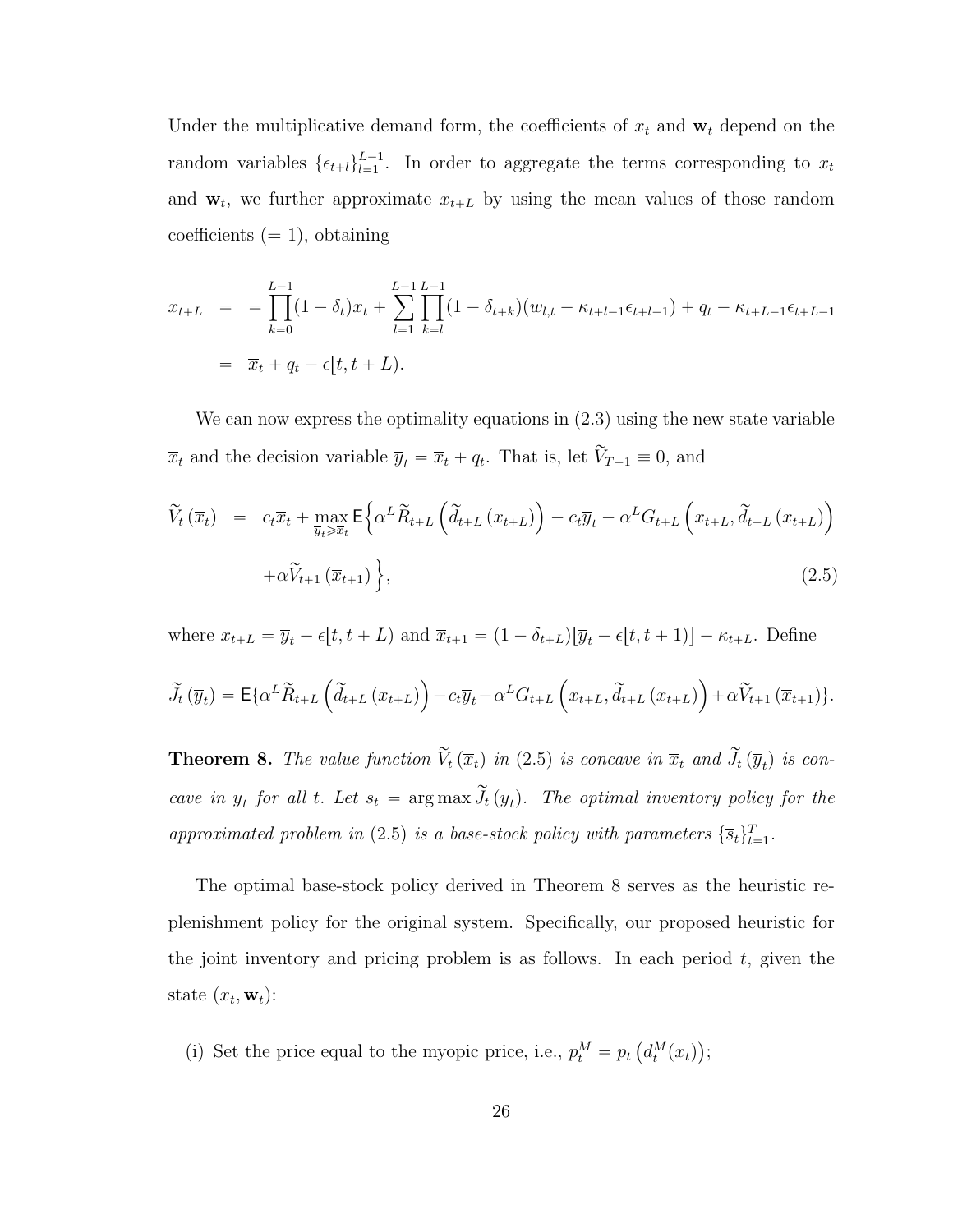(ii) Calculate  $\overline{x}_t$  as in [\(2.4\)](#page-38-0) and  $\overline{s}_t = \arg \max \widetilde{J}_t(\overline{y}_t)$ . An order quantity  $q_t = \overline{s}_t - \overline{x}_t$ is placed if  $\overline{x}_t \leq \overline{s}_t$ , and no order is placed otherwise.

We now discuss the physical meaning of  $\overline{x}_t$ . Note that demand in each lead-time period is composed of two parts, controllable and non-controllable. The controllable portion refers to the demand determined by the linear approximation (i.e., by the pricing decisions), while the non-controllable portion of demand refers to the remaining random terms. The value of  $\bar{x}_t$ , given in  $(2.4)$ , can be interpreted as the expected inventory level at the beginning of period  $t+L$ , equal to the sum of the net inventory  $x_t$  and all the pipeline inventory terms  $w_{l,t}$  minus the total controllable demand during the lead time. It follows from the properties of the slopes  $\delta_t$  that the weights  $\nu_{l,t}$ in  $\bar{x}_t$  satisfy  $\nu_{0,t} < \nu_{1,t} < ... < \nu_{L-1,t}$ . This suggests that the price-deflated inventory position assigns a lower weight to the inventory that is closer to the system. To see this, consider the inventory state at the beginning of period t,  $(x_t, \mathbf{w_t})$ . Since  $x_t$  is present in the system before the arrival of the pipeline inventory  $\mathbf{w}_t$ , the quantity  $x_t$ will be used to satisfy the entire controllable demand over the lead time. In contrast, the pipeline inventory will be used to satisfy only a portion of that lead time demand. Thus, the proportion of  $x_t$  that is expected to be available at the end of the lead time will be smaller than that of the pipeline inventory. This implies that the weights of the pipeline inventory in  $\overline{x}_t$  are progressively higher.

The order quantity  $q_t$  that arises from the optimal policy in Theorem [8](#page-39-1) equals one period of future controllable demand plus the sum of past errors (uncontrollable portion of demand) during the lead time, i.e.,  $\epsilon[t, t + L)$ . Consider an environment with stationary parameters and  $L = 2$ . We assume that the system starts with  $\overline{s}_0 = \overline{x}_0$  so no order is placed in period 0. At the beginning of period 0, the manager observes  $x_0$  and  $w_{1,0}$  and anticipates demand according to the linear approximation  $\tilde{d}_0(x_0)$ . Let  $\overline{D}_0 = \tilde{d}_0(x_0)$ . Based on  $x_0$ ,  $w_{1,0}$  and  $\overline{D}_0$ , the manager can further antic-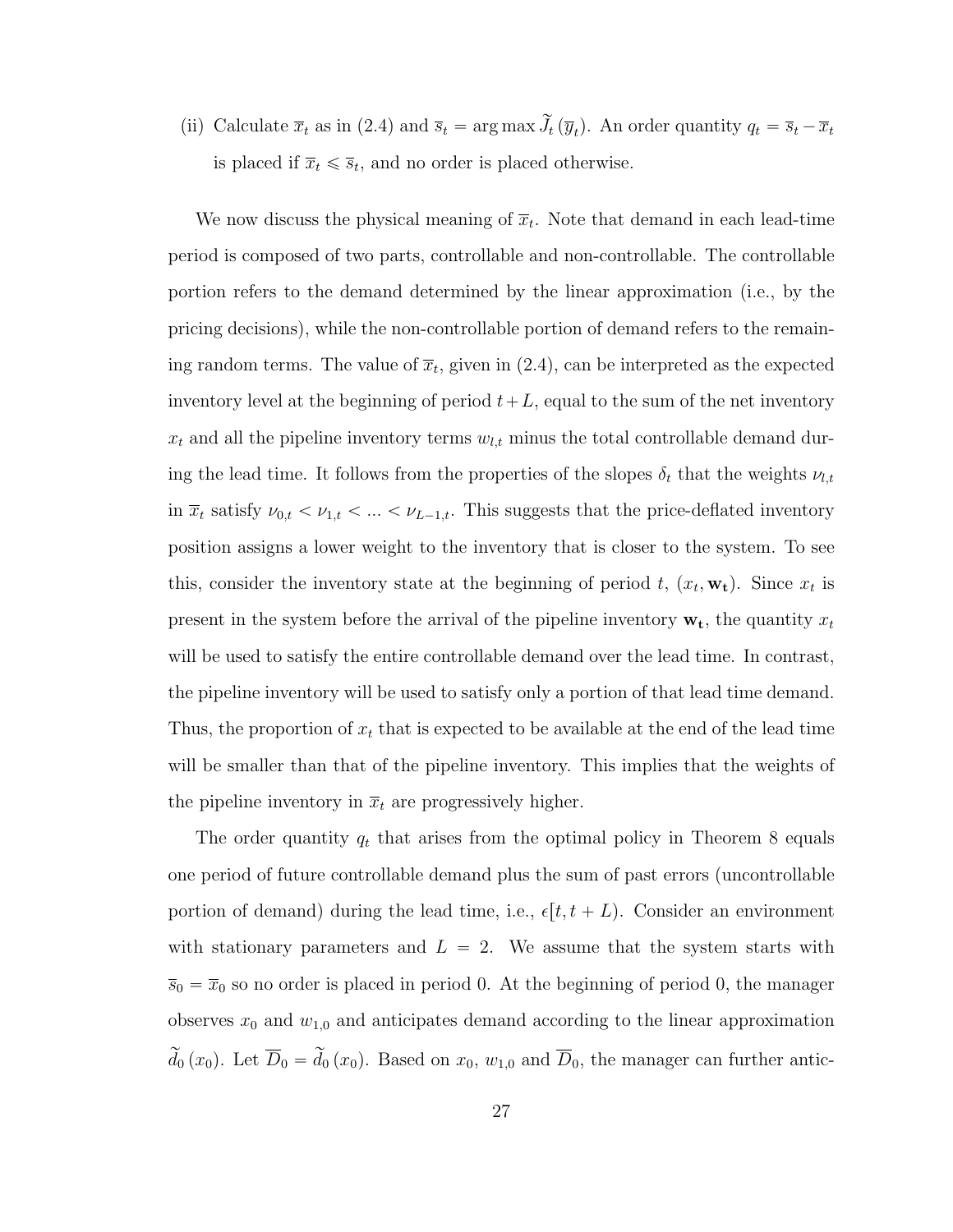

<span id="page-41-0"></span>Figure 2.6: Heuristic replenishment decision.

ipate the net inventory level at the beginning of period 1, given by  $x_0 + w_{1,0} - \overline{D}_0$ , and therefore anticipate a demand quantity  $\overline{\overline{D}}_1 = \widetilde{d}_1$  (  $x_0 + w_{1,0} - \overline{D}_0$ in period 1. One period later, demand  $D_0$  is realized, so the manager can update  $\overline{D}_1$  by a new estimate  $\overline{D}_1 = \tilde{d}_1 (x_0 + w_{1,0} - D_0)$  that accounts for the actual initial net inventory level in period 1. At that point, the manager also estimates the demand in period 2 based on the linear approximation of demand in that period. It follows that  $q_1 = \overline{D}_2 +$  $D_0 - \overline{D}_0$  $^{+}$  $\overline{D}_1 - \overline{D}_1$ ji<br>Li  $= \overline{D}_2 + \epsilon [0, 2)$ . That is, the order quantity in each period equals the estimate of next-period's demand (through the linear approximation of demand in that period) plus a sum of correction terms of past demand estimations given the updated demand realized in the latest period (= the sum of the uncontrollable demand). Figure [2.6](#page-41-0) illustrates this ordering behavior. <sup>[10](#page-41-1)</sup>.

# 2.5 Upper Bound

In this section, we derive an upper bound to the expected profit of the exact problem. The idea behind the upper bound is based on the duality approach proposed in Brown et al. (2010). The construction of the upper bound involves relaxing the information

<span id="page-41-1"></span> $10$  This ordering behavior bears resemblance to the ordering pattern in a system in which demand follows an MMFE model and ordering decisions are based on updates of the demand forecast. See, for example, Chen and Lee (2010).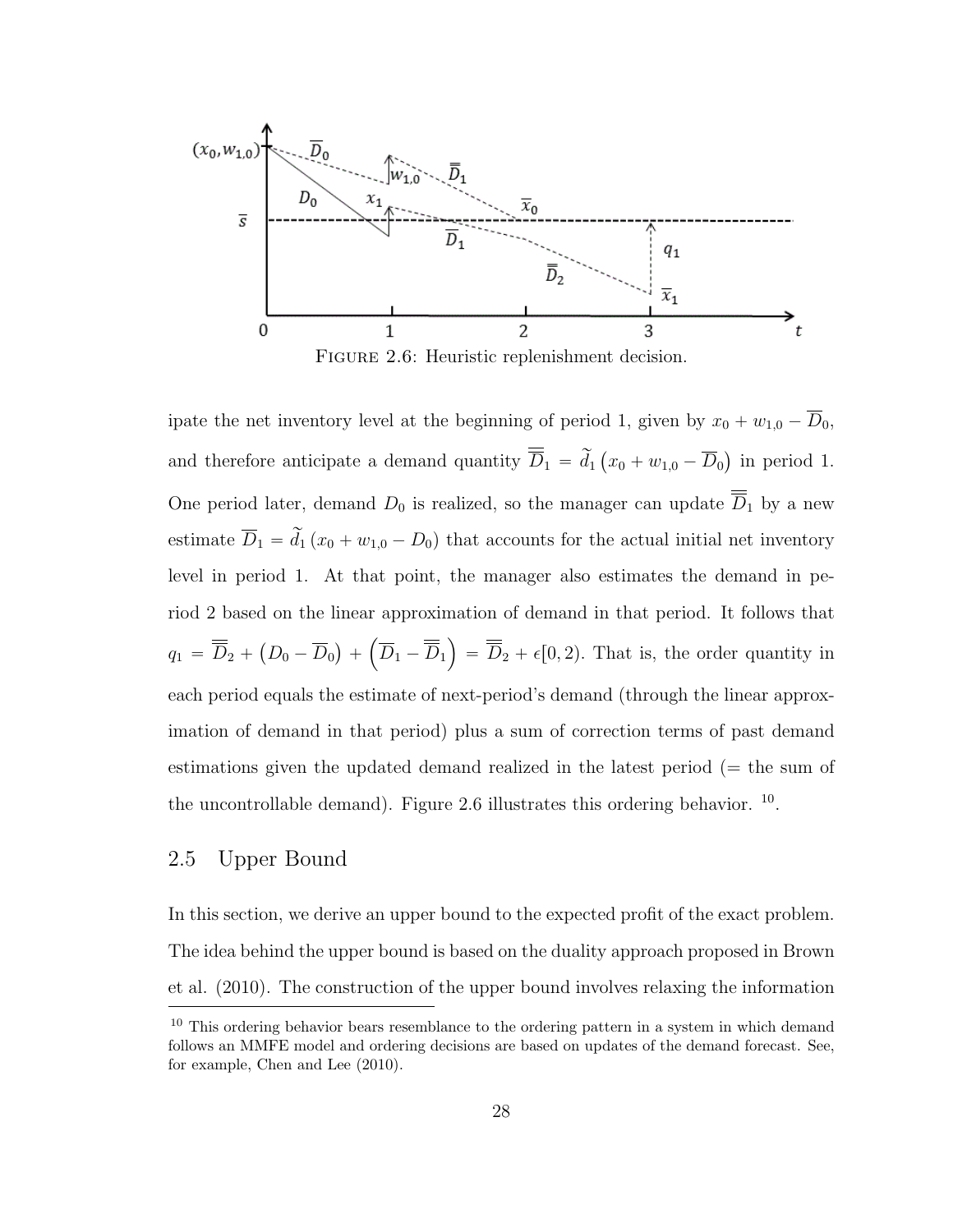set and imposing a penalty cost to compensate for the information relaxation. A key feature of Brown et al.s framework is the development of a problem-specific penalty cost that closes the gap created by the relaxed information set and that results in a problem that can be solved efficiently. We next proceed to generate a penalty function for our problem and show how to solve the resulting upper bound.

First, we relax the information set by considering the joint pricing and replenishment problem under deterministic demand. We define the sample-path dependent counterparts of the functions defined in Section [2.3.](#page-25-0) Given a demand sample path  $\{\epsilon\}_1^T$ , let  $R_t(d_t \mid \epsilon_t) = p_t(d_t)D_t(d_t, \epsilon_t)$  and  $G_t(x_t, d_t \mid \epsilon_t) = h_t(x_t - D_t(d_t, \epsilon_t))^+$  $b_t(D_t(d_t, \epsilon_t) - x_t)^+$ . Define the recursion  $V_{T+1} \equiv 0$ , and

$$
V_t(x_t, \mathbf{w_t} | \{\epsilon\}_t^T) = \max_{q_t \geq 0, d_t \in \Omega_t} \left\{ R_t(d_t | \epsilon_t) - c_t q_t - G_t(x_t, d_t | \epsilon_t) \right\}
$$

$$
+ \alpha V_{t+1}(x_{t+1}, \mathbf{w_{t+1}} | \{\epsilon\}_{t+1}^T) \right\}
$$

$$
= \max_{q_t \geq 0, d_t \in \Omega_t} J(x_t, \mathbf{w_t}, q_t, d_t | \{\epsilon\}_t^T),
$$

where  $(x_{t+1}, \mathbf{w_{t+1}}) = (x_t + w_{1,t} - D_t(d_t, \epsilon_t), w_{2,t}, \cdots, w_{L-1,t}, q_t)$ . Then,

$$
\mathsf{E} V_t(x_t, \mathbf{w_t} \mid \{\epsilon\}_t^T) \geq V_t(x_t, \mathbf{w_t}) \quad \text{for} \quad t = 1, \cdots, T+1,
$$

due to Jensen's inequality and the concavity of the value function, where the expectation is the average value of  $V_t(x_t, \mathbf{w_t} | {\{\epsilon\}}_t^T)$  over all sample paths. Intuitively, a higher profit is achieved if demand is revealed before making decisions.

Next, following Proposition 2.2 of Brown et al. (2010), we construct the penalty cost function for each period t and each sample path  $\{\epsilon\}_t^T$  as

$$
W_t(x_t, \mathbf{w_t}, q_t, d_t \mid \{\epsilon\}_t^T) - W_t(x_t, \mathbf{w_t}, q_t, d_t).
$$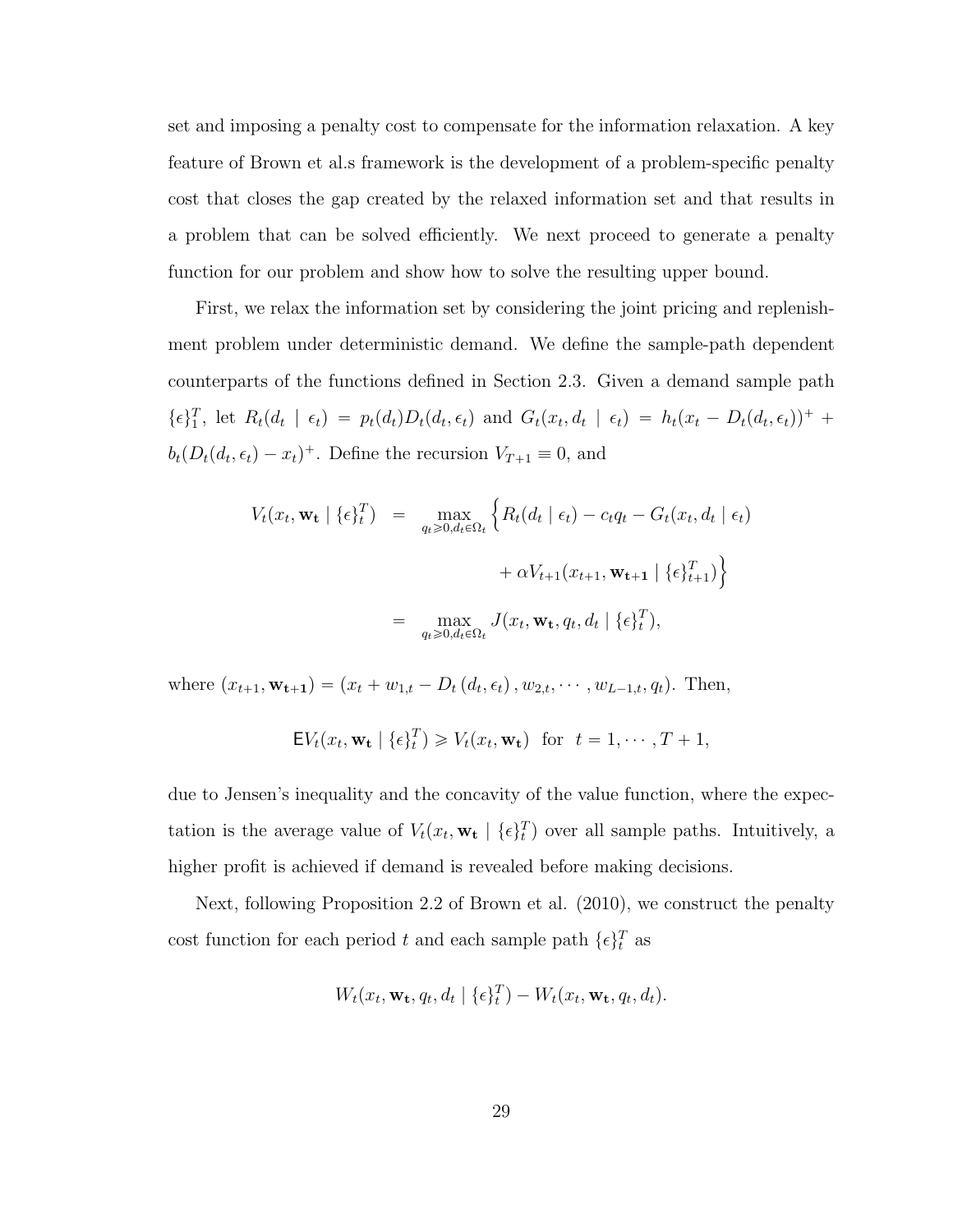Thus, the upper bound is obtained by taking the average over all sample paths of

<span id="page-43-0"></span>
$$
V_t^D(x_t, \mathbf{w_t} \mid \{\epsilon\}_t^T) = \max_{q_t \geq 0, d_t \in \Omega_t} \left\{ R_t(d_t \mid \epsilon_t) - c_t q_t - G_t(x_t, d_t \mid \epsilon_t) - \left[ W_t(x_t, \mathbf{w_t}, q_t, d_t \mid \{\epsilon\}_t^T) - W_t(x_t, \mathbf{w_t}, q_t, d_t) \right] + \alpha V_{t+1}^D(x_{t+1}, \mathbf{w_{t+1}} \mid \{\epsilon\}_{t+1}^T) \right\},
$$
\n(2.6)

where  $(x_{t+1}, \mathbf{w_{t+1}}) = (x_t + w_{1,t} - D_t(d_t, \epsilon_t), w_{2,t}, \cdots, w_{L-1,t}, q_t)$ . (The superscript D refers to the deterministic value function that involves the penalty cost.)

The penalty function needs to capture as much of the value of demand information as possible. To that end, we use the value function obtained from our heuristic in [\(2.5\)](#page-39-0), with the appropriate corresponding definitions to denote the dependence on a given sample path. That is, the penalty function is constructed using  $\widetilde{J}_t$  (  $\overline{y}_t \mid \{\epsilon\}_t^T$ and  $\widetilde{J}_t(\overline{y}_t)$ , where  $\widetilde{J}_t$  (  $\overline{y}_t \mid \{\epsilon\}_t^T$ ) is the sample-path dependent counterpart of  $\widetilde{J}_t(\overline{y}_t)$ , and is defined as

$$
\widetilde{J}_{t}(\overline{y}_{t} | \{\epsilon\}_{t}^{T}) = \left\{ \alpha^{L} \widetilde{R}_{t+L} \left( \widetilde{d}_{t+L} (x_{t+L}) | \epsilon_{t+L} \right) - c_{t} \overline{y}_{t} - \alpha^{L} G_{t+L} \left( x_{t+L}, \widetilde{d}_{t+L} (x_{t+L}) | \epsilon_{t+L} \right) \right\} \n+ \alpha \widetilde{V}_{t+1} \left( \overline{x}_{t+1} | \{\epsilon\}_{t+1}^{T} \right) \left\}.
$$

Because these functions are concave, the expression to maximize in [\(2.6\)](#page-43-0) is not necessarily concave. We therefore further approximate  $\widetilde{J}_t$  (  $\overline{y}_t \mid \{\epsilon\}_t^T$ ) and  $\widetilde{J}_t(\overline{y}_t)$  by their first-order Taylor expansions around  $\bar{s}_t = \arg \max \tilde{J}_t(\bar{y}_t)$ . More specifically, let

<span id="page-43-2"></span>
$$
W_t(\overline{x}_t, q_t | \{\epsilon\}_t^T) = \widetilde{J}_t\left(\overline{s}_t | \{\epsilon\}_t^T\right) + \frac{\partial \widetilde{J}_t\left(\overline{y}_t | \{\epsilon\}_t^T\right)}{\partial \overline{y}_t}\Big|_{\overline{y}_t = \overline{s}_t} (\overline{y}_t - \overline{s}_t),
$$
  
\n
$$
W_t(\overline{x}_t, q_t) = \widetilde{J}_t\left(\overline{s}_t\right). \tag{2.7}
$$

<span id="page-43-1"></span> $11$  Incorporating this penalty function into the recursion defined in  $(2.6)$  results in a <sup>11</sup> Denote  $\overline{s}_t({\{\epsilon\}}_t^T) = arg \max \widetilde{J}_t(\overline{y}_y | {\{\epsilon\}}_t^T)$ . Then we can alternatively construct the penalty function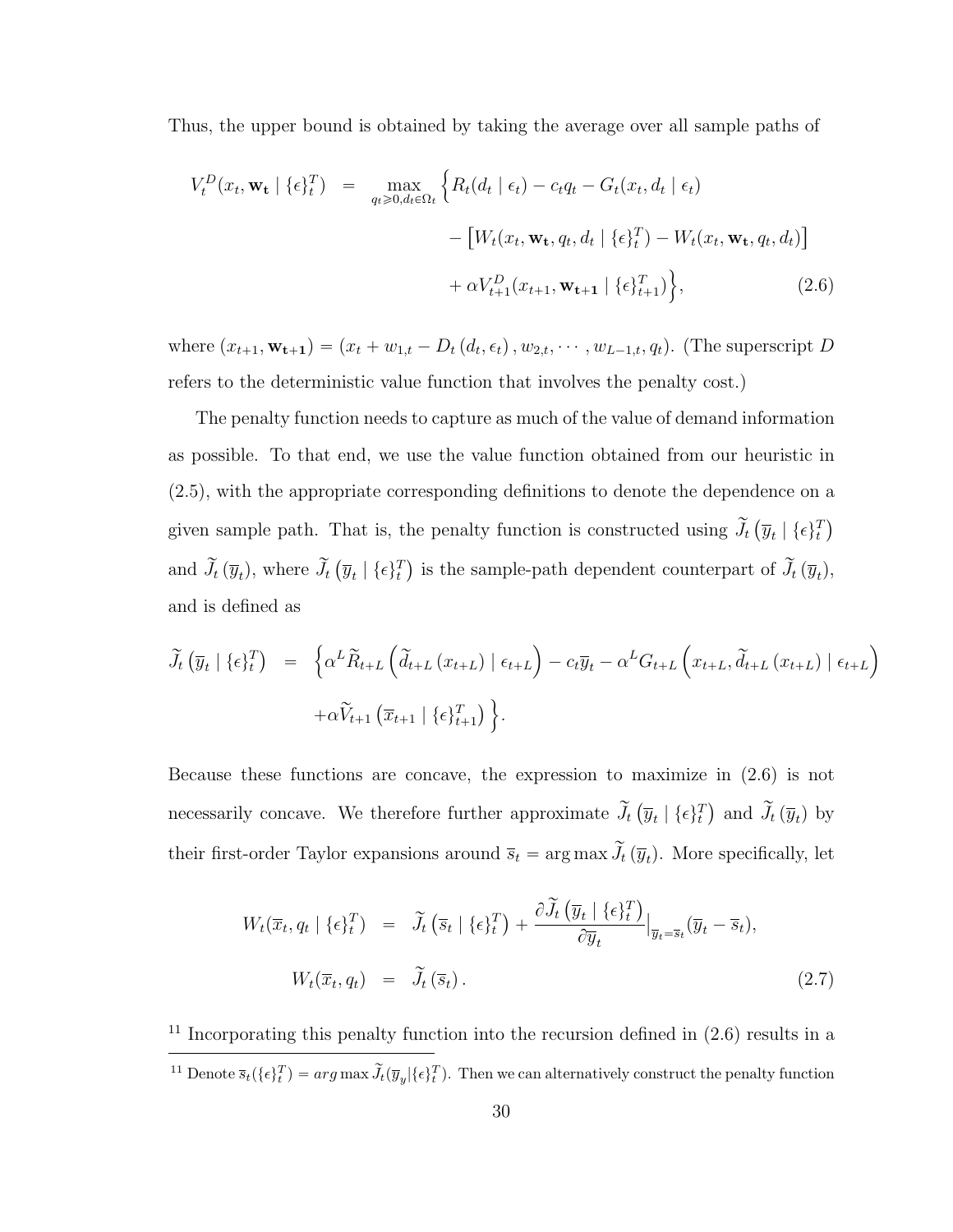dynamic program with value function

<span id="page-44-1"></span>
$$
V_t^D(x_t, \mathbf{w_t} \mid \{\epsilon\}_t^T) = \max_{q_t \geq 0, d_t \in \Omega_t} \left\{ R_t(d_t, \epsilon_t) - (c_t + \overline{c}_t) q_t - \overline{c}_t \overline{x}_t - G_t(x_t, d_t, \epsilon_t) \right. \\ \left. + \alpha V_{t+1}^D(x_{t+1}, \mathbf{w_{t+1}} \mid \{\epsilon\}_{t+1}^T) \right\}, \tag{2.8}
$$

where  $\bar{c}_t = \frac{\partial \tilde{J}_t(\bar{y}_t | \{\epsilon\}_t^T)}{\partial \bar{u}_t}$  $\partial \overline{y}_t$ ˇ ˇ  $\overline{y}_t = \overline{s}_t$ .

**Theorem 9.** The average value of  $V_1^D(x_1, \mathbf{w_1} | \{\epsilon\}_t^T)$  taken over all sample paths is an upper bound to the optimal profit  $V_1(x_1, \mathbf{w}_1)$  of the joint pricing and replenishment problem given in  $(2.1)$  $(2.1)$  $(2.1)$ .

Calculating the optimal value  $V_1^D(x_1, \mathbf{w_1} \mid {\{\epsilon\}}_1^T)$  involves solving a multi-state dynamic program. We next show that the problem is, in fact, related to the dynamic lot-sizing problem studied in Wagner and Whitin (1958). The following result sets the stage for this connection.

**Lemma 10.**  $V_1^D(x_1, \mathbf{w_1} \mid {\epsilon} \mathbf{\epsilon})_1^T$  =  $\Gamma(x_1, \mathbf{w_1} \mid {\epsilon} \mathbf{\epsilon})_1^T$  +  $\hat{V}_1^D(x_1, \mathbf{w_1} \mid {\epsilon} \mathbf{\epsilon})_1^T$ , where  $\Gamma(x_1, \mathbf{w_1} \mid {\epsilon} \mathbf{F}_1^T)$  is independent of the decision variables  $(q_t, d_t)_{t=1,\dots,T}$  and the second term is defined recursively as  $\hat{V}_{T+1}^D \equiv 0$ , and

<span id="page-44-0"></span>
$$
\widehat{V}_t^D(x_t, \mathbf{w_t} \mid \{\epsilon\}_t^T) = \max_{q_t \ge 0, d_t \in \Omega_t} \left\{ R_t(d_t, \epsilon_t) + \widehat{c}_t^d d_t - \widehat{c}_t q_t - G_t(x_t, d_t, \epsilon_t) \right. \left. + \alpha \widehat{V}_{t+1}^D(x_{t+1}, \mathbf{w_{t+1}} \mid \{\epsilon\}_{t+1}^T) \right\}, \quad \text{with} \tag{2.9}
$$

$$
\begin{array}{rcl}\n\widehat{c}_{t} & = & c_{t} + \overline{c}_{t} + \sum_{k=t+1}^{T-L} \alpha^{k-1} \overline{c}_{k} \Pi_{j=0}^{L-1} (1 - \delta_{k+j}), \\
\widehat{c}_{t}^{d} & = & \begin{cases}\n\sum_{k=t+1}^{T-L} \alpha^{k-1} \overline{c}_{k} \Pi_{j=0}^{L-1} (1 - \delta_{k+j}), & additive\ demand \\
\sum_{k=t+1}^{T-L} \alpha^{k-1} \overline{c}_{k} \Pi_{j=0}^{L-1} (1 - \delta_{k+j}) \epsilon_{k}, & multiplicative\ demand,\n\end{cases}\n\end{array}
$$

by taking the first order Taylor expansion around  $\bar{s}_t(\{\epsilon_t^T\})$ , i.e.,  $W_t(\bar{x}_t, q_t | \{\epsilon_t^T\}) = \tilde{J}_t(\bar{s}_t(\{\epsilon_t^T\})|\{\epsilon_t^T\})$ ,  $W_t(\overline{x}_t, q_t) = \mathsf{E}$ r  $\widetilde{J}_t\big(\overline{s}_t\big(\{\epsilon\}_t^T\big)\big) + \frac{\partial \widetilde{J}_t\big(\overline{y}_t\big)}{\partial \overline{y}_t} \big|_{\overline{y}_t = \overline{s}_t\left(\{\epsilon\}_t^T\right)}$ ı . Numerically, the performance of the resulting upper bound is similar to the one with the penalty function [2.7.](#page-43-2)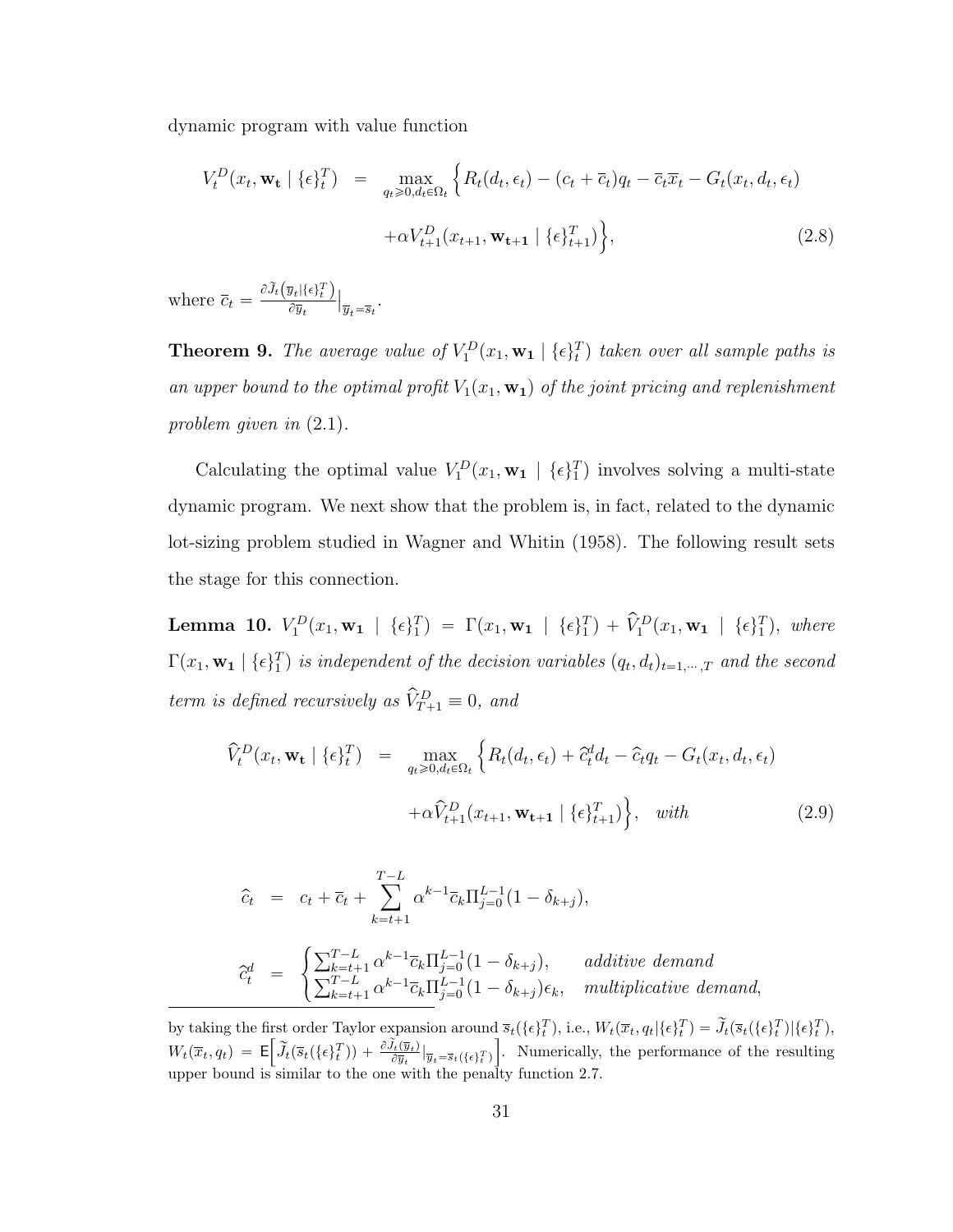for  $t \leq T - L - 1$ , and  $\hat{c}_t = c_t + \overline{c}_t$ ,  $\hat{c}_t^d = 0$  for  $T - L \leq t \leq T$ .

Lemma [10](#page-44-0) states that for a given deterministic path  $\{\epsilon\}_1^T$ , we can recursively write the dynamic program in  $(2.8)$  as the sum of two terms. Because the first term  $\Gamma(x_1, \mathbf{w}_1 \mid {\{\epsilon\}}_1^T)$  is independent of the decision variables, the optimal solution for  $V_1^D(x_1, \mathbf{w_1} \mid \{\epsilon\}_t^T)$  is the same as that for the dynamic program given by  $\widehat{V}_1^D(x_1, \mathbf{w_1} \mid \{\epsilon\}_t^T)$  $\{\epsilon\}_1^T$ ). For a given sample path  $\{\epsilon\}_1^T$ , the problem in [\(2.9\)](#page-44-0) is equivalent to the dynamic lot-sizing problem studied in Wagner and Whitin (1958). The authors provide an algorithm to solve the dynamic lot-sizing problem. The output of this algorithm consists of the optimal ordering time for a unit of demand in each period  $t$ , together with the corresponding inventory holding and backorder costs associated with that ordering time. We propose a similar algorithm to compute the optimal ordering times, and we then use these ordering times and resulting holding and backorder costs as inputs to the demand optimization problem. This leads to the optimal value  $\hat{V}_1^D(x_1, \mathbf{w}_1 \mid {\epsilon}^T_1)$ . Note that we need to solve the first L periods in the initialization stage before running the algorithm. We provide the details of the optimization algorithm below.

Algorithm for  $\hat{V}_t^D(x_t, \mathbf{w_t} \mid \{\epsilon\}_t^T)$ 

(Initialization) Compute the optimal demands (equivalently, prices) for the first L periods:  $d_1^D(x_1, \mathbf{w_1} | {\epsilon}^T_1), \cdots, d_L^D(x_1, \mathbf{w_1} | {\epsilon}^T_1).$ 

- 1. (Wagner and Whitin) For a unit of demand in a given period  $t > L$ , determine the optimal ordering period  $\tau^*(t)$  by comparing the costs obtained from all possible order periods  $\tau$ . This can be determined by comparing:
	- (*i*) If  $\tau = t L$ , no inventory cost is incurred. The resulting (purchase) cost incurred in period t is  $\hat{c}_{t-L}/\alpha^L$ ;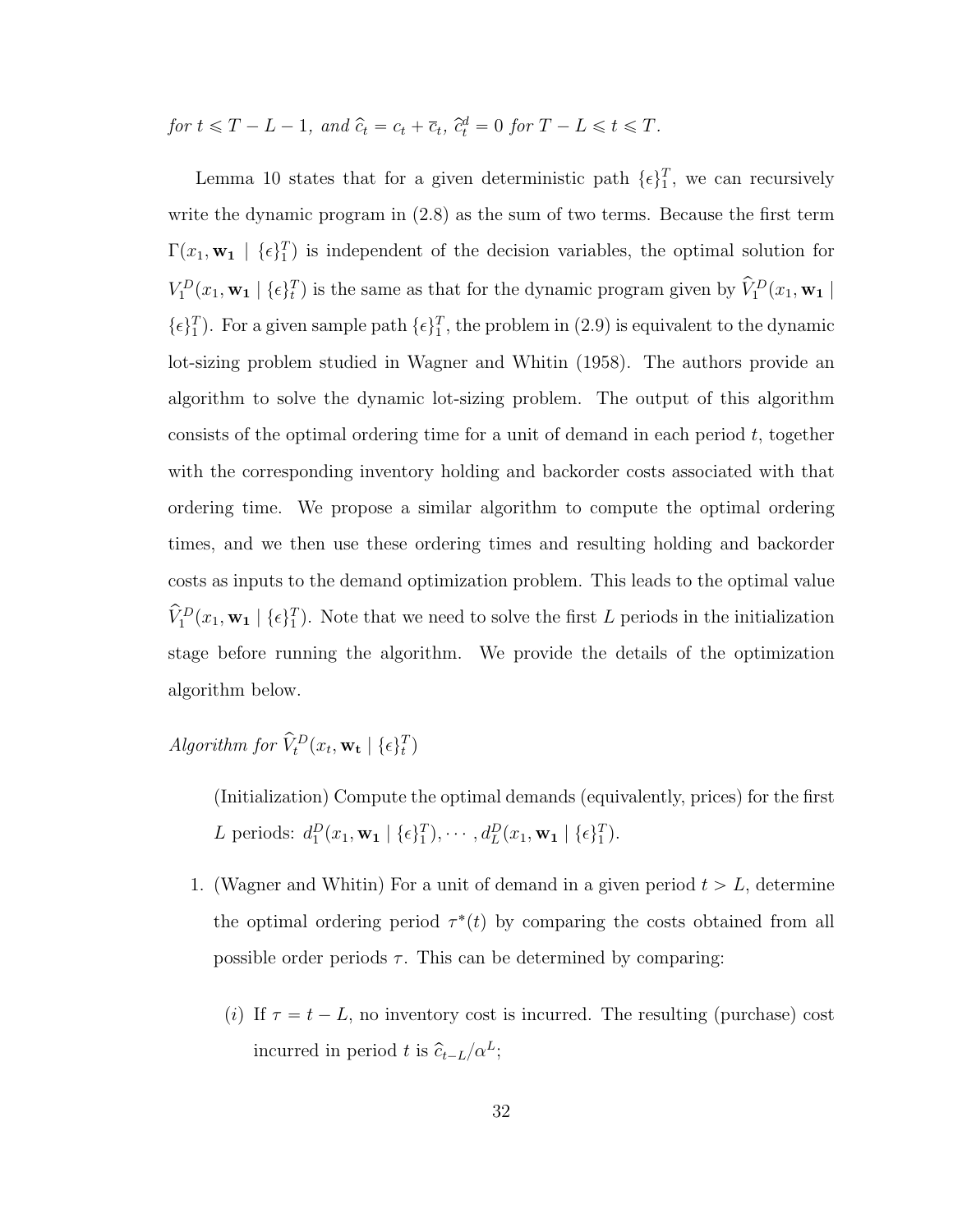- (*ii*) If  $\tau = 1, 2, \dots, t L 1$ , the order is delivered before demand occurs. Therefore, a holding cost is incurred in periods  $\tau + L, \dots, t - 1$ . The resulting cost incurred in period t is  $\hat{c}_{\tau}/\alpha^{t-\tau} + \sum_{k=\tau}^{T-1}$  $_{k=\tau+L}^{T-1}h_k/\alpha^{t-k};$
- (*iii*) If  $\tau = t L + 1, \dots, T L$ , the order is delivered after demand occurs. Therefore, a backorder cost is incurred in periods  $t, \dots, \tau + L - 1$ . The resulting cost incurred in period t is  $\hat{c}_{\tau}/\alpha^{t-\tau} + \sum_{k=t}^{\tau+L-1}$  $\sum_{k=t}^{\tau+L-1} \alpha^{k-t} b_k.$

The optimal ordering time  $\tau^*(t)$  is the period  $\tau$  with the smallest cost.<sup>[12](#page-46-0)</sup>

2. Denote by  $\hat{c}_t^*$  the cost associated with the optimal ordering time  $\tau^*(t)$  determined in Step 1. The optimal expected demand in each period  $t$  is then computed as follows:

$$
d_t^D(\{\epsilon\}_{t=1}^T) = \arg \max_{d_t \in \Omega_t} \left[ R_t(d_t | \epsilon_t) + \hat{c}_t^d d_t - \hat{c}_t^* d_t \right].
$$

The corresponding order quantity for period  $t$  is given by

$$
q_t^D(\{\epsilon\}_{t=1}^T) = \sum_{j=1}^T d_j^D(\{\epsilon\}_{t=1}^T) \mathbf{1}_{\{\tau^*(j) = t\}},
$$

where  $1_{\{\tau^*(j)=t\}}$  is the indicator function that equals 1 if  $\tau^*(j) = t$  and equals 0, otherwise.

After determining the optimal solution  $(q_t^*, d_t^*)_{t=1,\dots,T}$  for each demand sample path following the algorithm described above, we compute the upper bound  $\mathsf{E}[V_t^D(x_t, \mathbf{w_t})]$  $\{\epsilon\}_t^T$ ) by averaging  $V_t^D(x_t, \mathbf{w}_t | \{\epsilon\}_t^T)$  over all sample paths.

# 2.6 Numerical Study

In this section, we present the results of our numerical study. We first report the performance of our heuristic and then discuss insights related to the impact of lead

<span id="page-46-0"></span><sup>&</sup>lt;sup>12</sup> Note that  $\{\hat{c}_t\}$  depends on the sample path, so these parameters may not be stationary even if the original problem has stationary parameters.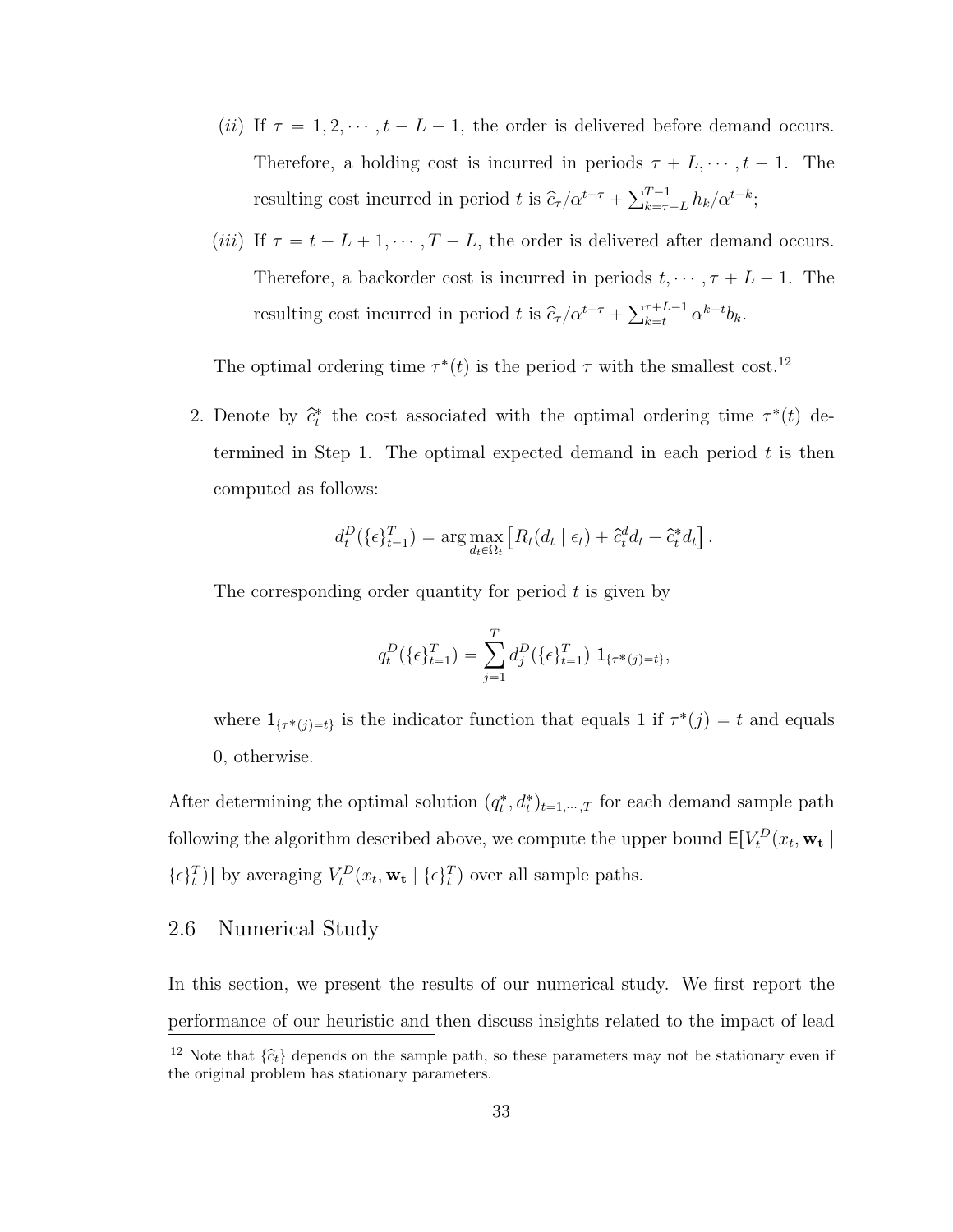time on the joint pricing and inventory decisions.

#### 2.6.1 Performance of the Heuristic

We examine the effectiveness of our heuristic, which we denote BLS, by comparing the resulting profit to that of the exact optimal solution (when lead time is short) and to the profit derived from the upper bound. We also compare our heuristic with the heuristic proposed by Federgruen and Heching (1999), which we denote FH. The FH heuristic determines a price in each period and assumes that this price will be maintained over the next lead-time periods. Based on this assumption, the inventory states can be aggregated into a single variable and the heuristic policy takes the form of a list-price base-stock policy. In their paper, this heuristic is examined in settings with additive demand, so we extend it to the multiplicative demand case in our numerical study.

We consider a total of 3,360 problem instances, including a set of 3,240 instances with stationary parameters (648 instances with each  $L \in \{1, 2, 3, 4, 5\}$ ) and a set of 120 problem instances with non-stationary parameters. The planning horizon is set at  $T = 20$  and  $\alpha = 0.95$ . For the instances with stationary parameters, we consider scenarios with  $c \in \{1.5, 2, 2.5\}, h \in \{0.4, 1, 4\}, \text{ and } b \in \{10, 20, 50, 90\}.$  For additive demand, we set  $\lambda \in \{60, 90, 120\}$ ,  $\mu \in \{0.5, 1, 1.5\}$ , and  $\epsilon \sim \text{Normal}(0, 1)$ ; for multiplicative demand, we set  $\lambda \in \{500, 700, 900\}, \mu \in \{1.1, 1.25, 1.5\}, \text{ and } \epsilon \sim$ Gamma $(2, 0.5)$ . These system parameters cover a wide range of scenarios, including scenarios with service levels  $(= b/(b + h))$  ranging from 71% to 99%.

For instances with  $L \leq 2$ , we compute the exact optimal solution and use simulation to generate the expected optimal profit. For all instances, we compute the expected profit generated by the upper bound. We compute the BLS and FH heuristic policies for all instances and use simulation to obtain the corresponding expected profits. The simulation is conducted by generating 10, 000 randomly generated sam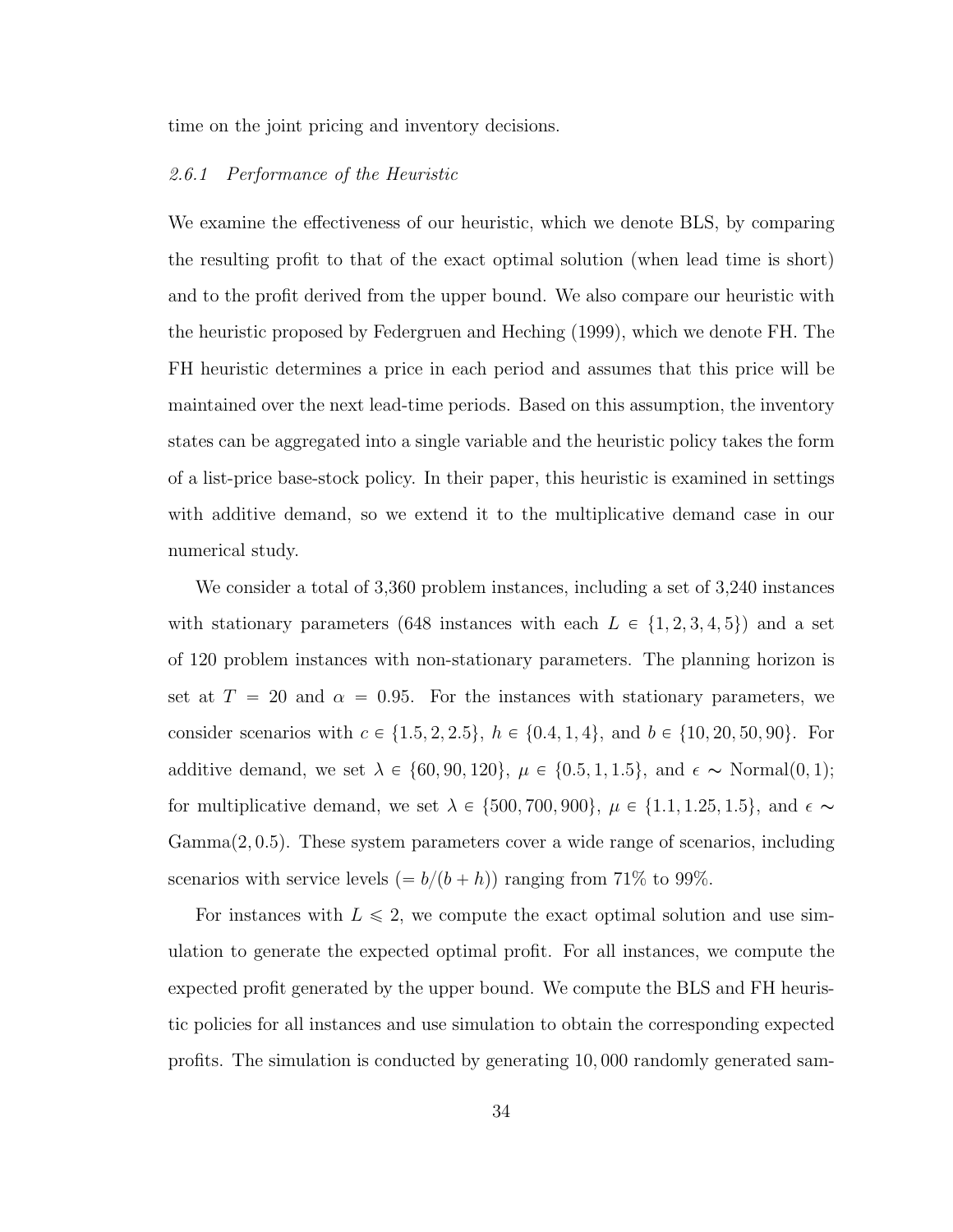ple paths for each problem instance. For each sample path, we first calculate the average value of inventory states over all periods and then re-compute the profit associated with that sample path by taking the initial on-hand and pipeline inventory states equal to those average values.<sup>[13](#page-48-0)</sup> We calculate the following percentage ratios to evaluate the performance of the BLS heuristic:

$$
\frac{{\text{upper bound, optimal}}{\text{upper bound, optimal}}\text{ expected profit - BLS heuristic expected profit}}{\text{upper bound, optimal}}\times 100\%.
$$

This ratio represents the percentage error with respect to the optimal (upper bound) profit. Similarly, we examine the performance of the FH heuristic. Table [2.1](#page-49-0) provides a summary of the results.

The BLS heuristic is near-optimal when  $L \leq 2$ . The average percentage error between the heuristic profit and the optimal profit is 0.61% among all instances with  $L \leq 2$ , with a maximum gap of 1.70%. The BLS heuristic significantly outperforms the FH heuristic. In general, our heuristic performs slightly better for the additive demand case. The performance of the BLS heuristic tends to deteriorate when the lead time becomes longer. For settings with  $L \geq 3$ , we compare the BLS heuristic with the upper bound. While the percentage gap increases as  $L$  becomes larger, this increase occurs at a decreasing rate. More specifically, the change in average percentage gap systematically decreases from  $1.7 (= 2.19\%/1.31\%)$  when L goes from 1 to 2, to 1.3 ( $= 6.17\%/4.83\%$ ) when L goes from 4 to 5. This observation suggests that the quality of the BLS heuristic will not deteriorate significantly for long lead times. For  $L = 5$ , the average percentage gap remains satisfactory at 6.17%. The gap between the optimal profit and the BLS heuristic profit is about one third of that between the upper bound and the heuristic when  $L = 1$  and  $L = 2$ . (This proportion remains similar for a subset of experiments with  $L = 3$  under which we

<span id="page-48-0"></span><sup>&</sup>lt;sup>13</sup> With stationary parameters, the inventory states tend to be stationary after the initial warm-up periods.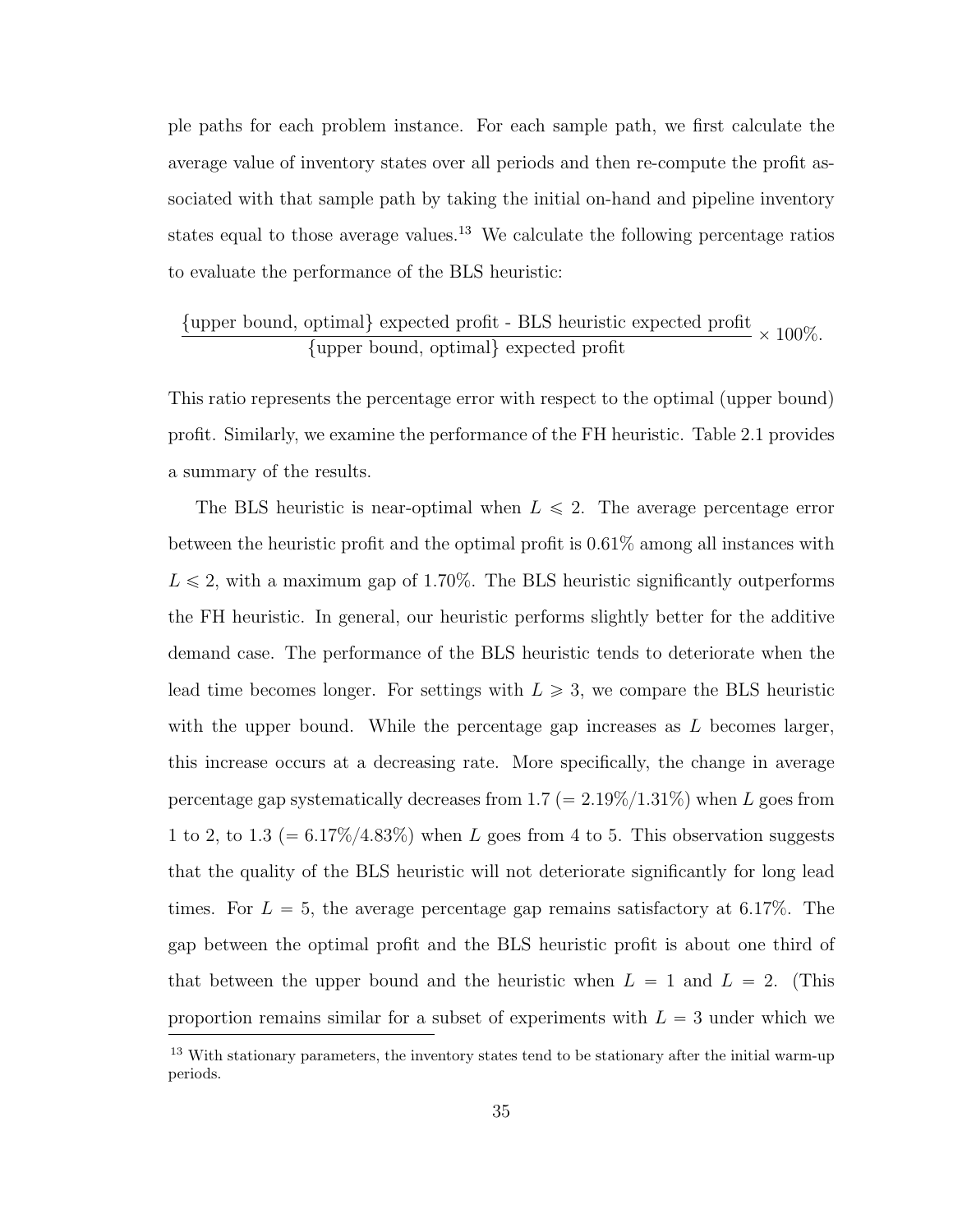|       | Comparison to exact system |                  |                |         | Comparison to upper bound |                |            |
|-------|----------------------------|------------------|----------------|---------|---------------------------|----------------|------------|
|       | Additive                   |                  | Multiplicative |         | Additive                  | Multiplicative | Average    |
|       | <b>BLS</b>                 | FH               | <b>BLS</b>     | FH      | <b>BLS</b>                | <b>BLS</b>     | <b>BLS</b> |
| $L=1$ | $0.32\%$                   | $4.93\%$         | $0.52\%$       | 7.86\%  | 1.34\%                    | $1.27\%$       | 1.31\%     |
| $L=2$ | $0.61\%$                   | $10.38\%$ 0.71\% |                | 11.85\% | 2.08%                     | 2.30%          | 2.19%      |
| $L=3$ |                            |                  |                |         | 3.49%                     | 3.47%          | 3.48%      |
| $L=4$ |                            |                  |                |         | $4.91\%$                  | 4.74%          | 4.83%      |
| $L=5$ |                            |                  |                |         | $6.36\%$                  | 5.98%          | 6.17%      |

<span id="page-49-0"></span>Table 2.1: Average percentage errors – stationary cases

computed the profit of the exact system as well.) This suggests that the gap between our heuristic and the upper bound significantly overestimates the gap between the BLS heuristic and the exact system.

The following observations also arise from the numerical study. (1) The heuristic is more effective when the purchase cost  $c$  is relatively small because the myopic price is independent of c. Thus, when c is small, the gap between the myopic price and the optimal price is small as well. (2) The heuristic is generally more effective for large values of  $\lambda$  and small values of  $\mu$ , as both result in larger revenues. (3) The performance of the heuristic is, in general, not sensitive to  $h$  and  $b$ .

To further illustrate the performance of our heuristic, we compare the prices and order quantities in the BLS heuristic and the optimal policy. See Figures [2.7](#page-50-0) and [2.8.](#page-50-1) The decisions under our heuristic are very close to the optimal decisions. The larger gaps occur for very low (negative) and very high net inventory levels under additive demand. These gaps are mainly the result of the linear approximation used to reduce the state space. Because these larger gaps occur for inventory levels that lead to relatively high backorder or inventory costs, they are less likely to be observed and therefore do not greatly affect the performance of our heuristic.

Finally, we report the results of the numerical study for settings with nonstationary parameters. We consider base cases with  $c = 2$ ,  $h = 1$ ,  $b = 50$ , and  $\lambda = 60, \mu = 0.5, 1$  for additive demand, and  $\lambda = 500, \mu = 1.25, 1.5$  for multiplica-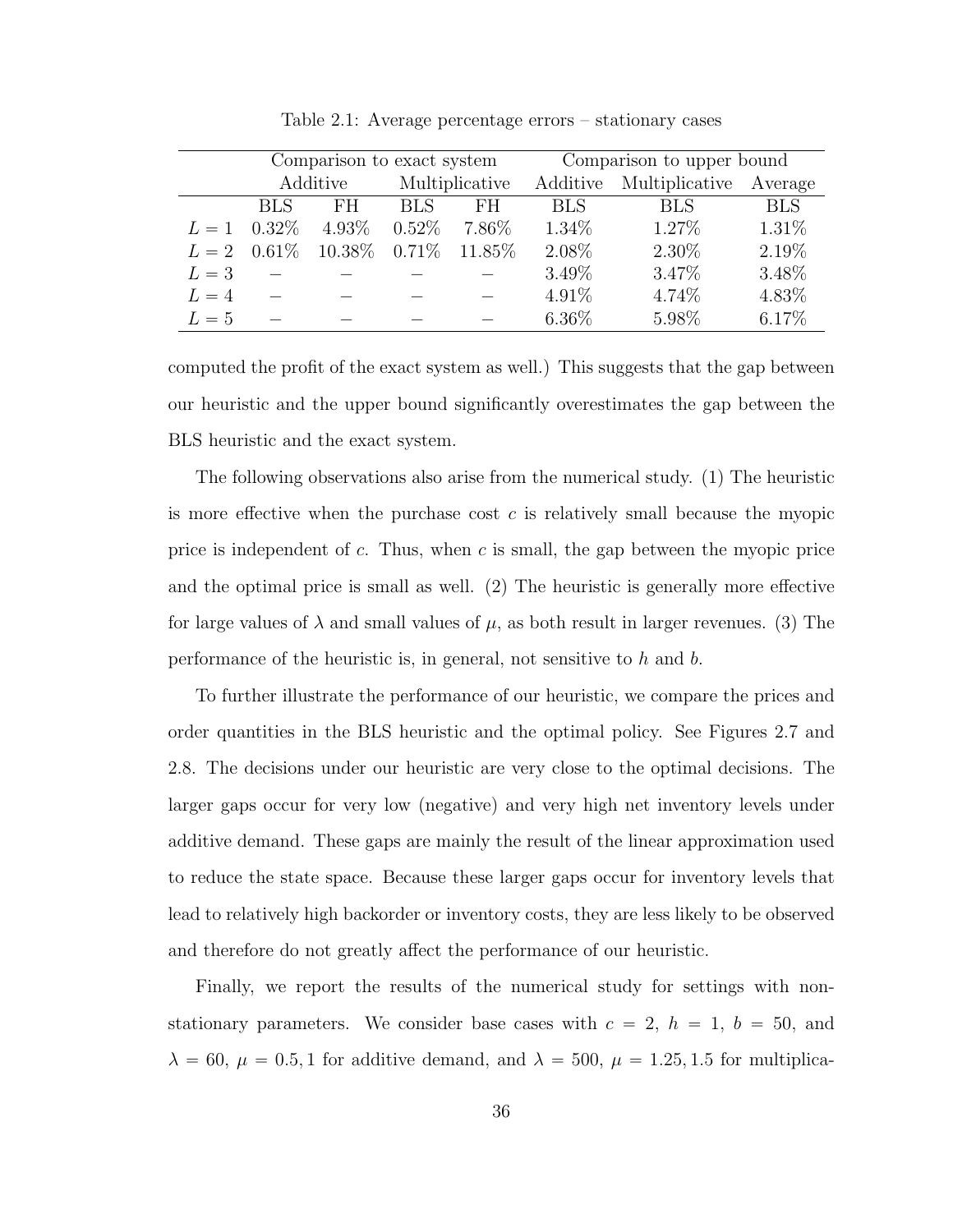

<span id="page-50-0"></span>FIGURE 2.7: Policy comparison – additive demand,  $L = 2$ ,  $w_{1,0} = 10$ ,  $T = 20$ ,  $c = 2$ ,  $h = 1, b = 20, \lambda = 60, \mu = 1.5.$ 



<span id="page-50-1"></span>FIGURE 2.8: Policy comparison – multiplicative demand,  $L = 2$ ,  $w_{1,0} = 10$ ,  $T = 20$ ,  $c = 2, h = 1, b = 20, \lambda = 500, \mu = 1.5.$ 

tive demand. The cost and demand parameters are varied one at a time, following one of six patterns: increasing; decreasing; jump up / jump down (the cost takes a constant value for the first half of the planning horizon, then increases [decreases] to a higher [lower] level and remains at that level); and seasonal up / seasonal down (the cost increases [decreases] gradually in the first half of the planning horizon and then decreases [increases] gradually in the second half). For each instance with non-stationary parameters, we set the initial states to equal those that are used for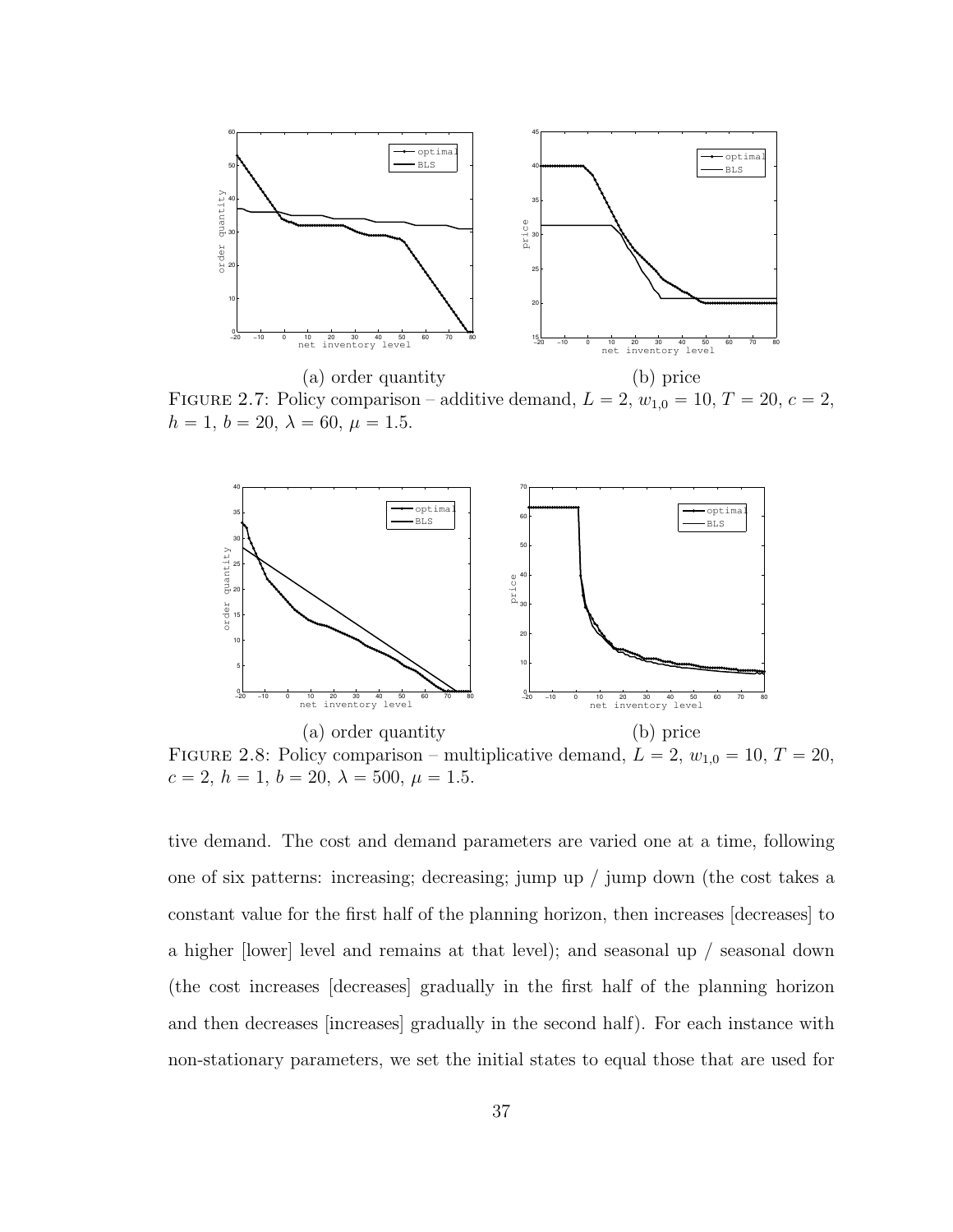|       |          | Comparison to exact system | Comparison to upper bound |                |  |
|-------|----------|----------------------------|---------------------------|----------------|--|
|       | Additive | Multiplicative             | Additive                  | Multiplicative |  |
| $L=1$ | $0.36\%$ | $0.66\%$                   | $1.14\%$                  | 1.74\%         |  |
| $L=2$ | $0.89\%$ | 1.03%                      | 2.29%                     | 2.52%          |  |
| $L=3$ |          |                            | 3.41%                     | 3.68%          |  |
| $L=4$ |          |                            | 4.67%                     | 4.91%          |  |
| $L=5$ |          |                            | 5.39%                     | $6.03\%$       |  |

<span id="page-51-0"></span>Table 2.2: Average percentage error - non-stationary cases

the (stationary) base case. Table [2.2](#page-51-0) reports the profit difference between the BLS heuristic and the exact system for  $L \in \{1, 2\}$ , and the profit gap with the upper bound for all values of L. The numerical results suggest that the our heuristic is also very effective for non-stationary systems.

#### 2.6.2 Pricing and Responsiveness

The order quantity and price functions in Figures [2.7](#page-50-0) and [2.8](#page-50-1) suggest that price tends to be more sensitive to changes in the net inventory level than the order quantity. In this section, we examine the value of responsiveness (e.g., through the implementation of a quick response strategy) vis- $\lambda$ -vis the use of price controls to balance supply and demand. We base our findings on the numerical study with non-stationary parameters. In particular, we consider settings in which the unit purchasing cost  $c_t$  follows one of the following patterns: increasing, decreasing, jump up, or jump down. To avoid the impact of discounting, we set  $\alpha = 1$ . From this study, we conclude that price reacts more to the change in cost as lead time increases. More precisely, the range of prices charged over the planning horizon increases as lead time increases. This suggests that, as lead time becomes longer, pricing becomes a more useful lever to balance supply and demand due to the delay in receiving shipments. We also examine the effect of price sensitivity  $\mu$  (of the mean demand functions) on the range of prices charged over the planning horizon. As the price sensitivity increases, the length of the price-range decreases. A large value of  $\mu$  means that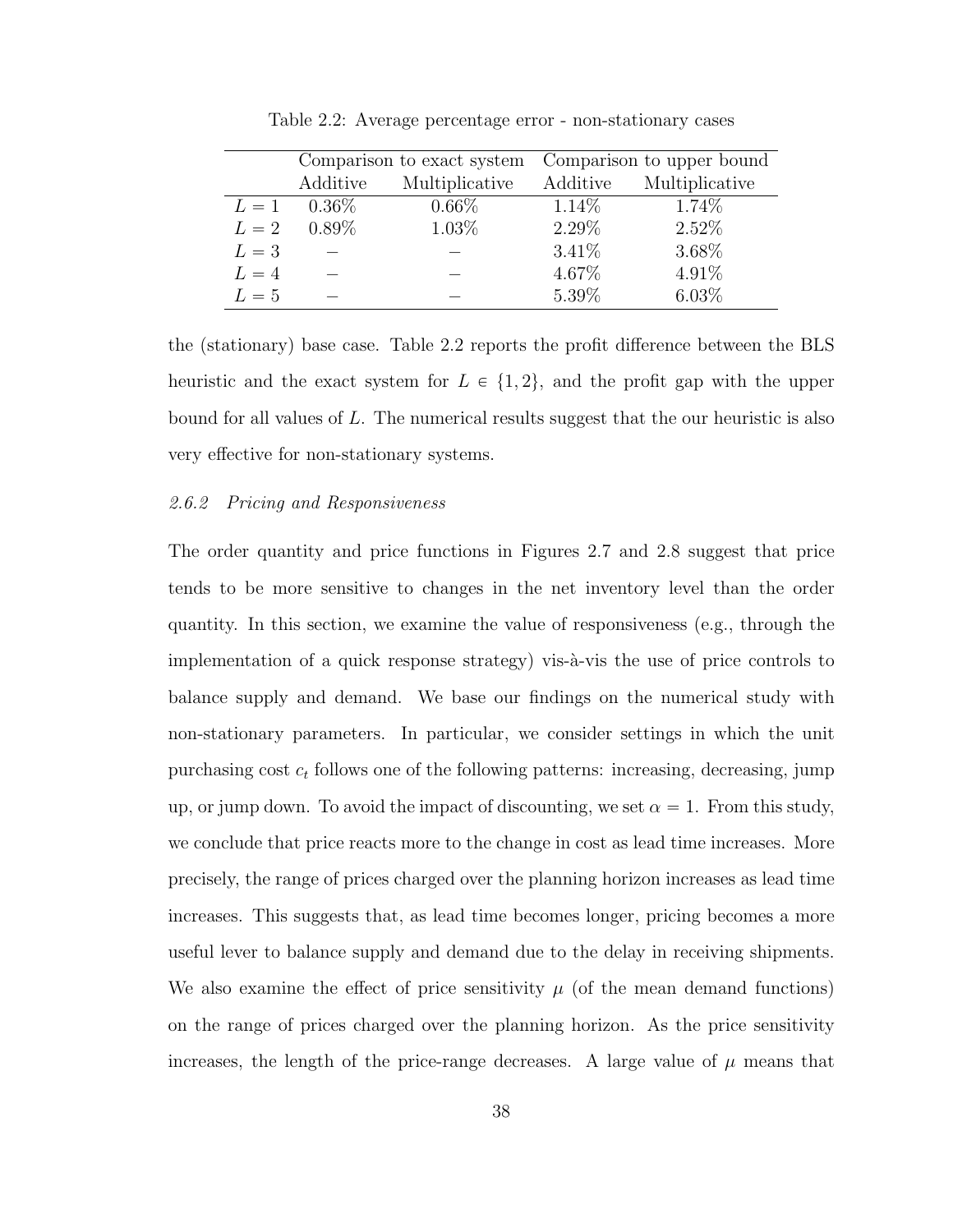

demand is more sensitive to price changes. Therefore, a relatively smaller adjustment in price is sufficient to control demand as the cost (and therefore the order quantity and inventory levels) changes.

We next study how a change in the lead time impacts the replenishment policy. The next result shows that the base-stock level increases with the lead time.

<span id="page-52-0"></span>**Theorem 11.** Consider two systems with different lead times  $L_1$  and  $L_2$ , identical stationary parameters, and  $\alpha = 1$ . Let the terminal condition for system  $L_i$  be defined as  $\widetilde{V}_{T+1} = c \ \overline{x}_{T-L_i+1}$  and let  $\overline{s}^i$  denote the corresponding base-stock level derived from Theorem [8.](#page-39-1) Then,  $L_1 \le L_2$  implies that  $\overline{s}^1 \le \overline{s}^2$ .

When  $L = 0$  and demand is additive,  $\bar{s}^{L=0}$  coincides with  $x^-$  (defined in Section 4.2) and the myopic price is a good approximation of the list-price defined in Federgruen and Heching (1999). Under the base-stock list-price policy, the price is discounted when the inventory level is higher than the base-stock level  $\bar{s}^{L=0}$ . As the lead time increases, Theorem [11](#page-52-0) shows that the price is discounted even if the inventory level is below the base-stock level, in contrast to a setting with zero lead time. This is illustrated in Figure 2.9. In the case of positive lead time, it may be necessary to discount the price even if the on-hand inventory is below the base-stock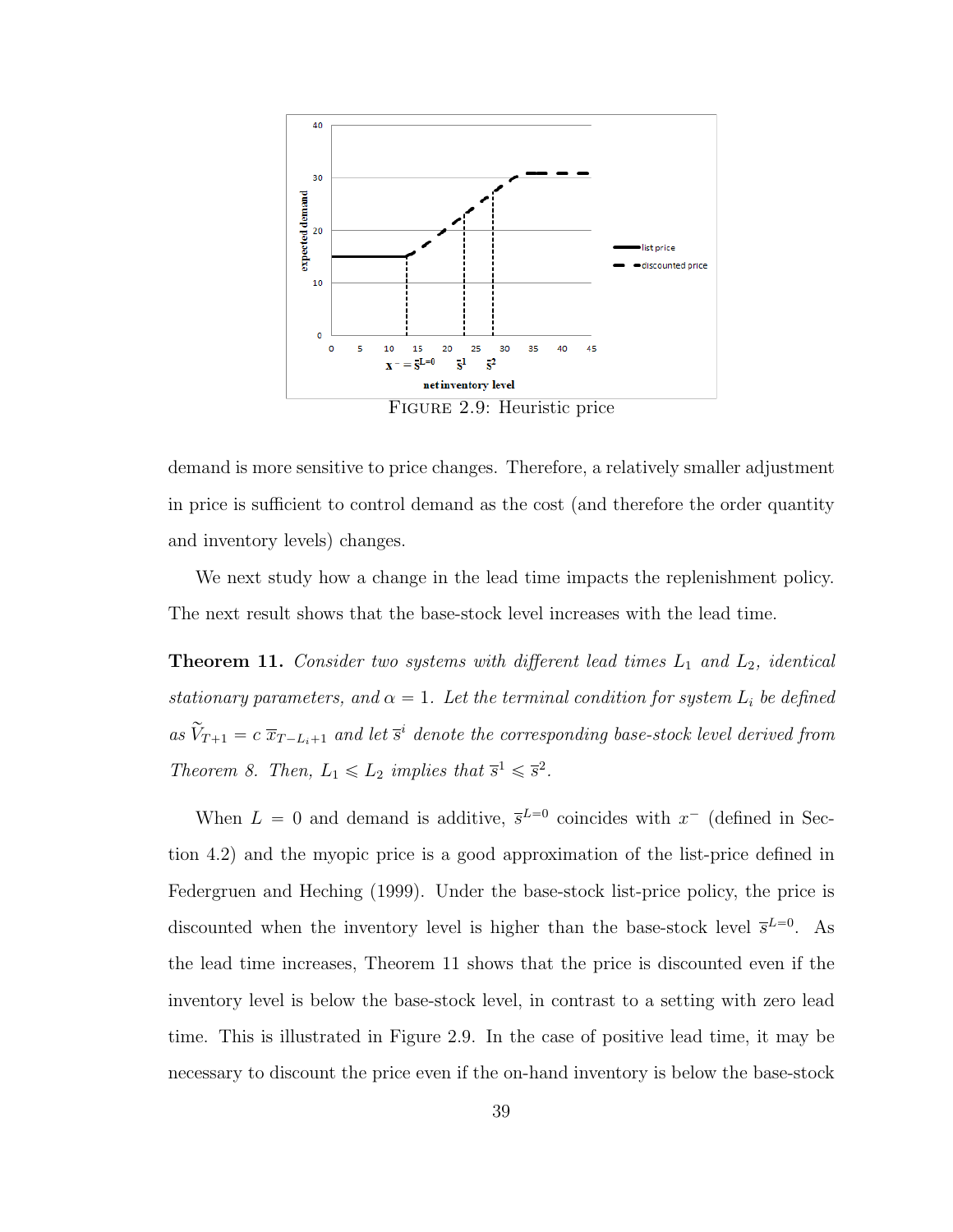level in anticipation of the inventory in-transit that will arrive in subsequent periods.

We finally use the numerical study to explore the impact of demand uncertainty on prices. The additive and multiplicative demand forms exhibit a different dependence on the random terms. Specifically, the demand variance is independent of price under additive demand, but it is decreasing in price under multiplicative demand. This results in different findings regarding the change of prices driven by changes in demand uncertainty under the different demand forms. Under additive demand, we find that the range of prices charged over the planning horizon increases in demand variance, i.e., when demand is more variable, prices fluctuate more in order to balance supply and demand. Under multiplicative demand, the range of prices shifts upwards as demand variability increases, i.e., a relatively higher price is charged in a more variable system. In this case, an increase in price leads to a reduction in mean demand, counteracting the increased variance of the random term.

## 2.7 Conclusion

In this chapter, we study the joint inventory and pricing control problem for a singlestage system with positive lead time. Demand is price sensitive and is either of the additive or of the multiplicative form. A replenishment decision and a selling price are determined simultaneously in each period. The computation of the optimal policy in this system is computationally intractable. We provide a simple and effective heuristic for this problem in which the decisions about the pricing and the replenishment strategies are separated. First, the price (or, equivalently, the expected demand) decision is determined by solving a series of single-period problems, leading to a myopic pricing policy. We then propose a linear approximation to the myopic policy as a function of the inventory level. This approximation allows us to reduce the dimension of the state space. The single state variable is the so-called pricedeflated inventory position, which is a weighted sum of inventories in the system.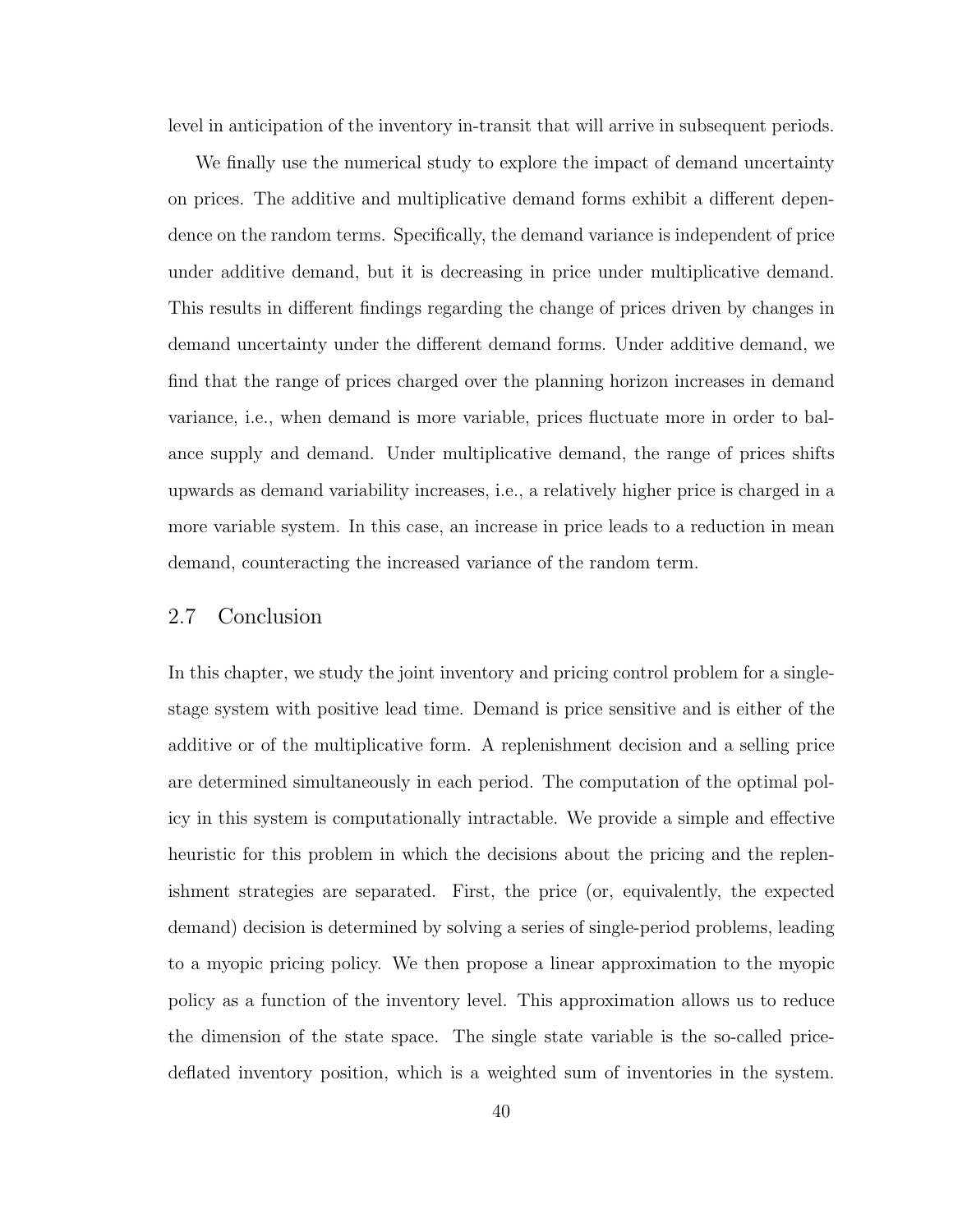The weights are determined by the slopes of the linear approximation, which measure the sensitivity of price to the inventory level. We show that a base-stock policy is optimal in the approximated system. We also derive an upper bound to the exact system and show how to efficiently compute the resulting expected profit.

We evaluate the performance of our heuristic by comparing it to the exact system (for  $L \leq 2$ ) and to the upper bound. Under both types of demand functions, our heuristic is nearly optimal when compared to the profit of the exact system. The relative gaps with the upper bound suggest that the heuristic performs very well for longer lead times. Finally, we discuss the impact of lead time on the pricing and inventory decisions. We find that, under both types of demand functions, price becomes an efficient lever to balance supply and demand as lead time increases. We also find that price discounts may be offered in anticipation of the upcoming inventory in-transit.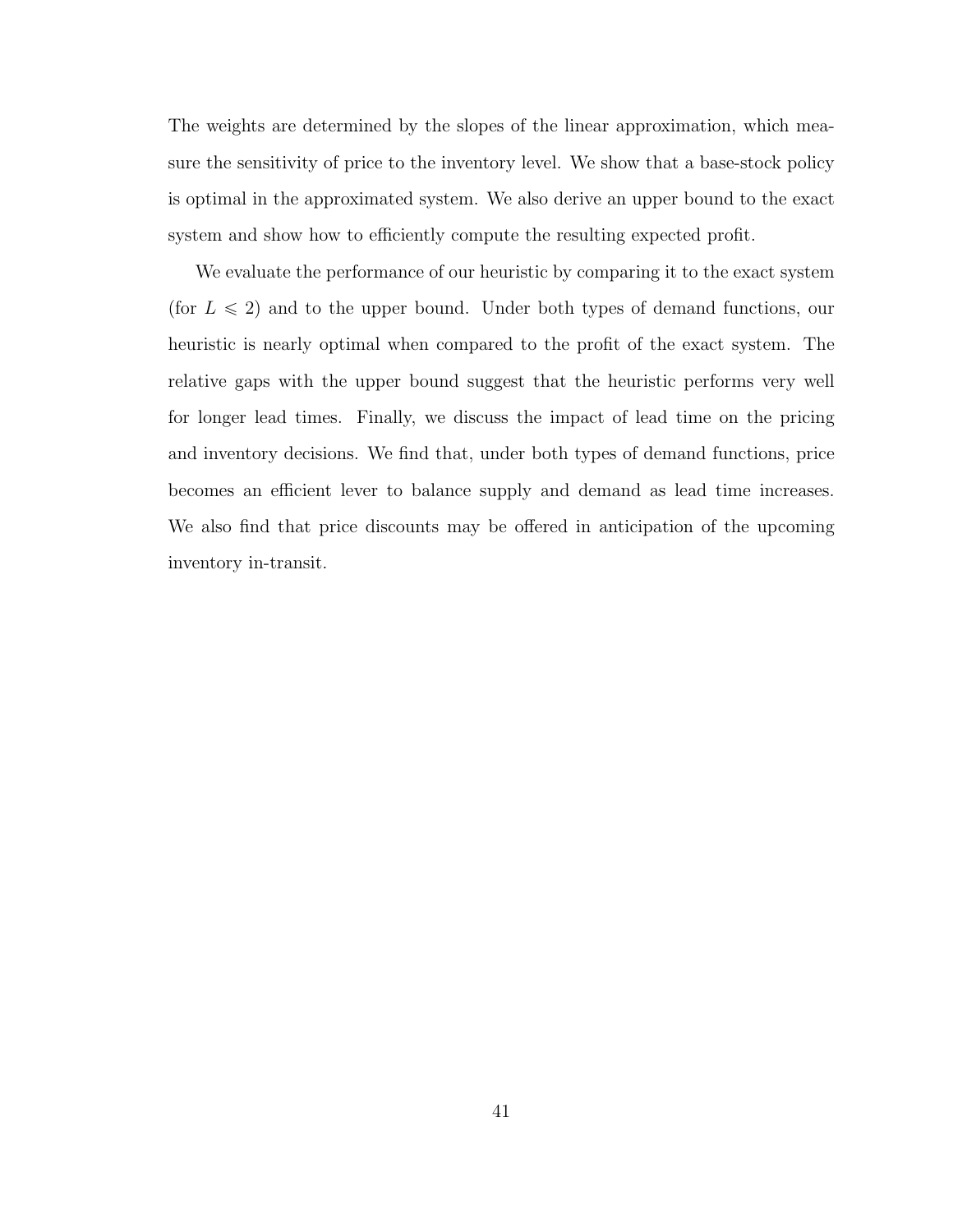# Joint Inventory and Pricing Problems with Lead Time and Fixed Ordering Costs

# 3.1 Introduction

In this chapter, we still focus on the integration of inventory control and pricing decisions. Different from the previous chapter, we consider systems where a fixed ordering cost occurs whenever an order is placed. In standard inventory problems (with price fixed), the studies with and without fixed ordering costs are parallel, as these two phenomena co-exist in practice. However, when it comes to joint inventory and pricing problems, especially with positive lead time, there is little study for the settings with fixed ordering costs. This is because, as both the fixed ordering cost and the positive lead time present in the system, the problem is computationally intractable, and the structure of objective function becomes unclear.

We show in this chapter that the same myopic pricing policy, linear approximation and resulting state reduction derived in Chapter [2](#page-19-0) can be applied to construct the heuristic pricing and replenishment policies in a setting with fixed ordering costs. Specifically, we still use the myopic pricing policy, which depends only on the on-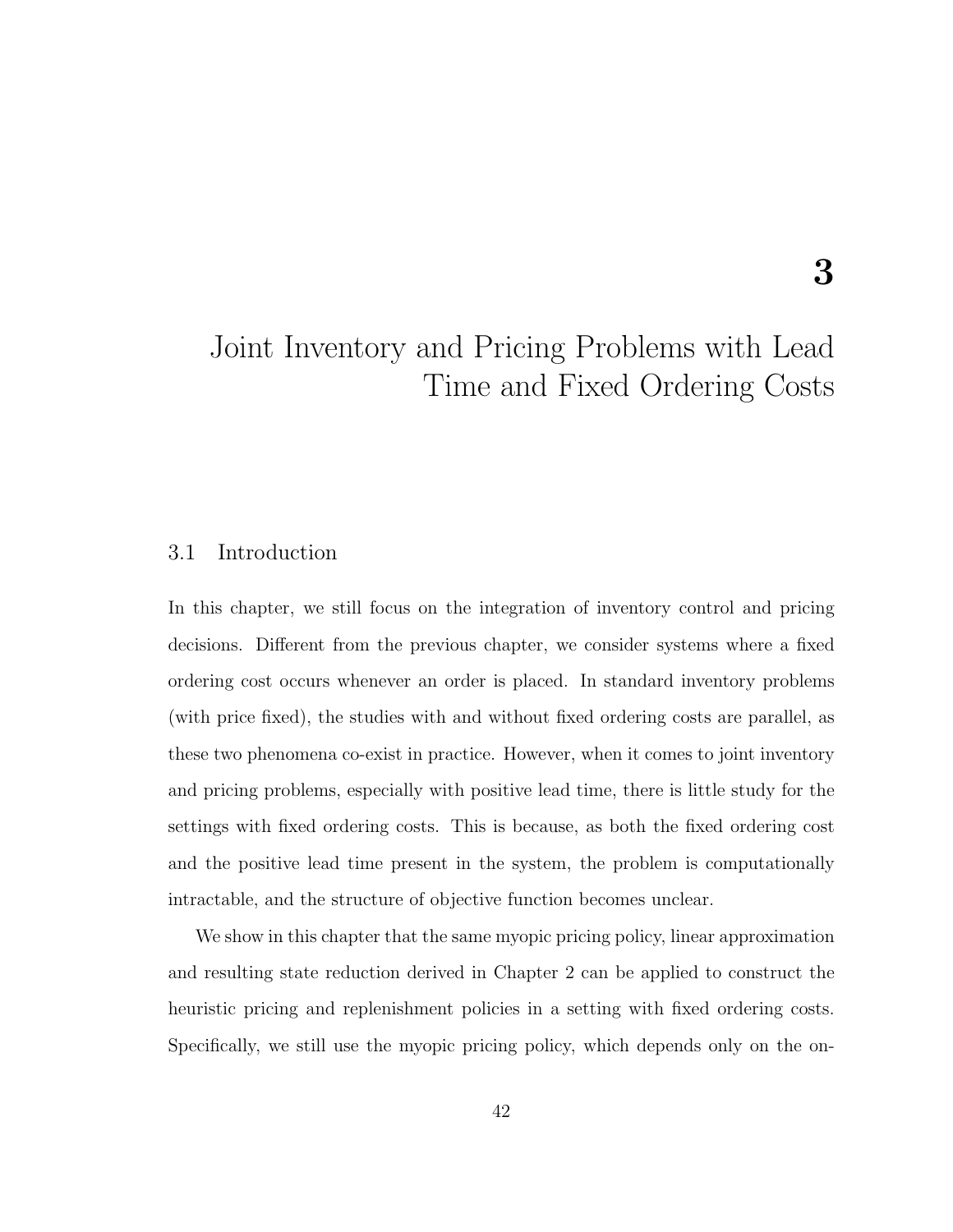hand inventory level, as the heuristic pricing policy. Using the linear approximation of the myopic demand function, we show that an  $(s, S)$  policy is optimal based on the price-deflated inventory position defined in Chapter [2.](#page-19-0) That is, if the *price-deflated* inventory position is below  $s$ , then an order is placed to bring it up to  $S$ ; otherwise, no order is placed. To our knowledge, this is the first heuristic for joint inventory and pricing optimization in a setting with fixed ordering costs.

# 3.2 Literature Review

In a periodic-review system with fixed ordering costs and fixed price (standard inventory system), Scarf (1960) shows that the  $(s, S)$  policy is optimal for general lead time, i.e, if the inventory position is below  $s$ , an order is placed to reach  $S$ ; otherwise, no order should be placed. In this paper, he also first introduces the concept of K-concavity. In a continuous-review setting, the  $(r, Q)$  policy is proved to be optimal by Galliher et al. (1959), where  $r$  is the reorder point and  $Q$  is the lot size.

In the literature of joint inventory and pricing decisions, Chen and Simchi-Levi (2004 a,b) study a single-stage, periodic-review, multi-period planning model with fixed ordering costs. They assume the delivery lead time is zero and prove that an  $(s, S, p)$  policy and an  $(s, S, A, p)$  policy are optimal under additive demand and a general form of demand (involving both a multiplicative and an additive demand term), respectively. For the infinite-horizon model, they prove that the  $(s, S, p)$  policy is optimal for general demand functions. Extensions and refinements of this problem include Chen et al. (2006), Huh and Janakiraman (2008), and Song et al. (2009). Chen et al. (2006) and Song et al. (2009) extend the optimality of the  $(s, S, p)$  and  $(s, S, A, p)$  policies to lost-sale models with additive and multiplicative demands, respectively, under mild assumptions on the demand function and randomness. Huh and Janakiraman (2008) consider a multi-dimensional demand control approach in both backorder and lost-sales models. The authors show the optimality of a so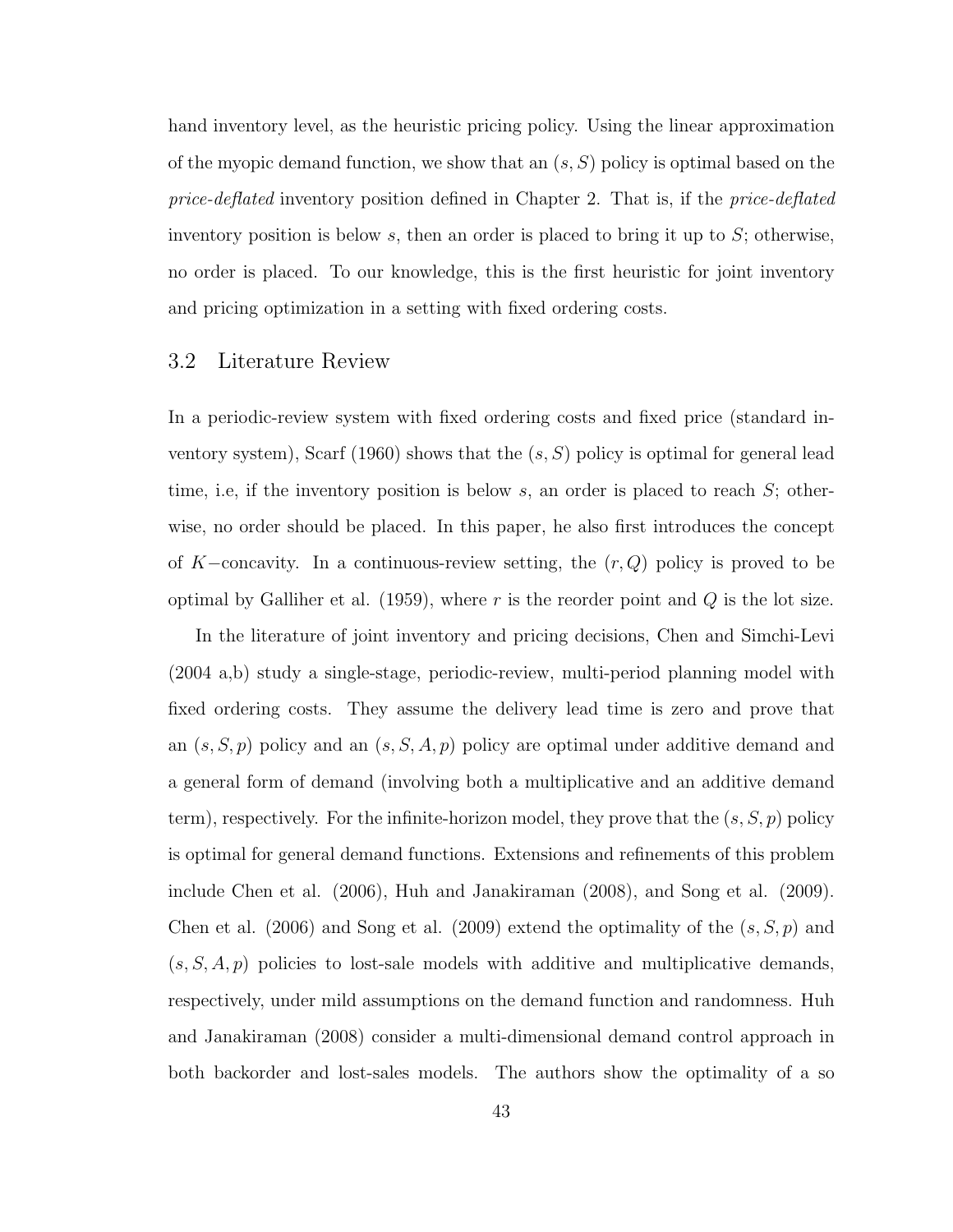called  $(s, S)$ -type policy with stationary parameters. The  $(s, S)$ -type policy is a generalization of the  $(s, S, p)$  policy.

## 3.3 Model

The basic model and notation is the same as those in Chapter [2.](#page-19-0) We define the function  $I(u)$  as  $I(u) = 1$ , if  $u > 0$ , and  $I(u) = 0$  if  $u \le 0$ . Assume that a fixed ordering cost  $K$  is incurred whenever an order is placed. That is, the total purchasing cost in period t is given by  $KI(q_t) + c_t q_t$ , with  $q_t$  the order quantity in that period. Let  $V_t^K(x_t, \mathbf{w_t})$  denote the maximum expected discounted profit from period t to the end of the planning horizon with initial state vector  $(x_t, \mathbf{w_t})$ . Then,  $V_t^K(x_t, \mathbf{w_t})$ ,  $t = 1, \dots, T + 1$ , satisfy the following value-function recursion:

<span id="page-57-0"></span>
$$
V_{T+1}^{K} \equiv 0
$$
  

$$
V_{t}^{K}(x_{t}, \mathbf{w_{t}}) = \max_{q_{t} \geq 0, d_{t} \in \Omega_{t}} \left\{ R_{t}(d_{t}) - K I(q_{t}) - c_{t} q_{t} - G_{t}(x_{t}, d_{t}) + \alpha E V_{t+1}^{K}(x_{t+1}, \mathbf{w_{t+1}}) \right\},
$$
(3.1)

where the state dynamics are  $(x_{t+1}, \mathbf{w_{t+1}}) = (x_t + w_{1,t} - D_t(d_t, \epsilon_t), w_{2,t}, \cdots, w_{L-1,t}, q_t).$ 

### 3.4 Heuristic

We define the myopic demand  $d_t^M(x_t)$  function as the solution to

$$
\max_{d_t \in \Omega_t} \{ R_t(d_t) - G_t(x_t, d_t) \}.
$$

Follow the same procedure in Section [2.4.2,](#page-34-0) we construct the linear approximation  $\widetilde{d}_t(x_t) = \delta_t x_t + \kappa_t$ , both in the cases of additive and multiplicative demands as follows:

Additive demand: Define

$$
\delta_t = d_t^{\prime M}(\hat{x}_t), \quad \kappa_t = -\delta_t(\hat{x}_t) + d_t^M(\hat{x}_t),
$$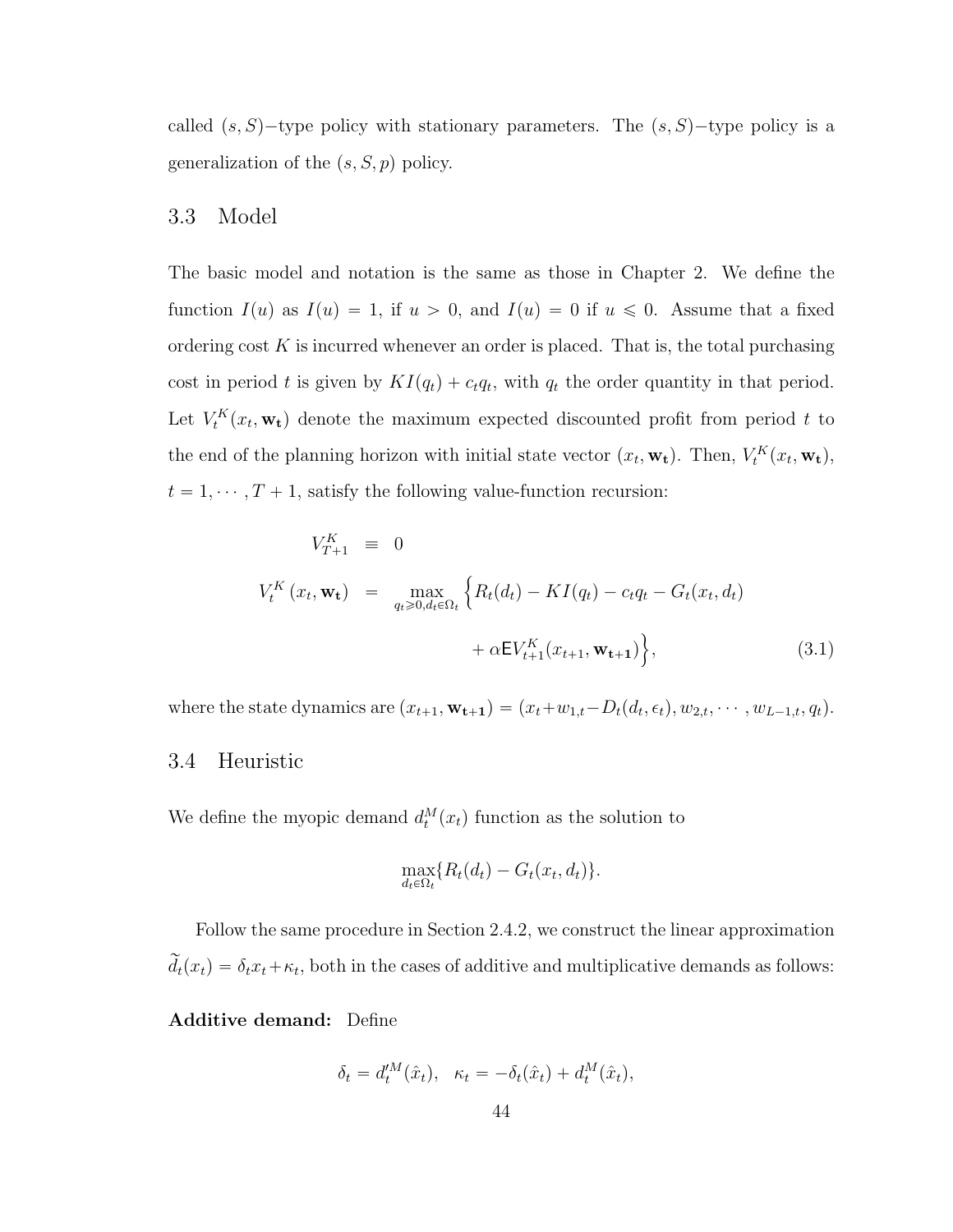$\hat{x}_t$  is the average of two points  $x_t^+$  and  $x_t^-$ , where  $x_t^+ = \min\{x_t^u, x_t^{ub}\},$  $x_t^- = \min\{x_t^l, x_t^{lb}\}\$ .  $x_t^u$  is the solution to  $d_t^M(x_t) = (\lambda_t + \mu_t h_t)/2 - \zeta$  and  $x_t^{ub} = \min \{x_t : d_t^M(x_t) = \lambda_t\}$ ( .  $x_t^l$  is the solution to  $d_t^M(x_t) = (\lambda_t - \mu_t b_t)/2 + \zeta$  and  $x_t^{lb} = \max \{x_t : d_t^M(x_t) = 0\}$ ( .

Multiplicative demand: Define

$$
\delta_t = (C_t^* + d_t^M(x_t^M))/2, \quad \kappa_t = C_{0t},
$$

where  $x_t^M = \min\{x_t \geq 0 : d_t^M(x_t) = x_t\}$ ,  $C_t^*$  that solves  $\int_{1/C}^{+\infty} \epsilon dF$  ( $\epsilon$ ) =  $\frac{h_t}{h_t + b_t}$  and  $C_{0t} = \lambda_t$ .<br>...  $(1{-}1/\mu_t)$  $b_t$  $\frac{1}{1}$ .

By substituting the expected demand decision  $d_t$  in [3.1](#page-57-0) with  $\tilde{d}_t(x_t) = \delta_t x_t + \kappa_t$ , we get an approximate inventory problem with fixed ordering costs. Since the pricing (demand) decisions have been fixed as the linear approximation, we can further change the accounting scheme in this inventory problem by calculating the profit L period forward and obtain the following value functions:

<span id="page-58-0"></span>
$$
\widetilde{V}_{T+1}^{K} \equiv 0
$$
\n
$$
\widetilde{V}_{t}^{K}(\overline{x}_{t}) = c_{t}\overline{x}_{t} + \max_{\overline{y}_{t} \geq \overline{x}_{t}} \mathsf{E}\{\alpha^{L}\widetilde{R}_{t+L}(\widetilde{d}_{t+L}(x_{t+L})) - KI(\overline{y}_{t} - \overline{x}_{t}) - c_{t}\overline{y}_{t}\}\
$$
\n
$$
-\alpha^{L}G_{t+L}(x_{t+L}, \widetilde{d}_{t+L}(x_{t+L})) + \alpha\widetilde{V}_{t+1}^{K}(\overline{x}_{t+1})\},
$$
\n(3.2)

The dimension of the state space in [3.2](#page-58-0) depends on the dimension of  $x_{t+L}$  since the single-period's profit depends on  $x_{t+L}$  only. Follow a similar analysis in Section [2.4.3,](#page-37-2) we can express  $x_{t+L}$  in terms of the price-deflated inventory position  $\overline{x}_t$ , i.e.,

$$
x_{t+L} = \overline{y}_t - \epsilon[t, t+L) = \overline{x}_t + q_t,
$$

and  $\overline{x}_{t+1} = (1 - \delta_{t+L}) [\overline{y}_t - \epsilon[t, t + 1)] - \kappa_{t+L}, \epsilon[t, t + l]$  is defined as in Section [2.4.3.](#page-37-2) Therefore, the state space of the approximate inventory problem is reduced to one dimension.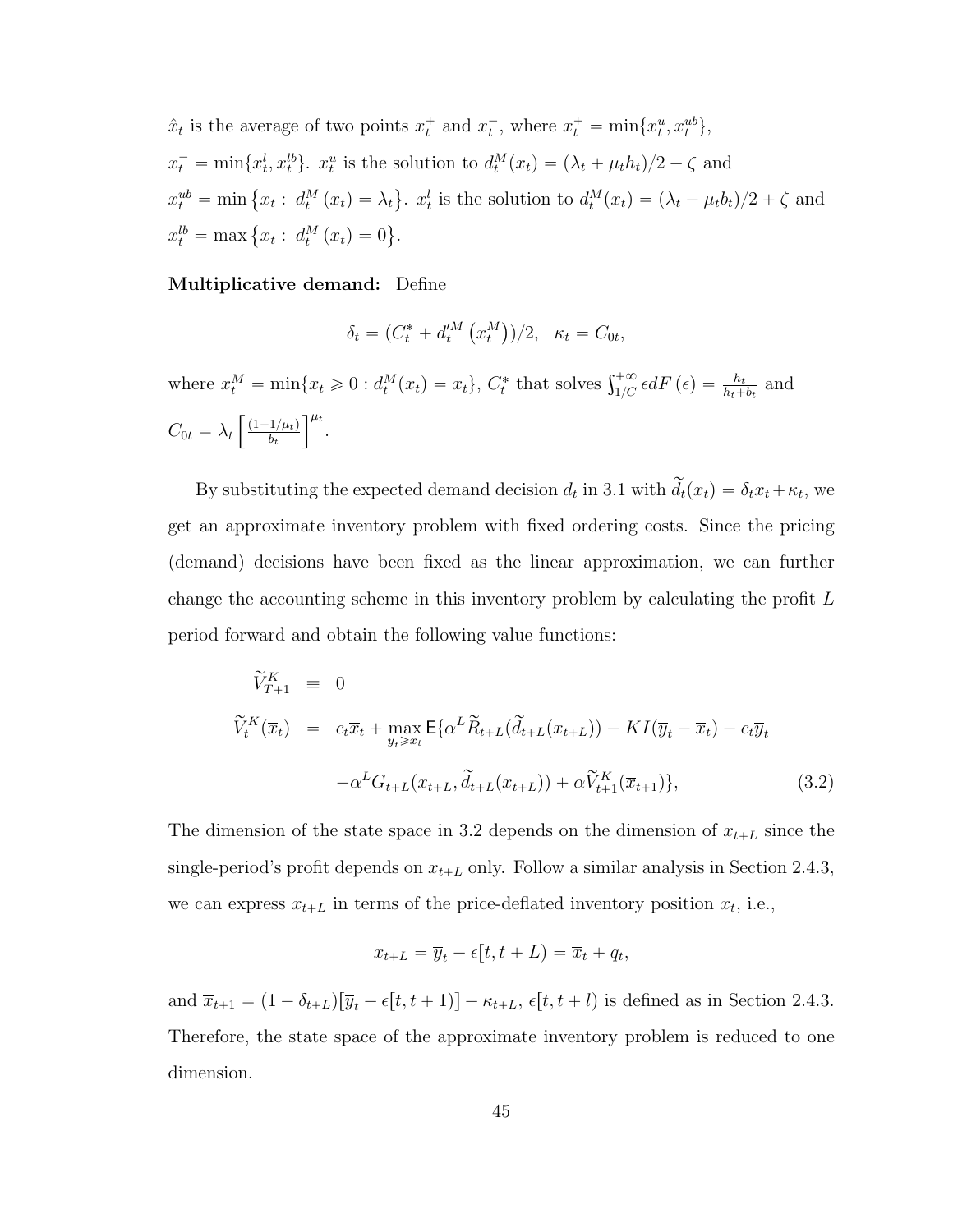<span id="page-59-1"></span>

|       |                      |                    | Additive demand Multiplicative demand |           |  |
|-------|----------------------|--------------------|---------------------------------------|-----------|--|
|       |                      | $K = 50$ $K = 100$ | $K = 50$                              | $K = 100$ |  |
| $L=1$ | $0.35\%$             | $0.39\%$           | $0.85\%$                              | $0.93\%$  |  |
|       | $L = 2 \quad 0.59\%$ | $0.68\%$           | $1.25\%$                              | 1.29%     |  |
| $L=3$ | $0.90\%$             | $0.97\%$           | $1.61\%$                              | 1.70\%    |  |

Table 3.1: Average percentage error – Fixed ordering cost

**Lemma 12.** (Scarf 1960) Let  $K \geq 0$ . We say that  $H(x)$  is  $K-convex$  if

$$
K + H(\beta + x) - H(x) - \beta \frac{H(x) - H(x - \gamma)}{\gamma} \ge 0
$$

for all positive  $\beta$  and  $\gamma$  and all x.

Note that if  $H(x)$  is K-convex, then  $-H(x)$  is K-concave.

Define

$$
\widetilde{J}_t^K(\overline{y}_t) = \mathsf{E}\{\alpha^L \widetilde{R}_{t+L}(\widetilde{d}_{t+L}(x_{t+L})) - c_t \overline{y}_t - \alpha^L G_{t+L}(x_{t+L}, \widetilde{d}_{t+L}(x_{t+L})) + \alpha \widetilde{V}_{t+1}^K(\overline{x}_{t+1})\}.
$$

<span id="page-59-0"></span>**Theorem 13.** The function  $\tilde{J}_t^K(\overline{y}_t)$  and the value function  $\tilde{V}_t^K(\overline{x}_t)$  are K-concave in  $\overline{y}_t$  for all t. Let  $\overline{S}_t$  be the smallest value of  $\overline{y}_t$  that maximizes  $\widetilde{J}_t^K(\overline{y}_t)$ . Let  $\overline{s}_t$  be the largest value of  $x \leq \overline{S}_t$  satisfying  $\widetilde{J}_t^K(x) = K + \widetilde{J}_t^K(\overline{S}_t)$ . The optimal replenishment policy in each period t takes the form of an  $(\overline{s}_t, S_t)$  policy, i.e., if  $\overline{x}_t \leq \overline{s}_t$ , then order  $S_t - \overline{x}_t$ ; otherwise, do not order.

The optimal replenishment policy is combined with the myopic price and it is operationalized as described in Theorem [13.](#page-59-0) In the numerical section we report the performance of this heuristic.

# 3.5 Numerical Performance

We examine the performance of the heuristic in settings with a fixed ordering cost by considering 192 instances (96 each for additive and multiplicative demand) with stationary parameters. The parameters under consideration are:  $c \in \{1.5, 2\}, h = 1$ ,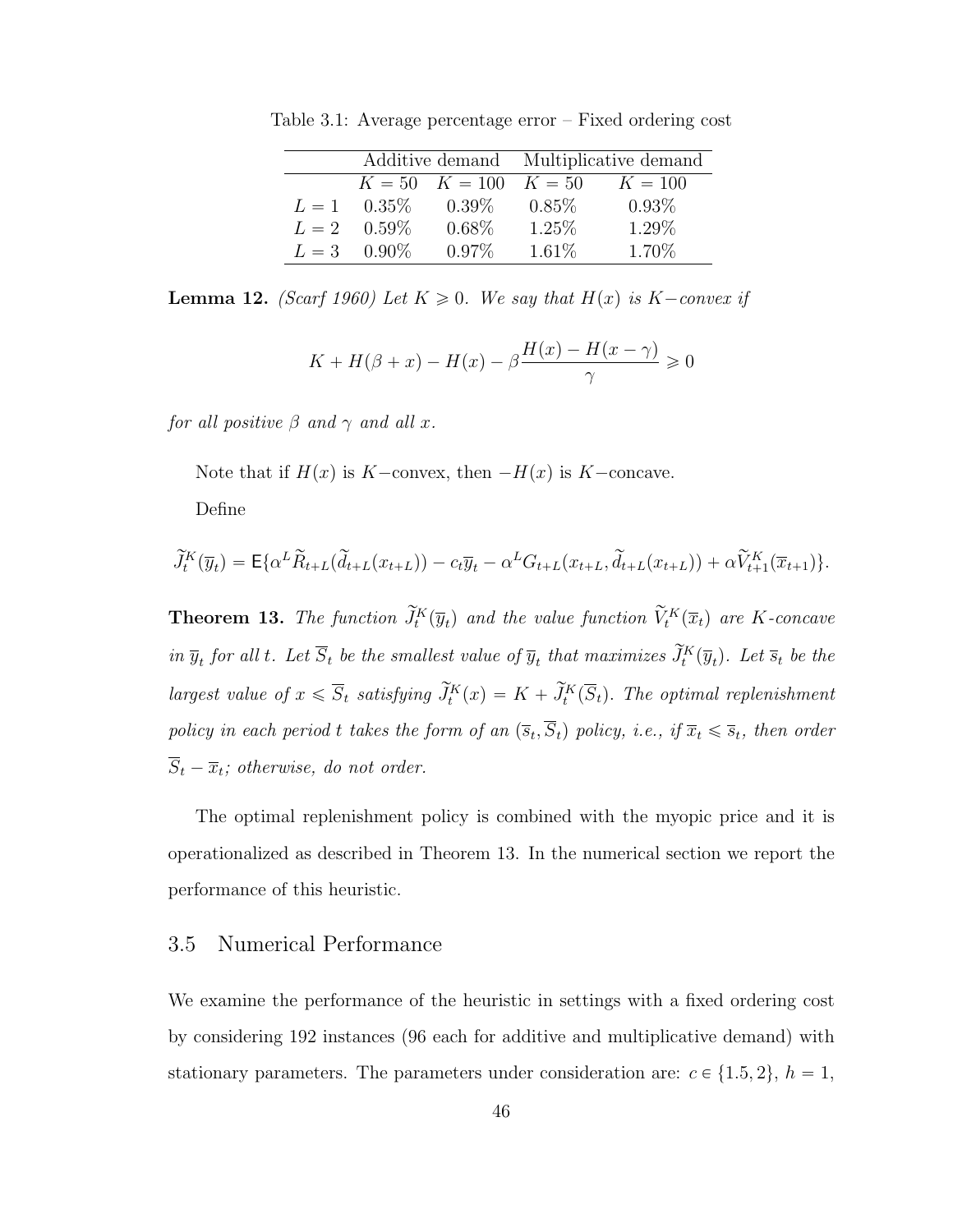$b \in \{20, 50\}$ , and  $\lambda \in \{60, 70\}$ ,  $\mu \in \{1, 2\}$  for additive demand, and  $\lambda \in \{300, 500\}$ ,  $\mu \in \{1.25, 1.5\}$  for multiplicative demand. Table [3.1](#page-59-1) provides a summary of the results. The heuristic is also effective for systems with fixed ordering costs. The average percentage gap between our heuristic and the optimal policy is below 1% under additive demand and below 2% under multiplicative demand. The maximum [minimum] gap is  $1.21\%$  [0.11%] under additive demand and  $2.10\%$  [0.34%] under multiplicative demand.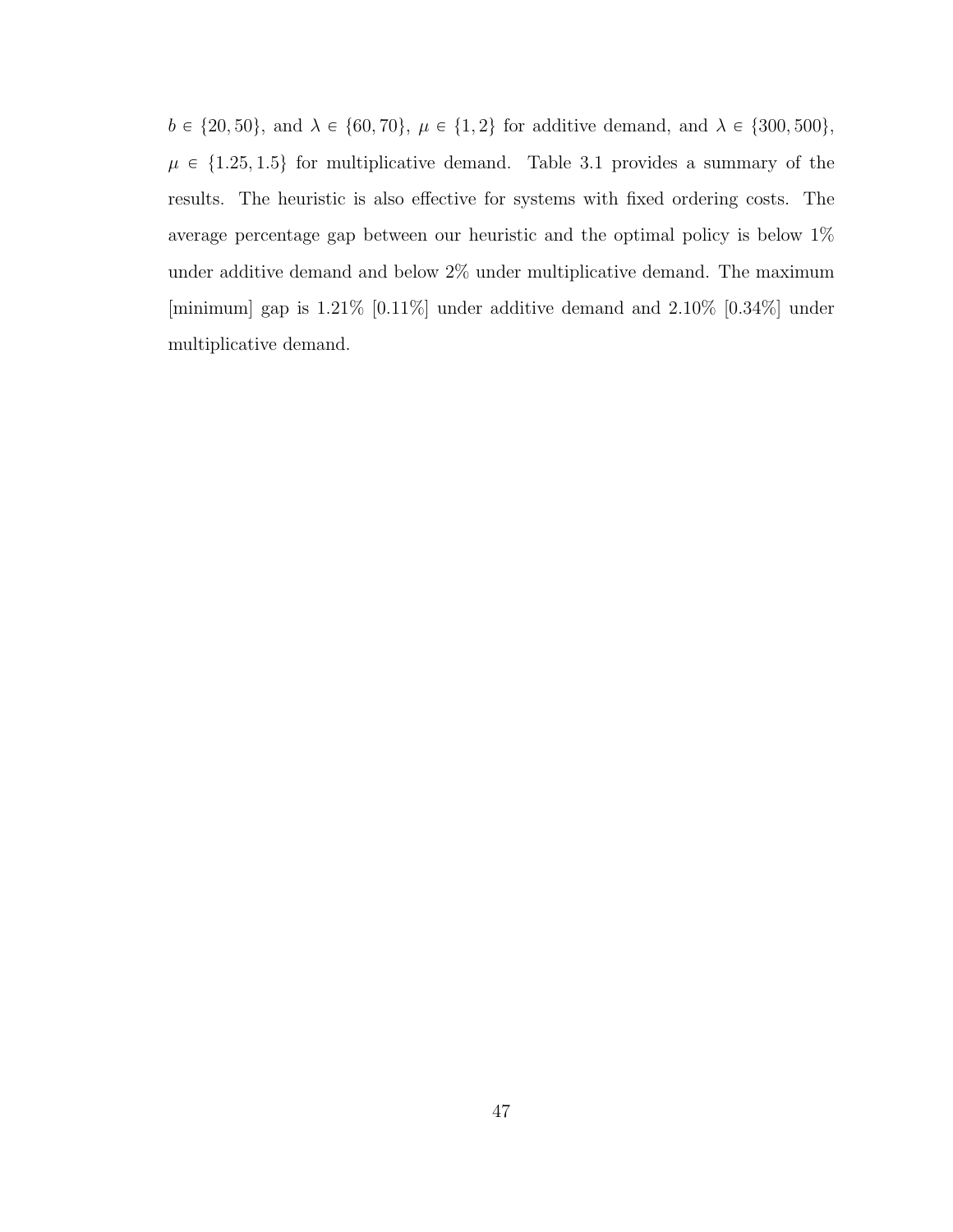# On the Profitability of an Eco-Friendly Production System

In this chapter, we seek to examine the effect of the procurement cost and its volatility on a firm's profit. This allows us to study under what conditions a firm can be profitably operate an eco-friendly supply chain. To this end, we consider a manufacturer who can decide the extent of dependence on petroleum-based components for production. The procurement cost depends on the price of oil, which is itself quite volatile. This volatility can be alleviated by using eco-friendly components or production/distribution techniques that rely less on oil. Any of these alternatives may lead to a higher procurement cost. We model the price of oil as a time-correlated process, consistent with observed data. The manufacturer uses a mark-up pricing policy to determine the product's selling price, and demand is a function of price. The first goal is to determine the optimal production policy (i.e., mix and quantity) that maximizes profit in a finite horizon setting. We characterize conditions under which a state-dependent myopic policy is optimal. This allows us to shed light on how the effect of the procurement cost on the firm's profit. Our results sug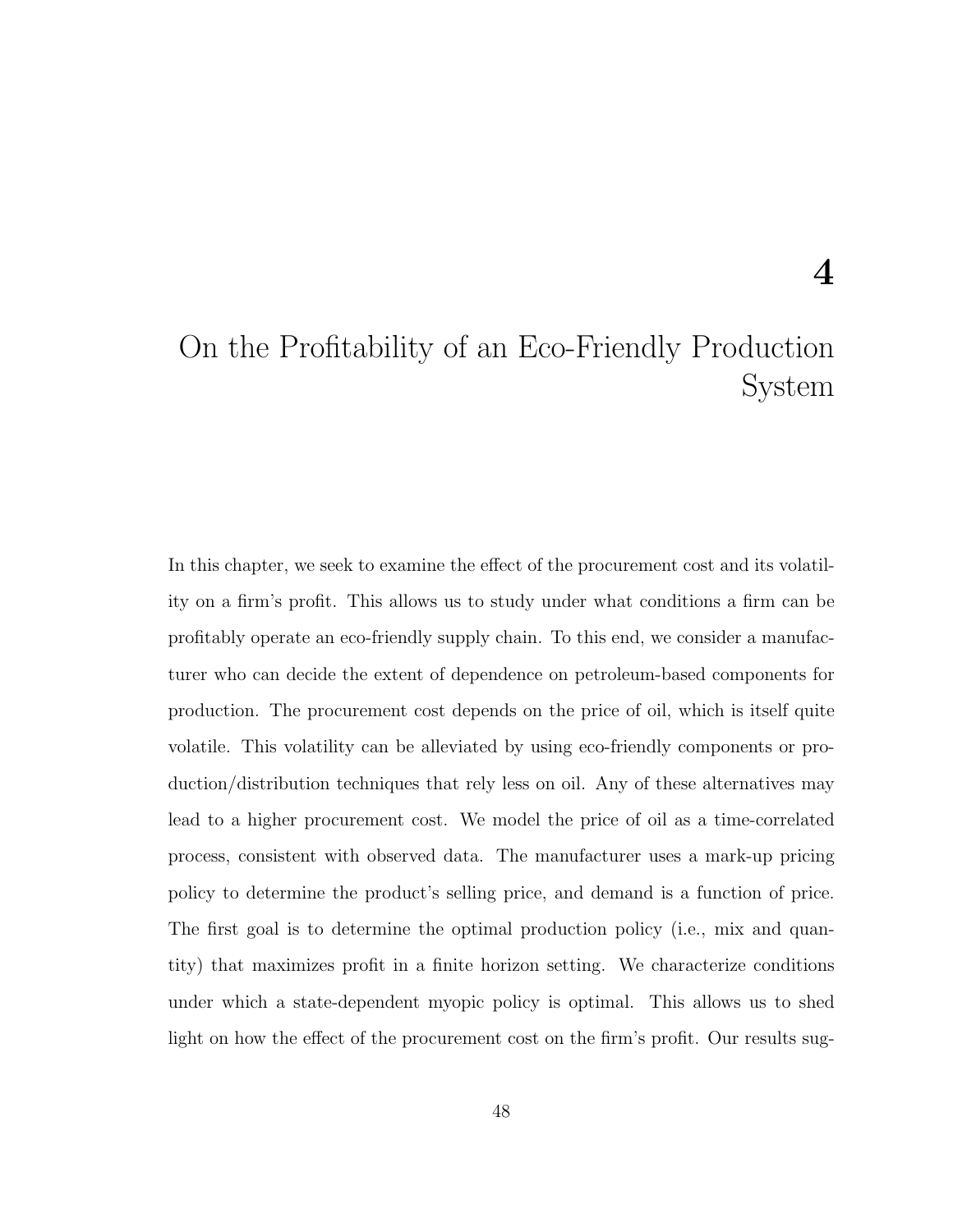gest that operating an eco-friendly production system may not undermine the firm's profitability because the benefits of a less volatile procurement cost may outweigh the increased procurement cost. The magnitude of this benefit is determined by the firm's mark-up pricing policy and the customer's price elasticity. In particular, our results provide guidelines to understand what type of products would better absorb the higher costs associated with an eco-friendly production system.

### 4.1 Introduction

Society's growing concern for the environment has led many firms to integrating sustainable practices into their business processes. Eco-friendly practices and efforts have been made to various stages of a supply chain, including the procurement process, the distribution process and the consumption stage. For example, some firms utilize reused or renewable materials in their production processes. Hybrid fleet vehicles are used in the distribution system to save petroleum consumption. Wal-Mart encourages its suppliers to reduce the weight of packages, to lower oil consumption in the transportation process. Electric cars are promoted to reduce petroleum consumption of consumers. From the environmental point of view, these strategies lead to systems less dependent on oil, therefore reducing their environmental footprint. In practice, the implementation of these eco-friendly strategies is limited by the cost associated with their implementation and by the potential response from the market.

Our study focuses on the procurement stage of a production and distribution system. In particular, we evaluate the profitability of implementing a sustainable procurement strategy. This procurement strategy involves the substitution of petroleumbased inputs with eco-friendly, sustainable components. This practice is increasingly prevalent in several industries. From 2010, the Coca-Cola company started to replace the traditional plastic bottles, which are entirely made with components based on petroleum and other fossil fuels, with a so-called 'Plant Bottle'. This 'Plant Bot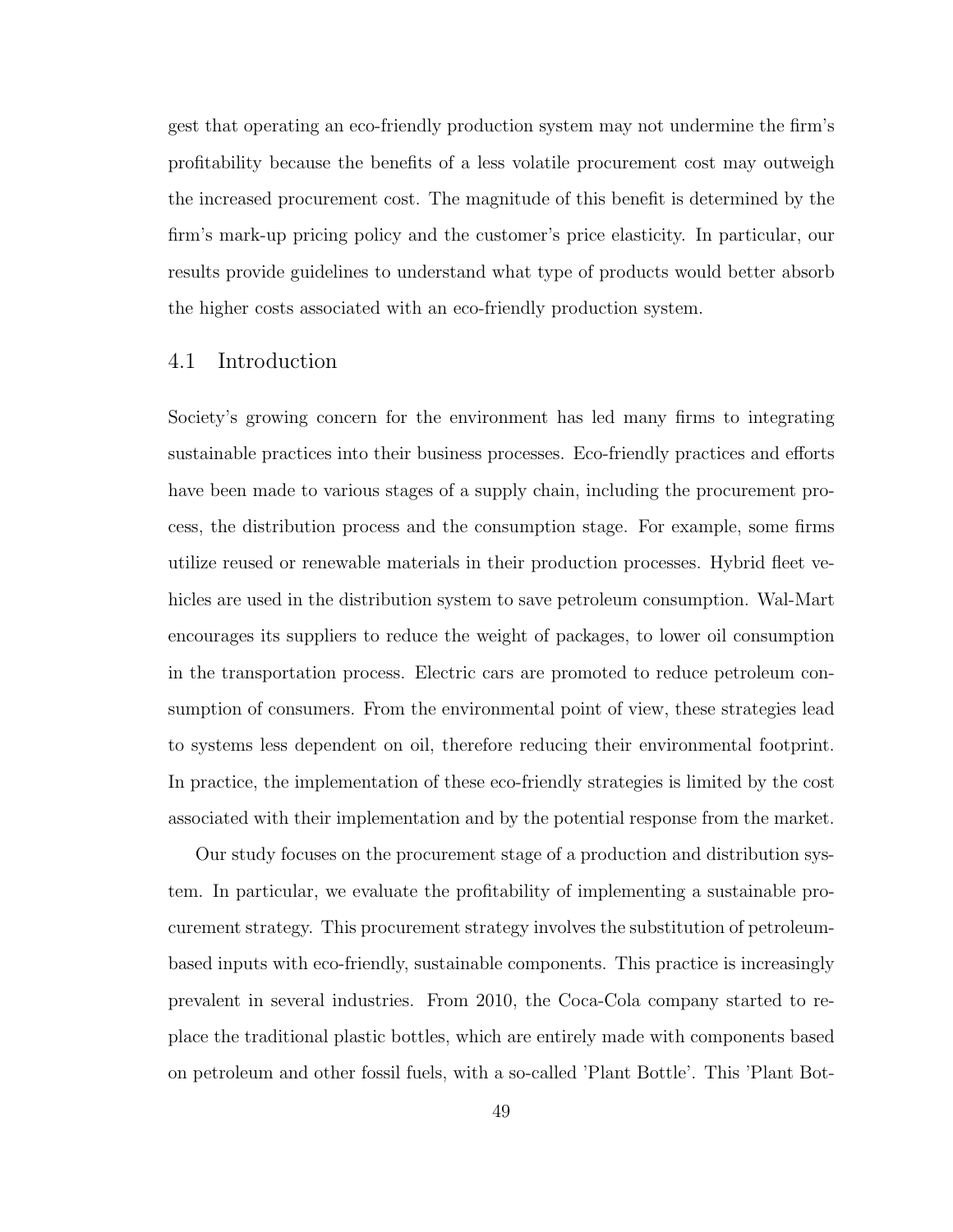tle' uses up to 30% of plant-based materials, which are mainly produced from sugar cane. In contrast to crude oil, sugar cane is easy to plant and fast growing, therefore making the system more sustainable. This kind procurement strategy is also common in the automobile industry. More than 30 parts of Mercedes-Benz's plastic components have been replaced by bio-plastic components made from natural fibers. In both examples, the look and the functionality of the products remain the same, but the use of eco-friendly components reduces the carbon footprint of the companies' production systems. From the cost perspective (see Figure [4.1\)](#page-64-0), the price of standard PET plastic is highly correlated with the price of crude oil, which has an increasing trend and exhibits high volatility. As a result, products based on standard plastic exhibit similar cost patterns. On the other hand, bio-plastic is less dependent on oil, therefore generally facing a more stable cost pattern. Due to the limitation imposed by the necessary technology and the size of the market that consumes these components, the price of bio-plastic tends to be, as of now, around  $2-4$  times higher than that of standard plastic. As the technology evolves and the market for these components expands, it is expected that the price of bio-plastic will decrease over time. Furthermore, the decrease in production costs will be transferred to consumers in the form of lower selling price for the products involved. According to a survey by USDA (US Department of Agriculture) 2012, the price of soft drinks has increased by 2% to 3% due to the increasing cost of the plastic package.

In view of the trade-off between higher procurement costs and lower volatility, we study the optimal procurement policy in an environment with price-dependent consumer demand. In particular, we consider a manufacturer who has access to two substitutable sources of components. One input is highly dependent on oil (for example, traditional plastic); the other input is not (for example, bio-plastic). The manufacturer determines the order quantities for each kind of input in order to maximize the total profit over a finite horizon. The cost of the oil-based component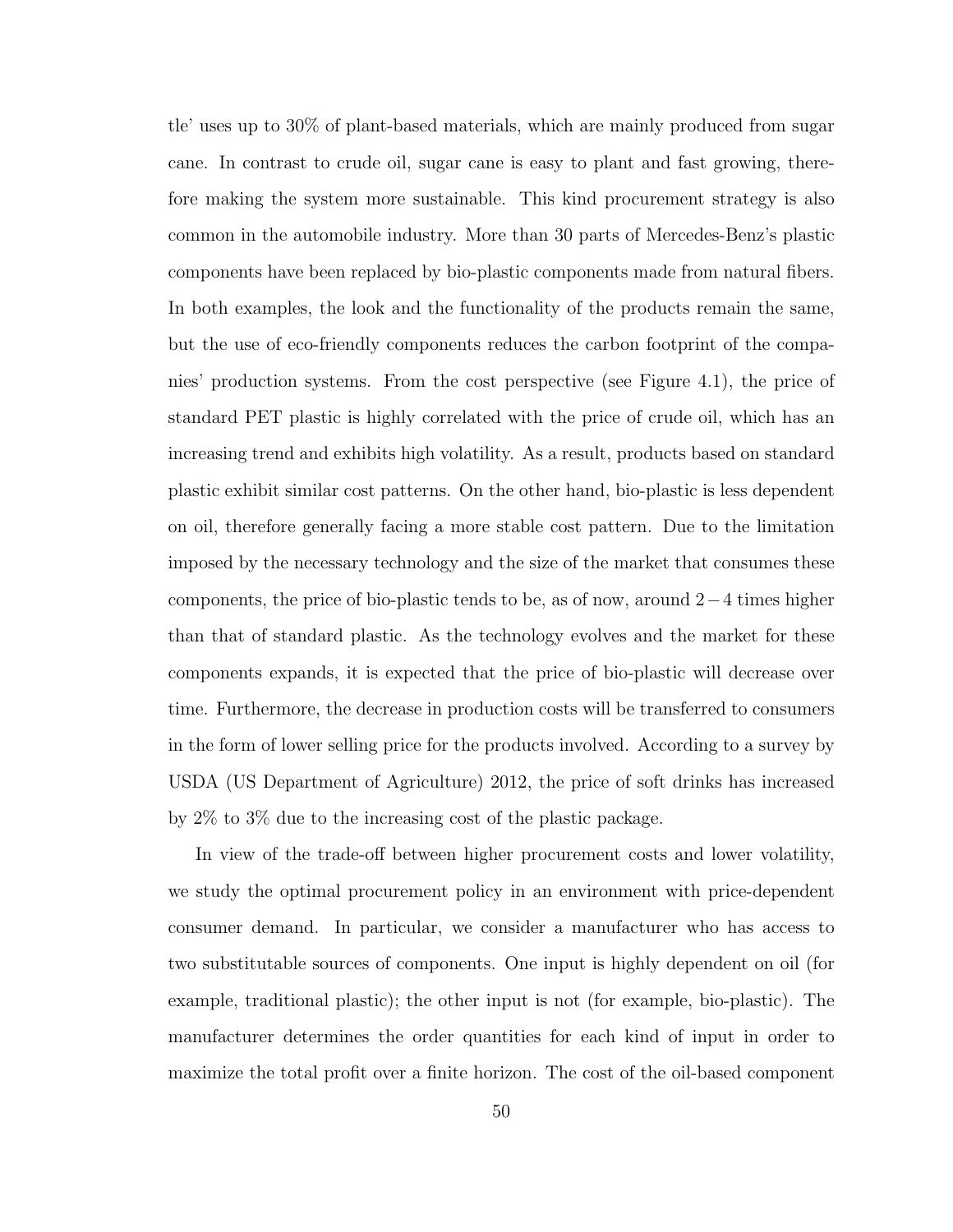

<span id="page-64-0"></span>Figure 4.1: Price correlation between PET plastic and crude oil

is lower but more volatile fashion than that of the eco-friendly alternative. The firm uses a mark-up pricing policy, so variations in cost are partially transferred over to consumers. We first fix the proportion of traditional versus eco-friendly inputs used in production and determine the optimal associated procurement policy. The optimal procurement policy takes the form of a state-dependent-base-stock policy. To further understand the impact of the cost level and its volatility on the firm's procurement strategy, we focus on a myopic policy. We show that there exists an optimal proportion of traditional versus eco-friendly components that maximizes profit. The proportion of eco-friendly component used in production decreases with its cost and with the product's price-sensitivity. Given the volatility associated with the price of oil, a sustainable strategy can serve as a tool for operational hedging.

## 4.2 Literature Review

In the operations management field, there is a increasing number of papers addressing different issues related to the sustainability of supply chain operations. Plambeck and Taylor (2012) study how the feedstock intensity will affect the clean tech manufactures' profit when both the feedstock and output prices are uncertain. Benjaafar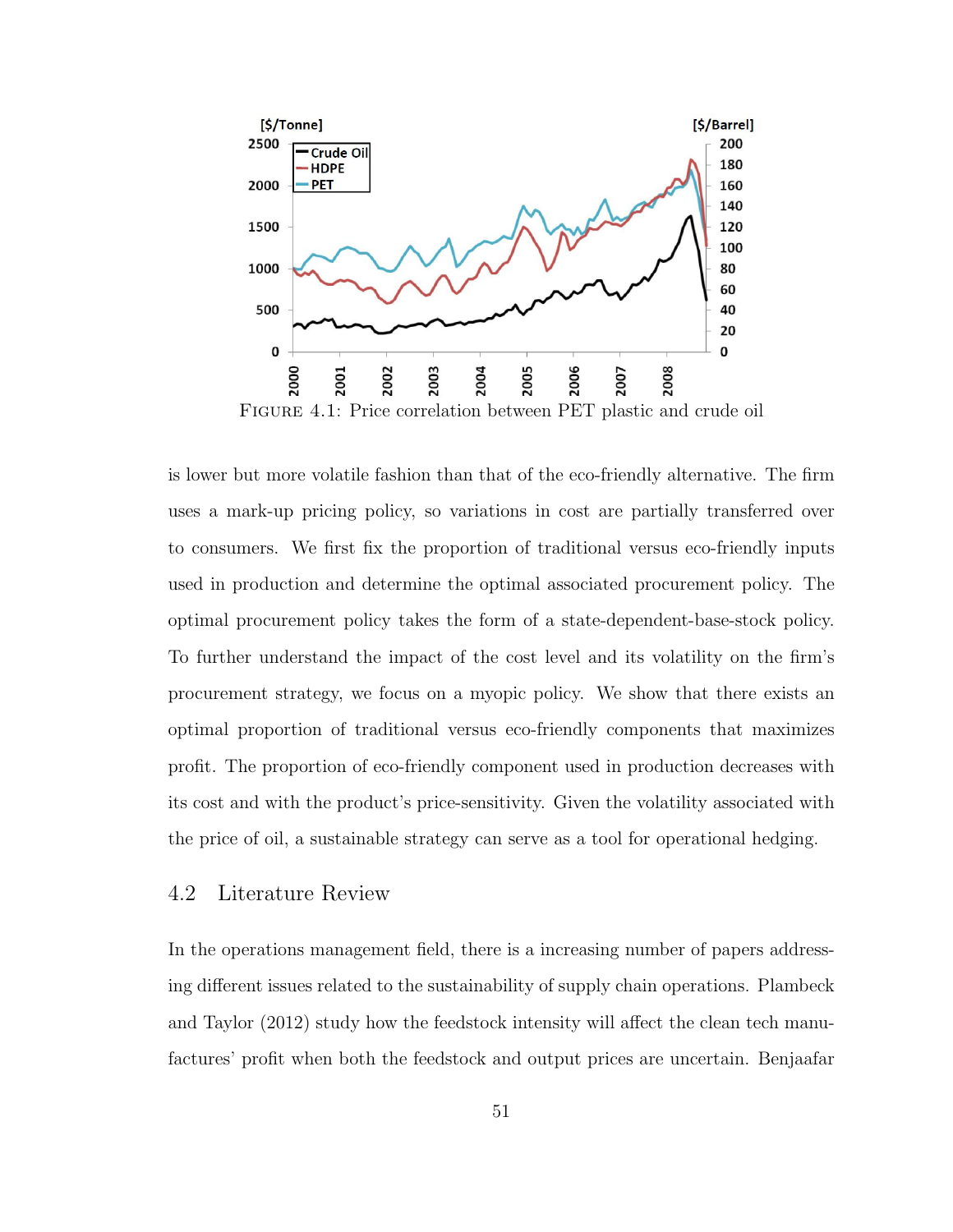et al. (2013) study an inventory management problem with concerns of carbon emission. The paper also analyzes the effect of different emission regulations on supply chain collaboration. Agrawal et al. (2012) investigate the the environmental impact of leasing comparing to selling. Swamidas and Newell (1987) consider the influence of the manufacture strategy using an empirical approach. The authors show that the environmental uncertainty influences manufacturing strategy variables such as manufacturing flexibility. Goyal and Netessine (2011) use a theoretical framework to study the value of volume flexibility under an uncertain demand environment. Our study contributes to the stream of literature on sustainable operations by focusing on the impact of a procurement strategy that substitutes oil-based inputs with ecofriendly counterparts. Avci et al (2013) study the consumer adoption problem of electric vehicles and access the impact of a switching-station-based solution for the battery range limitation.

From the modeling perspective, our paper is also related to the work involving stochastic cost and demand processes. Fabian et al. (1959) present a solution to the problem of determining inventory decisions when the purchasing price of the raw material fluctuates from period to period. Sethi and Cheng (1997) and Chen and Song (2001) study an inventory problem under a Markov-Modulated demand process. Aviv (2003) and Chen and Lee (2009) incorporate more general time-series models to describe the demand process. In our paper, both the purchasing cost of the raw material and the demand process are stochastic and they are correlated. Moreover, the cost of the oil-based component is related to the oil price. DeMiguel et al. (2003) provide a framework to forecast the price of oil using a time-series models.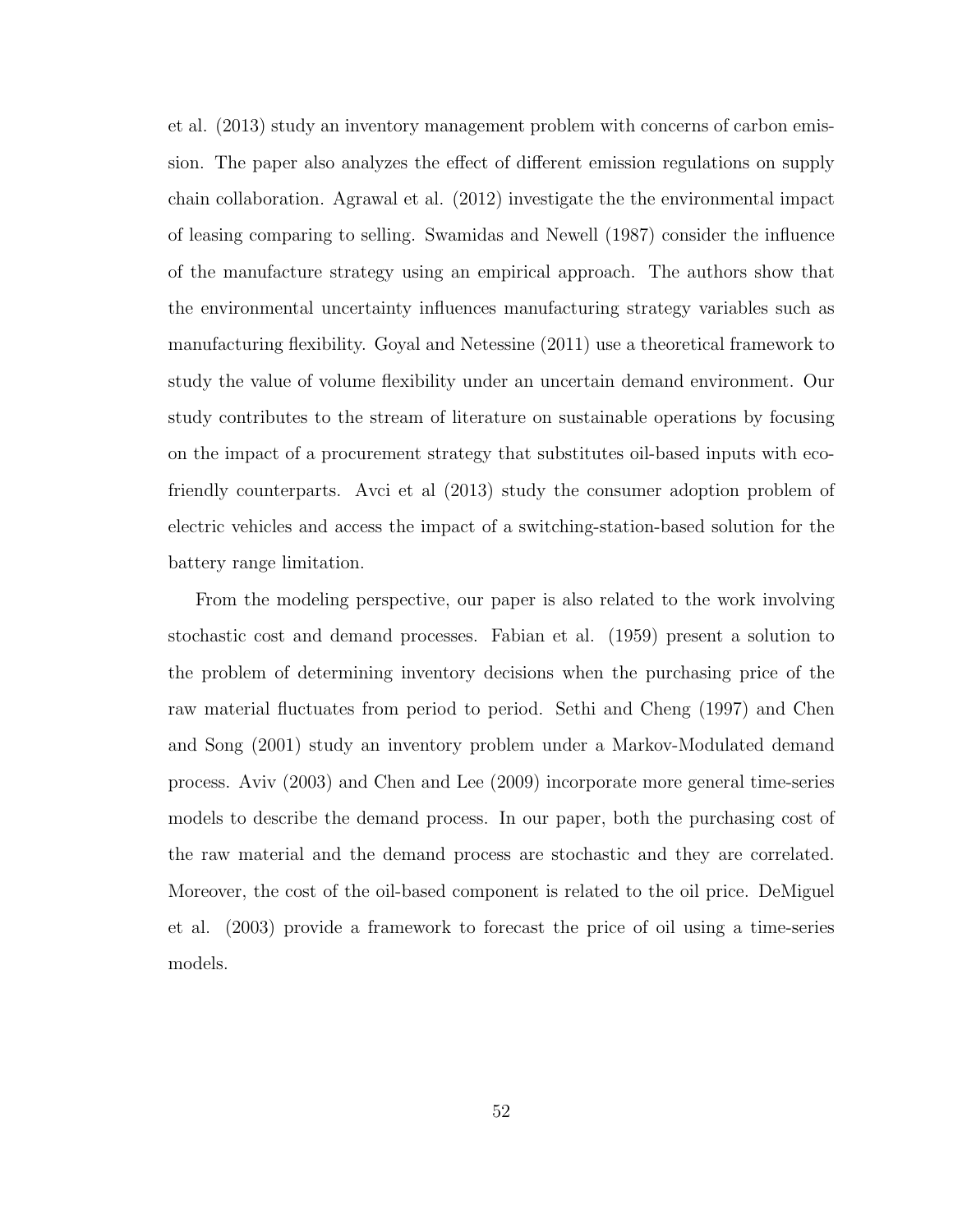#### <span id="page-66-0"></span>4.3 Model

We consider a system with a single manufacturer who faces a multi-period production planning problem with planning horizon  $T$ . The production lead time is denoted as L. The discount factor is  $\alpha$ .

#### Procurement Process:

The manufacturer has access to two types of components: the oil-based input, which we denote with a subscript  $O$ , and the eco-friendly input, which we denote with a subscript E. The cost of each input varies stochastically over time. Specifically, we model the cost processes as  $AR(1)$  processes with trend. Let  $C<sup>i</sup>(t)$  denote the unit cost of input i at time t,  $i = O, E$ . Then,  $C^{O}(t)$  and  $C^{E}(t)$  are expressed as:

$$
C_{t+1}^O = aC_t^O + \theta^O + \delta^O t + e_t^O
$$
  

$$
C_{t+1}^E = aC_t^E + \theta^E - \delta^E t + e_t^E
$$

where  $\delta^i \geq 0$  and  $e_t^i$  is a Normal random variable with mean 0 and standard deviation  $\sigma^i, i = O, E.$ 

The cost of the oil-based input is positively correlated with the cost of the oil price, which generally exhibits an increasing trend (so  $\delta^O \geq 0$ ). On the other hand, the eco-friendly input follows a decreasing trend due to the advances in technology and the rate of adoption in the market (so  $\delta^E \geq 0$ ). The cost of the oil-based input is generally lower than that of the eco-friendly component. However, the price of oil is more volatile. We model this by assuming that  $\mathsf{E} C^O(t) \leq \mathsf{E} C^E(t)$ , for all t, and  $\sigma^O \geq \sigma^E$ . In this paper, we focus on the trade-off between a more volatile oil-based input and a more costly eco-friendly component.

The manufacturer chooses the proportion of eco-friendly components used in production, which we denote as  $\rho_t$ . Let  $C(t)$  be the total unit procurement cost at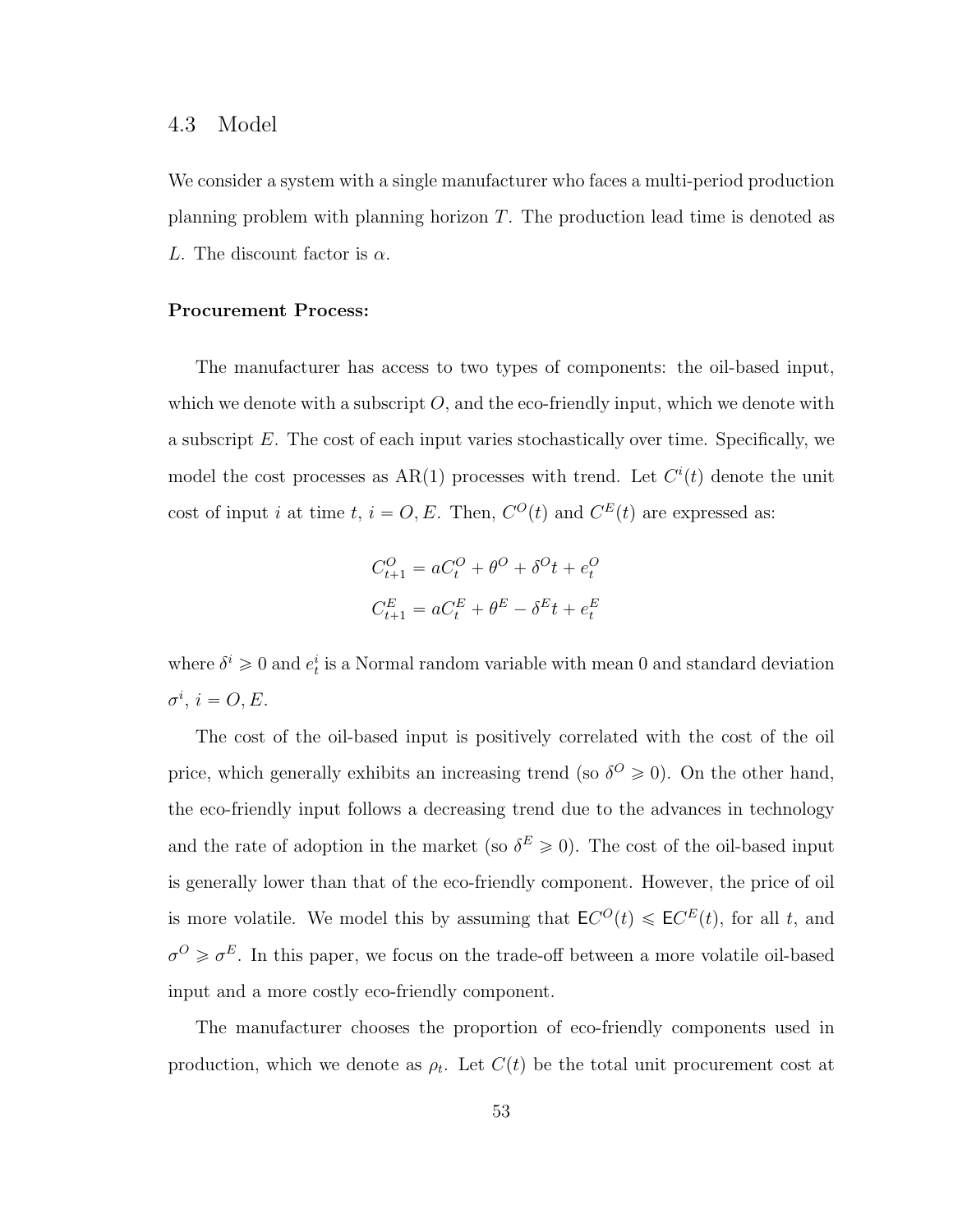time  $t$ . That is,

$$
C(t) = \rho_t C^{E}(t) + (1 - \rho_t) C^{O}(t).
$$

The cost  $C(t)$  also follows an AR(1) process with trend, i.e.,

$$
C(t+1) = aC(t) + \theta_t - \delta_t t + e_t,
$$

where  $\delta_t = \rho_t \delta^E - (1 - \rho_t) \delta^O$ ,  $\theta_t = \rho_t \theta^E + (1 - \rho_t) \theta^O$  and  $e_t \sim \text{Normal}(0, \sigma_t)$  with  $\sigma_t =$  $(\rho_t \sigma^E)^2 + ((1 - \rho_t) \sigma_O)^2$ . Note that  $\theta_t$  measures the cost level of a product, while  $\sigma_t$  measures its volatility. As  $\rho_t$  increases with  $\rho_t \leq \sigma^E/(\sigma^O + \sigma^E)$ , we have that  $\theta_t$  increases and  $\sigma_t$  decreases. That is, an increased proportion of the eco-friendly component leads to a more costly, but also more stable, cost process.

#### Demand Process:

In practice, manufacturers frequently adjust the selling price of the final product according to the change in their production costs. To capture the relationship between the production cost and the selling price, we assume that the manufacturer follows a mark-up pricing policy. Let  $P(t)$  be the selling price at time t. Then,

$$
P(t) = (1 + \beta)C(t),
$$

where  $\beta$  is the mark-up level. Demand occurring in period t, denoted as  $D(t)$ , is stochastic and depends on price according to the following linear and additive relationship:

$$
D(t) = \lambda - \mu P(t) + \epsilon_t,
$$

where  $\{\epsilon_t\}$  are i.i.d. Normal random variables with zero mean and standard deviation ξ.

From the relationship between  $P(t)$  and  $C(t)$ , we can write the demand process as a function of the procurement cost, as follows:

$$
D(t) = \lambda - \mu(1+\beta)C(t) + \epsilon_t.
$$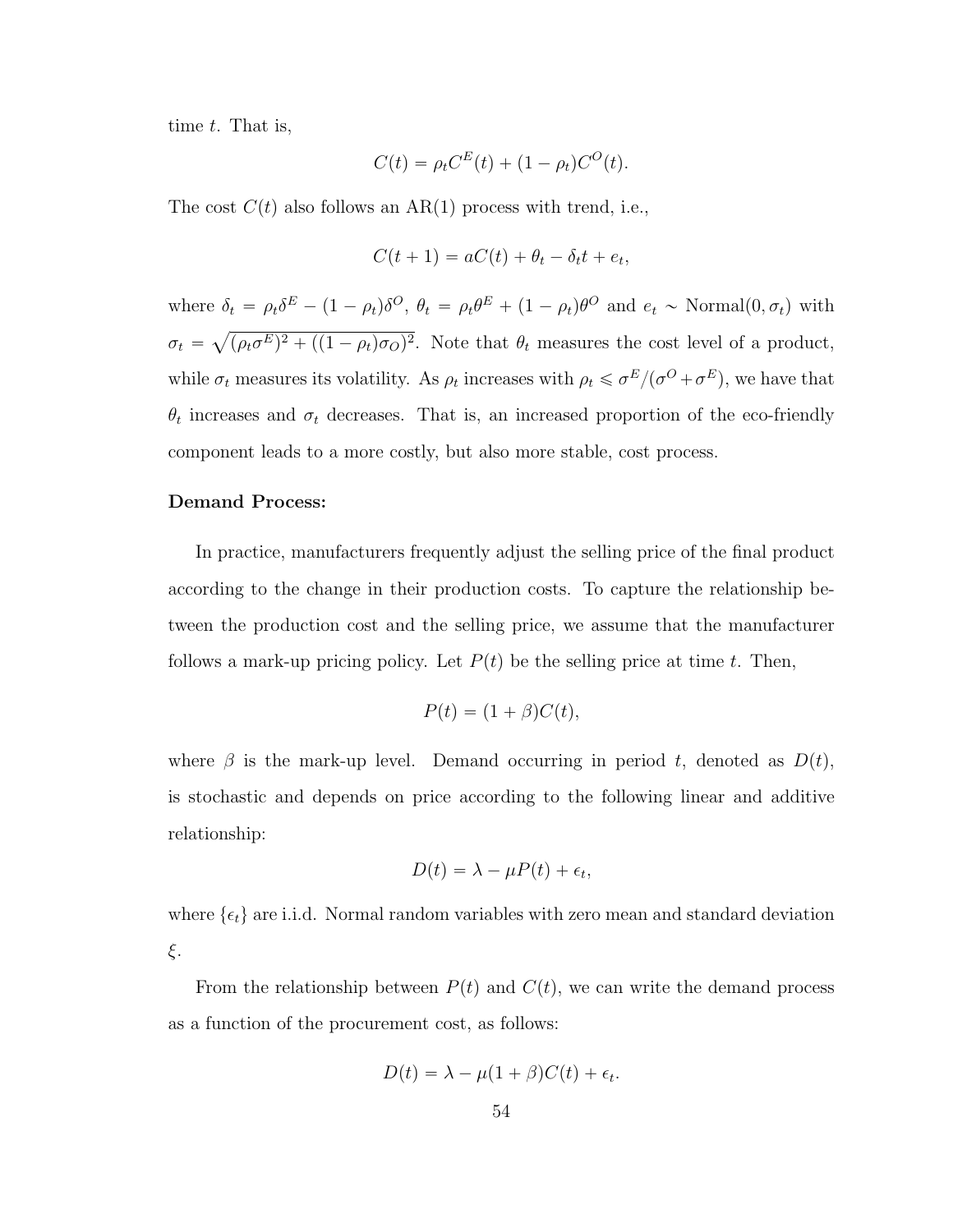Then,  $D(t)$  incorporates both the intrinsic uncertainty associated with demand and the volatility associated with the cost of components. The total production cost paid in each period is linear in the production quantity. A holding cost  $h$  and a backorder cost b are paid for each unit of leftover inventory and backorder in each period. We assume that these cost rates are constant over time.

In what follows, we first fix the proportions  $(\rho_1, \rho_2, \dots, \rho_T)$  and determine the optimal procurement policy in each period that maximizes the total expected profit through period T. Based on these results, we next examine the impact of incorporating eco-friendly components on the profitability of the firm. Note that in our model, the proportion of eco-friendly components used in production can be adjusted in every period. However, in practice, a firm may not have the flexibility to alter this proportion in every period; instead, it is usually fixed over time, i.e., there is a single decision about the proportion of eco-friendly components used in production at the beginning of the planning horizon which does not change over time. This scenario is a special case of our model. All the results in Section 4 carry through if we assume that  $\rho$  is constant over time.

### 4.4 Main Results

#### 4.4.1 Optimality

Given  $(\rho_1, \rho_2, \dots, \rho_T)$ , the optimal procurement decision can be solved from the following dynamic program. Let  $V_t(x_t, c_t)$  denote the maximum expected profit from period  $t$  and through the end of the planning horizon, given that the cost at time  $t$  is  $c_t$  and that the initial inventory position is  $x_t$ . Then,  $V_t(x_t, c_t)$  satisfies the following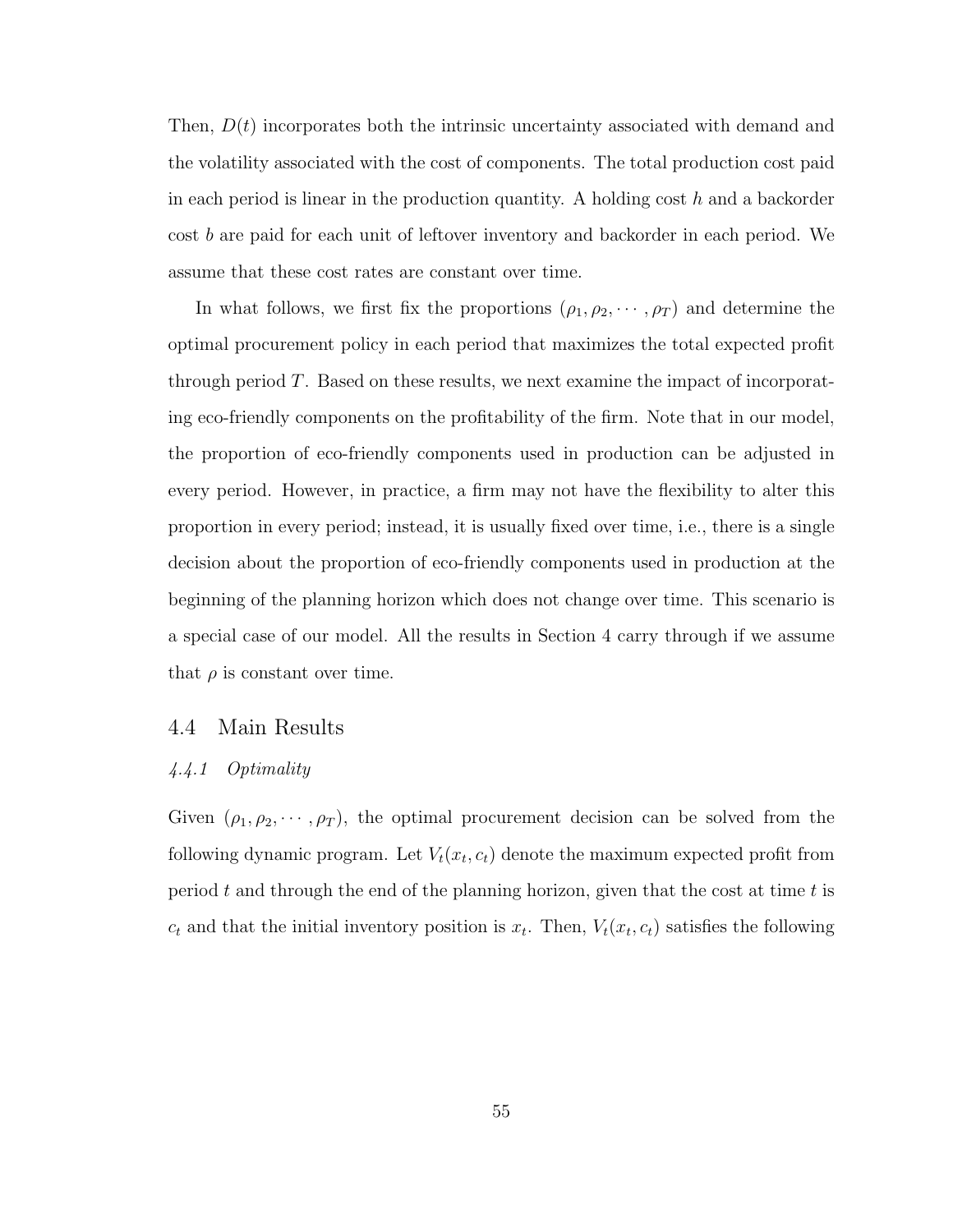Bellman equations:

$$
V_{T-L} = 0
$$
  
\n
$$
V_t(x_t, c_t) = \max_{y_t \ge x_t} E\{R(D(t)) - C(t)(y_t - x_t) - \alpha^L G(y_t - D^L(t))
$$
  
\n
$$
+ \alpha E V_{t+1}(y_t - D(t), C(t+1)) | C(t) = c_t \}
$$

where  $R(D(t)) = \mathsf{E}D(t)P(t)$  and  $G(\cdot) = \mathsf{E}[h(\cdot)^{+} + b(\cdot)^{-}]$ .

The next result characterizes the optimal replenishment policy.

<span id="page-69-0"></span>**Theorem 14.** Given an exogenous set of values  $(\rho_1, \rho_2, \dots, \rho_T)$ , the optimal replenishment policy in each period is a state-dependent base-stock policy. Denote  $s_t(c_t)$  as the base-stock level in period t given that the unit procurement cost is  $C(t) = c_t$ . If  $x_t \leq s_t(c_t)$ , then order  $s_t(c_t) - x_t$ ; otherwise, do not order. Furthermore, we have that  $s_t(c_t)$  is decreasing in  $c_t$ .

Theorem [14](#page-69-0) shows that the optimal ordering decision depends on the realization of the current period procurement cost. As the realized unit procurement cost increases, it becomes more costly to order. Then the optimal order-up-to level decreases, i.e., the chance of replenishment or the order quantity gets smaller.

## 4.4.2 Myopic Problem

To study the impact of incorporating eco-friendly components on the production system, we now study the trade-off between utilizing the eco-friendly and the oilbased components. These components differ in terms of their cost and volatility. To this end, we focus on the following myopic problem:

$$
\max_{y_t \ge x_t} \mathsf{E}\{R(D(t)) - C(t)(y_t - x_t) - \alpha^L G(y - D^L(t)) + \alpha C(t+1)(y_t - D(t))|C(t) = c_t\}
$$

Below we examine in what settings the myopic policy is optimal.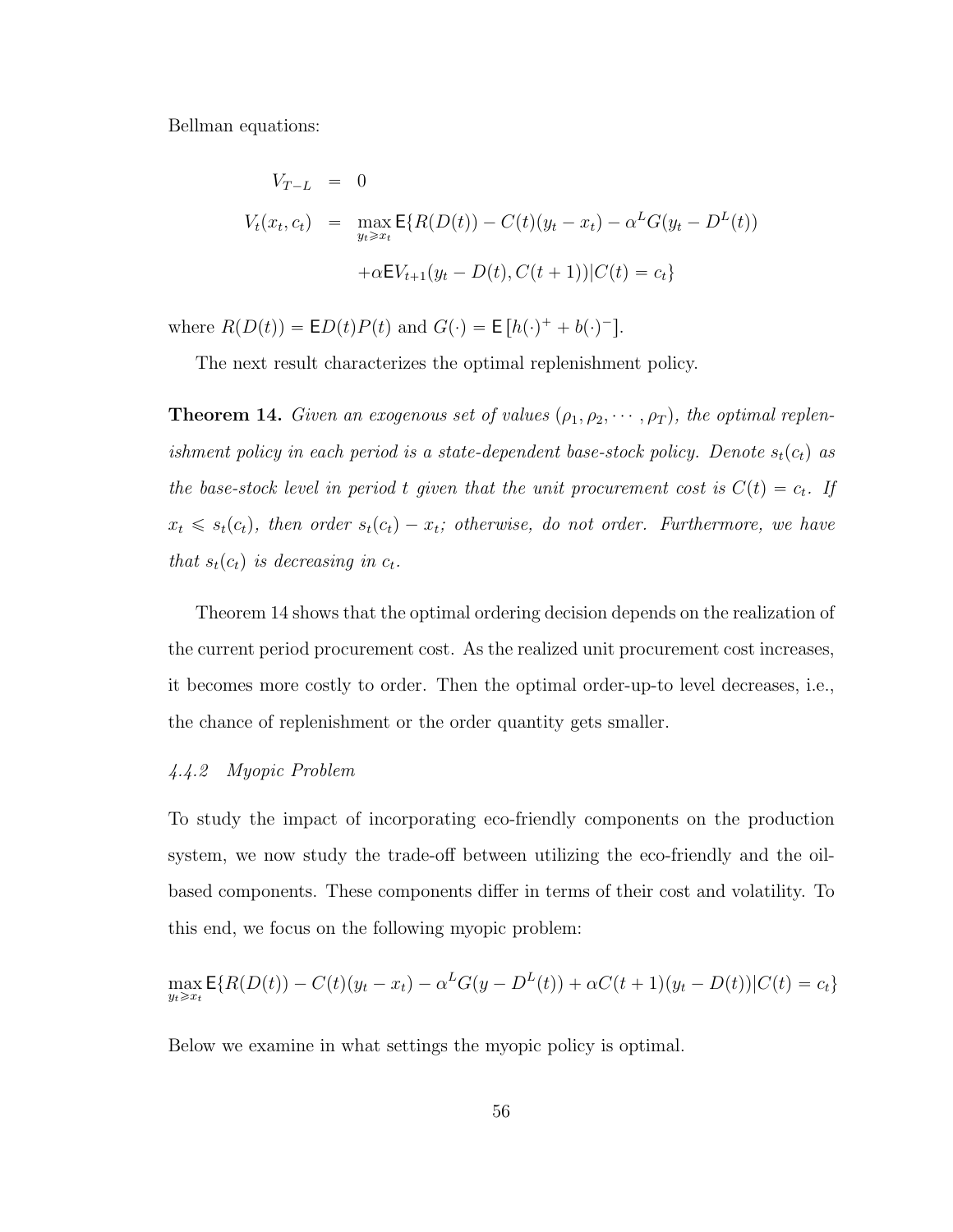Before solving the myopic problem, we first express the lead time demand  $D<sup>L</sup>(t)$ as  $D^{L}(t) = \mathsf{E}D^{L}(t) + Ran(D^{L}(t)),$  where  $\mathsf{E}D^{L}(t)$  is deterministic and all random terms are included in  $Ran(D^{L}(t))$ . Define

$$
K(a, t, L) = \sum_{j=t}^{t+L-1} (j - (a + \dots + a^{j}))/(1 - a),
$$
  
 
$$
e(a, t) = a^{t-1}e_1 + a^{t-2}e_2 + \dots + e_t.
$$

Then,

$$
\mathsf{E}D^{L}(t) = \lambda L - \mu(1+\beta)[LC(0) - K(a, t, L)\delta]
$$

$$
Ran(D^{L}(t)) = \sum_{j=t}^{t+L-1} [\epsilon_{j} - \mu(1+\beta)e(a, j)]
$$

<span id="page-70-0"></span>**Proposition 15.** Given  $(\rho_1, \rho_2, \dots, \rho_T)$ , the optimal myopic procurement policy in each period is a state-dependent base-stock policy. Denote  $s_t^*(c_t)$  as the myopic basestock level in period t. Then,

$$
s_t^*(c_t) = \mathsf{E}[D^L(t)|C(t) = c_t] + stdev(Ran(D^L(t))|C(t) = c_t)z^*(c_t),
$$

where  $z_t^* = \Phi^0(h + c_t - \alpha \mathsf{E}[C(t+1)|C(t) = c_t]/(h + b))$  and  $\Phi^0$  is the ccdf of standard normal distribution.

Proposition [15](#page-70-0) shows that the myopic base-stock level can be expressed as the mean demand during the lead time plus a safety stock. The latter depends on both the intrinsic demand uncertainty and the volatility associated with the cost of components.

Note that in the traditional inventory problem, the optimality of the myopic base-stock policy is achieved when the myopic base-stock levels increase over time. Similarly, we require  $s_1^*(C(1)) \leq s_2^*(C(2)) \leq \cdots \leq s_T^*(C(T))$  to guarantee that the myopic solution is optimal for the original problem. Note that the cost  $C(t)$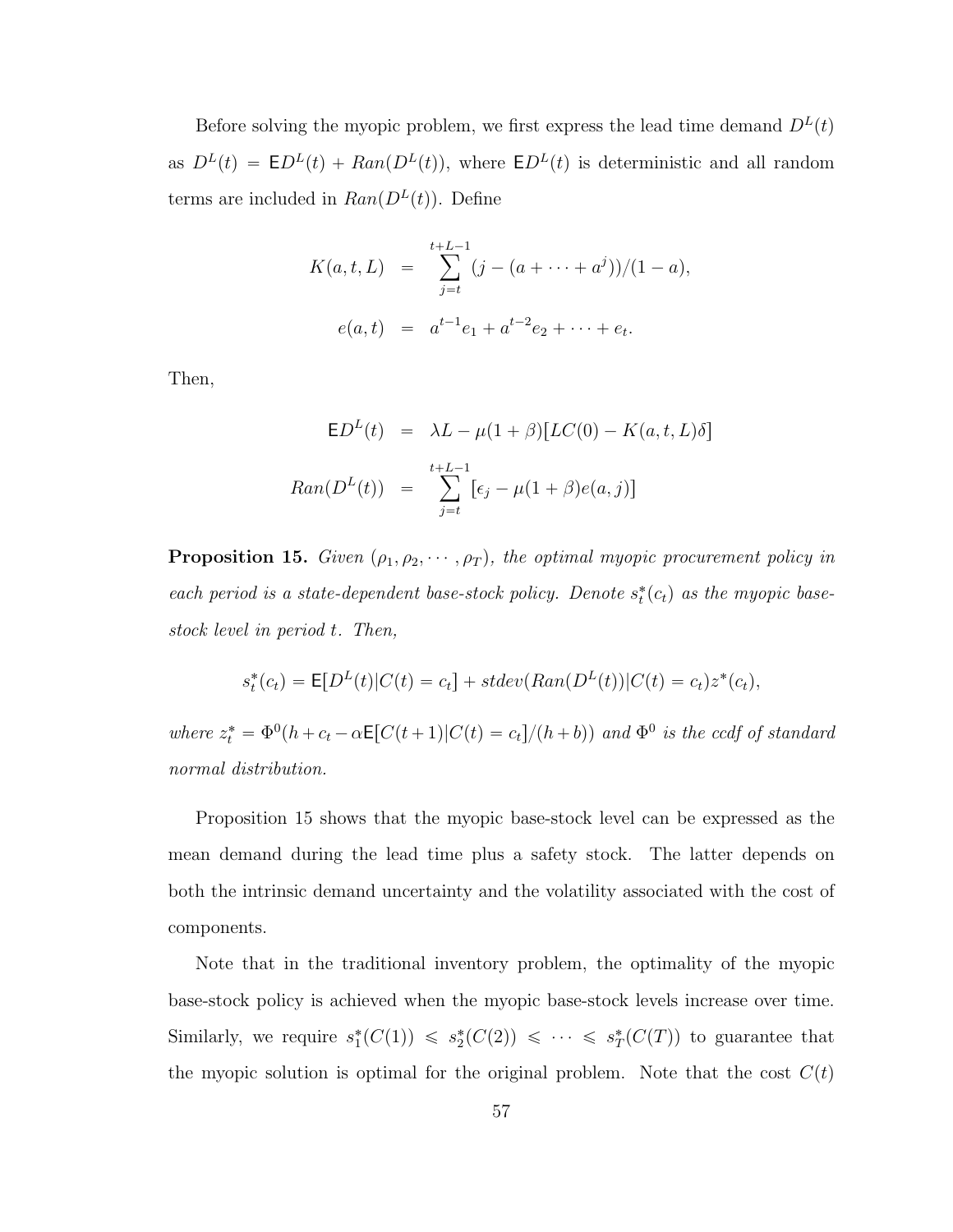in each period  $t$  is stochastic. Therefore, whether or not the above condition is satisfied depends on the specific realization of the cost process. Proposition ?? below characterizes a setting where the base-stock levels are increasing in time. In that setting, the myopic policy is optimal.

<span id="page-71-0"></span>**Proposition 16.** Consider the terminal condition  $V_{T-L} = c_{T-L}x_{T-L}$ . If the realization of the costs  $C(t) = c_t$  and  $C(t + 1) = c_{t+1}$  satisfy

$$
c_{t+1} - c_t \le \min\left\{\frac{\delta_t}{1+a}, \alpha \frac{\delta_{t+1}(t+1) - \delta_t t}{1-\alpha a}\right\}
$$

for all t, then we have  $s_1^*(c_1) \leqslant s_2^*(c_2) \leqslant \cdots \leqslant s_T^*(c_T)$ . This implies that the myopic procurement policy is optimal.

As stated in Section [4.3,](#page-66-0) the cost process of the final product has a decreasing trend. However, the realization of the cost may either go up or down from period to period. An increasing cost implies an increasing selling price or a decreasing demand volume. In the traditional inventory problem, the myopic policy is not necessarily optimal if demand is stochastically decreasing over time. The latter can occur in our model if there is a jump in the procurement cost. However, Proposition [16](#page-71-0) shows that, as long as the magnitude of the cost increase is constrained in a certain range, the myopic policy can still be optimal. Denote by  $U_t = \min \left\{ \frac{\delta_t}{1 + \delta_t} \right\}$  $\frac{\delta_t}{1+a}, \alpha \frac{\delta_{t+1}(t+1) - \delta_t t}{1-\alpha a}$  $\frac{(t+1)-\delta_t t}{1-\alpha a}$ . Note that  $C(t + 1) - C(t) = a^t e_t - \frac{1 - a^t}{1 - a}$  $\frac{1-a^{\iota}}{1-a} \delta_{t}$ . The probability that the myopic solution is optimal is given by

$$
\Pi_{t=1}^{T} Pr(C(t+1) - C(t) \leq U_t) = \Pi_{t=1}^{T} Pr\left(e_t \leq \frac{U_t + (1 - a^t)\delta_t/(1 - a)}{a^t}\right).
$$

Figure [4.3](#page-72-0) provides an example of the discrepancy of the optimal policy and the myopic policy. The cost realization of this example is presented in Figure [4.2](#page-72-1)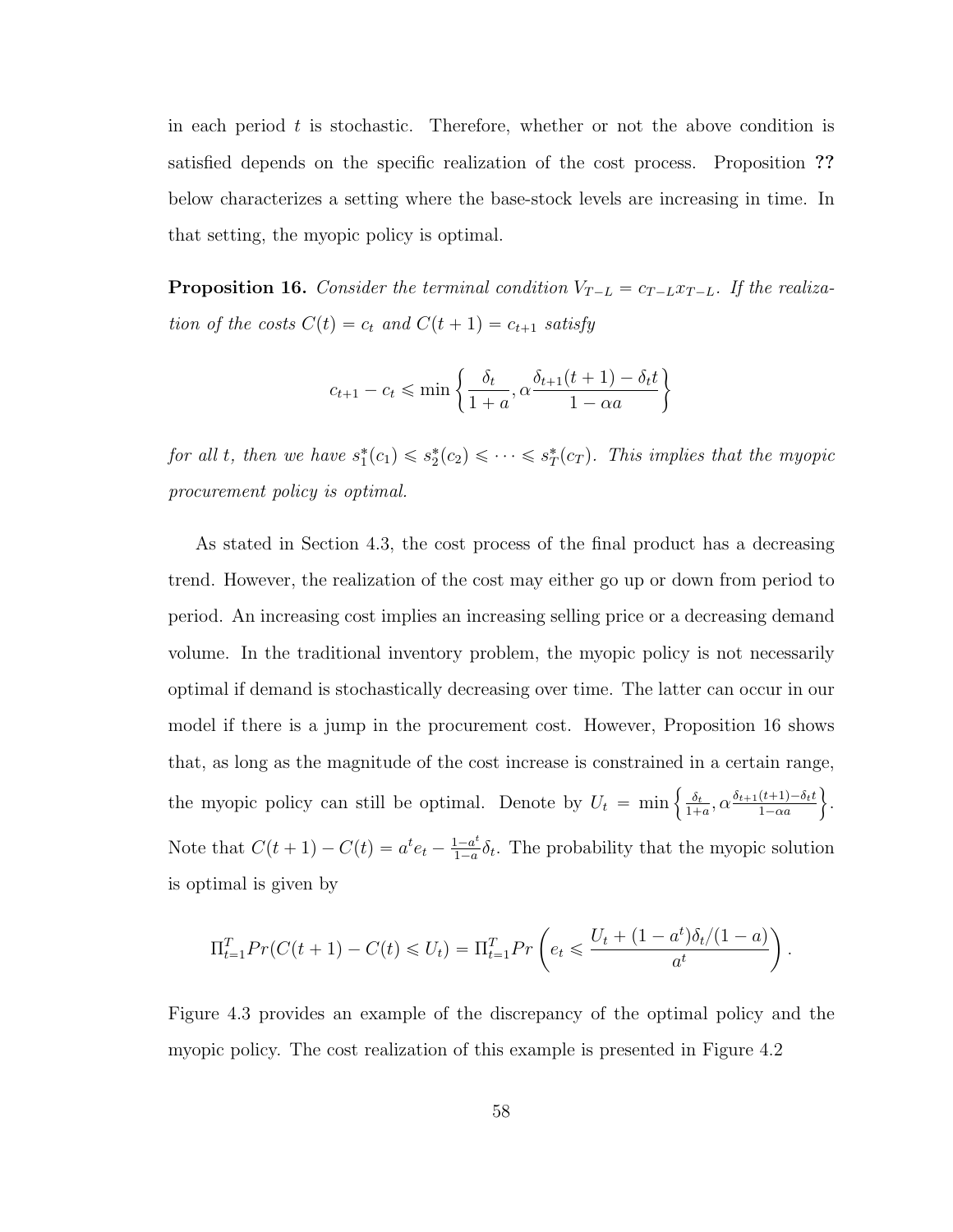

FIGURE 4.3: Policy and profit comparisons,  $L = 2, T = 10, \rho = 0.6, a = 0.8,$  $\sigma^O\,=\,10,\ \sigma^E\,=\,3,\ \theta^O\,=\,1,\ \theta^E\,=\,4,\ \delta^O\,=\,0.1,\ \delta^E\,=\,0.15,\ h\,=\,1,\ b\,=\,20,\ \lambda\,=\,60,$  $\mu = 1.5.$ 

We now explore the impact of employing an eco-friendly input in the production process. Viewing the problem from the beginning of the planning horizon, we study how a change in the proportion of the eco-friendly component used for production affects the whole production process in terms of the optimal replenishment decisions.

<span id="page-72-0"></span>**Proposition 17.** For every t,  $s_t^*(C(0))$  decreases in  $\rho_t$ .

By increasing the proportion of eco-friendly components used in production, the average unit production cost increases but also the cost process becomes more stable. Therefore, both the mean demand volume and the demand variance decrease. As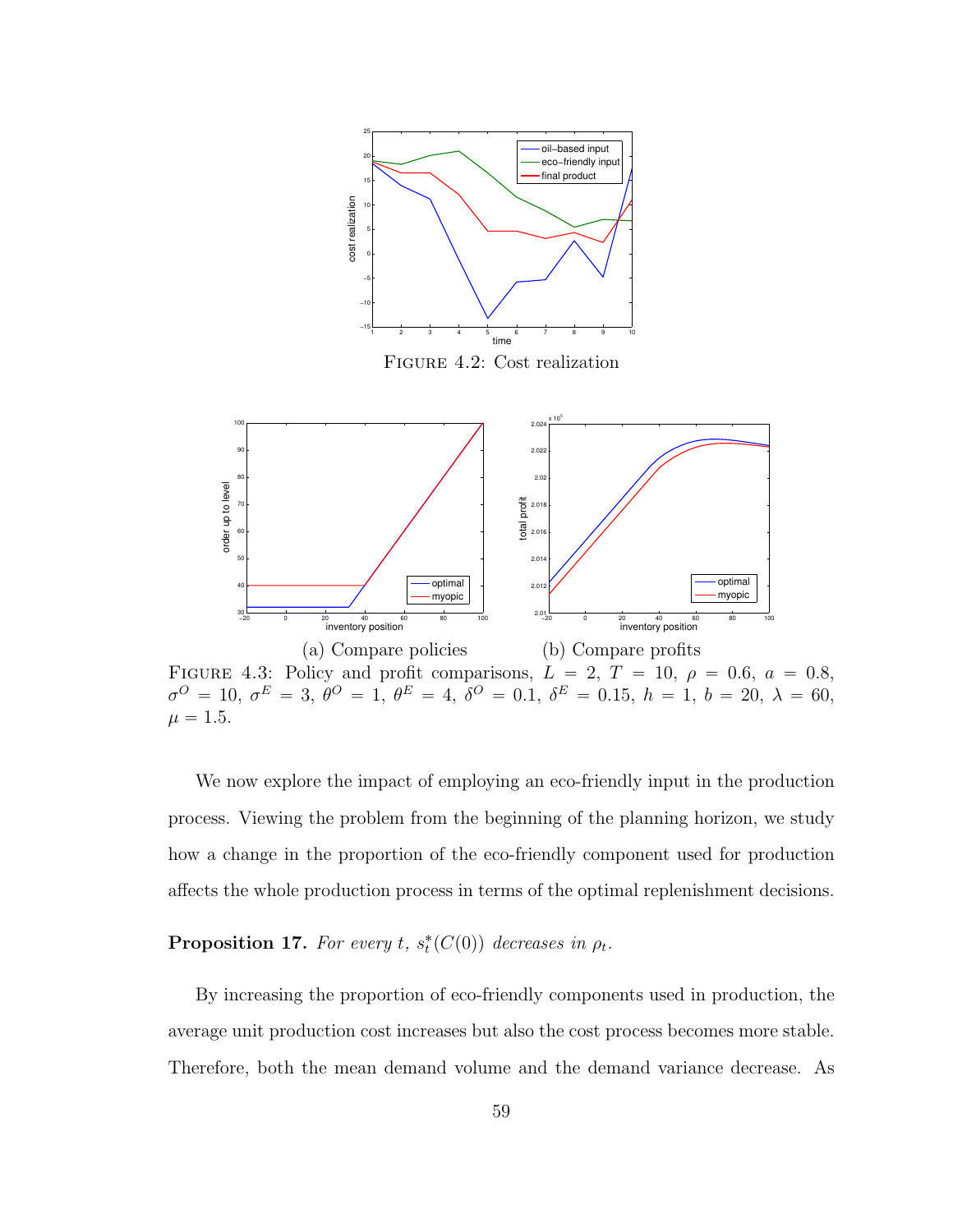shown in Proposition [15,](#page-70-0) the critical fractile for the myopic base-stock level  $s_t^*(C(0))$ is defined as  $h + \mathsf{E}[C(t) - \alpha C(t + 1)|C(0)]/(h + b)$ . With a higher cost, the critical fractile gets larger. Then  $z_t^* = \Phi^0(h + \mathsf{E}[C_t - \alpha C(t+1)|C(0)]/(h+b))$  also decreases in the procurement cost. Taking these effects into account, the order-up-to level decreases with the proportion of eco-friendly components used in production.

Denote the expected optimal myopic profit accrued in period  $t$  viewed from the beginning of the planning horizon as  $V_t^M(C(0))$ . Then,

$$
V_t^M(C(0)) = [ER(D(t)) - (C(t) - \alpha EC(t+1))s^*(C(t)) - \alpha EC(t+1)D(t) -\alpha^{L}G(y - D^{L}(t))|C(0)].
$$

This function satisfies the properties described in the next result.

<span id="page-73-0"></span>**Proposition 18.** (i)  $V_t^M(C(0))$  is concave in  $\rho_t$  if  $b - [C(t) - \alpha EC(t+1)] \ge \Phi(1)(b+h)$  $(or \leq \Phi(-1)(b+h))$ . In that case, there exists  $\rho_t^*$  that maximizes  $V_t^M(C(0))$ . (ii)  $\rho_t^*$ increases in t.

When  $\rho$  increases, the revenue may either increase or decrease because a higher production cost results in a higher price, but a lower market demand. The total procurement cost may also increase or decrease: while the unit production cost increases, the production quantity decreases. The inventory cost, however, will always decrease as  $\rho$  increases. Because an increased dependence on eco-friendly component leads to a more stable system, leftover inventory and backorders are less likely to happen.

The concavity of the myopic profit depends on a set of parameter conditions. Particularly, the condition  $b - [C(t) - \alpha \mathsf{E} C(t + 1)] \geq \Phi(1)(b + h)$  is satisfied when the service level is relatively high  $\left(\frac{b}{b+h} \geq \Phi(1) + \frac{[C(t) - \alpha \mathsf{E} C(t+1)]}{h+b}\right)$ . In that case, the manufacturer can improve its profit by increasing the proportion of eco-friendly inputs used in production, up to a level  $\rho_t^*$ . In view of the expectations regarding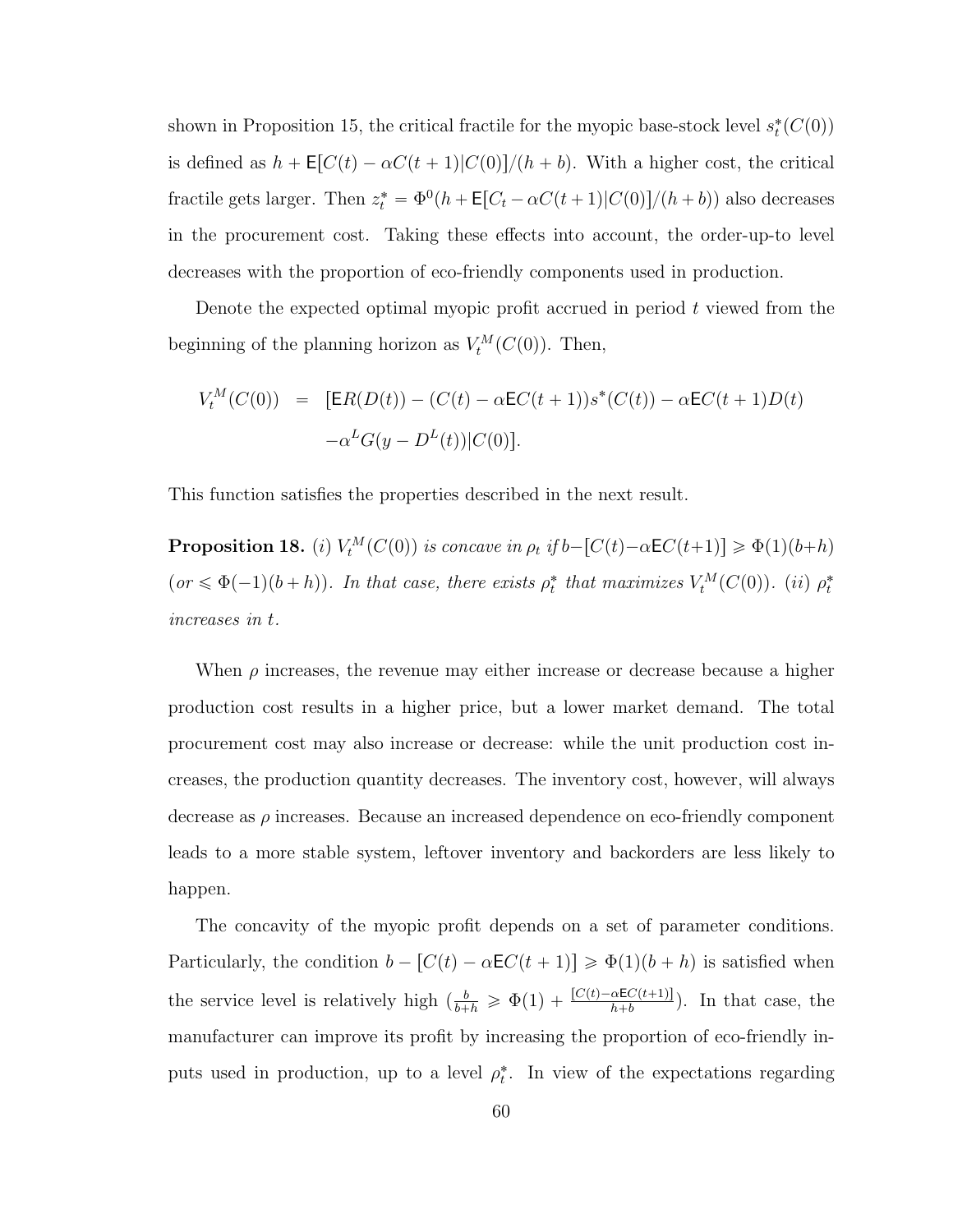a decreasing trend in the cost of eco-friendly components, the optimal proportion increases over time.

Next, we study how the product's price sensitivity affects the firm's procurement strategy.

<span id="page-74-0"></span>**Proposition 19.** The optimal proportion of eco-friendly components  $\rho_t^*$  determined in Proposition [18](#page-73-0) decreases in  $\mu$ .

When product demand is more sensitive to the selling price, cost has a stronger impact on demand. Proposition [19](#page-74-0) shows that with a higher price sensitivity, a lower proportion of eco-friendly components is needed to maintain profitability. This is because a higher price sensitivity increases the effect of the cost process on the demand process. When the cost process becomes more stable by incorporating the eco-friendly component, the demand process is also more stable and this effect is stronger with a higher price sensitivity. On the other hand, the revenue drops more dramatically with the price change when the price sensitivity is high. Therefore, a relatively lower proportion of eco-friendly components is preferred when demand is highly sensitive to price changes.

### 4.4.3 Numerical Study

In this section, we use several numerical examples to illustrate the results derived in Section 4. Figure [4.4](#page-75-0) illustrates the result of Proposition [18.](#page-73-0) As can be seen in the graph, the myopic profit is concave in the proportion of the eco-friendly component. In later time periods, the optimal proportion of the eco-friendly component increases due to its decreasing cost trend. Moreover, the profit of the manufacturer is gradually increasing over time.

Figure [4.5](#page-75-1) illustrates the result of Proposition [19,](#page-74-0) i.e., the dependence of the optimal proportion of eco-friendly component on the price sensitivity. As the price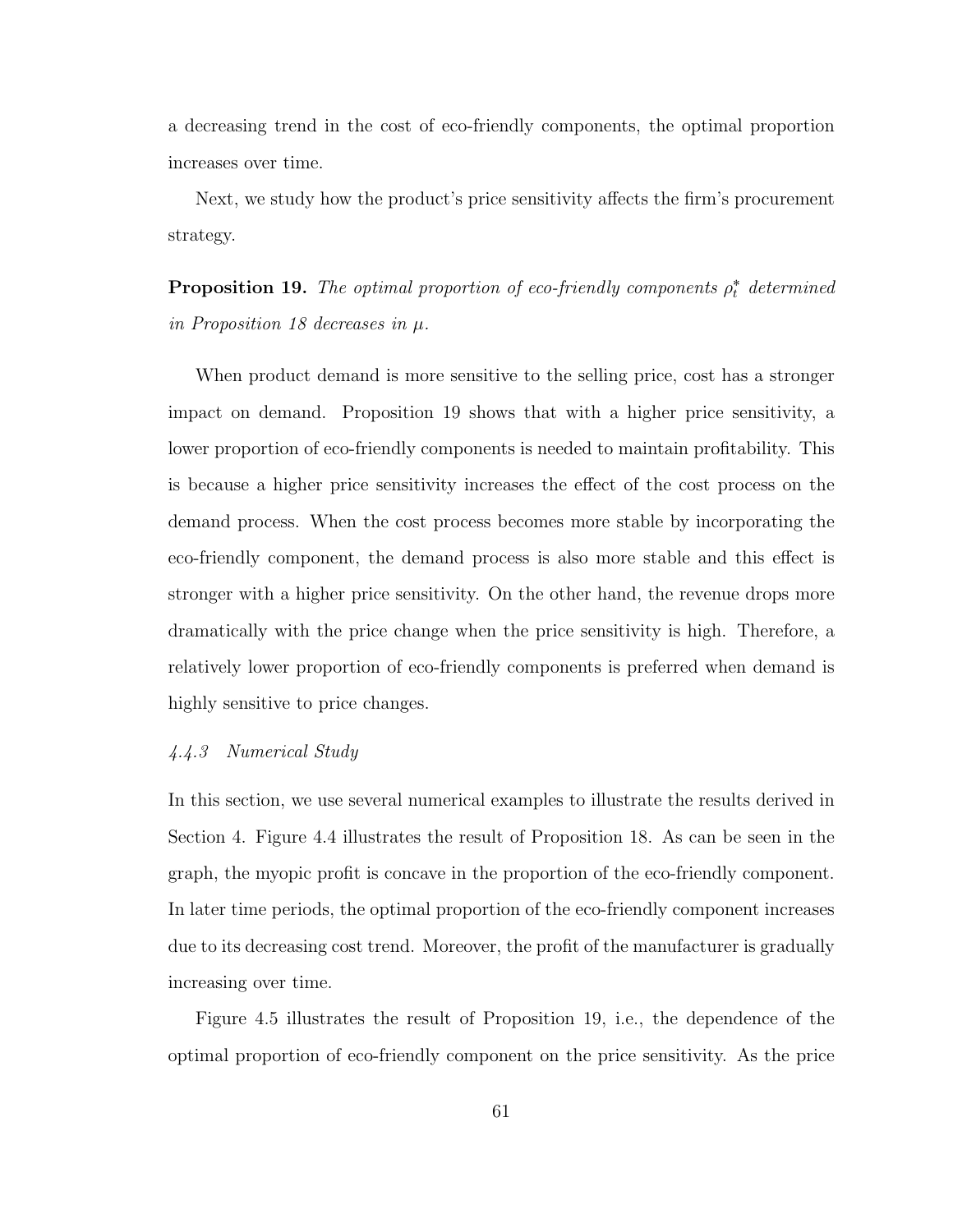

<span id="page-75-0"></span>FIGURE 4.4: Impact of  $\rho$  on profit,  $L = 2, T = 10, a = 0.8, \sigma^O = 10, \sigma^E = 3$ ,  $\theta^O = 1, \, \theta^E = 4, \, \delta^O = 0.1, \, \delta^E = 0.15, \, h = 1, \, b = 20, \, \lambda = 60, \, \mu = 1.5.$ 



<span id="page-75-1"></span>FIGURE 4.5: Impact of  $\rho$  on  $\mu$ ,  $L = 2$ ,  $T = 10$ ,  $a = 0.8$ ,  $\sigma^O = 10$ ,  $\sigma^E = 3$ ,  $\theta^O = 1$ ,  $\theta^E = 4, \delta^O = 0.1, \delta^E = 0.15, h = 1, b = 20, \lambda = 60, \mu = 1.5.$ 

sensitivity  $\mu$  increases, the optimal proportion  $\rho^*$  decreases. Moreover, the optimal profit also decreases.

### 4.4.4 Conclusion

In this chapter, we study the profitability of a sustainable procurement strategy that relies on component materials with less fossil-fuel content. This strategy allows the manufacturer to limit the exposure to procurement cost volatility, but may lead to higher costs. We evaluate the impact of features of the cost process on the manufac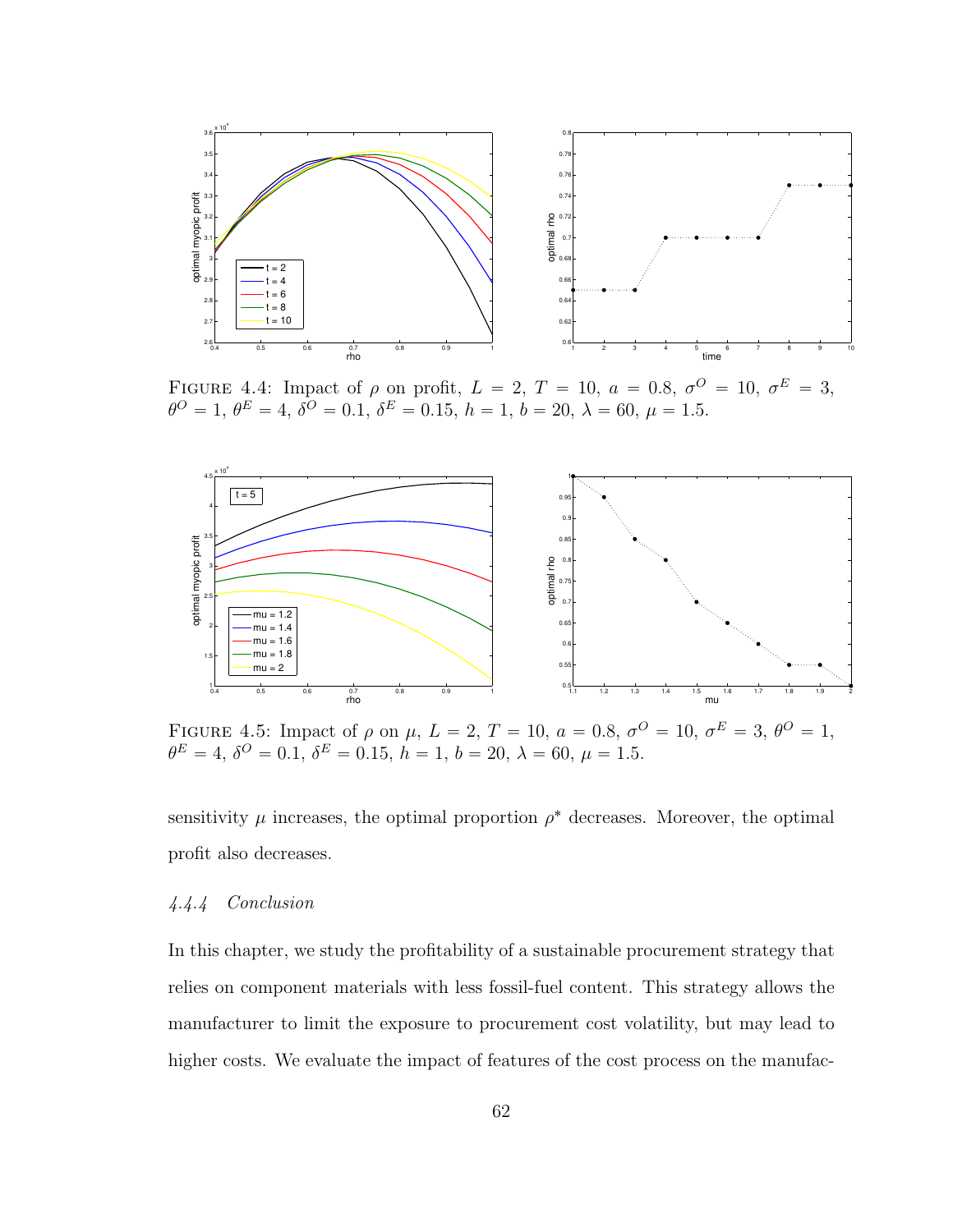turer's procurement decision and overall profit. We find that, in certain settings, the benefit of risk reduction associated with the procurement of eco-friendly components outweighs the cost increase, therefore improving the manufacturer's profitability. Given the current volatility of oil prices, a sustainable procurement strategy can be regarded as a form operational hedging.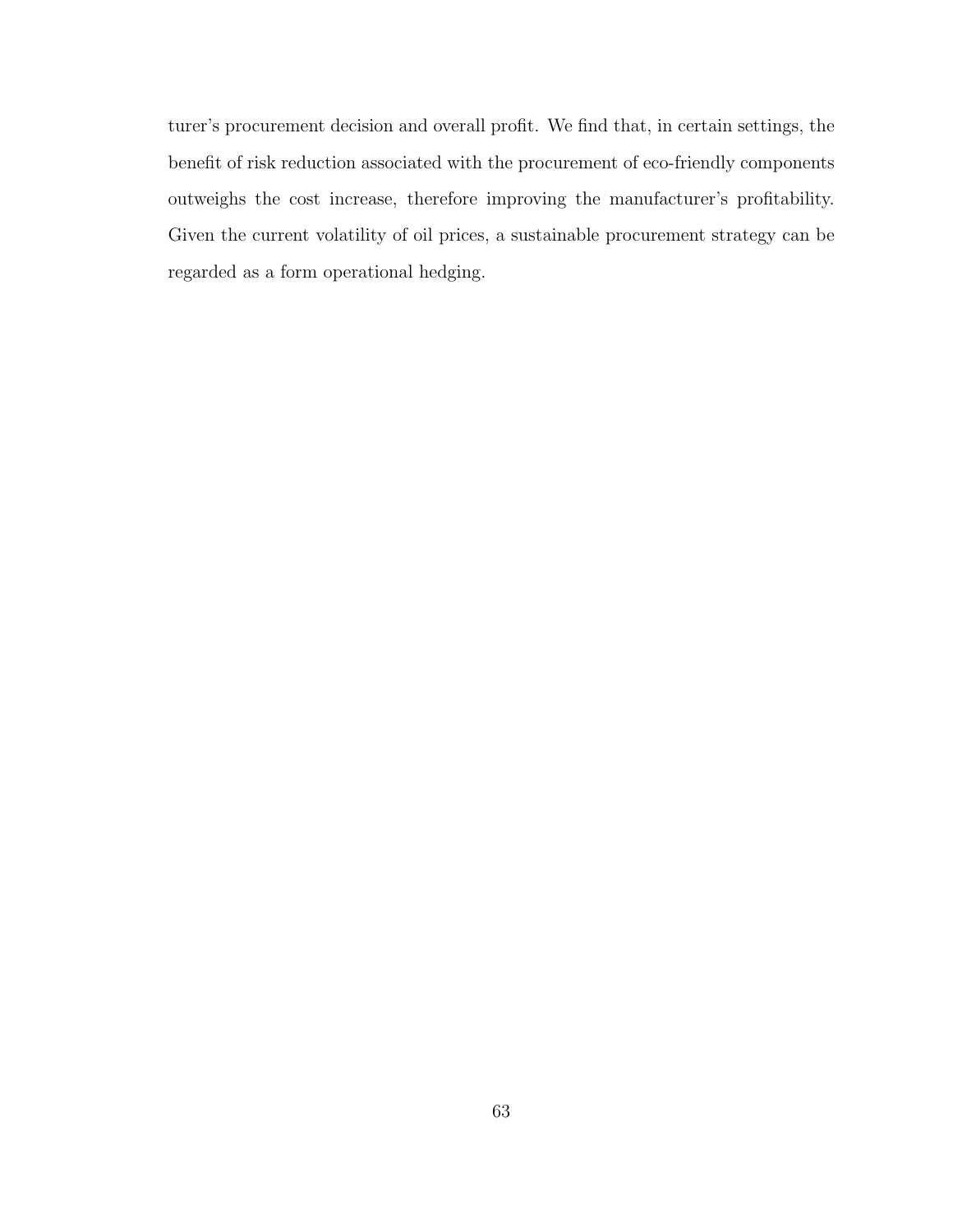# Appendix A

## Appendix

Proof of Proposition [1.](#page-29-0) We prove this result by induction. The result holds for  $T + 1$ . Suppose that at  $t + 1$ ,  $V_{t+1}$   $(x_{t+1}, \mathbf{w_{t+1}})$  is jointly concave in  $(x_{t+1}, \mathbf{w_{t+1}})$  and  $J_{t+1}$   $(x_{t+1}, \mathbf{w_{t+1}}, d_{t+1}, q_{t+1})$  is jointly concave in  $(x_{t+1}, \mathbf{w_{t+1}}, d_{t+1}, q_{t+1})$ .

The concavity of  $V_{t+1}$   $(x_{t+1}, \mathbf{w_{t+1}})$  implies that

$$
V_{t+1}(x_t + w_{1,t} - D_t(d_t, \epsilon_t), w_{2,t}, \cdots, w_{L-1,t}, q_t)
$$

is concave in  $(x_t, \mathbf{w_t}, d_t, q_t)$  for any realization of  $\epsilon_t$ , since

$$
(x_t + w_{1,t} - D_t(d_t, \epsilon_t), w_{2,t}, \cdots, w_{L-1,t}, q_t)
$$

is an affine transformation of  $(x_t, \mathbf{w_t}, d_t, q_t)$  under both additive and multiplicative demand functions. Therefore,  $\mathsf{E}V_{t+1}(x_t + w_{1,t} - D_t(d_t, \epsilon_t), w_{2,t}, \cdots, w_{L-1,t}, q_t)$  is concave in  $(x_t, \mathbf{w_t}, d_t, q_t)$ . Furthermore, the concavity of the revenue function and the convexity of the inventory cost function imply that  $J_t(x_t, \mathbf{w_t}, d_t, q_t)$  is jointly concave in  $(x_t, \mathbf{w_t}, d_t, q_t)$ . Concavity is preserved under maximization. Hence,  $V_t (x_t, \mathbf{w_t})$  is jointly concave in  $(x_t, \mathbf{w_t})$ .  $\Box$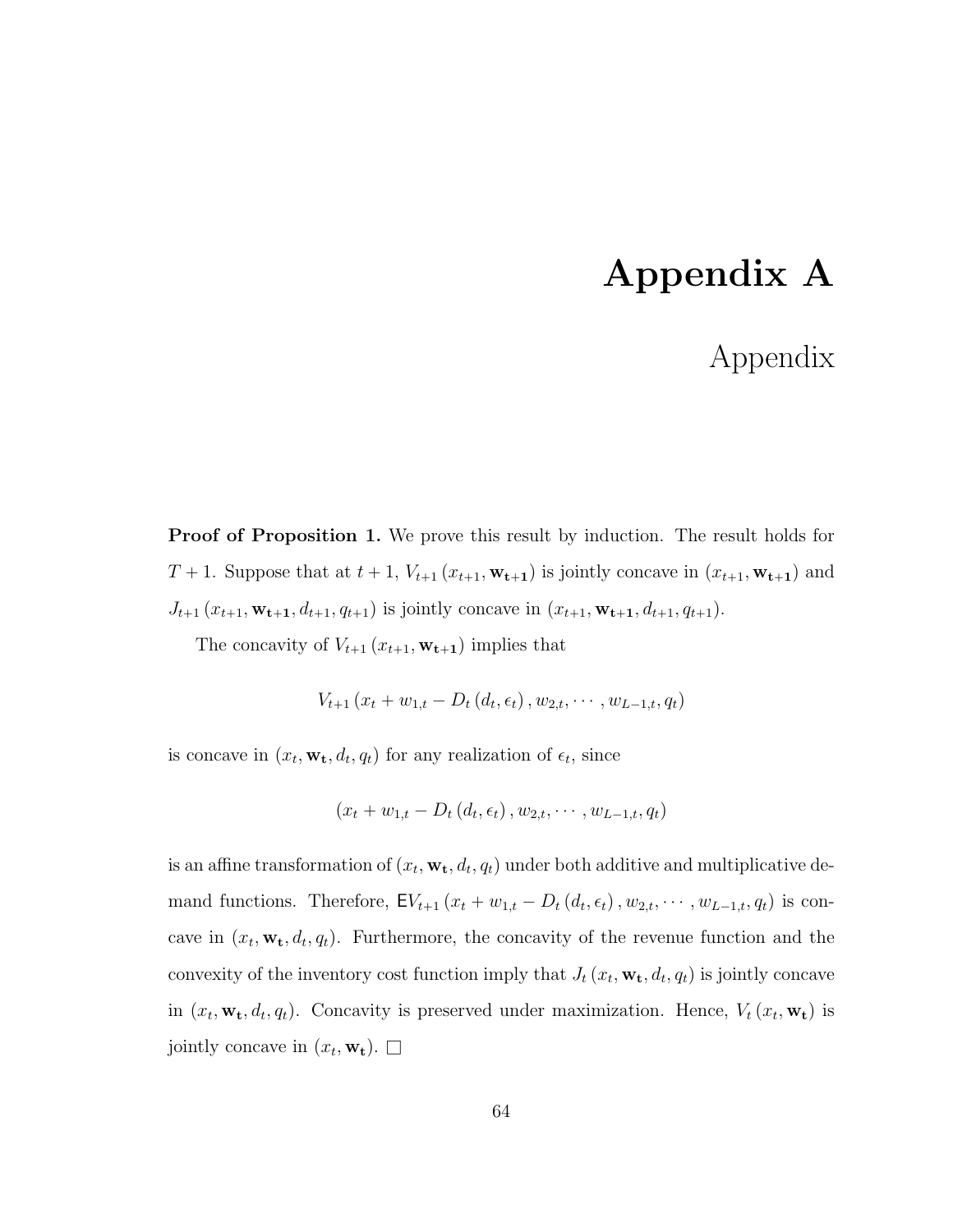**Proof of Proposition [2.](#page-30-0)** To simplify notation, the subscript  $t$  is omitted in this proof.

(*i*) We need to show that  $0 \n\leq \frac{dd^M(x)}{dx} \leq 1$  for all x. If  $d^M(x)$  lies on the boundary of  $\Omega_t$ , then  $\frac{dd^M(x)}{dx} = 0$ . Otherwise,  $d^M(x)$  satisfies the first-order condition of  $R(d)$  –  $G(x, d)$  with respect to d, i.e.,

$$
R'(d) - \frac{\partial G(x, d)}{\partial d} |_{d=d^M(x)} = 0.
$$

Thus,

$$
\frac{dd^{M}(x)}{dx} = -\frac{-\frac{\partial^{2}G(x,d)}{\partial x \partial d}}{R''(d) - \frac{\partial^{2}G(x,d)}{\partial d}} = \frac{(h+b) f(x-d)}{\frac{2}{\mu} + (h+b) f(x-d)} \in (0,1).
$$

(*ii*) Using simple algebra, we can write the first order condition of  $d^M(x)$  as

<span id="page-78-0"></span>
$$
\frac{\lambda - 2d^{M}(x)}{\mu} = b - (h + b) F(x - d^{M}(x))
$$
\n(A.1)

Since  $d^{M}(x)$  increases in x with rate smaller than 1,  $x - d^{M}(x)$  is increasing in x. The monotonicity of  $x - d^M(x)$  implies that  $\lim_{x \to +\infty} F$  $x - d^M(x)$  $= 1$ , and  $\lim_{x\to -\infty} F\left(x - d^M(x)\right) = 0.$  $\sim$ 

Since equation [\(A.1\)](#page-78-0) also holds as  $x \to \pm \infty$ , we have

$$
\lim_{x \to +\infty} \frac{\lambda - 2d^{M}(x)}{\mu} = \frac{\lambda - 2\lim_{x \to +\infty} d^{M}(x)}{\mu} = b - (h + b) \lim_{x \to +\infty} F(x - d^{M}(x)) = -h,
$$
  

$$
\lim_{x \to -\infty} \frac{\lambda - 2d^{M}(x)}{\mu} = \frac{\lambda - 2\lim_{x \to -\infty} d^{M}(x)}{\mu} = b - (h + b) \lim_{x \to -\infty} F(x - d^{M}(x)) = b.
$$

Thus,  $\lim_{x \to +\infty} d^M(x) = \frac{\lambda + \mu h}{2}$  and  $\lim_{x \to +\infty} d^M(x) = \frac{\lambda - \mu b}{2}$ .

**Proof of Proposition [3.](#page-31-0)** (i) Under additive demand, the first order conditions of the optimal joint decisions  $(d_t^*(x_t), q_t^*(x_t))$  are as follows:

$$
\begin{cases}\nR'_t(d) - \frac{\partial}{\partial d} G_t(x_t, d) + \frac{\partial}{\partial d} E V_{t+1}(x_t + q - d - \epsilon_t) \big|_{(d_t^*, q_t^*)} = 0 \\
-c_t + \frac{\partial}{\partial q} E V_{t+1}(x_t + q - d - \epsilon_t) \big|_{(d_t^*, q_t^*)}\n\end{cases} = 0.
$$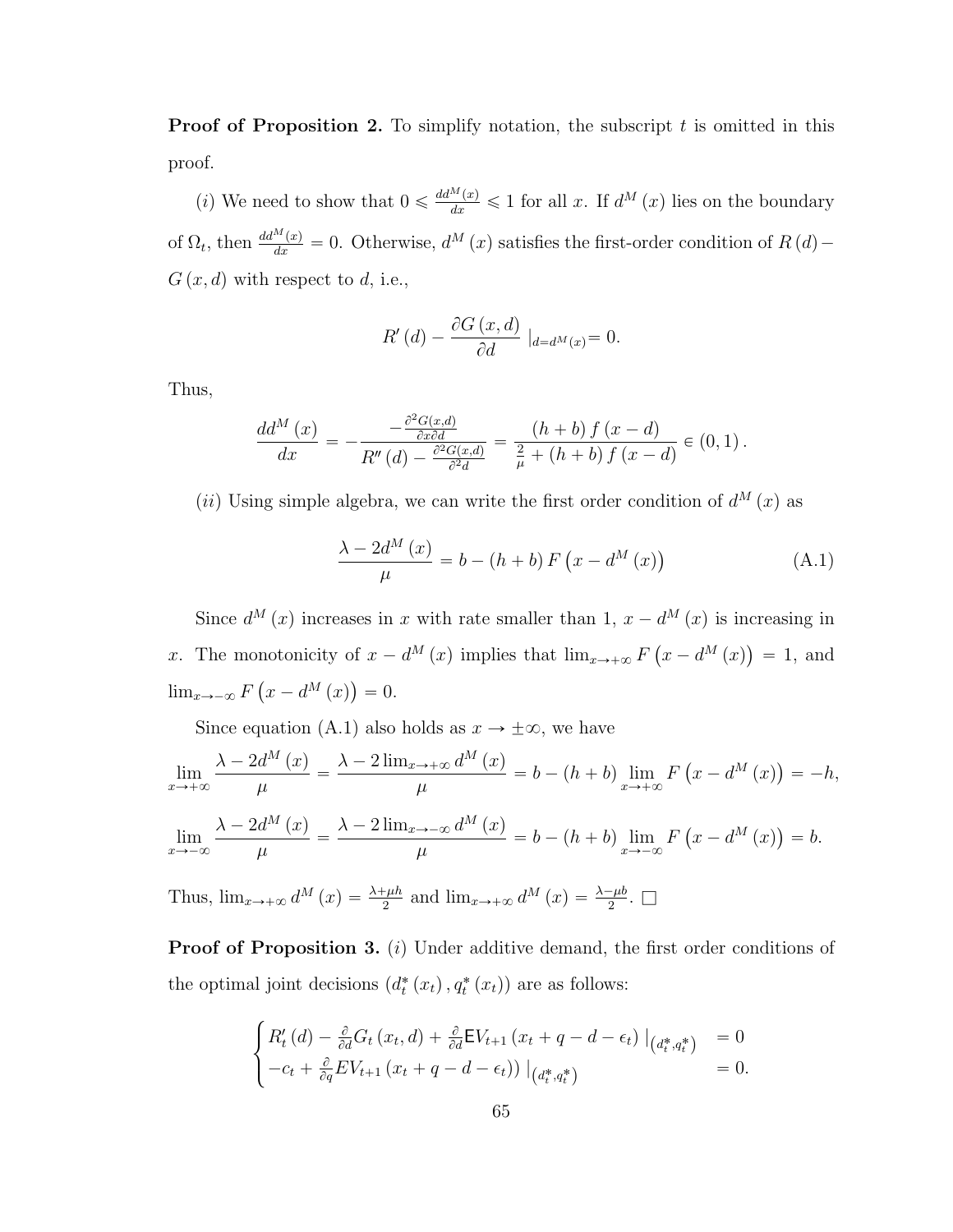The second equation of the first-order conditions implies that

$$
\frac{\partial}{\partial q} \mathsf{E} V_{t+1} \left( x_t + q - d - \epsilon_t \right) \big|_{\left( d^*_t, q^*_t \right)} = \mathsf{E} V'_{t+1} \left( x_t + q - d - \epsilon_t \right) \big|_{\left( d^*_t, q^*_t \right)} = c_t,
$$

and the first equation of the first-order conditions implies that

$$
R'_{t}(d) - \frac{\partial}{\partial d} G_{t}(x_{t}, d) |_{(d_{t}^{*}, q_{t}^{*})} = \mathsf{E} V'_{t+1}(x_{t} + q - d - \epsilon_{t}) |_{(d_{t}^{*}, q_{t}^{*})}.
$$

Thus, the optimal demand policy  $d_t^*(x_t)$  satisfies

$$
R'_t(d) - \frac{\partial}{\partial d}G_t(x_t, d) \mid_{d_t^*} = c_t.
$$

The myopic demand policy  $d_t^M(x_t)$  satisfies the first-order condition

$$
R'_t(d) - \frac{\partial}{\partial d} G_t(x_t, d) |_{d_t^M} = 0.
$$

When  $c_t > 0$ ,

$$
R'_t(d) - \frac{\partial}{\partial d} G_t(x_t, d) |_{(d_t^*, q_t^*)} = c_t > 0 = R'_t(d) - \frac{\partial}{\partial d} G_t(x_t, d) |_{d_t^M}.
$$

The concavity of the function  $R_t(d) - G_t(x_t, d)$  implies that  $R'_t(d) - \frac{\partial}{\partial d} G_t(x_t, d)$  is decreasing in *d* for each value of  $x_t$ . Hence  $d_t^M(x_t) \geq d_t^*(x_t)$ .

When  $c_t = 0$ , the first-order conditions of  $d_t^M(x_t)$  and  $d_t^*(x_t)$  are identical, implying that  $d_t^M(x_t) = d_t^*(x_t)$ .

(*ii*) Applying the implicit function theorem on the first order conditions of  $d_t^M(x_t)$ and  $d_t^*(x_t)$ , we obtain the derivative of  $d_t^M(x_t)$  and  $d_t^*(x_t)$  with respect to  $x_t$ , as follows:

$$
\frac{dd_t^*(x_t)}{dx_t} = \frac{(h_t + b_t) f_t (x_t - d_t^*(x_t))}{\frac{2}{\mu_t} + (h_t + b_t) f_t (x_t - d_t^*(x_t))} = \frac{dd_t^M (x_t)}{dx_t} \in (0, 1).
$$

Thus, the optimal demand policy has the same slope as the myopic demand policy.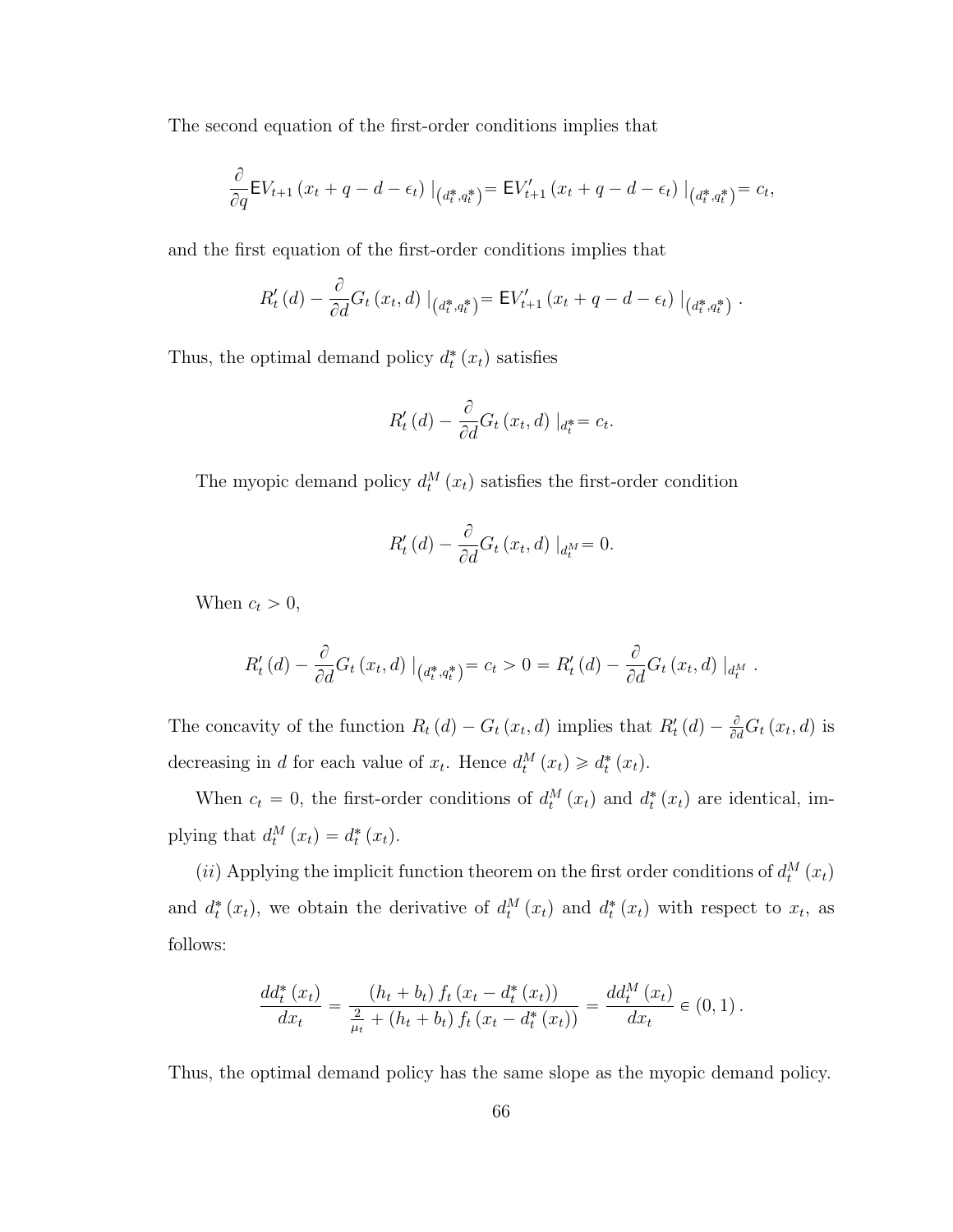(*iii*) From (*i*),  $d_t^*(x_t)$  satisfies the first-order condition

$$
R'_t(d) - \frac{\partial}{\partial d} G_t(x_t, d) |_{(d_t^*, q_t^*)} = c_t.
$$

Using simple algebra, we can rewrite this equation as

<span id="page-80-0"></span>
$$
\frac{\lambda_t - 2d_t^*(x_t)}{\mu_t} = b_t - (h_t + b_t) F_t (x_t - d_t^*(x_t)) + c_t
$$
\n(A.2)

The result in (*ii*) implies that  $x_t - d_t^*(x_t)$  increases in  $x_t$ . Thus, we have

$$
\lim_{x_t \to +\infty} F_t \left( x_t - d_t^* \left( x_t \right) \right) = 1
$$

and

$$
\lim_{x_t \to -\infty} F_t \left( x_t - d_t^* \left( x_t \right) \right) = 0.
$$

Equation [\(A.2\)](#page-80-0) holds as  $x_t \to \pm \infty$ . Therefore,

$$
\lim_{x_t \to +\infty} \frac{\lambda_t - 2d_t^*(x_t)}{\mu_t} = b_t - (h_t + b_t) \lim_{x_t \to +\infty} F_t (x_t - d_t^*(x_t)) + c_t = -h_t + c_t,
$$
\n
$$
\lim_{x_t \to -\infty} \frac{\lambda_t - 2d_t^*(x_t)}{\mu_t} = b_t - (h_t + b_t) \lim_{x_t \to -\infty} F_t (x_t - d_t^*(x_t)) + c_t = b_t + c_t,
$$

leading to

$$
\lim_{x_t \to +\infty} d_t^* (x_t) = \frac{\lambda_t + \mu_t h_t - \mu_t c_t}{2}
$$

and

$$
\lim_{x_t \to -\infty} d_t^* (x_t) = \frac{\lambda_t - \mu_t b_t - \mu_t c_t}{2}.
$$

 $(iv)$  and  $(v)$  We first show by induction that for any t,

$$
d_t^M(x_t) = \lim_{w_{1,t} \to +\infty} d_t^* (x_t, w_{1,t}, \cdots, w_{L-1,t})
$$

and  $\lim_{x_t \to +\infty} V'_t(x_t, w_{1,t}, \cdots, w_{L-1,t}) = 0$  when  $h_t = 0$ .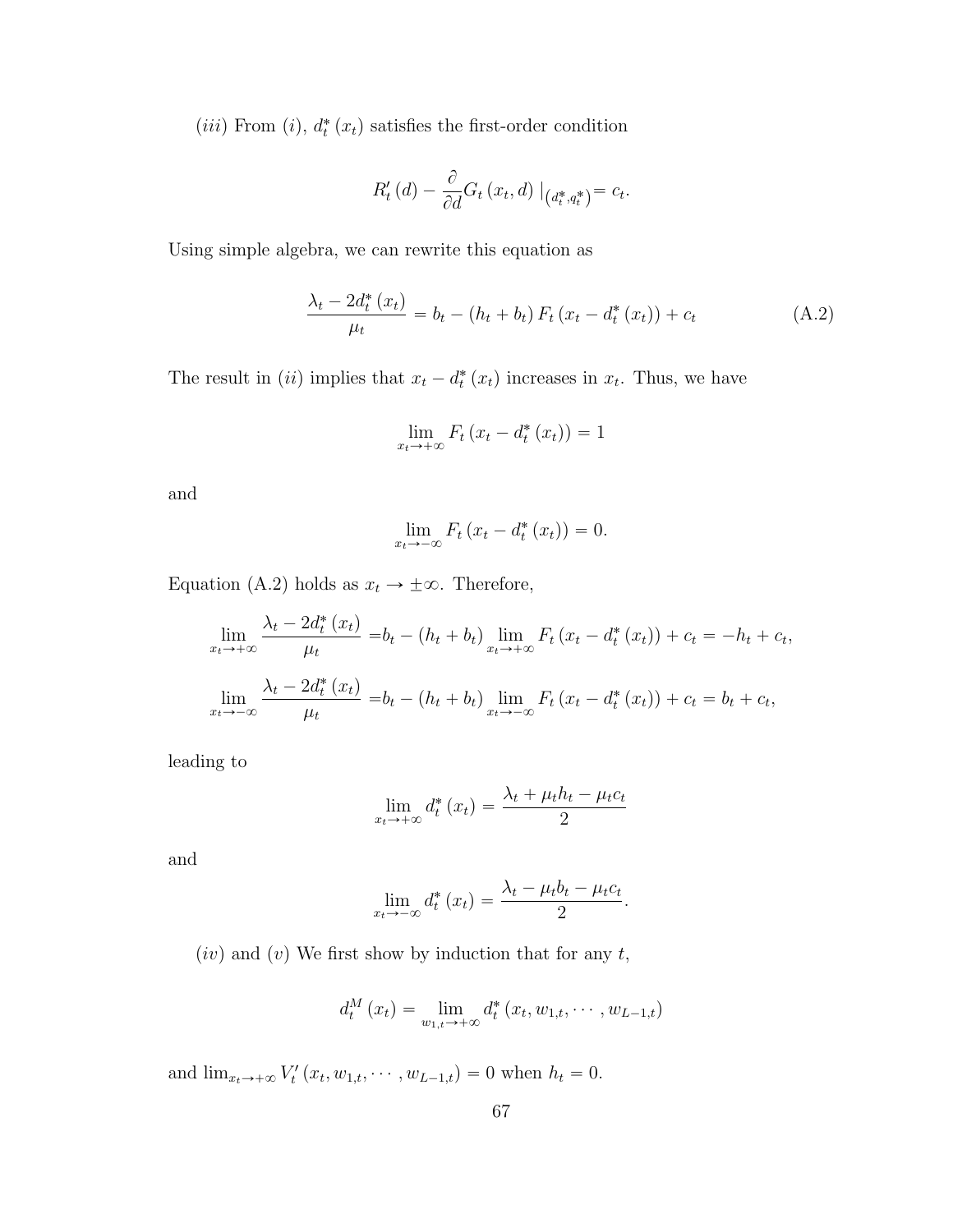At time T,  $q_T^* = 0$ ,

$$
V_T(x_T, w_{1,T}, \cdots, w_{L-1,T}) = V_T(x_T) = \max_{d_T \in \Omega_T} \{ R_T(d_T) - G_T(x_T, d_T) \}.
$$

The problem that determines  $d^*_T$  is the same as the one that determines  $d^M_T$ . Therefore,

$$
d_T^* (x_T, w_{1,T}, \cdots, w_{L-1,T}) = d_T^* (x_T) = d_T^M (x_T).
$$

Furthermore,

$$
V_T (x_T) = R_T (d_T^* (x_T)) - G_T (x_T, d_T^* (x_T)),
$$
  

$$
V'_T (x_T) = b_T - (h_T + b_T) F (x_T - d_T^* (x_T)).
$$

Thus,  $\lim_{x_T \to +\infty} V'_T(x_T) = -h_T = 0$ , and the results hold at time T.

Suppose that at time  $t + 1$ ,  $d_{t+1}^M(x_{t+1}) \ge d_{t+1}^*(x_t, +\infty, w_{2,t} \cdots, w_{L-1,t})$  and

$$
\lim_{x_{t+1}\to+\infty} \frac{\partial V_{t+1}(x_{t+1},w_{1,t+1},\cdots,w_{L-1,t+1})}{\partial x_{t+1}}=0.
$$

Consider the problem at time t:

$$
V_t(x_t, w_{1,t}, \cdots, w_{L-1,t}) = \max_{q_t \geq 0, d_t \in \Omega_t} \{ R_t(d_t) - c_t q_t - G_t(x_t, d_t) + \alpha E V_{t+1}(x_{t+1}, w_{1,t+1}, \cdots, w_{L-1,t+1}) \},
$$

where  $x_{t+1} = x_t + w_{1t} - d_t - \epsilon_t$ . The first order condition for  $d_t^*(x_t, w_{1,t}, \dots, w_{L-1,t})$ is

$$
R'_{t}(d_{t}) - \frac{\partial G_{t}(x_{t}, d_{t})}{\partial d_{t}} - \alpha \mathsf{E} \frac{\partial V_{t+1}(x_{t+1}, w_{1,t+1}, \cdots, w_{L-1,t+1})}{\partial x_{t+1}} = 0.
$$

Since  $x_{t+1} = x_t + w_{1t} - d_t - \epsilon_t$ , we have by induction that

$$
\lim_{w_{1,t}\to+\infty} \mathsf{E} \frac{\partial V_{t+1}(x_{t+1}, w_{1,t+1}, \cdots, w_{L-1,t+1})}{\partial x_{t+1}}
$$
\n
$$
= \lim_{x_{t+1}\to+\infty} \mathsf{E} \frac{\partial V_{t+1}(x_{t+1}, w_{1,t+1}, \cdots, w_{L-1,t+1})}{\partial x_{t+1}}
$$
\n=0.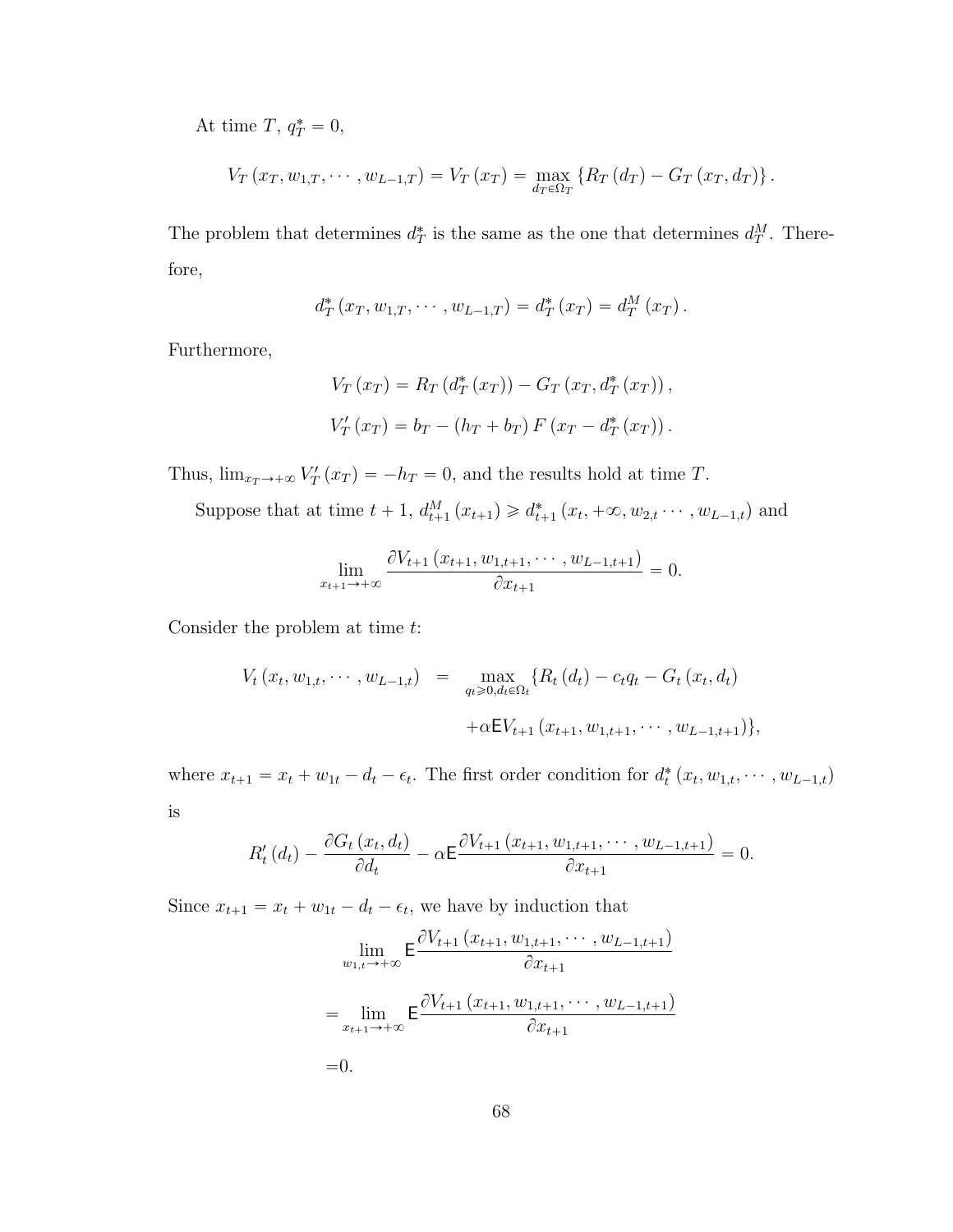Hence, the first-order condition for  $d_t^*(x_t, +\infty, w_{2,t}, \dots, w_{L-1,t})$  becomes the same as the first-order condition for  $d_t^M(x_t)$ , which implies that

$$
\lim_{w_{1,t}\to +\infty} d_t^* (x_t, w_{1,t}, \cdots, w_{L-1,t}) = d_t^M (x_t).
$$

Furthermore,

$$
\lim_{x_t \to +\infty} \frac{\partial V_t(x_t, w_{1,t}, \cdots, w_{L-1,t})}{\partial x_t}
$$
\n
$$
= \lim_{x_t \to +\infty} \left[ -\frac{\partial G_t(x_t, d_t)}{\partial d_t} + \alpha \mathsf{E} \frac{\partial V_{t+1}(x_{t+1}, w_{1,t+1}, \cdots, w_{L-1,t+1})}{\partial x_{t+1}} \right] |_{d_t = d_t^*}
$$
\n
$$
= -h_t + 0 = 0.
$$

By Pang et al. (2012),  $d_t^*(x_t \cdot w_{1,t}, \cdots, w_{L-1,t})$  is non-decreasing in  $w_{l,t}$ ,  $l =$  $1, \dots, L$ . Thus,  $\lim_{w_{1,t}\to+\infty} d_t^* (x_t, w_{1,t}, \dots, w_{L-1,t}) = d_t^M (x_t)$  implies that

$$
d_t^*(x_t, w_{1,t}, \cdots, w_{L-1,t}) \leq d_t^M(x_t)
$$

for any value of  $w_{1,t}$ .  $\Box$ 

**Proof of Proposition [4.](#page-32-0)** To simplify notation, subscript t is omitted in this proof.

(i) The myopic demand  $d^M(x)$  satisfies the first order condition

$$
R'(d) - \frac{\partial G(x, d)}{\partial d} = 0.
$$

Thus,

$$
\frac{dd^{M}(x)}{dx} = -\frac{-\frac{\partial^{2}G(x,d)}{\partial x \partial d}}{R''(d) - \frac{\partial^{2}G(x,d)}{\partial x^{2}d}} = \frac{(h+b)\frac{x}{d^{2}}f\left(\frac{x}{d}\right)}{-R''(d) + (h+b)\frac{x^{2}}{d^{3}}f\left(\frac{x}{d}\right)} \begin{cases} > 0, & \text{if } x > 0, \\ = 0, & \text{if } x \leq 0, \end{cases}
$$

i.e.,  $d^M(x)$  is non-decreasing in x.

(*ii*) Using simple algebra, the first-order condition of  $d^{M}(x)$  can be written as

<span id="page-82-0"></span>
$$
\lambda^{1/\mu} (1 - 1/\mu) d^{-1/\mu} |_{d = d^M(x)} + h = (h + b) \int_{x/d}^{+\infty} \epsilon dF(\epsilon) |_{d = d^M(x)}.
$$
 (A.3)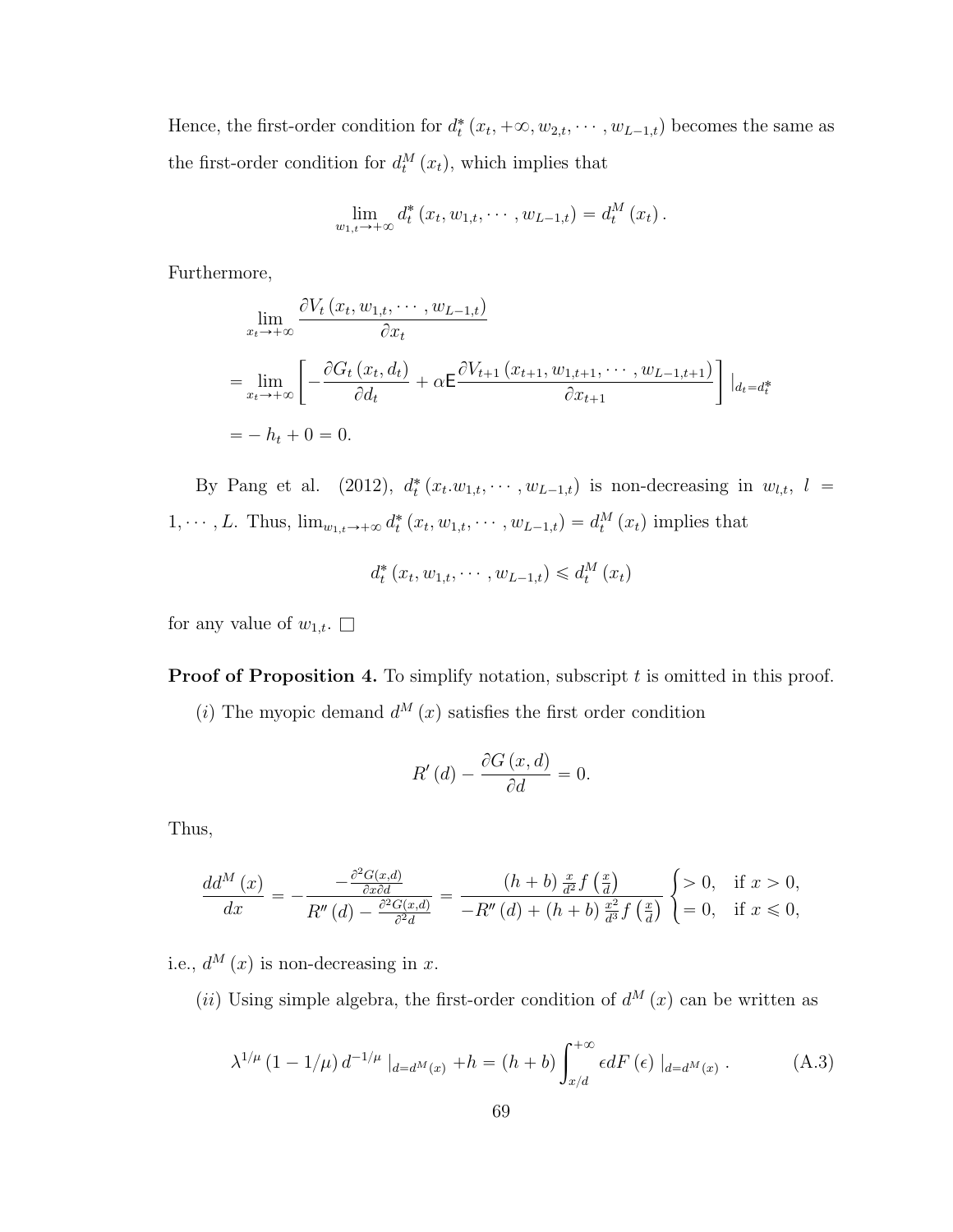The monotonicity of  $d^{M}(x)$  implies that

$$
\lim_{x \to +\infty} \left[ \lambda^{1/\mu} \left( 1 - 1/\mu \right) d^{-1/\mu} \mid_{d=d^M(x)} + h \right] = \lambda^{1/\mu} \left( 1 - 1/\mu \right) \lim_{x \to +\infty} d^M(x)^{-1/\mu} + h = h,
$$

i.e., the left hand side of [\(A.3\)](#page-82-0) exists, which implies that the limit of the right hand side of equation [\(A.3\)](#page-82-0) also exists. Since on the right hand side of [\(A.3\)](#page-82-0) the variable x only appears in the lower limit of the integral in the function  $\frac{x}{d^M(x)}$ , we have that  $\lim_{x\to+\infty}\frac{x}{d^M}$  $\frac{x}{d^M(x)}$  exists. The value of  $\lim_{x\to+\infty}\frac{x}{d^M(x)}$  $\frac{x}{d^M(x)}$  could be  $0, +\infty$  or some positive constant. We now examine these three possibilities:

(1) If  $x/d^M(x) \to 0$  when  $x \to +\infty$ , then

$$
\int_{x/d^{M}(x)}^{+\infty} \epsilon dF\left(\epsilon\right) \to \int_{0}^{+\infty} \epsilon dF\left(\epsilon\right) = \mathsf{E}\epsilon = 1.
$$

The right hand side of  $(A.3)$  converges to  $(h + b)$ , which does not equal the limit of the left hand side of  $(A.3)$ , unless  $b = 0$ .

(2) If  $x/d^M(x) \to +\infty$  when  $x \to +\infty$ , then

$$
\int_{x/d^{M}(x)}^{+\infty} \epsilon dF\left(\epsilon\right) \to \int_{+\infty}^{+\infty} \epsilon dF\left(\epsilon\right) = 0.
$$

The right hand side of [\(A.3\)](#page-82-0) converges to 0, which does not equal the limit of the left hand side of  $(A.3)$  unless  $h = 0$ .

(3) When  $h \neq 0$  and  $b \neq 0$ ,  $\lim_{x \to +\infty} \frac{x}{d^M(x)}$  = constant, which implies that  $d^M(x)$  has an asymptotic slope. Let  $C^*$  be the solution to

$$
\int_{1/C}^{+\infty} \epsilon dF\left(\epsilon\right) = \frac{h}{h+b}.
$$

Thus,  $C^*$  is the asymptotic slope of  $d^M(x)$ .

(*iii*) Since equation [\(A.3\)](#page-82-0) holds for any value of  $x \le 0$ , we have

$$
\lambda^{1/\mu} (1 - 1/\mu) d^M (x)^{-1/\mu} + h = (h + b) \int_{x/d^M(x)}^{+\infty} \epsilon dF (\epsilon).
$$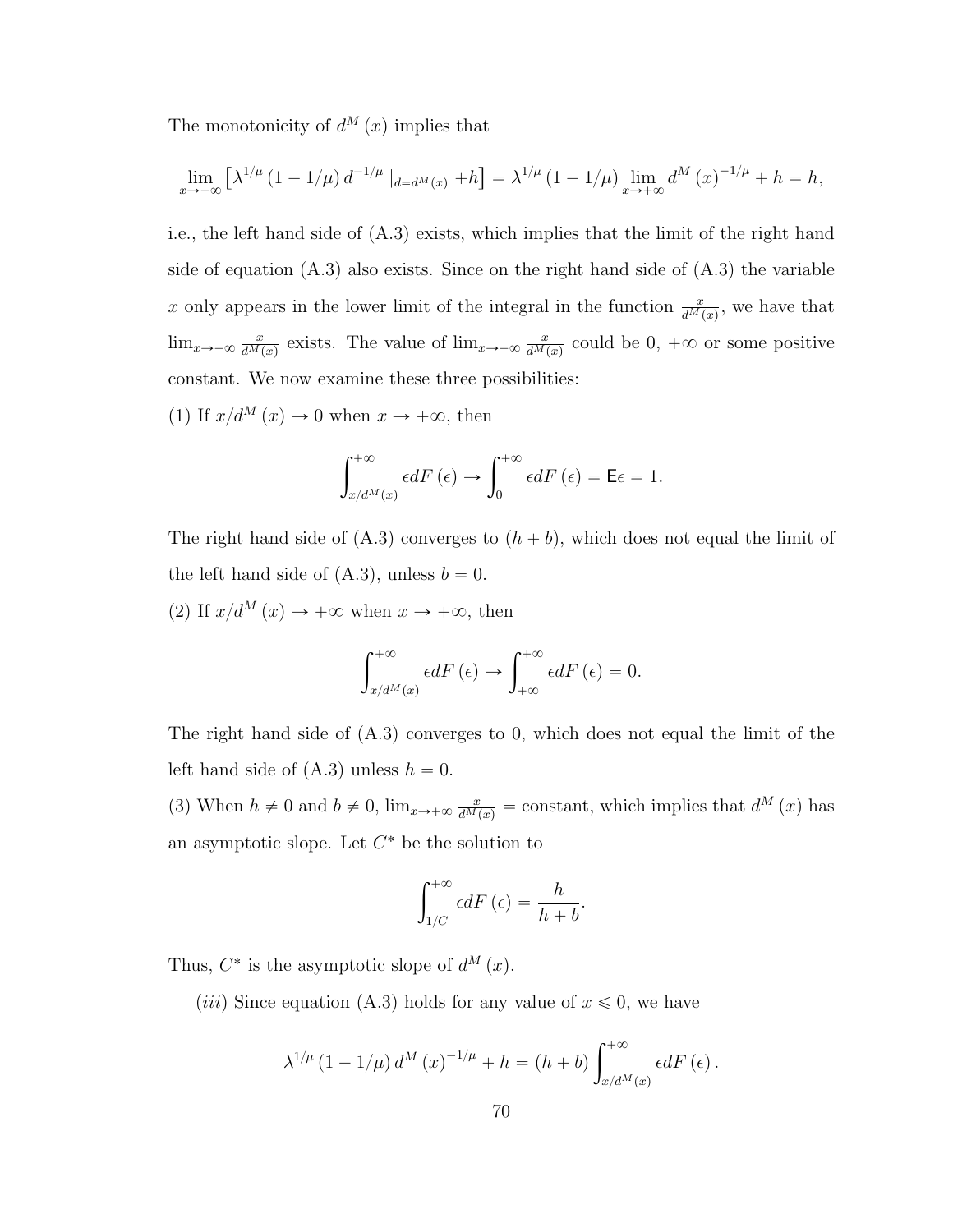Since  $\epsilon$  is nonnegative, we have that  $\frac{x}{d^M(x)} \leq 0$  for  $x \leq 0$  implies that

$$
\int_{x/d^M(x)}^{+\infty} \epsilon dF\left(\epsilon\right) = \int_0^{+\infty} \epsilon dF\left(\epsilon\right) = \mathsf{E}\epsilon = 1.
$$

For  $x \leq 0$ , we have

$$
\lambda^{1/\mu} (1 - 1/\mu) d^{M}(x)^{-1/\mu} + h = h + b, \quad d^{M}(x) = \lambda \left[ \frac{1 - 1/\mu}{b} \right]^{\mu} \triangleq C_0. \quad \Box
$$

**Proof of Proposition [5.](#page-34-0)** (*i*) Under a multiplicative demand function, the first-order conditions for the optimal joint decisions  $(d_t^*(x_t), q_t^*(x_t))$  are:

$$
\begin{cases}\nR'_t(d) - \frac{\partial}{\partial d} G_t(x_t, d) + \frac{\partial}{\partial d} E V_{t+1}(x_t + q - d\epsilon_t) \big|_{(d_t^*, q_t^*)} = 0 \\
-c_t + \frac{\partial}{\partial q} E V_{t+1}(x_t + q - d\epsilon_t) \big|_{(d_t^*, q_t^*)}\n\end{cases} = 0.
$$

The second equation implies that

$$
\frac{\partial}{\partial q}\mathsf{E}V_{t+1}(x_t+q-d\epsilon_t)\big|_{(d_t^*,q_t^*)}=\mathsf{E}V'_{t+1}(x_t+q-d\epsilon_t)\big|_{(d_t^*,q_t^*)}=c_t,
$$

and the first equation implies that

$$
R'_t(d) - \frac{\partial}{\partial d} G_t(x_t, d) |_{(d_t^*, q_t^*)} = \mathsf{E} V'_{t+1}(x_t + q - D_t(d, \epsilon_t)) \epsilon_t |_{(d_t^*, q_t^*)}.
$$

Note that  $V'_{t+1}(x_{t+1})$  is a non-increasing function due to the concavity of  $V_{t+1}(\cdot)$ , so  $V'_{t+1}(x_t + q - d\epsilon_t)$  is increasing in  $\epsilon_t$ , i.e., the random variables  $V'_{t+1}(x_t + q - d\epsilon_t)$ and  $\epsilon_t$  are positively correlated. Hence,

$$
\mathsf{E} V'_{t+1}(x_t + q - d\epsilon_t) \epsilon_t |_{(d^*_t, q^*_t)} \geq \mathsf{E} V'_{t+1}(x_t + q - d\epsilon_t) \mathsf{E} \epsilon_t |_{(d^*_t, q^*_t)} = \mathsf{E} V'_{t+1}(x_t + q - d\epsilon_t) |_{(d^*_t, q^*_t)} = c_t.
$$

The myopic demand policy  $d_t^M(x_t)$  satisfies the first-order condition  $R'_t(d) - \frac{\partial}{\partial d}G_t(x_t, d) \mid_{d_t^M} =$ 0. Thus,  $R'_t(d) - \frac{\partial}{\partial d} G_t(x_t, d) \mid_{(d_t^*, q_t^*)} \geq c_t \geq 0 = R'_t(d) - \frac{\partial}{\partial d} G_t(x_t, d) \mid_{d_t^M}$ , which implies that  $d_t^M(x_t) \geq d_t^*(x_t)$ .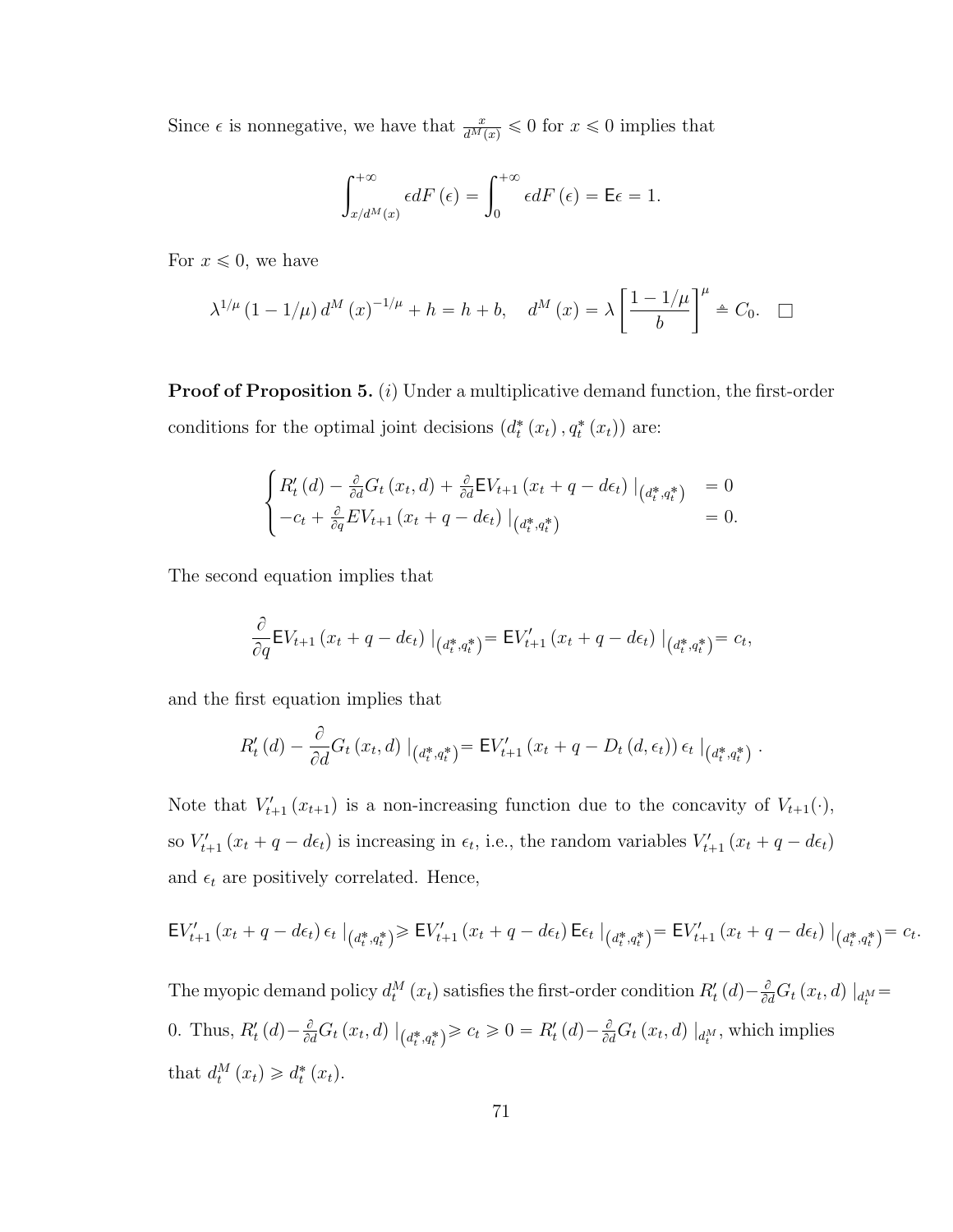(*ii*), (*iii*) First, we show that  $d_t^*(x_t, \mathbf{w_t})$  in nondecreasing in  $x_t$  and  $w_{1,t}$ . Because  $d_t^*(x_t, \mathbf{w_t})$  satisfies the first order condition

$$
\frac{\partial J_t(x_t, \mathbf{w_t}, q_t, d_t)}{\partial d_t} = R'_t(d) - \frac{\partial}{\partial d} G_t(x_t, d) + \frac{\partial}{\partial d} \mathsf{E} V_{t+1}(x_t + q - d\epsilon_t) \big|_{(d_t^*, q_t^*)} = 0,
$$

we have that

$$
\frac{\partial d_t^*(x_t, \mathbf{w_t})}{\partial x_t} = -\frac{\partial^2 J_t(x_t, \mathbf{w_t}, q_t, d_t)/\partial d_t \partial x_t}{\partial^2 J_t(x_t, \mathbf{w_t}, q_t, d_t)/\partial d_t^2}, \quad \frac{\partial d_t^*(x_t, \mathbf{w_t})}{\partial w_{1,t}} = -\frac{\partial^2 J_t(x_t, \mathbf{w_t}, q_t, d_t)/\partial d_t \partial w_{1,t}}{\partial^2 J_t(x_t, \mathbf{w_t}, q_t, d_t)/\partial d_t^2}
$$

.

In addition,

$$
\frac{\partial^2 J_t(x_t, \mathbf{w_t}, q_t, d_t)}{\partial d_t \partial x_t} = -\frac{\partial^2 G_t(x_t, d_t)}{\partial d_t \partial x_t} - \alpha \mathbf{E} \frac{\partial^2 V_{t+1}(x_t + w_{1,t} - d_t \epsilon_t, \mathbf{w_{t+1}})}{\partial (x_t + w_{1,t} - d_t \epsilon_t)^2} \epsilon_t,
$$
\n
$$
\frac{\partial^2 J_t(x_t, \mathbf{w_t}, q_t, d_t)}{\partial d_t \partial w_{1,t}} = -\alpha \mathbf{E} \frac{\partial^2 V_{t+1}(x_t + w_{1,t} - d_t \epsilon_t, \mathbf{w_{t+1}})}{\partial (x_t + w_{1,t} - d_t \epsilon_t)^2} \epsilon_t.
$$

Because  $\frac{\partial^2 G_t(x_t, d_t)}{\partial d_t \partial x_t}$  $\frac{G_t(x_t, d_t)}{\partial d_t \partial x_t} = - (h_t + b_t) \frac{x_t}{d_t^2}$  $\frac{x_t}{d_t^2} f\left(\frac{x_t}{d_t}\right)$  $\left(\frac{x_t}{d_t}\right) \leq 0, V_t(x_t, \mathbf{w_t})$  and  $J_t(x_t, \mathbf{w_t}, q_t, d_t)$  are concave functions, and  $\epsilon_t$  is a random variable with positive support, it follows that  $\partial d_t^*(x_t, \mathbf{w_t})$  $\frac{(\mathbf{x}_t, \mathbf{w_t})}{\partial \mathbf{x}_t} \geq 0$  and  $\frac{\partial d_t^*(\mathbf{x}_t, \mathbf{w_t})}{\partial w_{1,t}}$  $\frac{\partial \mathbf{F}(x_t, \mathbf{w_t})}{\partial w_{1,t}} \geq 0$ , i.e.,  $d_t^* (x_t, \mathbf{w_t})$  is non-decreasing in  $x_t$  and  $w_{1,t}$ .

Next, we show by induction that for any t,  $d_t^M(x_t) = \lim_{w_{1,t} \to +\infty} d_t^*(x_t, \mathbf{w_t})$  and  $\lim_{x_t \to +\infty} V'_t(x_t, \mathbf{w_t}) = 0$  when  $h_t = 0$ . In period T,  $q_T^* = 0$ ,  $V_T(x_T, \mathbf{w_T}) = V_T(x_T) =$  $\max_{d_T \in \Omega_T} \{ R_T(d_T) - G_T(x_T, d_T) \}.$  The problem that determines  $d_T^*$  is the same as the one that determines  $d_T^M$ . Therefore,  $d_T^*(x_T, \mathbf{w_T}) = d_T^*(x_T) = d_T^M(x_T)$ . Furthermore, we have  $V_T(x_T) = R_T(d_T^*(x_T)) - G_T(x_T, d_T^*(x_T))$  and  $V'_T(x_T) =$  $b_T - (h_T + b_T) F \left( \frac{x_T}{d^* \Gamma(r)} \right)$ tarihin kalendar<br>Tarihin kalendar  $\frac{x_T}{d_T^*(x_T)}$ . As shown in Proposition [4,](#page-32-0)  $d_T^*(x_T)$  increases with asymptotic slope  $C_t^*$  as  $x_T$  goes to infinity. As  $C_t^* < 1$ ,  $\lim_{x_T \to +\infty} x_T/d_T^*(x_T) = +\infty$ . Thus,  $\lim_{x_T \to +\infty} V'_T(x_T) = -h_T = 0.$  Therefore, the results hold in the last period.

Suppose that in period  $t + 1$ ,  $d_{t+1}^M(x_{t+1}) = d_{t+1}^*(x_t, +\infty, w_{2,t} \cdots, w_{L-1,t})$  and  $\lim_{x_{t+1}\to+\infty} \frac{\partial V_{t+1}(x_{t+1},\mathbf{w_{t+1}})}{\partial x_{t+1}}$  $\frac{x_{t+1}, \mathbf{w}_{t+1}}{\partial x_{t+1}}$  = 0. Consider the problem at time t:  $V_t(x_t, \mathbf{w_t}) = \max_{q_t \ge 0, d_t \in \Omega_t} \{ R_t(d_t) - c_t q_t - G_t(x_t, d_t) + \alpha E V_{t+1}(x_{t+1}, \mathbf{w_{t+1}}) \}$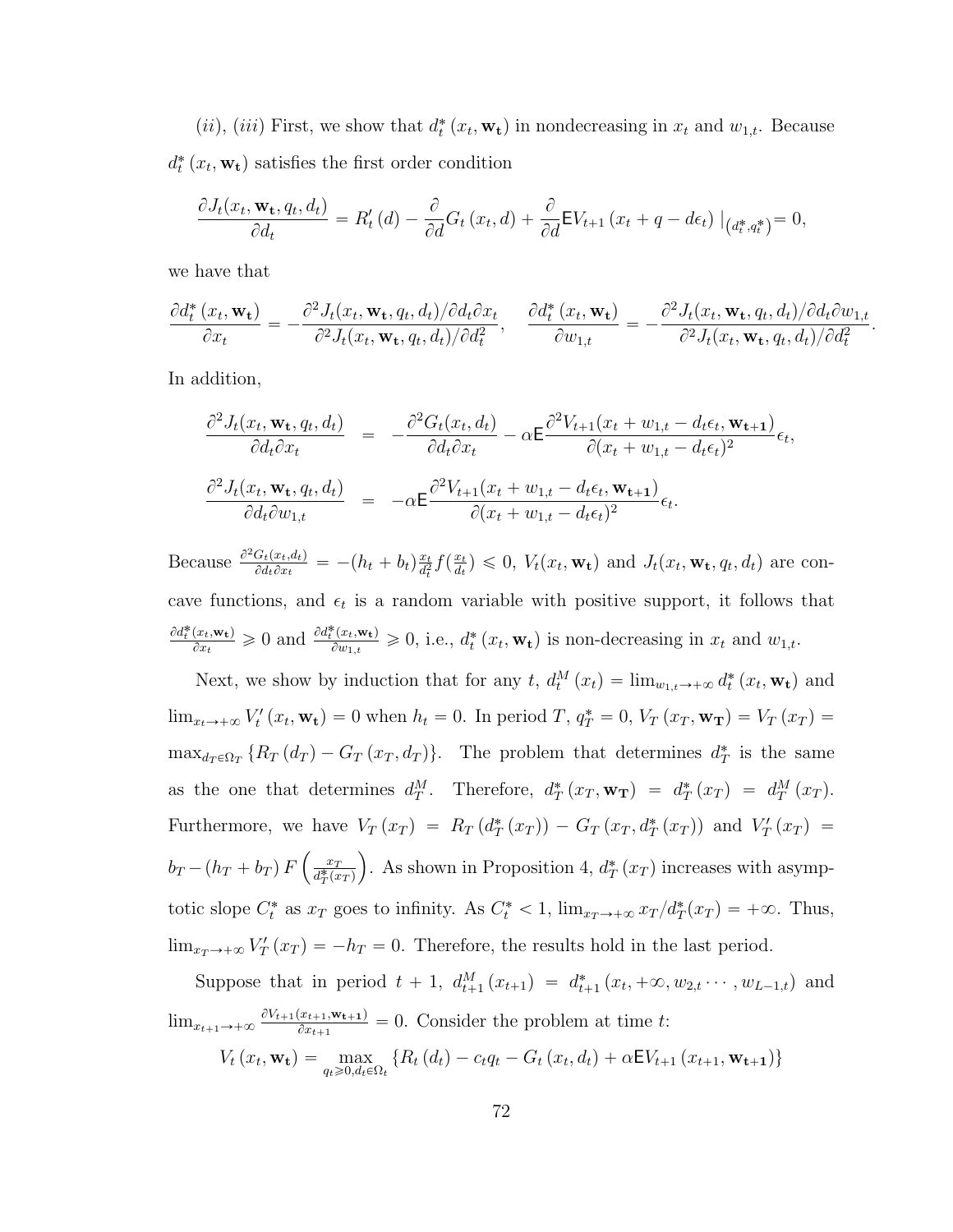where  $x_{t+1} = x_t + w_{1t} - d_t \epsilon_t$ . The first order condition for  $d_t^*(x_t, \mathbf{w_t})$  is

$$
R'_{t}(d_{t}) - \frac{\partial G_{t}(x_{t}, d_{t})}{\partial d_{t}} - \alpha \mathsf{E} \frac{\partial V_{t+1}(x_{t+1}, \mathbf{w}_{t})}{\partial x_{t+1}} \epsilon_{t} = 0.
$$

Since  $x_{t+1} = x_t + w_{1t} - d_t \epsilon_t$ , we have by induction that

$$
\lim_{w_{1,t}\to+\infty} \mathsf{E} \frac{\partial V_{t+1}\left(x_{t+1}, \mathbf{w_{t+1}}\right)}{\partial x_{t+1}} = \lim_{x_{t+1}\to+\infty} \mathsf{E} \frac{\partial V_{t+1}\left(x_{t+1}, \mathbf{w_{t+1}}\right)}{\partial x_{t+1}} = 0.
$$

Then,  $\lim_{x_{t+1}\to+\infty}$   $\mathsf{E} \frac{\partial V_{t+1}(x_{t+1},\mathbf{w_{t+1}})}{\partial x_{t+1}}$  $\frac{(x_{t+1},\mathbf{w_{t+1}})}{\partial x_{t+1}} \epsilon_t = \text{Elim}_{x_{t+1} \to +\infty} \frac{\partial V_{t+1}(x_{t+1},\mathbf{w_{t+1}})}{\partial x_{t+1}}$  $\frac{x_{t+1}, \mathbf{w_{t+1}}}{\partial x_{t+1}} \epsilon_t = 0$ . Hence, the first-order condition of  $d_t^*(x_t, +\infty, w_{2,t}, \cdots, w_{L-1,t})$  becomes the same as the firstorder condition of  $d_t^M(x_t)$ , which implies that  $\lim_{w_{1,t}\to+\infty} d_t^*(x_t, \mathbf{w_t}) = d_t^M(x_t)$ . The monotonicity of  $d_t^*(x_t, \mathbf{w_t})$  in  $w_{1,t}$  implies that  $d_t^M(x_t) \geq d_t^*(x_t, \mathbf{w_t})$ . Furthermore,

$$
\lim_{x_t \to +\infty} \frac{\partial V_t(x_t, \mathbf{w_t})}{\partial x_t} = \lim_{x_t \to +\infty} \left[ -\frac{\partial G_t(x_t, d_t)}{\partial d_t} + \alpha \mathsf{E} \frac{\partial V_{t+1}(x_{t+1}, \mathbf{w_{t+1}})}{\partial x_{t+1}} \right] |_{d_t = d_t^*} = -h_t + 0 = 0. \ \Box
$$

**Proof of Proposition [6.](#page-35-0)** In this proof, we explicitly denote the myopic expected demand as a function of both x and  $\mu$  to study its dependence on  $\mu$ . To show that  $\delta$  increases in  $\mu$ , we need to show that

$$
d^{tM}\left(\frac{x^+(\mu_1) + x^-(\mu_1)}{2}, \mu_1\right) \leq d^{tM}\left(\frac{x^+(\mu_2) + x^-(\mu_2)}{2}, \mu_2\right)
$$

for any  $\mu_1 < \mu_2$ . Define

$$
x^{mid}(\mu) = \{x : d^M(x^{mid}(\mu), \mu) = \frac{d^M(x^+(\mu), \mu) + d^M(x^-(\mu), \mu)}{2}\}.
$$

Then, one can show that under a symmetric density function of  $\epsilon$ ,

$$
x^{mid}(\mu) = \frac{x^+(\mu) + x^-(\mu)}{2}
$$

, i.e., we can equivalently define  $\delta$  as  $\delta = d^M(x^{mid}(\mu), \mu)$ . Furthermore, we can show the following results (a detailed analysis is available from the authors):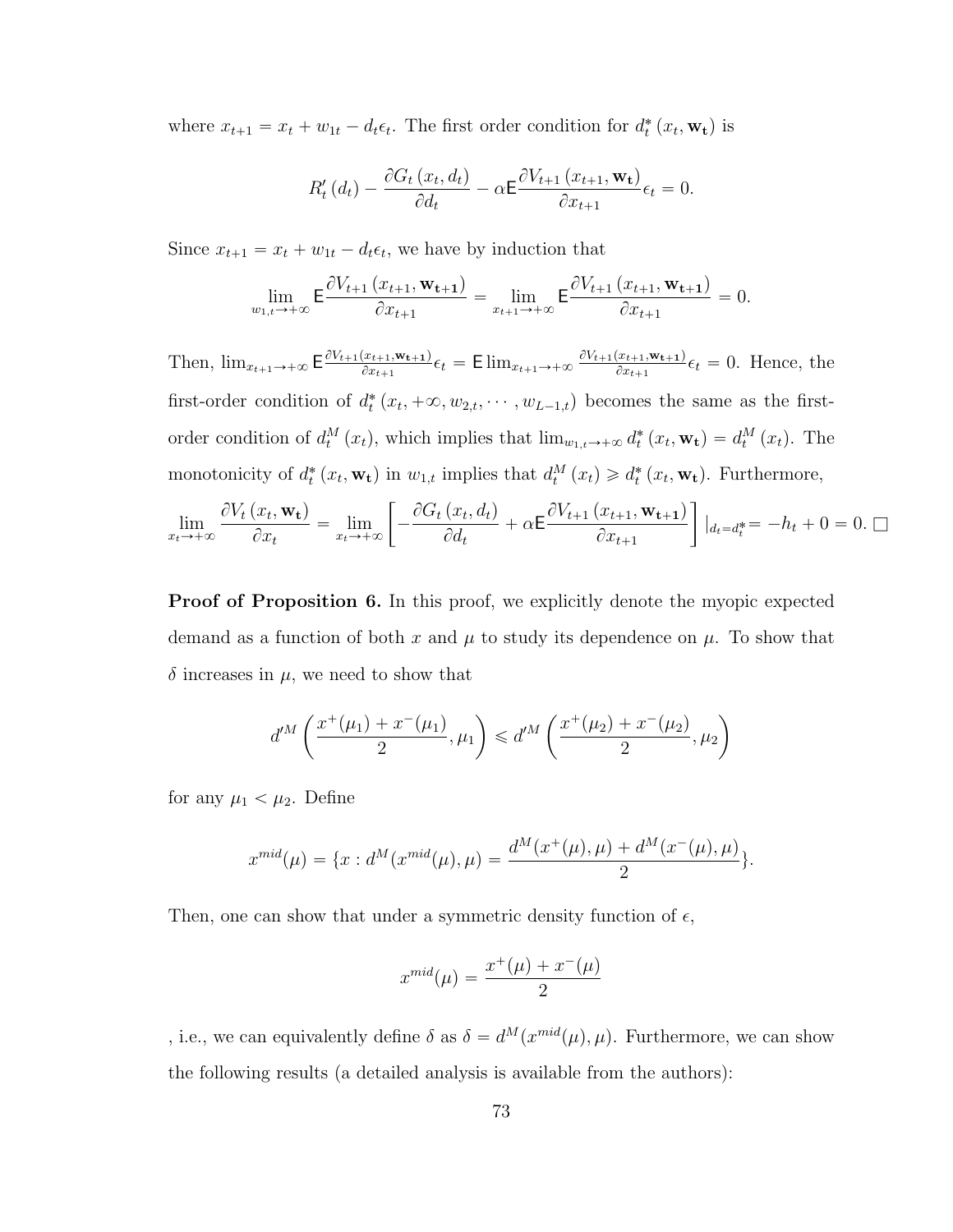$\left(1\right) \frac{\partial d^M(x,\mu)}{\partial x}$  $\frac{\partial^2 (x,\mu)}{\partial x}$  is increasing in  $\mu$ , which implies that

$$
d^{\prime M}(x^{mid}(\mu_1), \mu_1) < d^{\prime M}(x^{mid}(\mu_1), \mu_2),
$$

(2) If  $h \leq b$ , then  $x^{mid}(\mu)$  decreases in  $\mu$ , i.e.,  $x^{mid}(\mu_2) < x^{mid}(\mu_1)$ ,

(3) Under a symmetric and unimodal density function of  $\epsilon$ ,  $d^{M}(x, \mu)$  decreases in x when  $x \geqslant x^{mid}(\mu)$ .

These items imply that  $d^{M}$  (  $x^{mid}(\mu_1), \mu_1$  $d^M$  (  $x^{mid}(\mu_2), \mu_2$ .  $\Box$ 

**Proof of Proposition [7.](#page-37-0)** From the proof of Proposition 3, we have that  $d^M(x)$ satisfies the first-order condition

$$
\lambda^{1/\mu} (1 - 1/\mu) d^{-1/\mu} |_{d = d^M(x)} + h = (h + b) \int_{x/d}^{+\infty} \epsilon dF(\epsilon) |_{d = d^M(x)},
$$

and

$$
\frac{dd^{M}(x)}{dx} = -\frac{-\frac{\partial^{2}G(x,d)}{\partial x \partial d}}{R''(d) - \frac{\partial^{2}G(x,d)}{\partial^{2}d}} = \frac{(h+b)\frac{x}{d^{2}}f(\frac{x}{d})}{-R''(d) + (h+b)\frac{x^{2}}{d^{3}}f(\frac{x}{d})}
$$

for any  $x$ , where

$$
-R''(d) = \lambda^{1/\mu} (1 - \frac{1}{\mu}) \frac{1}{\mu} d^{-1/\mu - 1}.
$$

Then, at  $x = x^M$ ,  $d^M(x^M) = x^M$ , and the first order condition becomes

$$
\lambda^{1/\mu} (1 - 1/\mu) x^{M-1/\mu} + h = (h + b) \int_1^{+\infty} \epsilon dF(\epsilon).
$$

Furthermore,

$$
-R''\left(d^M(x^M)\right) = \lambda^{1/\mu} (1 - \frac{1}{\mu}) \frac{1}{\mu} x^{M-1/\mu-1}
$$
  
= 
$$
[(h+b) \int_1^{+\infty} \epsilon dF(\epsilon) - h] x^{M-1} \frac{1}{\mu},
$$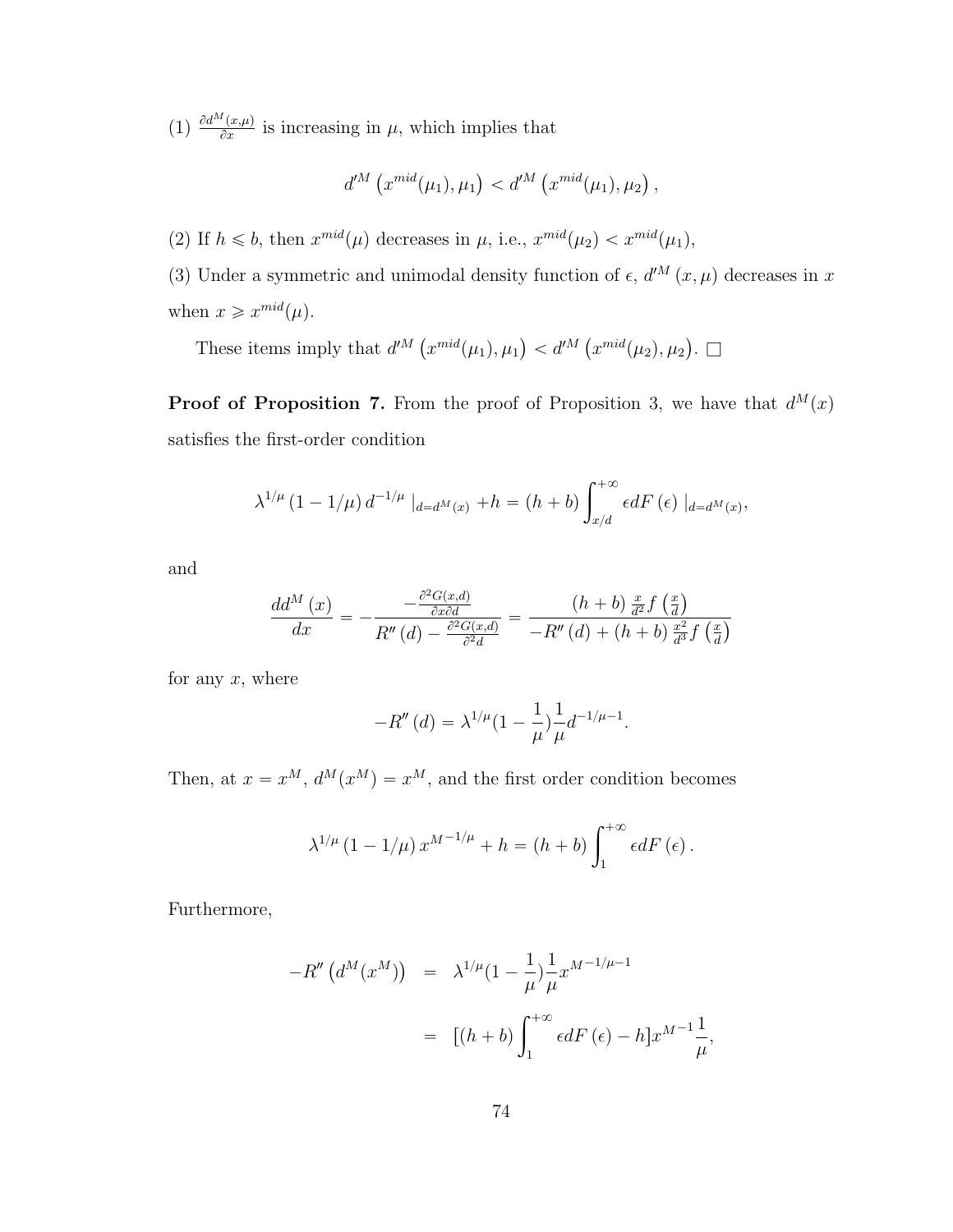which implies that

$$
\frac{dd^{M}(x)}{dx}\Big|_{x=x^{M}} = \frac{(h+b)\frac{1}{x^{M}}f(1)}{[(h+b)\int_{1}^{+\infty} \epsilon dF(\epsilon) - h] \frac{1}{x^{M}} \frac{1}{\mu} + (h+b)\frac{1}{x^{M}}f(1)}
$$

is increasing in  $\mu$ .  $\Box$ 

**Proof of Theorem [8.](#page-39-0)** We prove this result by induction. The result holds in period  $T + 1$ . Suppose that in period  $t + 1$ ,  $\widetilde{V}_{t+1}(\overline{x}_{t+1})$  is concave in  $\overline{x}_{t+1}$  and  $\widetilde{J}_{t+1}(\overline{y}_{t+1})$  is concave in  $\bar{y}_{t+1}$ . Consider now the problem in period t, where

$$
\widetilde{J}_{t}(\overline{y}_{t}) = \mathsf{E}\{\alpha^{L}\widetilde{R}_{t+L}\left(\widetilde{d}_{t+L}\left(x_{t+L}\right)\right) - c_{t}\overline{y}_{t} - \alpha^{L}G_{t+L}\left(x_{t+L}, \widetilde{d}_{t+L}\left(x_{t+L}\right)\right) + \alpha\widetilde{V}_{t+1}\left(\overline{x}_{t+1}\right)\}.
$$

Since  $x_{t+L}$  is an affine transformation of  $\overline{y}_t$ , the concavity of  $\widetilde{V}_{t+1}(\overline{x}_{t+1})$  implies the concavity of  $\mathsf{E} \widetilde{V}_{t+1}(\overline{x}_{t+1})$  in  $\overline{y}_t$ . Furthermore,  $x_{t+L}$  and  $\widetilde{d}_{t+L}(x_{t+L})$  are linear functions of  $\overline{y}_t$ . Then, the concavity of the revenue function and the convexity of the inventory cost function are preserved with respect to  $\overline{y}_t$ . Therefore,  $\widetilde{J}_t(\overline{y}_t)$  is concave in  $\overline{y}_t$  and  $\widetilde{V}_t(\overline{x}_t) = c_t \overline{x}_t + \widetilde{J}_t(\max\{\overline{s}_t,\overline{x}_t\})$  is concave in  $\overline{x}_t$ .

**Proof of Theorem [9.](#page-44-0)** The condition to ensure  $\mathsf{E} V_t^D(x_t, \mathbf{w_t} \mid \{\epsilon\}_t^T)$  is an upper bound to the exact system, according to Proposition 2.2 in Brown et al. (2010), is that the functions  $W_t(\overline{x}_t, q_t | \{\epsilon\}_t^T)$  and  $W_t(\overline{x}_t, q_t)$  at each period t depends only on decisions up to time t, which implies that the penalty function  $W_t(\overline{x}_t, q_t | \{\epsilon\}_t^T) - W_t(\overline{x}_t, q_t)$  is dual feasible. In our case, these two functions only depend on decisions at time t. Thus,  $\mathsf{E} V_t^D(x_t, \mathbf{w_t} \mid \{\epsilon\}_t^T)$  provides an upper bound to the optimal value function. <sup>[1](#page-88-0)</sup>

Denote  $\overline{c}_t = \frac{\partial \widetilde{J}_t(\overline{y}_t | \{\epsilon\}_t^T)}{\partial \overline{y}_t}$  $\partial \overline{y}_t$ ˇ ˇ  $\overline{y}_t = \overline{s}_t$  and  $\gamma_t = \widetilde{J}_t$  (  $\overline{s}_t \mid \{\epsilon\}_t^T$  $\int -\widetilde{J}_t(\overline{s}_t)-\overline{c}_t\overline{s}_t$ . The penalty function can be written as a linear function of  $q_t$  and  $\overline{x}_t$ :

$$
W_t(\overline{x}_t, q_t \mid \{\epsilon\}_t^T) - W_t(\overline{x}_t, q_t) = \gamma_t - \overline{c}_t \overline{x}_t - \overline{c}_t q_t.
$$

<span id="page-88-0"></span><sup>&</sup>lt;sup>1</sup> Note that Brown and Smith (2011) also uses the first order Taylor expansion of an approximate value function to generate the penalty function.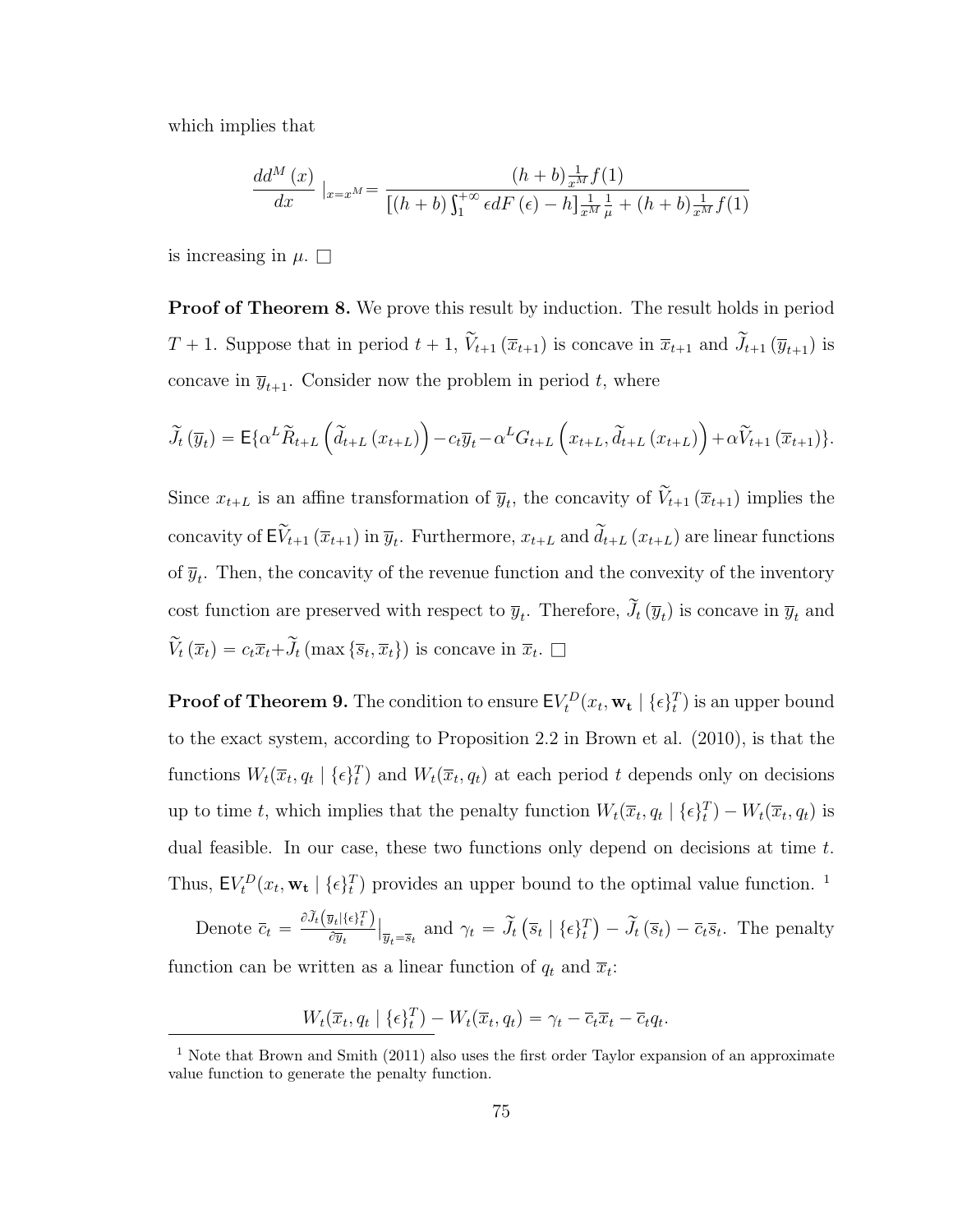Note that the penalty function is linear in all the state variables and decision variables. Substituting the above penalty function into [\(2.6\)](#page-43-0), the upper bound to the optimal value function is:

$$
\mathsf{E}V_t^D(x_t, \mathbf{w_t} \mid \{\epsilon\}_t^T) = \gamma_t + \mathsf{E}\Big\{\max_{q_t \geq 0, d_t \in \Omega_t} \Big\{ R_t(d_t, \epsilon_t) - (c_t + \overline{c}_t)q_t - \overline{c}_t\overline{x}_t - G_t(x_t, d_t, \epsilon_t) + \alpha V_{t+1}^D(x_{t+1}, \mathbf{w_{t+1}} \mid \{\epsilon\}_{t+1}^T) \Big\} \Big\}.
$$
 (A.4)

 $\Box$ 

### Proof of Lemma [10.](#page-44-1)

$$
V_1^D(x_1, \mathbf{w}_1 | {\epsilon}^T_1) = \sum_{t=1}^T \Big[ R_t(d_t, \epsilon_t) - (c_t + \bar{c}_t)q_t - \bar{c}_t x_t - G_t(x_t, d_t, \epsilon_t) \Big]
$$
  

$$
= \Gamma(x_1, \mathbf{w}_1, {\epsilon}^T_1) + \sum_{t=1}^T \Big[ R_t(d_t, \epsilon_t) - \hat{c}_t q_t - \hat{c}_t^d d_t - G_t(x_t, d_t, \epsilon_t) \Big]
$$
  

$$
= \Gamma(x_1, \mathbf{w}_1, {\epsilon}^T_1) + \hat{V}_1^D(x_1, \mathbf{w}_1 | {\epsilon}^T_1)
$$

where

$$
\Gamma(x_1, \mathbf{w}_1, \{\epsilon\}_1^T) = \gamma_1 + \sum_{k=1}^{T-L} \overline{c}_k \nu_{0,k} x_1 + \sum_{m=2}^{L} \sum_{k=m}^{T-L} \alpha^{k-1} \overline{c}_k \nu_{0,k} w_{m-1,1} + \sum_{k=1}^{L-1} \alpha^{k-1} \overline{c}_k \left[ \sum_{l=k}^{L-1} w_{l,1} \Pi_{j=l+1}^{k+L-1} (1 - \delta_j) \right] - \overline{\kappa}_i - \overline{\epsilon}_i
$$

$$
\overline{\kappa}_{i} = \begin{cases}\n\sum_{k=1}^{T-L} \alpha^{k-1} \left( \sum_{l=1}^{L-1} \nu_{l,k} \kappa_{k+l-1} \right), & i = \text{additive demand} \\
\sum_{k=1}^{T-L} \alpha^{k-1} \left( \sum_{l=1}^{L-1} \nu_{l,k} (\kappa_{k+l-1} - 1) \right), & i = \text{multiplicative demand} \\
\overline{\epsilon}_{i} = \begin{cases}\n\sum_{k=1}^{T-L-1} \sum_{j=k+1}^{T-L-1} \alpha^{j-1} \nu_{0,j} \overline{c}_{j} \epsilon_{k}, & i = \text{additive demand} \\
0, & i = \text{multiplicative demand}\n\end{cases}\n\end{cases}
$$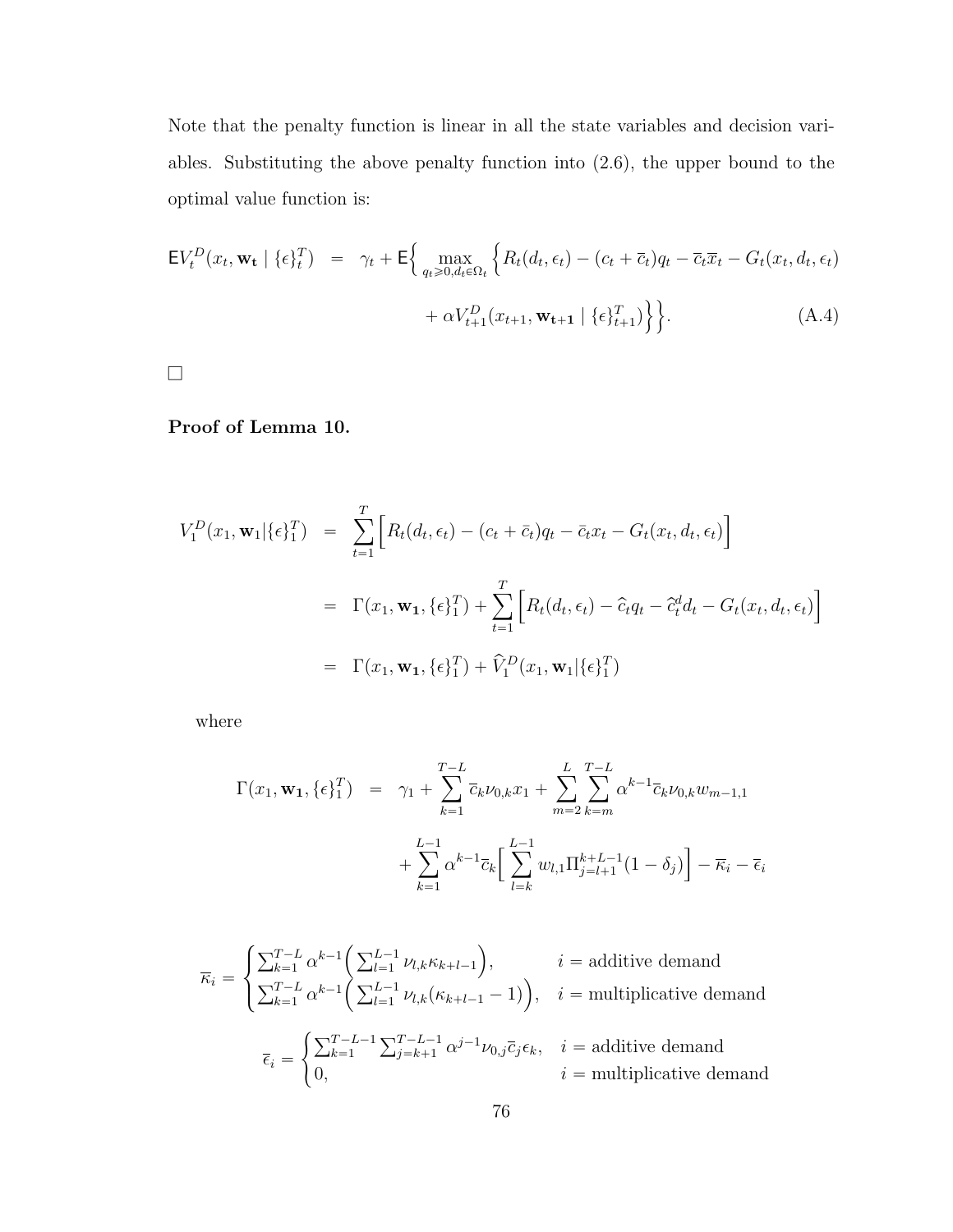$\Box$ 

Proof of Theorem [11.](#page-52-0) We first prove that for both additive and multiplicative demands, under the terminal condition  $\widetilde{V}_{T+1} = \alpha^{T-L_i} c \overline{x}_{T-L_i+1}$ , the dynamic problem is identical to the following myopic problem

$$
\max_{y} \mathsf{E}[\alpha^L g(\overline{y} - \epsilon(L)) - c\overline{y} + \alpha c(1 - \delta)(\overline{y} - \epsilon(1))],
$$

in the sense that the optimal order-up-to level obtained in the myopic problem is the same as the base-stock level of the dynamic problem. Here,

$$
g(y) = \widetilde{R}(\widetilde{d}(y)) - G(y, \widetilde{d}(y))
$$

and

$$
\epsilon(L) = \begin{cases} \sum_{l=1}^{L} (1 - \delta)^{L-l} \epsilon, \text{ additive,} \\ \sum_{l=1}^{L} (1 - \delta)^{L-l} \kappa(\epsilon - 1), \text{ multiplicative.} \end{cases}
$$

To guarantee the optimality of the myopic replenishment policy, two conditions need to be examined: 1) the total profit over the finite horizon needs to be expressed as the summation of a series of identical single-period problems (myopic problem); 2) the optimizer of the myopic problem can be achieved in each period, i.e., the inventory state is regenerated.

We examine the first condition. Denote  $B$  as the total profit over the finite horizon  $T$ , that is,

$$
B = \sum_{t=1}^{T} \alpha^{t-1} [g(x_t) - cq_t] - \alpha^{T-L} c \overline{x}_{T-L+1}.
$$

Note that  $x_{t+L} = \overline{x}_t + q_t - \epsilon(L) = \overline{y}_t - \epsilon(L)$ , and  $\overline{x}_t = (1 - \delta)(\overline{y}_{t-1} - \epsilon(1)) - \kappa$ . Plugging  $\bar{x}_t = (1 - \delta)(\bar{y}_{t-1} - \epsilon(1)) - \kappa$  into the above expression of B, we obtain

$$
B = g(x_1) + \alpha g(x_2) + \cdots + \alpha^{L-1} g(x_L) + c\overline{x}_1 - \sum_{t=1}^{T-L} \alpha^L c\kappa
$$

$$
+ \sum_{t=1}^{T-L} [\alpha^L g(\overline{y}_t - \epsilon(L)) - c\overline{y}_t + \alpha c(1-\delta)(\overline{y}_t - \epsilon(1))].
$$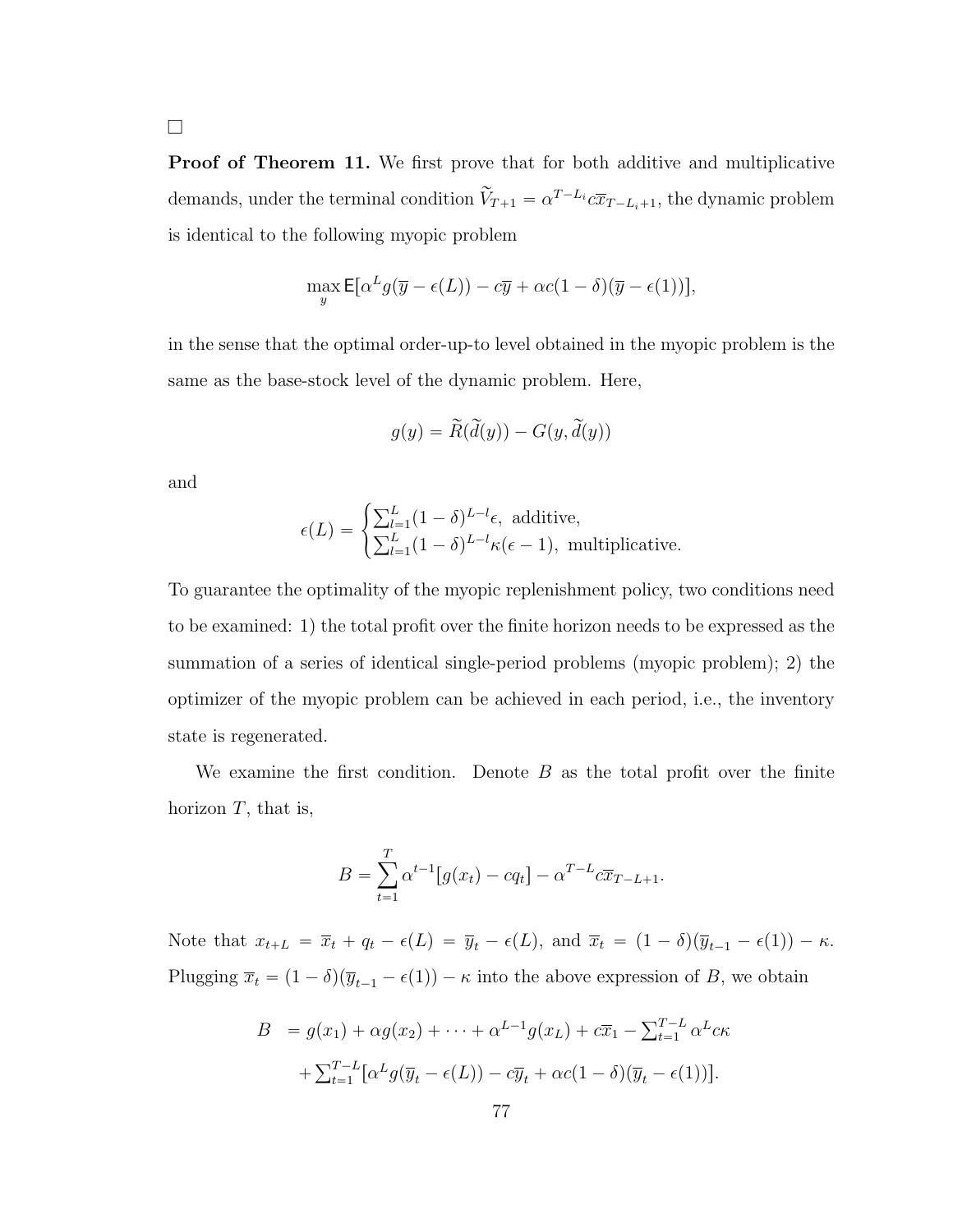That is,  $B$  is expressed as the summation of a term that is independent of any decision variable and  $T - L$  identical single-period profit functions. Therefore, the first condition above is satisfied.

Next we verify that the optimizer of the myopic problem can be achieved in each period. Note that the random variables  $\epsilon(L)$  and  $\epsilon(1)$  can take both positive and negative values. However, their realizations have a finite lower bound. Let  $-\tau^L$  be the lowest possible realization of  $\epsilon(L)$  and  $\epsilon(1)$ . We shift the state variable, the decision variable and the random variables by a positive volume  $\tau^L$ , i.e., define  $\hat{x}_t = \overline{x}_t + \tau^L$ ,  $\hat{y}_t = \overline{y}_t + \tau^L$ ,  $\hat{\epsilon}(L) = \epsilon(L) + \tau^L$  and  $\hat{\epsilon}(1) = \epsilon(1) + \tau^L$ . Thus, we can equivalently express

$$
B = g(x_1) + \alpha g(x_2) + \cdots + \alpha^{L-1} g(x_L) + c\overline{x}_1 - \sum_{t=1}^{T-L} \alpha^L c\kappa
$$

$$
+ \sum_{t=1}^{T-L} [\alpha^L g(\widehat{y}_t - \widehat{\epsilon}(L)) - c\widehat{y}_t + \alpha c(1 - \delta)(\widehat{y}_t - \widehat{\epsilon}(1))].
$$

where  $\hat{\epsilon}(L)$  and  $\hat{\epsilon}(1)$  are all non-negative random variables.

Let  $\hat{s}^L$  be the maximizer of the single-period problem

$$
\max_{\hat{y}} \mathsf{E}[\alpha^L g(\hat{y} - \hat{\epsilon}(L)) - c\hat{y} + \alpha c(1 - \delta)(\hat{y} - \hat{\epsilon}(1))].
$$

As long as  $\hat{s}^L$  can be reached at the beginning of the planning horizon, the positivity of the random variables  $\hat{\epsilon}(L)$  and  $\hat{\epsilon}(1)$  will guarantee that  $\hat{s}^L$  is feasible in the remaining periods. The myopic replenishment policy, expressed as a function of  $\hat{s}^L$ is as follows: if  $\hat{x} < \hat{s}^L$ , then order  $\hat{s}^L - \hat{x}$ ; otherwise, do not order. Equivalently, this policy can be stated as: if  $x < \bar{s}^L$ , the order  $\bar{s}^L - x$ ; otherwise, do not order. Here,  $\overline{s}^L$  solves

$$
\max_{y} \mathsf{E}[\alpha^L g(\overline{y} - \epsilon(L)) - c\overline{y} + \alpha c(1 - \delta)(\overline{y} - \epsilon(1))].
$$

We have proved that the dynamic problem is equivalent to the myopic problem.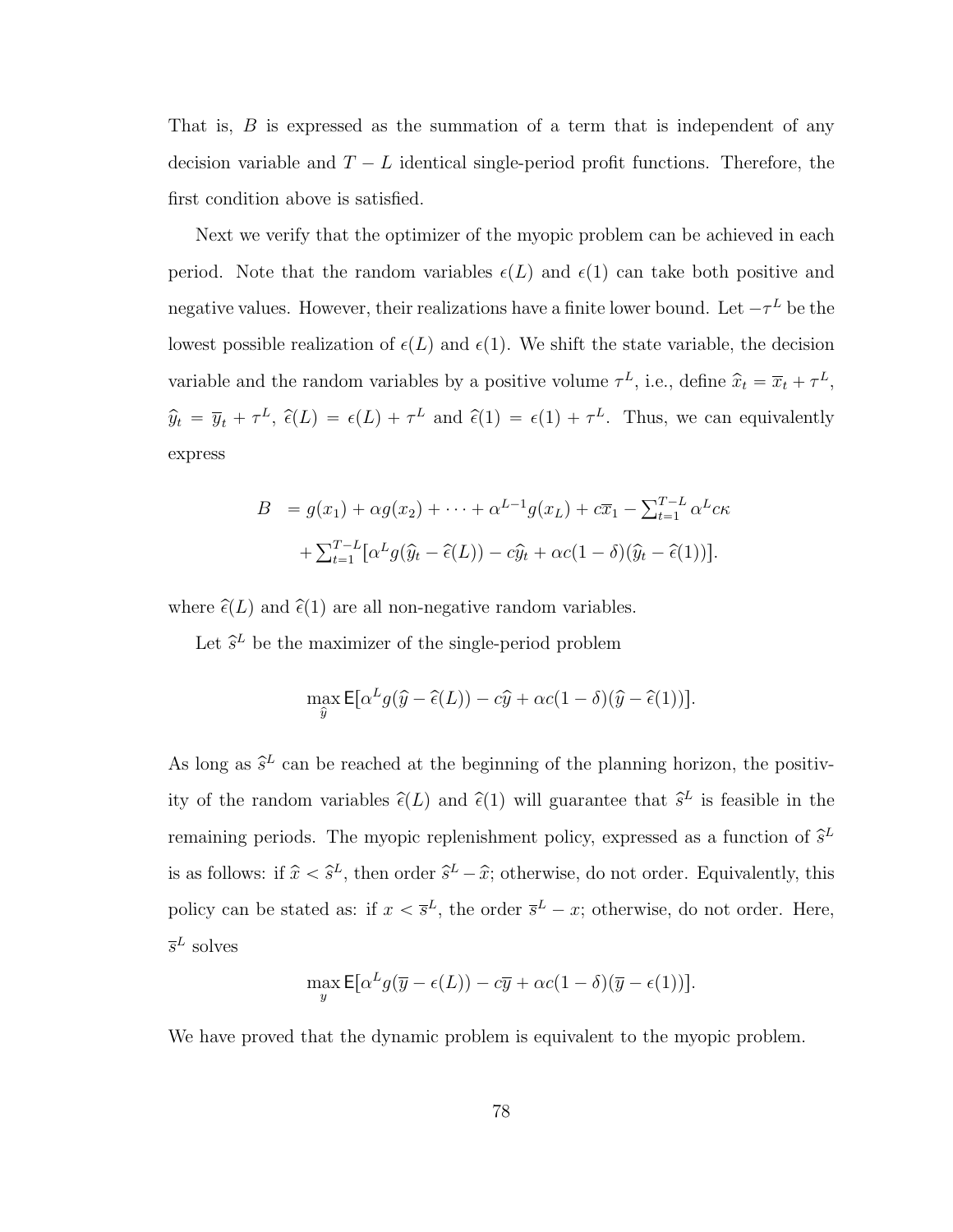Next, to compare the base-stock levels in systems with different lead times, we can focus on the myopic problem:

$$
\max_{y} \mathsf{E}[\alpha^L g(\overline{y} - \epsilon(L)) - c\overline{y} + \alpha c(1 - \delta)(\overline{y} - \epsilon(1))].
$$

We show the result for the case of multiplicative demand and the analysis for the case of additive demand follows similarly.

First, we shift all variables to guarantee the positivity of the random variables. Let  $-\overline{\tau}$  be the lowest possible realization of  $\epsilon(L_i)$ ,  $\epsilon(1_i)$  and  $(1 - \delta)\epsilon(L_i) + \kappa(\epsilon - 1)$ ,  $i = 1, 2$  and define  $\widehat{\epsilon}(L_i) = \epsilon(L_i) + \overline{\tau}$ ,  $\widehat{\epsilon}(1_i) = \epsilon(1_i) + \overline{\tau}$ ,  $\widehat{x} = \overline{x} + \overline{\tau}$ ,  $\widehat{y} = \overline{y} + \overline{\tau}$ . Since we shift the two systems by the same magnitude, this shifting will not affect the order of the solutions to the two systems, i.e., the order of  $\bar{s}^{L_1}$  and  $\bar{s}^{L_2}$  is the same as the order of  $\hat{s}^{L_1}$  and  $\hat{s}^{L_2}$ . The latter are the solutions of

$$
\max_{\hat{y}} \mathsf{E}[\alpha^L g(\hat{y} - \hat{\epsilon}(L_i)) - c\hat{y} + \alpha c(1 - \delta)(\hat{y} - \hat{\epsilon}(1_i))], i = 1, 2.
$$

The comparison of the base-stock levels  $\hat{s}^{L_i}$ ,  $i = 1, 2$ , is now similar as in standard base-stock models – refer to Song (1994). (The details of the analysis are available from the authors.)  $\Box$ 

**Proof of Theorem [13.](#page-59-0)** We prove this result by induction. In period  $T+1$ ,  $\widetilde{V}_{T+1}^K \equiv 0$ is K-concave.

Suppose that in period  $t + 1$ ,  $\widetilde{V}_{t+1}^K$  is K-concave. Then, in period t, from the proof of Theorem [8](#page-39-0) and the properties of K-concave functions, we have that  $\tilde{J}_t^K(\overline{y}_t)$ is K-concave in  $\overline{y}_t$ .

Following the definition of  $S_t$ , it is optimal not to order when  $\overline{x}_t \geq S_t$ . Likewise, for  $\overline{s}_t \leq \overline{x}_t \leq \overline{S}_t$ , it is optimal not to order since  $\widetilde{J}_t^K(\overline{x}_t) \geq \widetilde{J}_t^K(\overline{S}_t) + K$ .

We now show that for all  $\overline{x}_t < \overline{s}_t$ , it it optimal to order up to  $\overline{S}_t$ , i.e.,  $\widetilde{J}_t^K(\overline{x}_t) \leq$  $\widetilde{J}_{t}^{K}(\overline{S}_{t})+K$ . Suppose that at the point  $\overline{s}_{t}-\gamma$ , with  $\gamma > 0$ , we had  $\widetilde{J}_{t}^{K}(\overline{s}_{t}-\gamma)$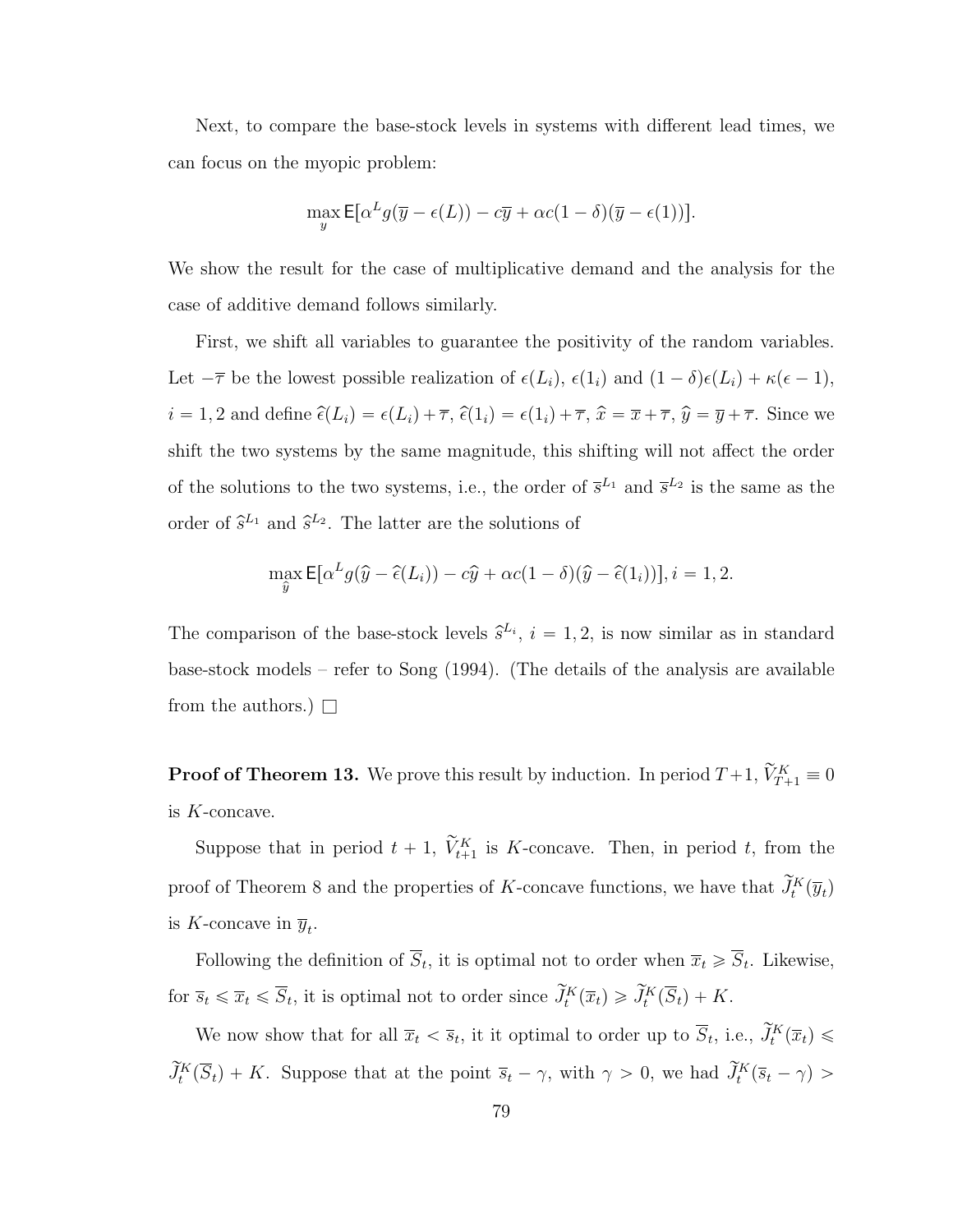$\widetilde{J}_t^K(\overline{S}_t) + K$ . Then, we would have  $\widetilde{J}_t^K(\overline{S} - \gamma) > \widetilde{J}_t^K(\overline{s}_t)$ . Defining  $\beta = \overline{S}_t - \overline{s}_t$ , we have

$$
\widetilde{J}_t^K(\overline{s}_t) + \frac{\beta[\widetilde{J}_t^K(\overline{s}_t) - \widetilde{J}_t^K(\overline{s}_t - \gamma)]}{\gamma} < \widetilde{J}_t^K(\overline{s}_t) = \widetilde{J}_t^K(\overline{S}_t + \beta) + K,
$$

which violates the K-concavity of  $\widetilde{J}_t^K$ .

Next, we prove that  $\widetilde{V}_t^K(\overline{x}_t)$  is K-concave. Define  $\widetilde{V}_t^{K+} = \widetilde{V}_t^K(\overline{x}_t) - c_t\overline{x}_t$ . It is suffices to show that  $\tilde{V}_t^{K+}(\overline{x}_t)$  is K-concave. For any positive numbers  $\gamma$  and  $\beta$ , we have:

Case 1. If  $\overline{x}_t + \beta \leq \overline{s}_t$  for all  $z \leq \overline{x}_t + \beta$ , then  $\widetilde{V}_t^{K+}(z) = \widetilde{J}_t^K(\overline{S}_t) + K$ , which is K-concave.

Case 2. If  $\overline{x}_t - \gamma \geqslant \overline{s}_t$  for all  $z \geqslant \overline{x}_t - \gamma$ , then  $\widetilde{V}_t^{K+}(z) = \widetilde{J}_t^{K}(z)$ , which is also K-concave.

Case 3. If  $\overline{x}_t - \gamma \leq \overline{s}_t < \overline{x}_t + \beta$ , then  $\widetilde{V}_t^{K+}(\overline{x}_t - \gamma) = \widetilde{J}_t^K(\overline{S}_t) + K$  and  $\widetilde{V}_t^{K+}(\overline{x}_t + \beta) =$  $\widetilde{J}_{t}^{K}(\overline{x}_{t}+\beta) \leq \widetilde{J}_{t}^{K}(\overline{S}_{t})$ . Moreover, if  $\widetilde{V}_{t}^{K+}(\overline{x}_{t}) \geq \widetilde{J}_{t}^{K}(\overline{S}) + K$ , then

$$
\widetilde{V}_t^{K+}(\overline{x}_t) + \frac{\beta[\widetilde{V}_t^{K+}(\overline{x}_t) - \widetilde{V}_t^{K+}(\overline{x}_t - \gamma)]}{\gamma} \ge \widetilde{V}_t^{K+}(\overline{x}_t) \ge \widetilde{J}_t^{K}(\overline{S}_t) + K \ge \widetilde{V}_t^{K+}(\overline{x}_t + \beta) + K.
$$

If  $\widetilde{V}_t^{K+}(\overline{x}_t) < \widetilde{J}_t^{K}(\overline{S}_t) + K$ , then  $\widetilde{V}_t^{K+}(\overline{x}_t) = \widetilde{J}_t^{K}(\overline{x})$ . Therefore,  $\widetilde{V}_t^{K+}(\overline{x}_t)$  is K-concave in  $\overline{x}_t$ .  $\Box$ 

**Proof of Theorem [14.](#page-69-0)** Prove by induction.  $V_{T-L} = 0$ . Theorem holds at time  $T - L$ . At the beginning of time  $T - L - 1$ , the current period procurement cost  $C(T - L - 1) = c_{T-L-1}$  is first realized. Then the optimal procurement decision is solved from

$$
\max_{y_{T-L-1} \ge x_{T-L-1}} \mathsf{E}\{R(D(T-L-1)) - c_{T-L-1}(y_{T-L-1} - x_{T-L-1}) -\alpha^{L}G(y_{t-L-1} - D^{L}(t-L-1))\}
$$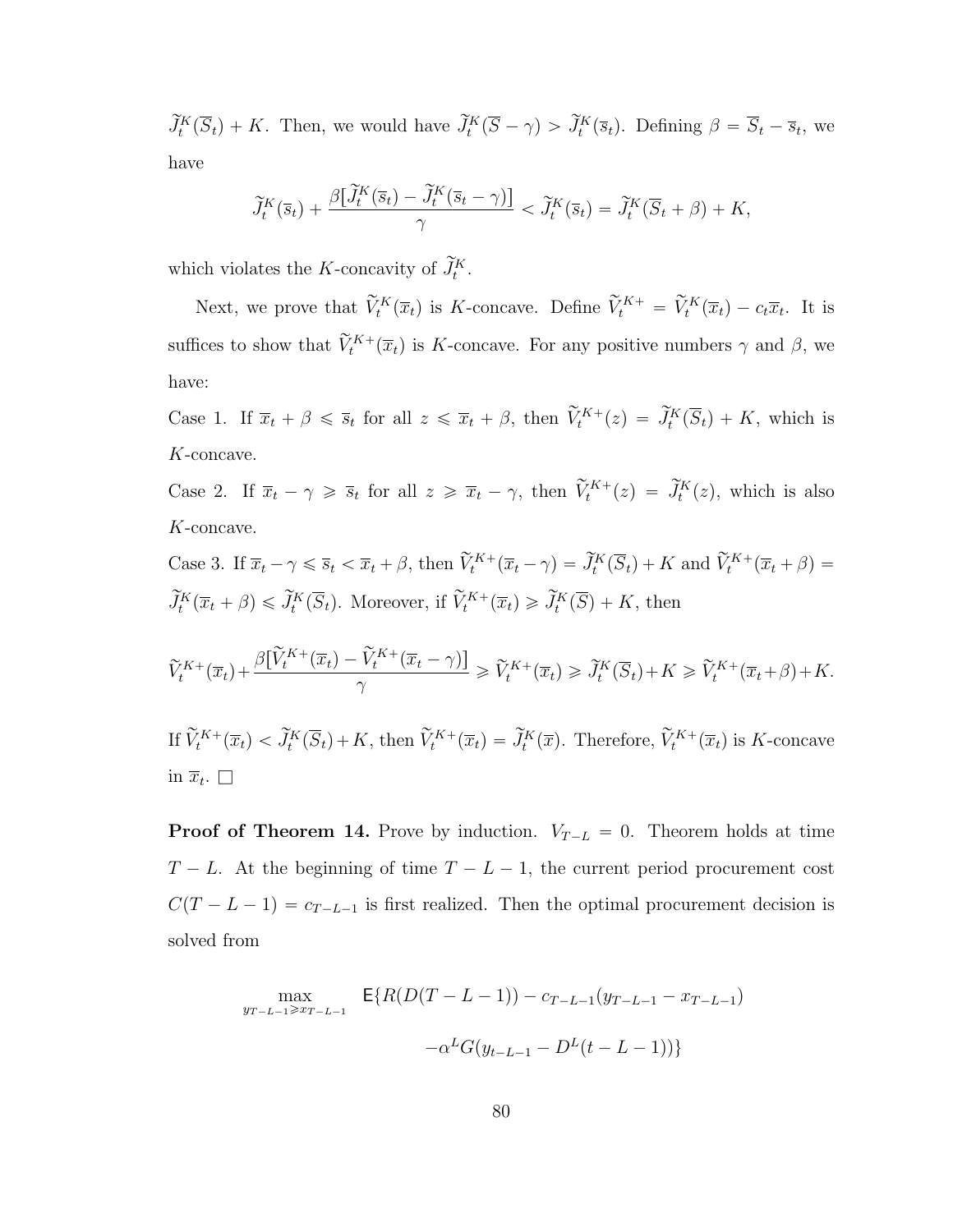which is concave in  $y_{T-L-1}$ . Then there exists a base-stock level  $s_{T-L-1}$  that maximizes the above objective function. The first order condition of  $y_{T-L-1}$  can be expressed as follows:

$$
-c_{T-L-1} = \alpha^L \frac{\partial G(y_{t-L-1} - D^L(t - L - 1))}{\partial y_{t-L-1}}
$$

Then from the convexity of the inventory cost function we can have that  $s_{T-L-1}$  is non-increasing in  $c_t$ . T Therefore, the results also hold at time  $t - L - 1$ .  $\square$ 

**Proof of Proposition [15.](#page-70-0)** The myopic procurement policy in each period  $t$  is solved from the following single period maximization problem, which is concave in  $y_t$ .

$$
\max_{y_t \ge x_t} \mathsf{E}\{R(D(t)) - C(t)(y_t - x_t) - \alpha^L G(y - D^L(t)) + \alpha C(t + 1)(y_t - D(t))|C(t) = c_t\}
$$

Then optimal order-up-to level is determined from the first order condition:

$$
-c_t - \alpha \mathbb{E}[C(t+1)|C(t) = c_t] = \alpha^L \frac{\partial G(y_t - D^L(t))}{\partial y_t}
$$

which is similar to the first order condition in the newsvendor model. Furthermore, since we express the lead time demand in the way that separates the mean demand value and the demand randomness, then we can write the myopic base-stock level as the summation of the mean demand during lead time and the safety stock which only depends on the randomness of the demand function.  $\square$ 

**Proof of Proposition [16.](#page-71-0)** Since  $s_t^*(c_t) = \mathsf{E}[D^L(t)|C(t) = c_t] + std(Ran(D^L(t))|C(t) = c_t]$  $c_t$ ) $z^*(c_t)$ , then to show  $s_t^*(c_t)$  increases in t, we analyze each part of  $s_t^*(c_t)$  separately. The standard deviation  $std(Ran(D^L(t))|C(t) = c_t)$  is independent of  $c_t$ , then we only need to take a look at  $\mathsf{E}[D^{L}(t)|C(t) = c_t]$  and  $z^*(c_t)$ .

The inequality  $\mathsf{E}[D^{L}(t+1)|C(t+1) = c_{t+1}] \geq \mathsf{E}[D^{L}(t)|C(t) = c_{t}]$  can be expressed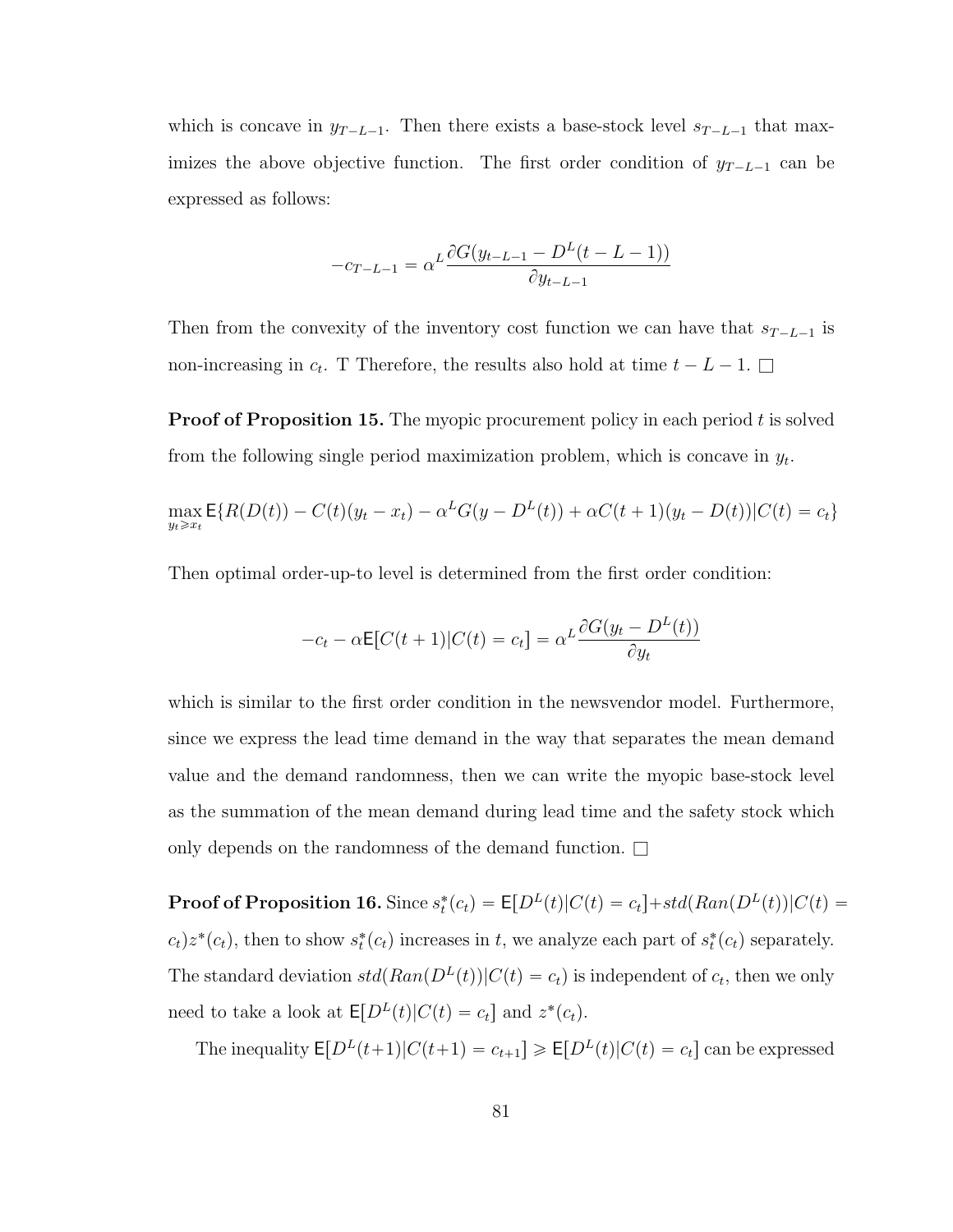$$
2\lambda - (1 + a)\mu(1 + \beta)c_{t+1} - \mu(1 + \beta)\theta + \mu(1 + \beta)\delta_{t+1}
$$
  
\n
$$
\geq 2\lambda - (1 + a)\mu(1 + \beta)c_t - \mu(1 + \beta)\theta + \mu(1 + \beta)\delta_t
$$

which is equivalent to  $(1+a)\mu(1+\beta)(c_{t+1}-c_t) \le \mu(1+\beta)\delta_t$ , i.e,  $(c_{t+1}-c_t) \le \delta_t/(1+a)$ .

To have  $z^*(c_t + 1) \leq z^*(c_t)$ , it is equivalen to have

$$
\frac{h + c_t - \alpha \mathsf{E}[C(t+1)|c_t]}{h + b} \le \frac{h + c_{t+1} - \alpha \mathsf{E}[C(t+2)|c_{t+1}]}{h + b}.
$$

Or equivalently,

$$
c_t - \alpha \mathsf{E}[C(t+1)|c_t] \leq c_{t+1} - \alpha \mathsf{E}[C(t+2)|c_{t+1}].
$$

 $c_t - \alpha \mathsf{E}[C(t+1)|c_t] = (1 - \alpha a)c_t - \alpha \theta + \alpha \delta_t t$ , then the above inequality is equivalent to

$$
c_{t+1} - c_t \leq \alpha \frac{\delta_{t+1}(t+1) - \delta_t t}{1 - \alpha a}
$$

 $\Box$ 

**Proof of Proposition [17.](#page-72-0)** From the fact that  $EC(t)$  is linearly increasing in  $\rho_t$ , it is not hard to show that  $ED<sup>L</sup>(t)$  is linearly decreasing in  $\rho_t$ , i.e., as more ecofriendly inputs are incorporated into the production process, the production cost tends to be higher and the demand during lead time tends to be dampened since the higher cost is partially transferred to the selling price. On the other hand, with a higher proportion of the eco-friendly input, the cost variance  $e(t)$  in each period t is reduced. Then the variance of lead time demand is correspondingly reduced, i.e.,  $Std(Ran(D^L(t)))$  decreases in  $\rho_t$ .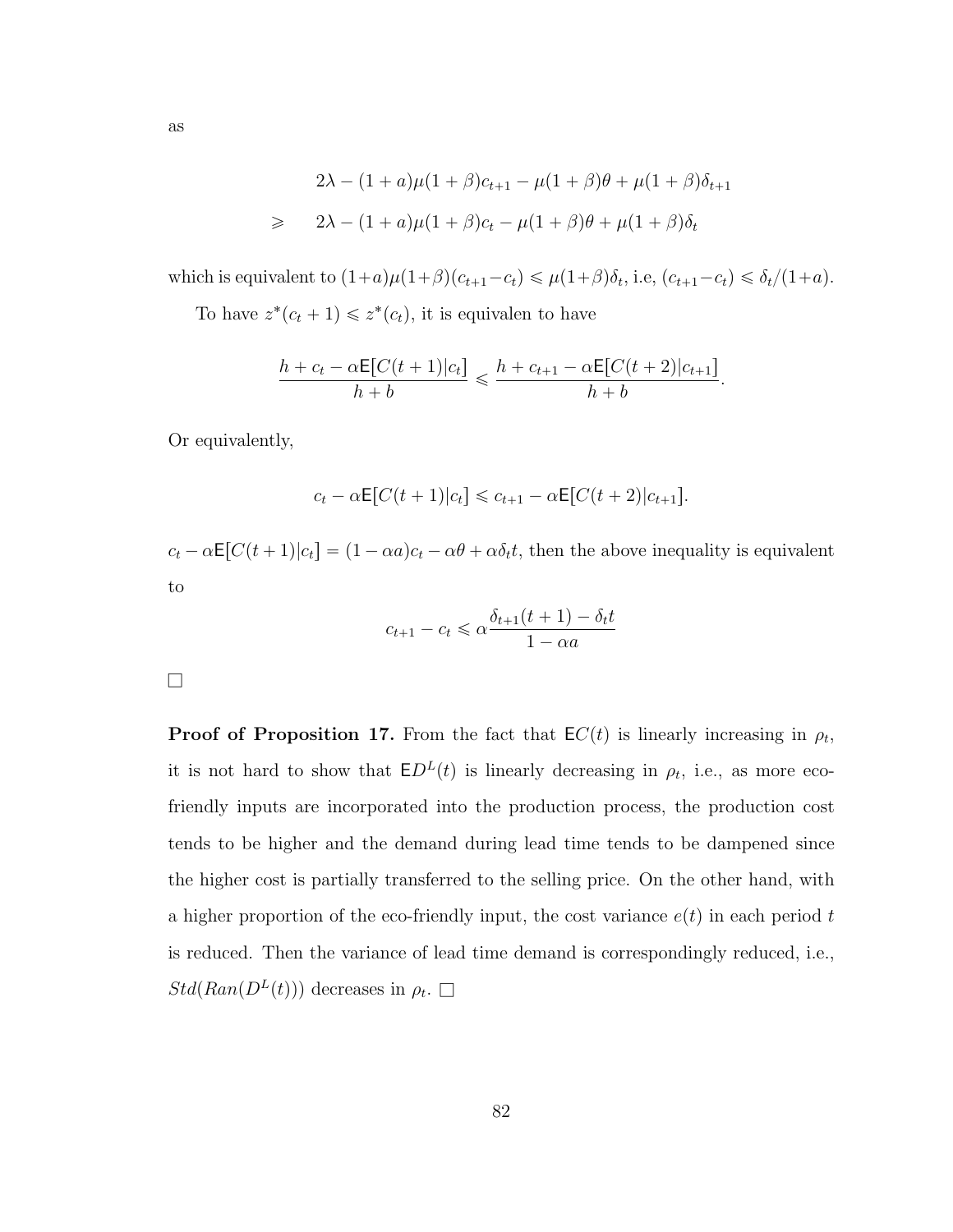### Proof of Proposition [18.](#page-73-0)

$$
V_t^M(C(0)) = [ER(D(t)) - (C(t) - \alpha EC(t+1))s^*(C(t))
$$
  

$$
-\alpha EC(t+1)D(t) - \alpha^L G(y - D^L(t))|C(0)]
$$
  

$$
= [ER(D(t)) - (C(t) - \alpha EC(t+1))ED^L(t) - \alpha EC(t+1)D(t)
$$
  

$$
-\alpha^L(h+b)std(Ran(D^L(t)))\phi(z^*(C(t)))|C(0)]
$$

where

$$
ER(D(t)) = \lambda(1+\beta)EC(t) - \mu(1+\beta)^{2}EC(t)^{2}
$$

$$
= \lambda(1+\beta)[C(0) - \delta_{t} \frac{t-(1-a^{t})/(1-a)}{1-a}]
$$

$$
-\mu(1+\beta)^{2}[C(0) - \delta_{t} \frac{t-(1-a^{t})/(1-a)}{1-a} + \text{E}e(a,t)^{2}]^{2}
$$

Since both  $\delta_t$  and  $\mathsf{E}e(a, t)^2$  decrease in  $\rho_t$ , then  $\mathsf{E}R(D(t))$  is increasing, concave in  $\rho_t$ .

From the expression of  $-(C(t) - \alpha EC(t + 1))ED^{L}(t)$  and  $-\alpha EC(t + 1)D(t)$ , it is easy to tell that they are concave in  $\rho_t$ . Next we check the concavity of  $-\phi(z^*(c_t))$ . Since the density function of the standard normal distribution  $\phi(z)$  is convex when  $z \leq -1$  or  $z \geq 1$ , then we need  $z^*(c_t) \leq -1$  or  $z^*(c_t) \geq 1$  to guarantee the concavity of the myopic profit function, which is equivalent to  $b-[C(t)-\mathsf{E}C(t+1)] \leq \Phi(-1)(b+h)$ and  $b - [C(t) - \mathsf{E}C(t + 1)] \ge \Phi(1)(b + h)$ .  $\square$ 

**Proof of Proposition [19.](#page-74-0)** To prove  $\rho^*$  is decreasing in  $\mu$ , we only need to show the myopic optimal profit  $V_t^M(C(0))$  is sub-modular in  $(\rho, \mu)$ . Since  $\mathsf{E} R(D(t))$  is the only term contains both  $\mu$  and  $\rho$  and  $\mathsf{E}R(D(t))$  is sub-modular in  $(\rho, \mu)$ . Then  $\rho^*$  is decreasing in  $\mu$ .  $\Box$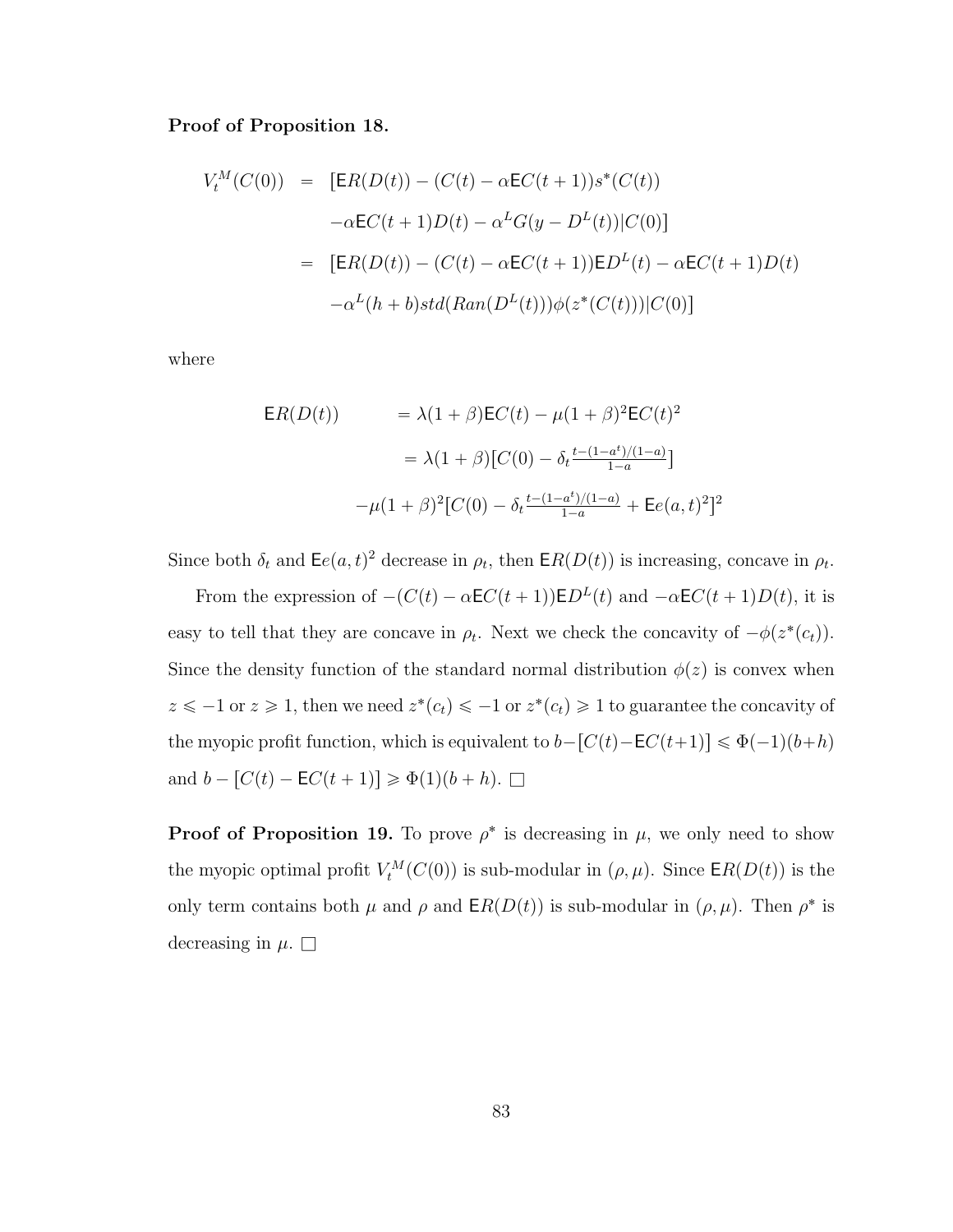# Bibliography

- [1] Agrawal, V., M. Ferguson, V. Thomas, and B. Toktay. 2012. Is leasing greener than selling? Management Science 58(3) 523-533.
- [2] Anderson Consulting. 1996. Where to Look for Incremental Sales Gains: The Retail Problem of Out-of-Stock Merchandise. The Coca-Cola Retailing Research Council.
- [3] Arrow, K. J., S. Karlin, and H. Scarf. 1958. Studies in the mathematical theory of inventory and production. Stanford University Press, Stanford, California.
- [4] Avci, B., K. Girotra, S. Netessine. 2013. Electric vehicles with a battery switching station: adoption and environmental impact. Working paper. INSEAD.
- [5] Aviv, Y.. 2002. Gaining benefits from joint forecasting and replacement processes: the case of auto-correlated demand. Manufacturing and Service Operations Managemen  $4(1)$  55-74.
- [6] Aviv, Y.. 2003. A time-series framework for supply-chain inventory management. Operations Research 51(2), 210-227.
- [7] Bacon, R., M. Kojima. 2008. Coping with oil price volatility. Energy Sector Management Assistantce Program.
- [8] Barker, M. Safford. Industrial uses for crops: markets for bioplastics. HGCA, London.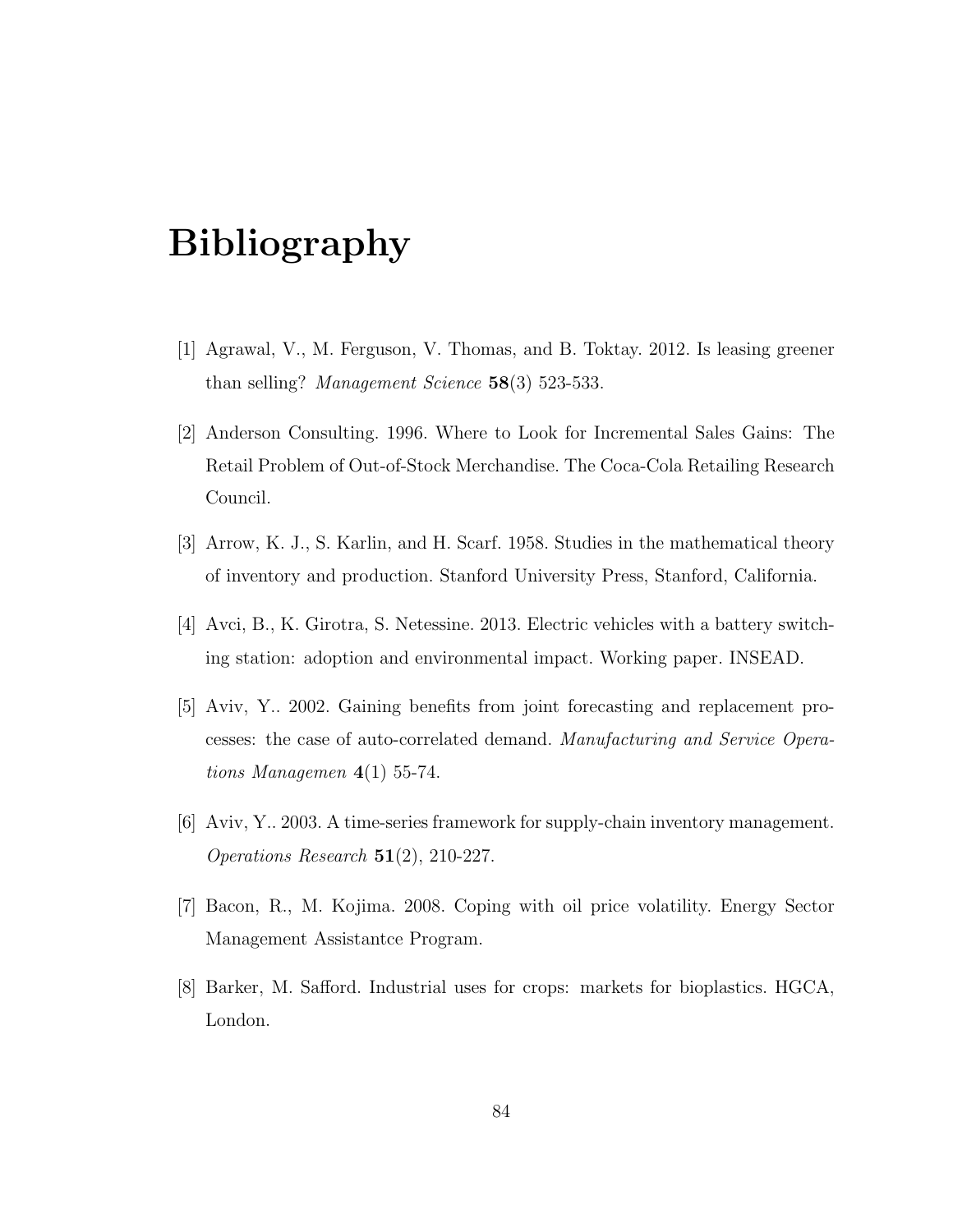- [9] Benjaafar, S., Y. Li, M. Daskin. 2013. Carbon footprint and the management of supply chains: insight from simple models. IEEE Transactions on Automation Science and Engineering  $10(1)$  99-116.
- [10] Bitran, G., S. V. Mondschein. 1997. Periodic pricing of seasonal products in retailing. Management Science 43 64-79.
- [11] Bitran, G., R. Caldentey, S. V. Mondschein.1998. Coordinating clearance markdown sales of seasonal products in retail chains. Operations Research 46, 609- 624.
- [12] Bitran, G., R. Caldentey. 2003. An overview of pricing models for revenue management. Manufacturing Service Operations Management 5(3) 203-229.
- [13] Chan, L. M. A., Z.-J. M. Shen, D. Simichi-Levi, J. L. Swann. 2004. Coordination of pricing and inventory decisions: A survey and classification. D. Simichi-Levi, S. D. Wu, Z.-J. M. Shen, eds. Handbook of Quantitative Supply Chain Analysis: Modeling in the E-Business Era. Springer Science + Business Media, New York, 335-392.
- [14] Chen, F., S. Ray, Y. Song. 2006. Optimal pricing and inventory control policy in periodic-review systems with fixed ordering cost and lost sales. Naval Research Logistics 53 117-136.
- [15] Chen, F., J. S. Song. 2001. Optimal policies for multiechelon inventory problems with markov-modulated demand. Operations Research 49(2) 226-234.
- [16] Chen, F., Y-S. Zheng. 1998. Near-optimal echelon-stock (R, nQ) policies in multistage serial systems. *Operations Research* 46 592-602.
- [17] Chen, L., H. L. Lee, 2009. Information sharing and order variablity control under a generalized demand model. Management Science 55 781-797.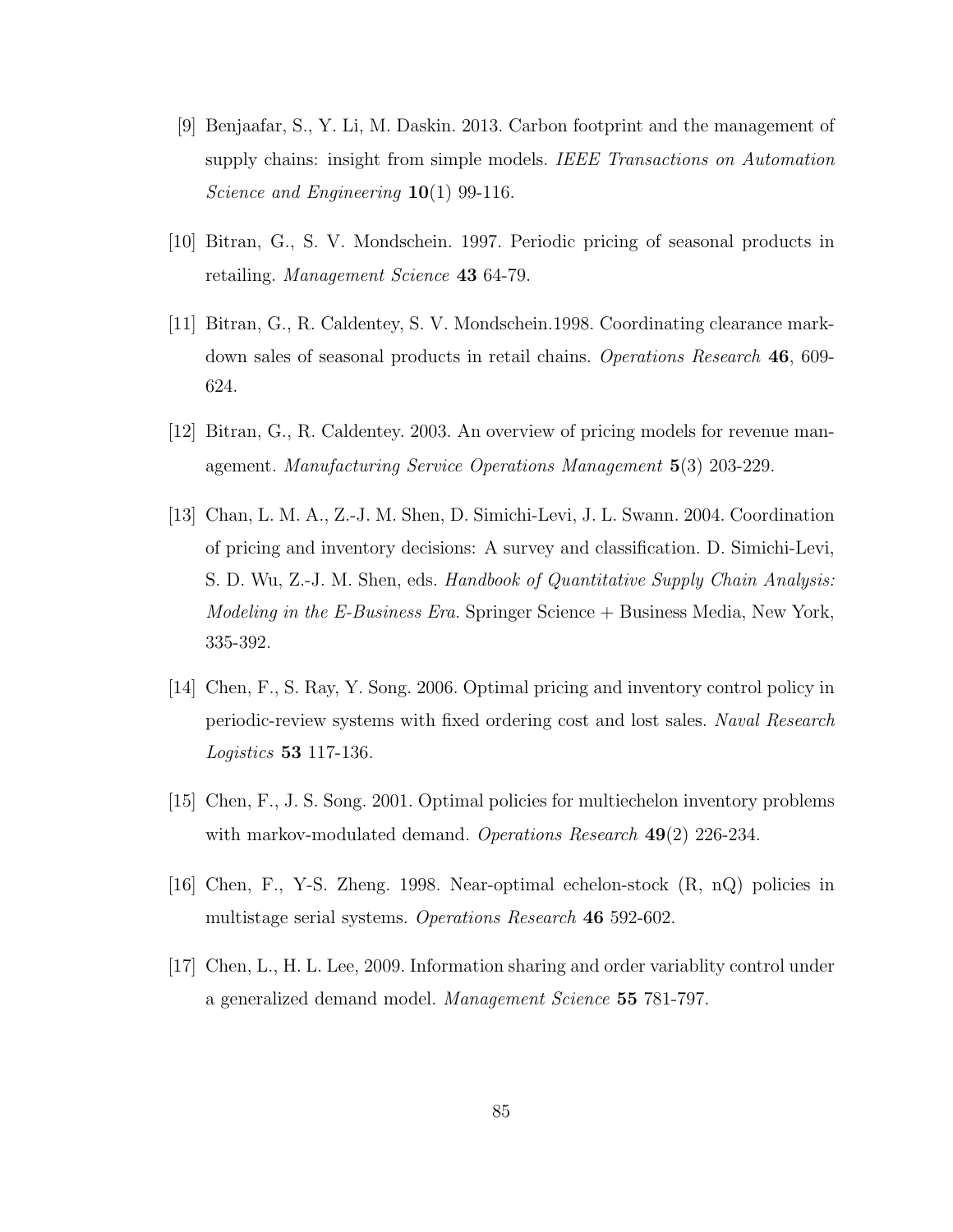- [18] Chen, M., Z. Chen, G. Pundoor, S. Acharya and J. Yi. 2010. Integrated inventory allocation and markdown pricing at multiple stores. Working paper. University of Maryland, College Park, MD.
- [19] Chen, X., D. Simchi-Levi. 2004. Coordinating inventory control and pricing strategies with random demand and fixed ordering cost: The finite horizon case. Operations Research 52 (2004a), 887-896.
- [20] Chen, X., D. Simchi-Levi. 2004. Coordinating inventory control and pricing strategies with random demand and fixed ordering cost: The infinite horizon case. Math Operations Research 29(3) (2004b), 698-723.
- [21] Chen, Y., G. Iyengar. 2012. A new robust cycle-based inventory control policy. Working paper. Columbia University, New York, NY.
- [22] Chod, J., N., Rudi. 2005. Resourse flexibility with reponsive pricing. Operations *Research* 53(3) 532-548.
- [23] DeMiguel, C., B. Manzano, J. M. Martin-Moreno. 2003. Oil price shocks and aggregate fluctuations. International Association for Energy Economics  $24(2)$ 47-61.
- [24] Elmaghraby, W., P. Keskinocak. 2003. Dynamic pricing in the presence of inventory considerations: Research review, current practices, and future directions. Management Science 49 1287-1309.
- [25] Fabian, T., J. L. Fisherm, M. W. Sasieni and A. Yardeni. 1959. Purchasing raw material on a fluctuating market. Operations Research 7(1) 107-122.
- [26] Federgruen, A. Heching. 1999. Combined pricing and inventory control under uncertainty. Operations Research 47 454-475.
- [27] Federgruen, A. Heching. 2002. Multilocation combined pricing and inventory control. Manufacturing Service Operations Management 4(4) 275-295.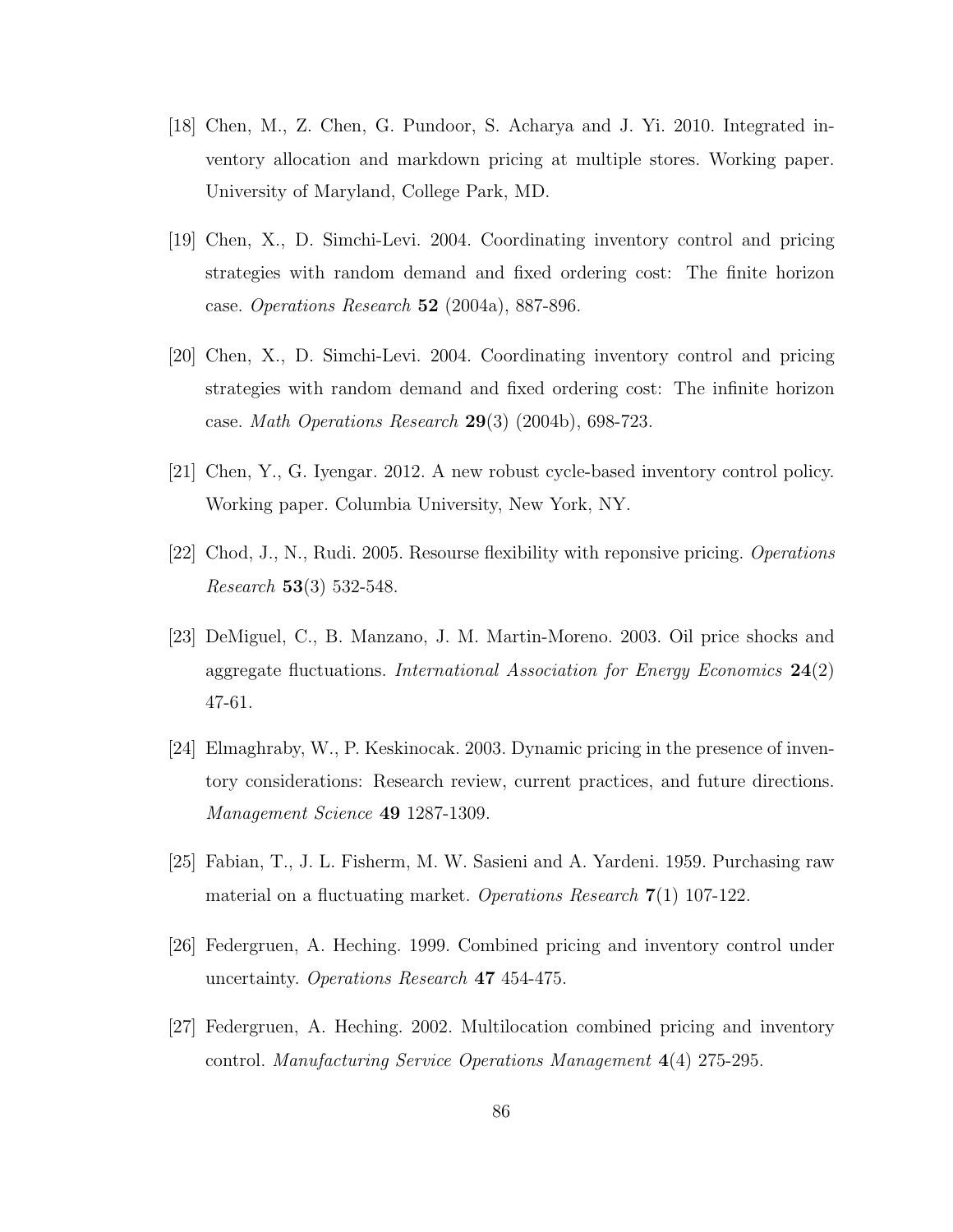- [28] Feng, Qi. 2010. Integrating dynamic pricing and replenishment decisions under supply capacity uncertainty. Management Science 56 2154-2172.
- [29] Feng, Y., G. Gallego. 1995. Optimal starting times for end-of-season sales and optimal stopping times for promotional fares. Management Science  $4(4)$  275-295.
- [30] Gallego, G., G. J. van Ryzin. 1994. Optimal dynamic pricing of inventory with stochastic demand over finite horizon. Management Science 40 999-1020.
- [31] Galliher, H. P., P. M. Morse, and M. Simond. 1959. Dynamics of two classes of continuous-review inventory systems. Operations Research 7(3), 362-384.
- [32] Gavirneni, S. 2004. Periodic review inventory control with fluctuating purchasing costs. Operations Research Letters  $32(4)$  374-379.
- [33] Gruen, T. W., D. Corsten and S. Bharadwai. 2002. Retail out of stocks: A worldwide examination of causes, rates, and consumer responses. Grocery Manufacturers of America, Washington, D.C..
- [34] Goel, A., G. J. Gutierrez. 2012. Integrating commodity markets in the optimal procurement policies of a stochastic inventory system. Working paper.
- [35] Goyal, M., S. Netessine. 2011. Volume flexibility, product flexibility, or both: the role of demand correlation and product substitution. Manufacturing and Service Operations Managemen 13(2) 180-193.
- [36] Huh, W. T., G. Janakiraman. 2008. (s,S) optimality in joint inventory-pricing control: An alternate approach. Operations Research 56, 783-790.
- [37] Iida, T., P. Zipkin. 2006. Approximate solutions for a dynamic forecast-inventory model. Manufacturing Service Operations Management 8(4) 407-425.
- [38] Karlin, S. 1960. Dynamic inventory policy with varying stochastic demands. Management Science **6** 231-258.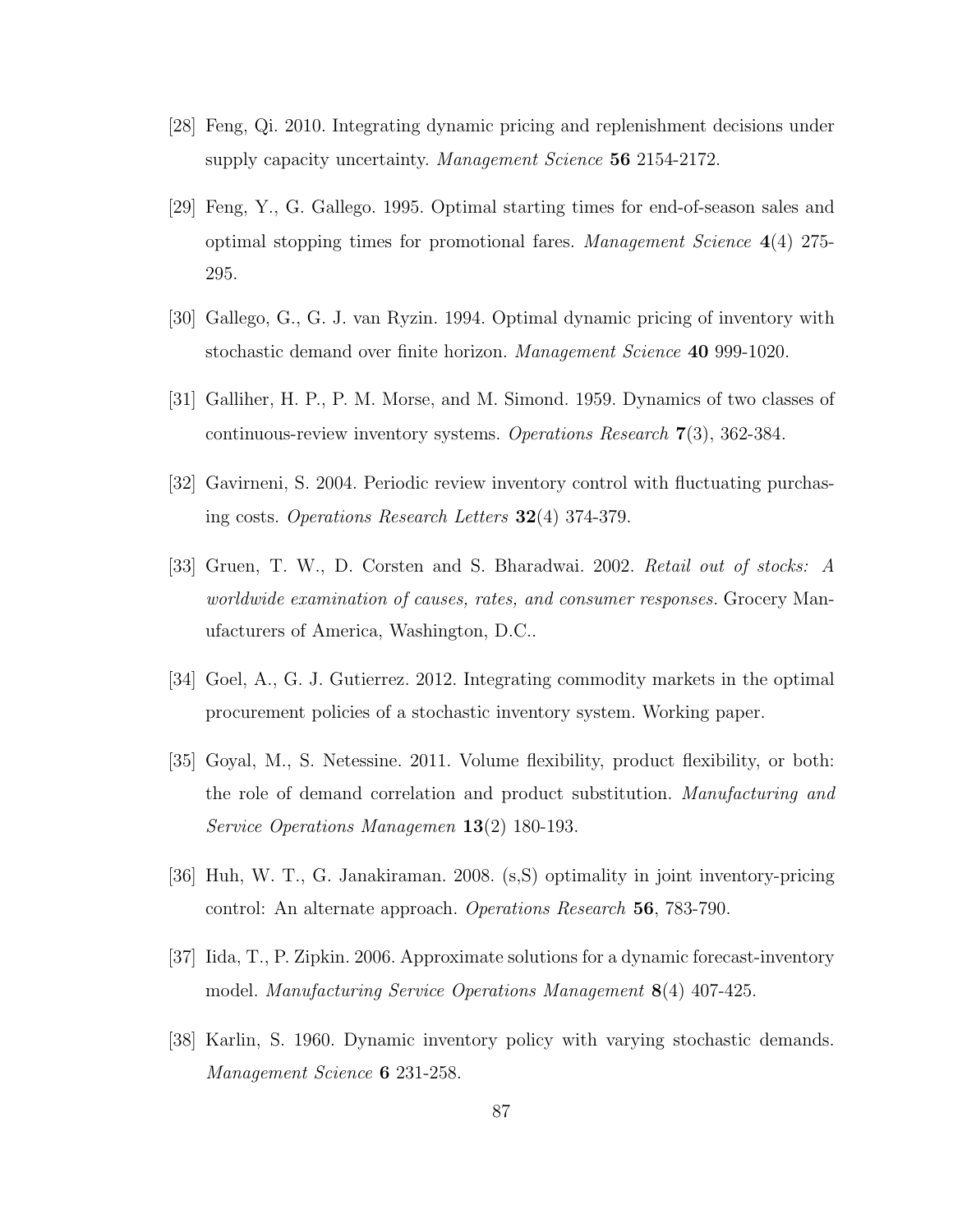- [39] Karlin, S., C. R. Carr. 1962. Prices and optimal inventory policy. K. J. Arrow, S. Karlin, and H. Scarf (Eds.). Studies in Applied Probability and Management Science. Stanford University Press, Stanford, CA, 159-172.
- [40] Lau, A. H. L., H. S. Lau. 2002. Effects of a demand-curve's shape on the optimal solutions of a multi-echelon inventory/pricing model. European Journal Operations Research 147, 530-548.
- [41] Li, Q., S. Zheng. 2006. Joint inventory replenishment and pricing control for systems with uncertain yield and demand. Operations Research 54, 696-705.
- [42] Mills, E. S. 1959. Uncertainty and price theory. Quarterly Journal of Economics 73 116-130.
- [43] Murphy, M. 2012. Pitting Costs Against Control. The Wall Street Journal, February 27.
- [44] Nagarajan, M., Rajagopalan, S.. 2009. A multiperiod model of inventory competition. Operations Research, 57, 785-792.
- [45] Oh, S., K. Sourirajan, M. Ettl. 2009. Joint pricing and production decisions in an assemble-to-order system. Working paper. Stanford University, Stanford, CA.
- [46] Pang, Z., F. Chen, Y. Feng. 2010. On the structure of joint inventory-pricing control with leadtimes. Working paper. The Chinese University of Hong Kong, Hong Kong.
- [47] Petruzzi, N., M. Dada. 1999. Pricing and the newsvendor problem: A review with extensions. *Operations Research* 47, 183-194.
- [48] Plambeck, E.. 2007. The greening of Wal-Mart's supply chain. Supply Chain Management Review Julu/August, 18-25.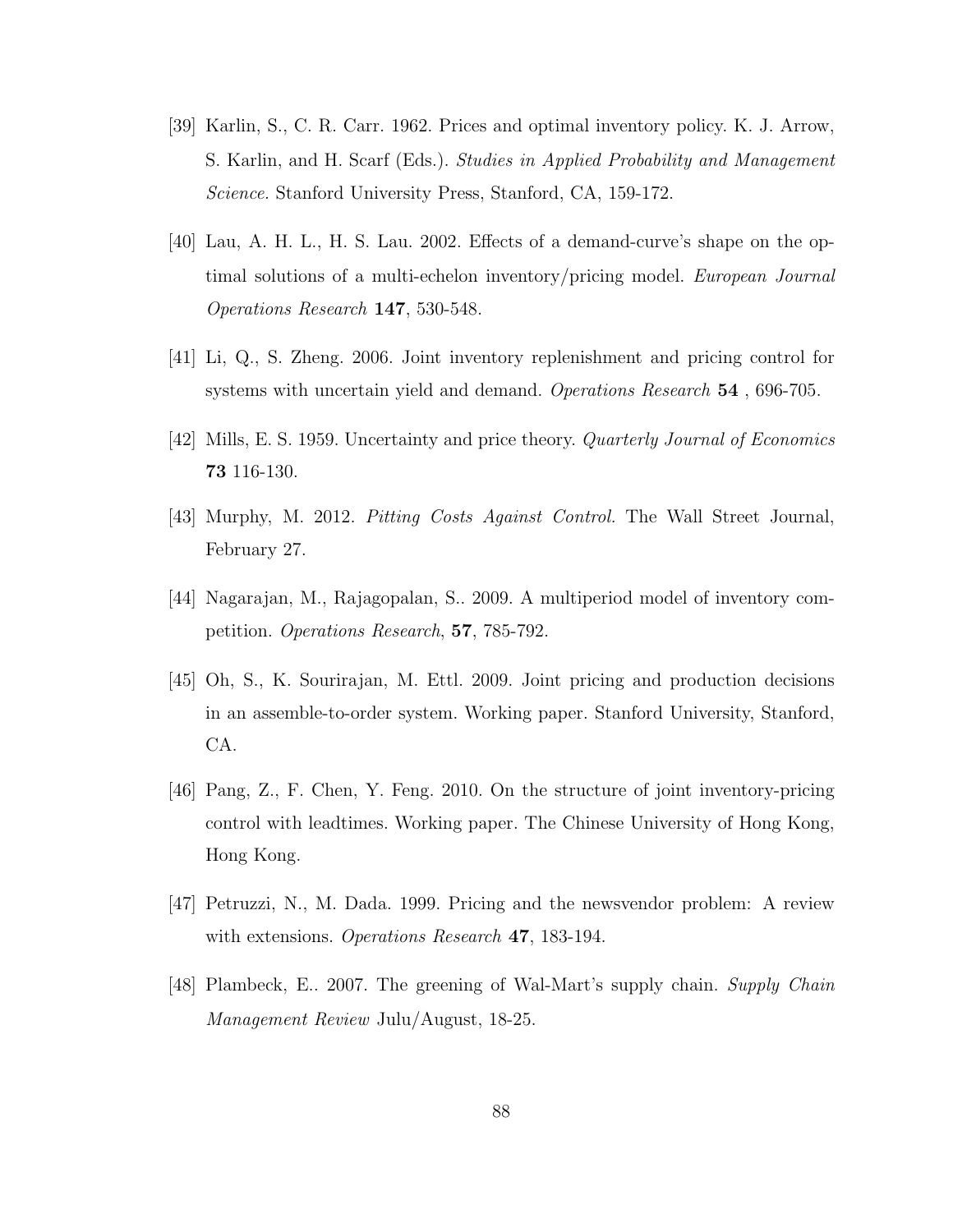- [49] Plambeck, E., T. Tayloy. 2013. On the value of input-efficiency, capacityefficiency, and the flexibility to rebalance them. Forthcoming in Manufacturing and Service Operations Managemen.
- [50] Plambeck, E., Q. Wang. 2009. Effects of e-wasts regulation on new product introduction. Management Science 55(3) 333-347.
- [51] Scarf, H. 1960. The optimality of  $(S, s)$  policies in the dynamic inventory problem. Mathematical Methods in the Social Sciences, Stanford University Press, Stanford, California.
- [52] Sethi, S., F. Cheng. 1997. Optimality of (s,S) policies in inventory models with markovian demand. Operations Research 45(6) 931-939.
- [53] Shang, K., S. Zhou. 2010. Optimal and heuristic echelon (r,nQ,T) policies in serial inventory systems with fixed costs. Operations Research 58, 414-427.
- [54] Smith, S. A., N. Agrawal. 2000. Management of multi-item retail inventory systems with demand substitution. Operations Research 48(1), 50-64.
- [55] Song, J. S. 1994. The effect of leadtime uncertainty in a simple stochastic inventory model. Management Science 40(5) 603-613.
- [56] Song, Y., S. Ray, T. Boyaci. 2009. Optimal dynamic joint inventory-pricing control for multiplicative demand with fixed order costs and lost sales. Operations Research 57, 245-250.
- [57] Swamidass, P. M., W. T. Newell. 1987. Manufacturing strategy, environmental uncertainty and performance: a path analytic model. Management Science 33(4) 509-524.
- [58] Talluri, K. T., G. van Ryzin. 2004. The Theory and Practice of Revenue Management. Kluwer Academic Publishers.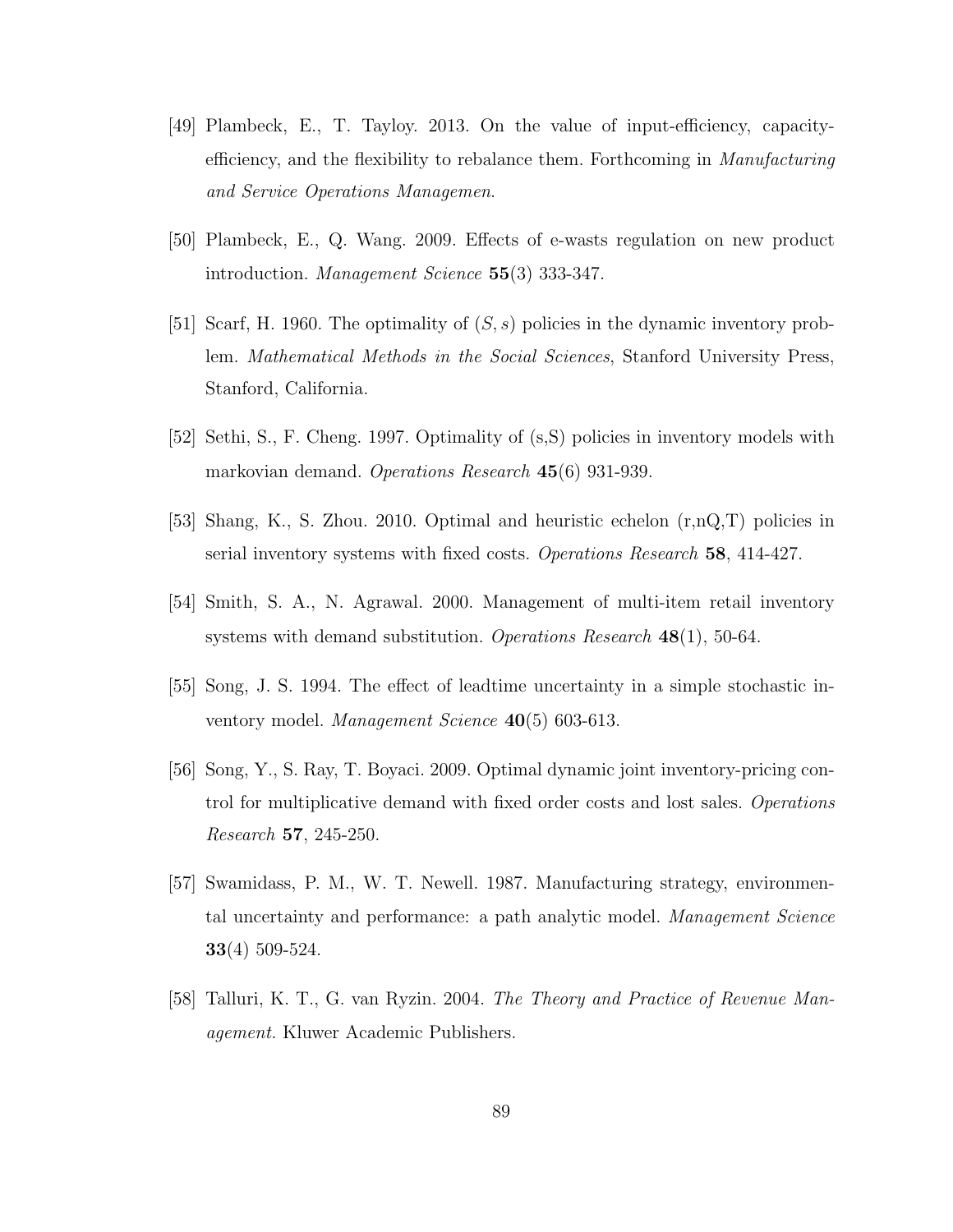- [59] Wang, L., Y. Chen, G. Hu, B. Bidanda. 2008. Can green products survive market competition? Working paper.
- [60] Wagner, H., and T. Whitin. 1958. Dynamic version of the economic lot size model. Math Management Science 5 (1958), 89-96.
- [61] Whitin, T. M.. 1955. Inventory control and price theory. Management Science,  $2(1)$  61-68.
- [62] Yano, C. A., S. M. Gilbert. 2003. Coordinated pricing and production/procurement decisions: A review. A. Chakravarty, J. Eliashberg, eds. Managing Business Interface: Marketing, Engineering and Manufacturing Perspectives. Kluwer Academic. Boston, 65-103.
- [63] Yu, Y. 2012. A first-order approach to the joint inventory-pricing control problems with fixed leadtimes. Working paper. City University of Hong Kong, Hong Kong.
- [64] Zipkin, P.H. 2000. Foundation of Inventory Management. McGraw-Hill, New York.
- [65] Zbaracki, M., M. Ritson, D. Levy, S. Dutta, and M. Bergen. 2004. Managerial and customer costs of price adjustment: direct evidence from industrial markets. The Review of Economics and Statistics 86(2) 514-533.
- [66] Zheng, Y-S. 1992. On Properties of Stochastic Inventory Systems.Management Science, **38**(1) 87-103.